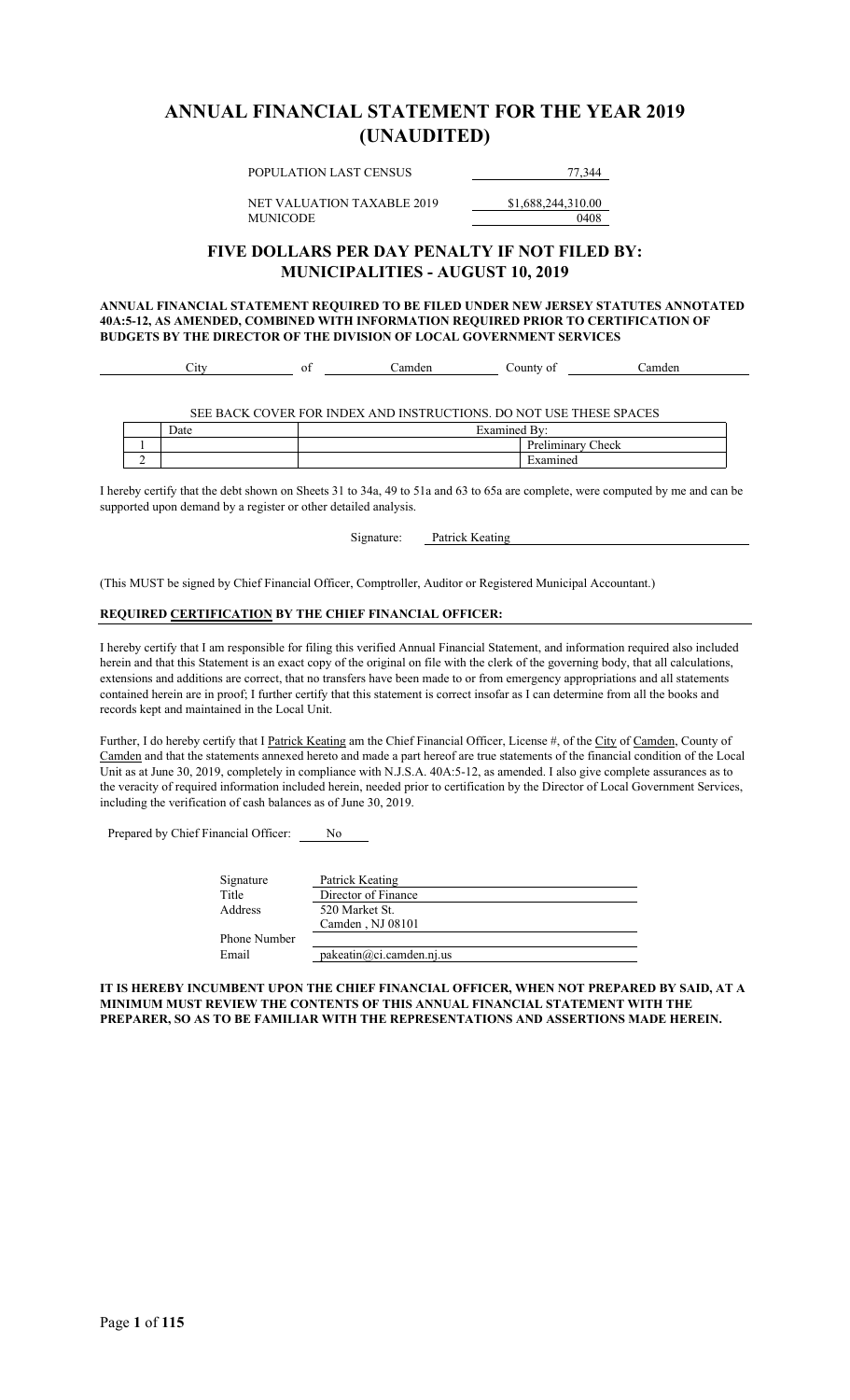### **THE REQUIRED CERTIFICATION BY AN RMA IS AS FOLLOWS:**

#### **Preparation by Registered Municipal Accountant (Statement of Statutory Auditor Only)**

I have prepared the post-closing trial balances, related statements and analyses included in the accompanying Annual Financial Statement from the books of account and records made available to me by the City of Camden as of June 30, 2019 and have applied certain agreed-upon procedures thereon as promulgated by the Division of Local Government Services, solely to assist the Chief Financial Officer in connection with the filing of the Annual Financial Statement for the year then ended as required by N.J.S.A. 40A:5-12, as amended.

Because the agreed-upon procedures do not constitute an examination of accounts made in accordance with generally accepted auditing standards, I do not express an opinion on any of the post-closing trial balances, related statements and analyses. In connection with the agreed-upon procedures except for circumstances as set forth below, no matters came to my attention that caused me to believe that the Annual Financial Statement for the year end June 30, 2019 is not in substantial compliance with the requirements of the State of New Jersey, Department of Community Affairs, Division of Local Government Services. Had I performed additional procedures, or had I made an examination of the financial statements in accordance with generally accepted auditing standards, other matters might have come to my attention that would have been reported to the governing body and the Division. This Annual Financial Statement relates only to the accounts and items prescribed by the Division and does not extend to the financial statements of the municipality/county, taken as a whole.

Listing of agreed-upon procedures not performed and/or matters coming to my attention of which the Director should be informed:

Certified by me 10/30/2019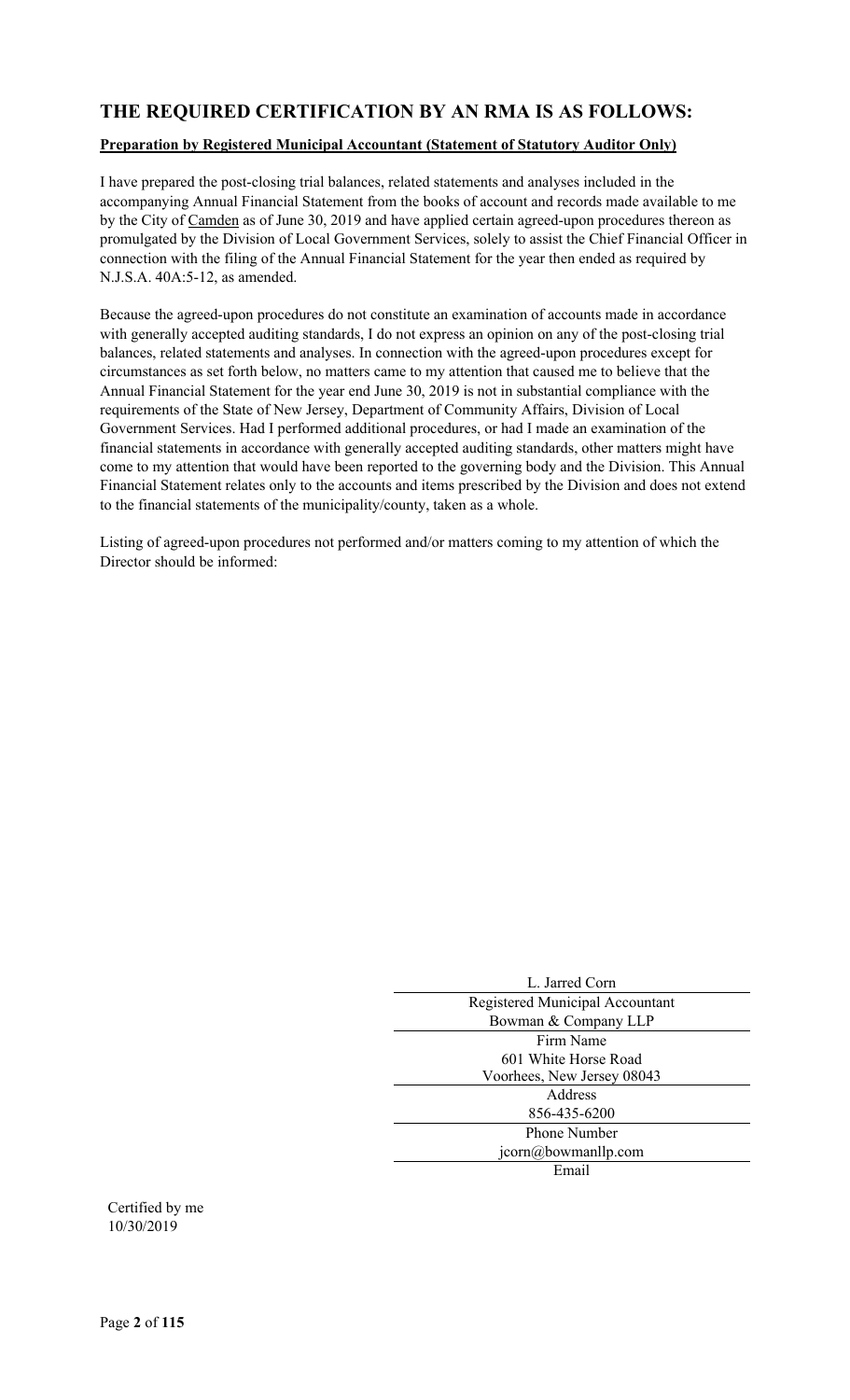#### **MUNICIPAL BUDGET LOCAL EXAMINATION QUALIFICATION CERTIFICATION BY CHIEF FINANCIAL OFFICER**

*One of the following Certifications must be signed by the Chief Financial Officer if your municipality is eligible for local examination.*

#### **CERTIFICATION OF QUALIFYING MUNICIPALITY**

- 1. The outstanding indebtedness of the previous fiscal year is **not in excess of 3.5%**
- 2. All emergencies approved for the previous fiscal year **did not exceed 3%** of total appropriations;
- 3. The tax collection rate **exceeded 90%**
- 4. Total deferred charges **did not equal or exceed 4%** of the total tax levy;
- 5. There were **no "procedural deficiencies" noted** by the registered municipal accountant on Sheet 1a of the Annual Financial Statement; and
- 6. There was **no operating deficit** for the previous fiscal year.
- 7. The municipality did **not** conduct an accelerated tax sale for less than 3 consecutive years.
- 8. The municipality did **not** conduct a tax levy sale the previous fiscal year and does not plan to conduct one in the current year.
- 9. The current year budget does **not** contain a levy or appropriation "CAP" referendum.
- 10. The municipality will **not** apply for Transitional Aid for 2020.

The undersigned certifies that this municipality has compiled in full in meeting **ALL** of the above criteria in determining its qualification for local examination of its Budget in accordance with N.J.A.C. 5:30-7.5.

| Municipality:            | Camden     |
|--------------------------|------------|
| Chief Financial Officer: |            |
| Signature:               |            |
| Certificate #:           |            |
| Date:                    | 10/30/2019 |
|                          |            |

#### **CERTIFICATION OF NON-QUALIFYING MUNICIPALITY**

The undersigned certifies that this municipality does not meet item(s) # 5  $\&$  10 of the criteria above and therefore does not qualify for local examination of its Budget in accordance with N.J.A.C. 5:30-7.5.

| Municipality:            | Camden          |
|--------------------------|-----------------|
| Chief Financial Officer: | Patrick Keating |
| Signature:               | Patrick Keating |
| Certificate #:           |                 |
| Date:                    | 11/7/2019       |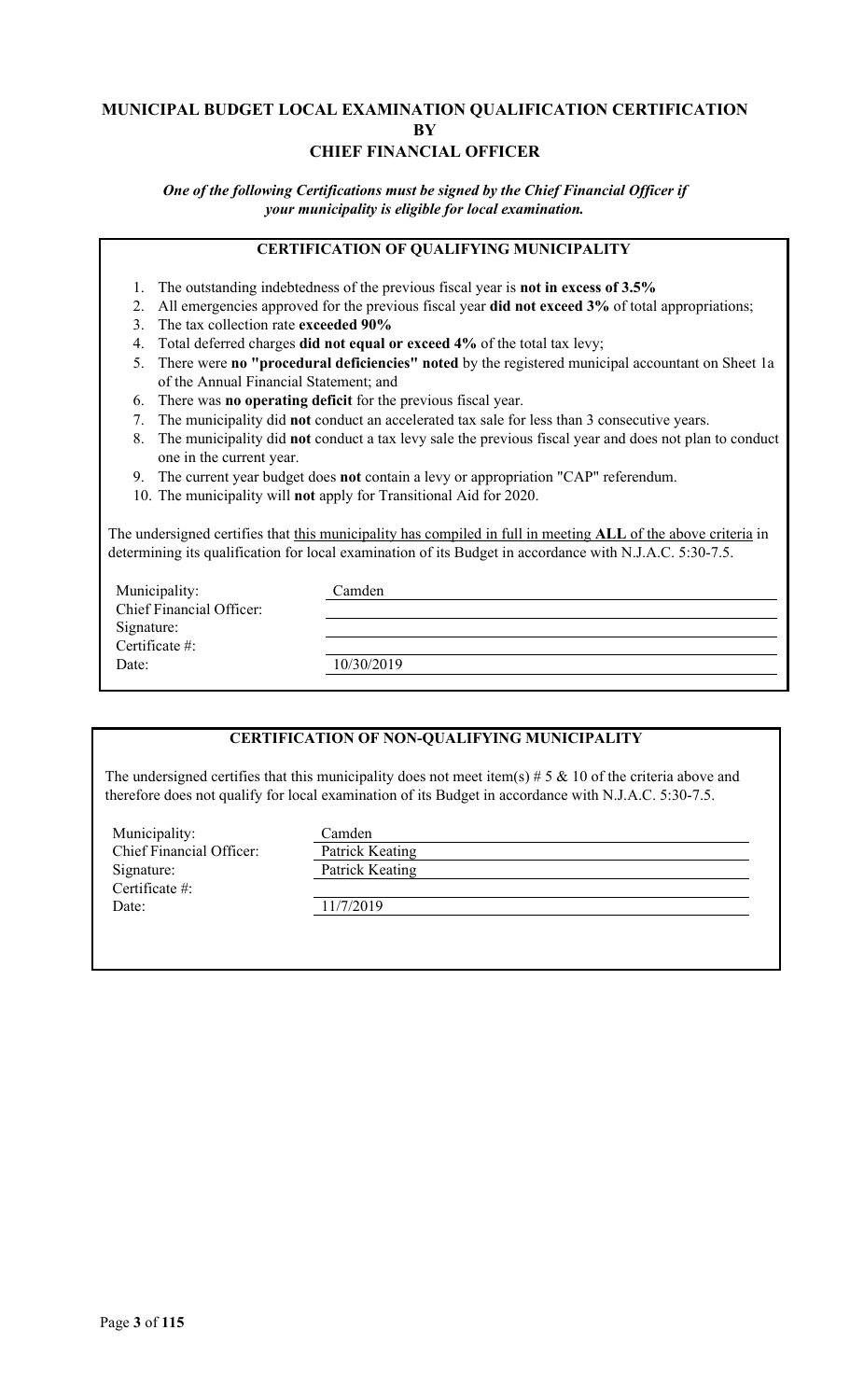**21-6000418** Fed I.D. # **Camden** Municipality **Camden** County

### **Report of Federal and State Financial Assistance Expenditures of Awards**

Fiscal Year Ending: June 30, 2019

|              |                         | (2)                   |                |
|--------------|-------------------------|-----------------------|----------------|
|              | <b>Federal Programs</b> | <b>State Programs</b> | Other Federal  |
|              | Expended                | Expended              | Programs       |
|              | (administered by        |                       | Expended       |
|              | the State)              |                       |                |
| <b>TOTAL</b> |                         | \$299,778.86          | \$6,002,786.49 |
|              |                         |                       |                |

Type of Audit required by OMB Uniform Guidance and N.J. Circular 15-08-OMB: Single Audit

- Note: All local governments, who are recipients of federal and state awards (financial assistance), must report the total amount of federal and state funds expended during its fiscal year and the type of audit required to comply with OMB Uniform Guidance and N.J. Circular 15-08 OMB. The single audit threshold has been increased to \$750,000 beginning with fiscal year starting 1/1/2015.
- (1) Report expenditures from federal pass-through programs received directly from state governments. Federal pass-through funds can be identified by the Catalog of Federal Domestic Assistance (CFDA) number reported in the State's grant/contract agreements.
- (2) Report expenditures from state programs received directly from state government or indirectly from pass-through entities. **Exclude state aid (i.e., CMPTRA, Energy Receipts tax, etc.) since there are no compliance requirements.**
- (3) Report expenditures from federal programs received directly from the federal government or indirectly from entities other than state governments.

Patrick Keating 11/7/2019 Signature of Chief Financial Officer Date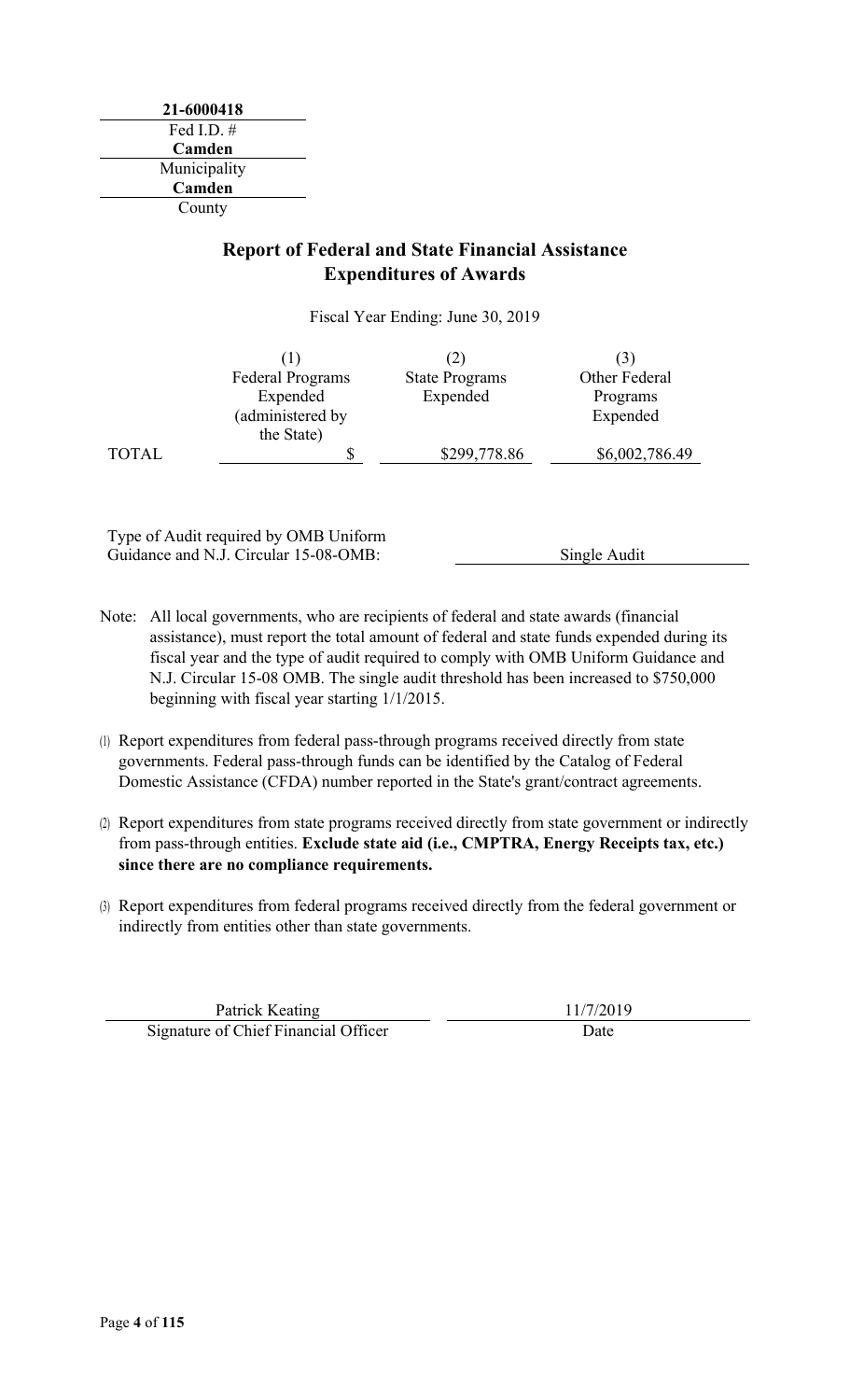### **IMPORTANT!**

### **READ INSTRUCTIONS**

#### **INSTRUCTION**

The following certification is to be used ONLY in the event there is NO municipality operated utility.

If there is a utility operated by the municipality or if a "utility fund" existed on the books of account, do not sign this statement and do not remove any of the UTILITY sheets from the document.

#### **CERTIFICATION**

I hereby certify that there was no "utility fund" on the books of account and there was no utility owned and operated by the City of Camden, County of Camden during the year 2019.

I have therefore removed from this statement the sheets pertaining only to utilities.

| Signature: | Patrick Keating     |
|------------|---------------------|
| Name:      | Patrick Keating     |
| Title:     | Director of Finance |

(This must be signed by the Chief Financial Officer, Comptroller, Auditor or Registered Municipal Accountant.)

#### **MUNICIPAL CERTIFICATION OF TAXABLE PROPERTY AS OF OCTOBER 1, 2018**

 $\boxtimes$  Certification is hereby made that the Net Valuation Taxable of property liable to taxation for the tax year 2020 and filed with the County Board of Taxation on January 10, 2019in accordance with the requirement of N.J.S.A. 54:4-35, was in the amount of  $\$$ requirement of N.J.S.A. 54:4-35, was in the amount of

| Terri Paglione            |  |
|---------------------------|--|
| SIGNATURE OF TAX ASSESSOR |  |
| Camden                    |  |
| <b>MUNICIPALITY</b>       |  |
| Camden                    |  |
| <b>COUNTY</b>             |  |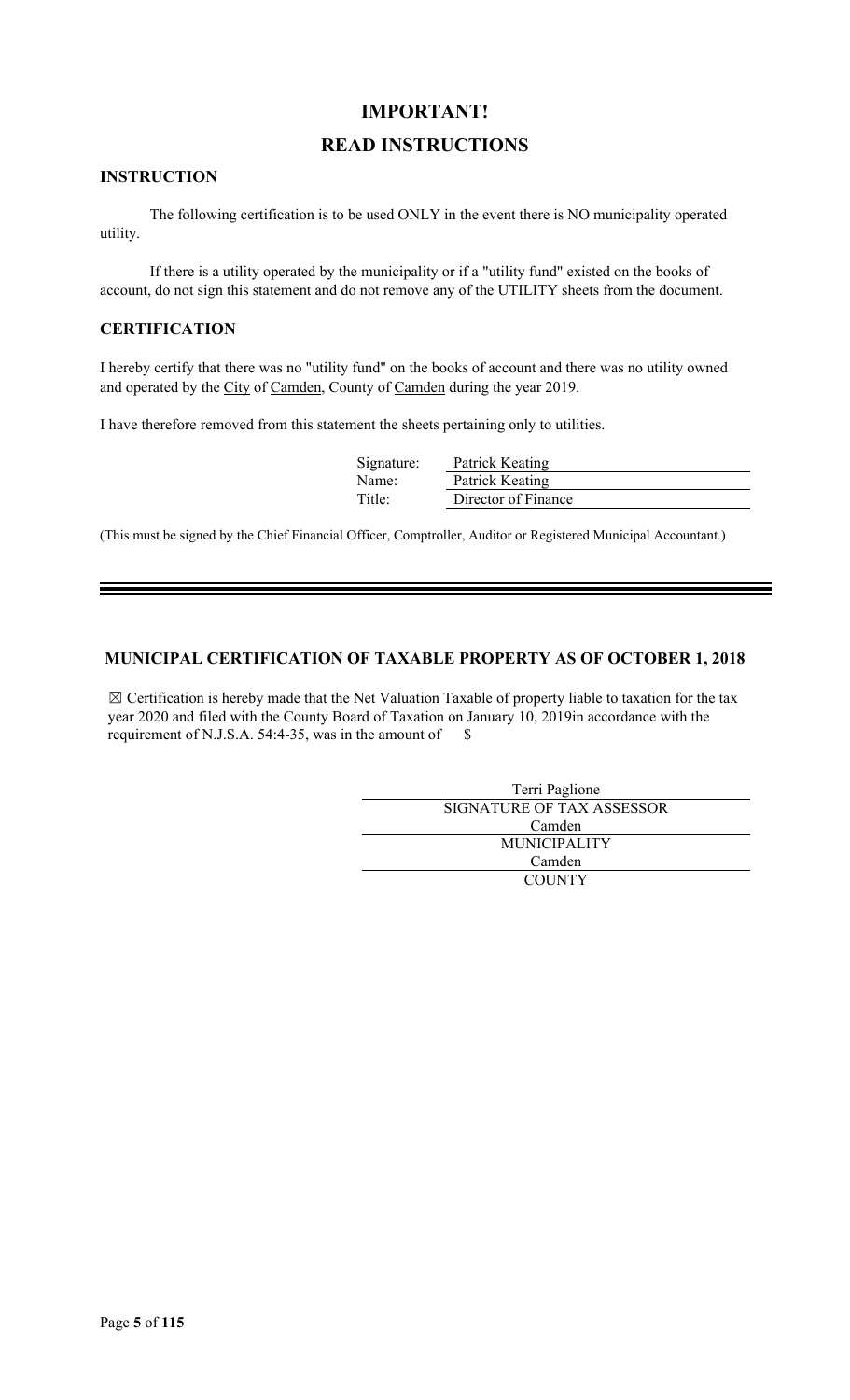#### **CURRENT FUND ASSETS BALANCE SHEET – REGULATORY BASIS AS OF JUNE 30, 2019**

|                                                              | 2019                  |
|--------------------------------------------------------------|-----------------------|
|                                                              |                       |
|                                                              |                       |
| Cash:<br>Cash                                                | 49,390,261.71         |
| Sub Total Cash                                               | 49,390,261.71         |
|                                                              |                       |
|                                                              |                       |
| Investments:<br>Investments                                  | 25,074.24             |
| Investments                                                  |                       |
| <b>Sub Total Investments</b>                                 | 25,074.24             |
|                                                              |                       |
| Other Receivables:                                           |                       |
| Due from State of NJ - Senior Citizens & Veterans Deductions | 168,700.26            |
| Due State of New Jersey - Other                              | 2,058,900.69          |
| Sub Total Assets not offset by Reserve for Receivables       | 2,227,600.95          |
|                                                              |                       |
| Receivables and Other Assets with Full Reserves:             |                       |
| <b>Delinquent Taxes</b>                                      | 304,689.81            |
| <b>Tax Title Liens</b>                                       | 65, 262, 622. 71      |
| Mortgage Sales Receivable<br>Property Acquired by Taxes      | 0.00<br>56,633,600.00 |
| <b>Contract Sales Receivable</b>                             | 0.00                  |
| Revenue Accounts Receivable                                  | 176,876.95            |
| Special Assessments Receivable                               | 20,727,976.97         |
| Due Animal Control Fund                                      | 20,746.97             |
| Due Water Utility Operating Fund                             | 1,036,108.90          |
| Due Sewer Utility Operating Fund                             | 1,607,059.04          |
| Other Accounts Receivable                                    | 6,251,799.86          |
| Due State Burial Permits                                     | 125.00                |
| Due State of New Jersey - Marriage Licenses                  | 6,475.00              |
| Due State of New Jersey - Training Fees                      | 145,087.00            |
| Sub Total Receivables and Other Assets with Reserves         | 152, 173, 168. 21     |
|                                                              |                       |
| Deferred Charges:<br>Sub Total Deferred Charges              |                       |
|                                                              |                       |
| <b>Total Assets</b>                                          | 203,816,105.11        |
|                                                              |                       |
| Federal and State Grant Fund                                 |                       |
| Assets:                                                      |                       |
| Cash                                                         | 150,928.50            |
| Federal and State Grants Receivable                          | 38,786,786.60         |
| Due Current Fund                                             | 3,489,109.49          |
| <b>Total Assets Federal and State Grant Fund</b>             | 42,426,824.59         |
|                                                              |                       |
| <b>Total Current Fund Assets</b>                             | 246, 242, 929. 70     |
|                                                              |                       |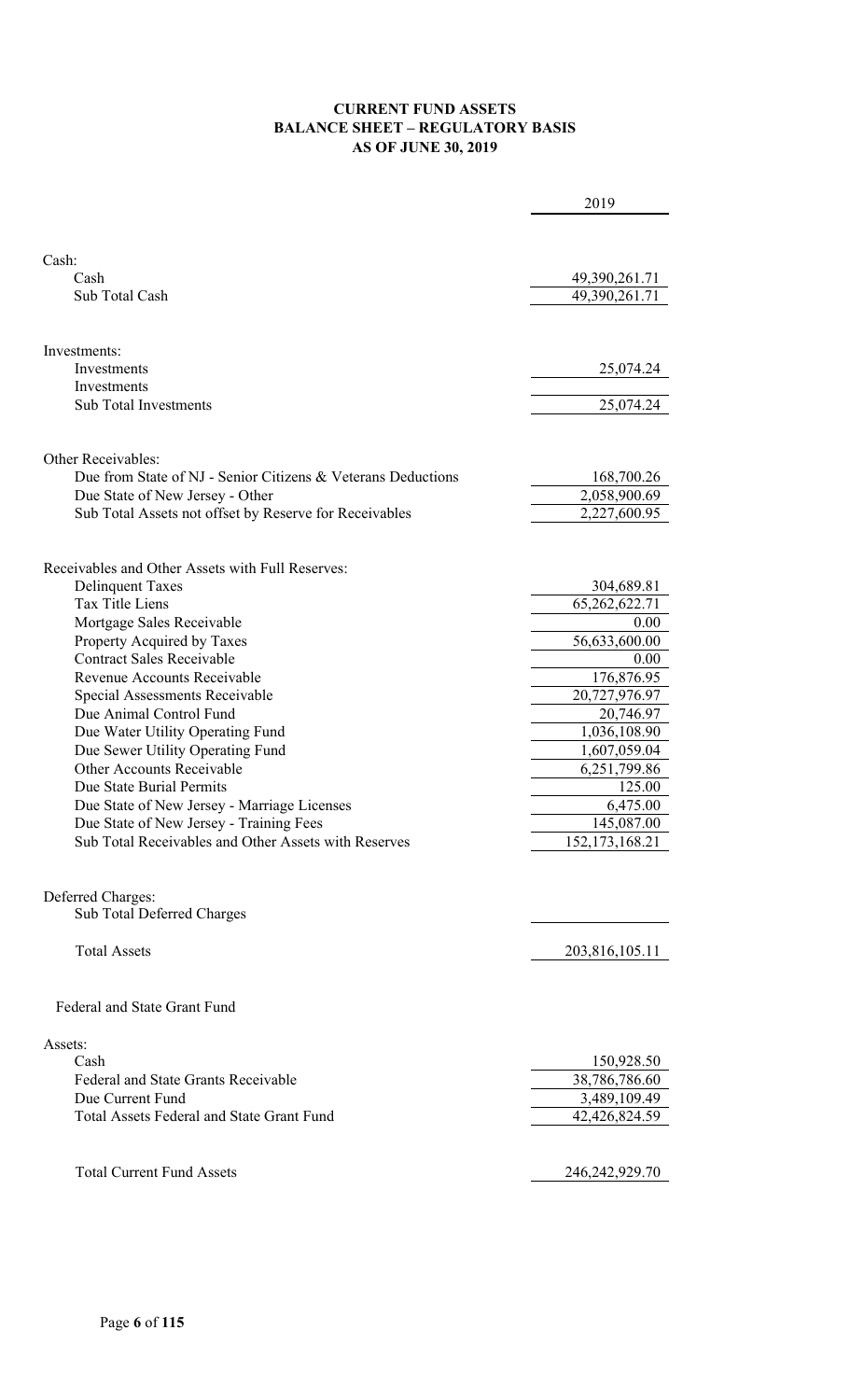#### **CURRENT FUND LIABILITIES, RESERVES AND FUND BALANCE BALANCE SHEET – REGULATORY BASIS AS OF JUNE 30, 2019**

2019

| Liabilities:                                                       |                   |
|--------------------------------------------------------------------|-------------------|
| <b>Reserve for Encumbrances</b>                                    | 5,528,750.56      |
| <b>Appropriation Reserves</b>                                      | 12,970,202.60     |
| <b>Accounts Payable</b>                                            | 3,395,929.51      |
| Tax Overpayments                                                   | 271,742.21        |
| Regional School Tax Payable                                        | 0.00              |
| Regional High School Tax Payable                                   | 0.00              |
| Local District School Tax Payable                                  | 9,292.00          |
| <b>County Taxes Payable</b>                                        | 0.00              |
| Due County for Added and Omitted Taxes                             | 0.00              |
| Special District Taxes Payable                                     | 0.00              |
| Prepaid Taxes                                                      | 138,790.59        |
| Due Camden County Clerk                                            | 91,807.43         |
| Due Camden County Municipal Utilities Authority                    | 801,078.27        |
| Tax Deposits Payable                                               | 73,527.41         |
| Other Payable                                                      | 36,199.78         |
| Due to State of New Jersey - Senior Citizens & Veterans Deductions | 0.00              |
| Due Federal and State Grant Fund                                   | 3,489,109.49      |
| Due General Capital Fund                                           | 2,334,801.51      |
| Due Trust - Other Funds                                            | 8,915,379.95      |
| <b>Total Liabilities</b>                                           | 38,056,611.31     |
|                                                                    |                   |
| Total Liabilities, Reserves and Fund Balance:                      |                   |
| Reserve for Receivables                                            | 152, 173, 168. 21 |
| <b>Fund Balance</b>                                                | 13,586,325.59     |
| Total Liabilities, Reserves and Fund Balance                       | 203,816,105.11    |
|                                                                    |                   |
|                                                                    |                   |
| Federal and State Grant Fund                                       |                   |
|                                                                    |                   |
| Liabilities:                                                       |                   |
| <b>Reserve for Encumbrances</b>                                    | 13,279,621.17     |
| <b>Accounts Payable</b>                                            | 89,188.34         |
| Appropriated Reserves for Federal and State Grants                 | 27,383,653.80     |
| Unappropriated Reserves for Federal and State Grants               | 0.00              |
| Due Trust Other Fund                                               | 1,674,361.28      |
| Total Liabilities Federal and State Grant Fund                     | 42,426,824.59     |
|                                                                    |                   |
|                                                                    |                   |
| <b>Total Current Fund Liabilities</b>                              | 246,242,929.70    |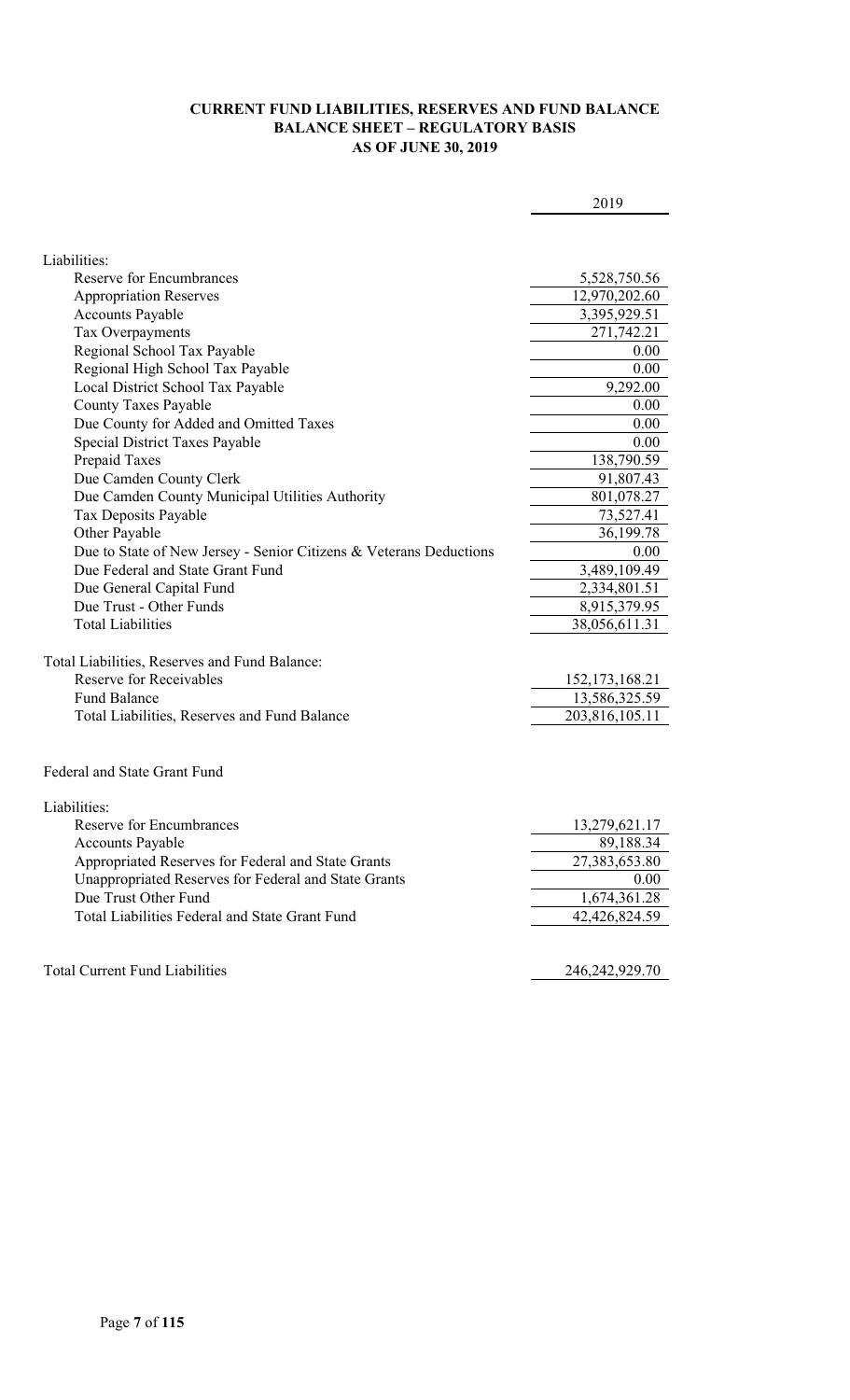#### **CAPITAL FUND BALANCE SHEET – REGULATORY BASIS AS OF JUNE 30, 2019**

|                                                                 | 2019          |
|-----------------------------------------------------------------|---------------|
|                                                                 |               |
| Assets:                                                         |               |
| Cash                                                            | 423,488.71    |
| Loan Receivable - Rutgers University                            | 92,998.81     |
| Demolition Loan Receivable                                      | 440,367.03    |
| Due Current Fund                                                | 2,334,801.51  |
| Due Trust - Other Fund                                          | 88,800.10     |
| Deferred Charges:                                               |               |
| Deferred Charges to Future Taxation - Unfunded                  | 3,995,365.82  |
| Deferred Charges to Future Taxation - Funded                    | 22,866,436.46 |
| <b>Total Deferred Charges</b>                                   | 26,861,802.28 |
|                                                                 |               |
| Total Assets General Capital Fund                               | 30,242,258.44 |
| Liabilities:                                                    |               |
| Improvement Authorizations - Funded                             | 3,853,183.62  |
| Improvement Authorizations - Unfunded                           | 2,600,000.00  |
| <b>General Capital Bonds</b>                                    | 16,625,000.00 |
| <b>Bond Anticipation Notes</b>                                  |               |
| Loans Payable                                                   | 0.00          |
| Loans Payable                                                   | 0.00          |
| <b>Demolition Loans Payable</b>                                 | 6,055,500.00  |
| Reserve for Payment of New Jersey Department of Environmental   | 208,799.39    |
| Protection Loans                                                |               |
| <b>Assessment Serial Bonds</b>                                  |               |
| New Jersey Department of Environmental Protection Loans Payable | 185,936.46    |
| Reserve for Loan Receivable - Rutgers University                | 92,998.81     |
| <b>Assessment Notes</b>                                         |               |
| Capital Improvement Fund                                        | 0.00          |
| Down Payments on Improvements                                   | 0.00          |
| <b>Contracts Payable</b>                                        | 531,090.36    |
| <b>Total Liabilities and Reserves</b>                           | 30,152,508.64 |
| Fund Balance:                                                   |               |
| Capital Surplus                                                 | 89,749.80     |
| <b>Total General Capital Liabilities</b>                        | 30,242,258.44 |
|                                                                 |               |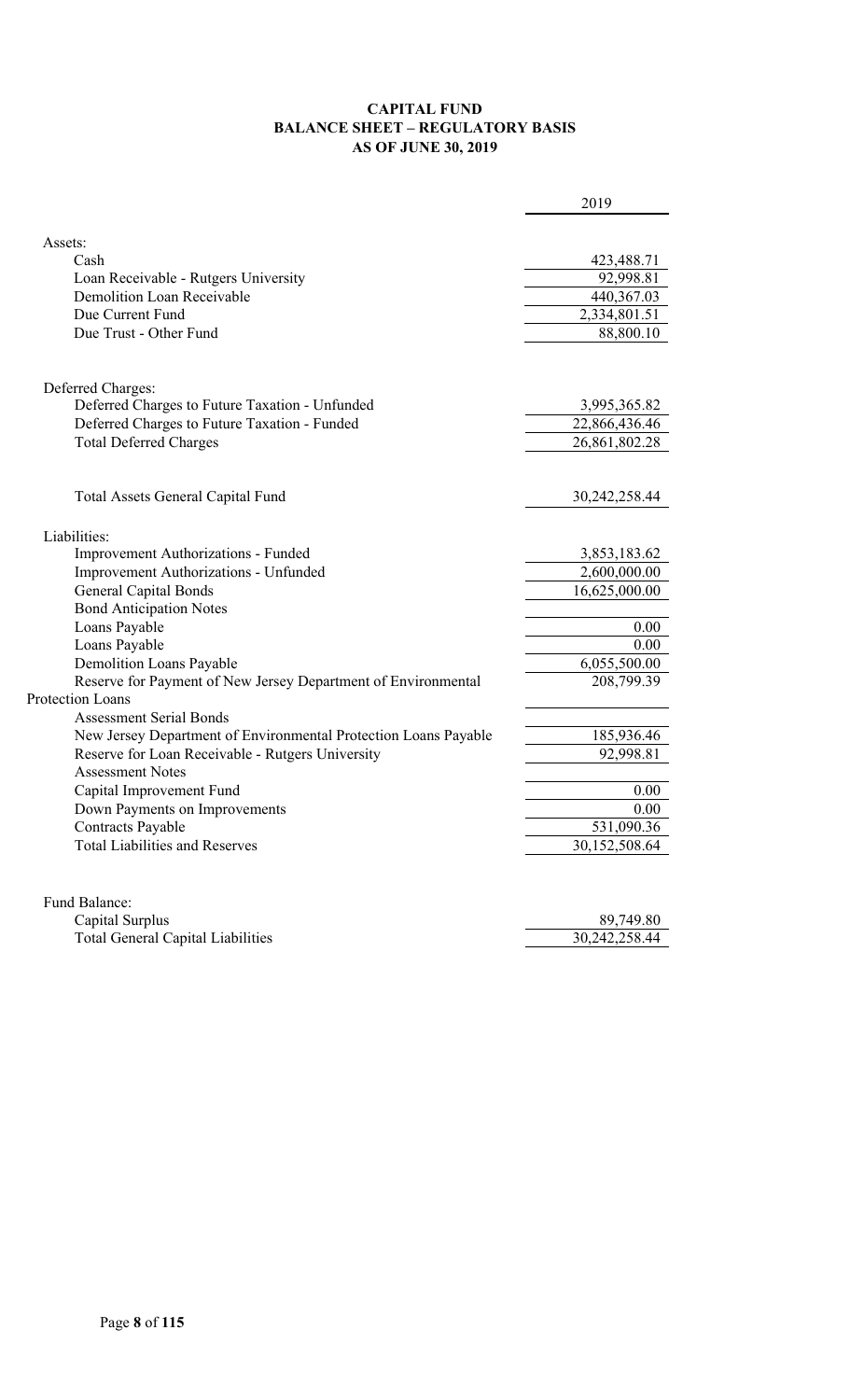#### **TRUST ASSESSMENT FUND BALANCE SHEET – REGULATORY BASIS AS OF JUNE 30, 2019**

|                                                                                                                          | 2019 |
|--------------------------------------------------------------------------------------------------------------------------|------|
| Cash:<br>Cash<br>Sub Total Cash                                                                                          |      |
| Investments:<br><b>Sub Total Investments</b>                                                                             |      |
| Assets not offset by Receivables:<br>Sub Total Assets not offset by Receivables                                          |      |
| Assets offset by the Reserve for Receivables:<br>Assets offset by the Reserve for Receivables                            |      |
| Deferred Charges:<br>Sub Total Deferred Charges                                                                          |      |
| <b>Total Assets</b>                                                                                                      |      |
| Liabilities and Reserves:<br><b>Assessment Bonds</b><br><b>Assessment Notes</b><br><b>Total Liabilities and Reserves</b> | 0.00 |
| Fund Balance:<br><b>Fund Balance</b><br>Total Liabilities, Reserves, and Fund Balance                                    |      |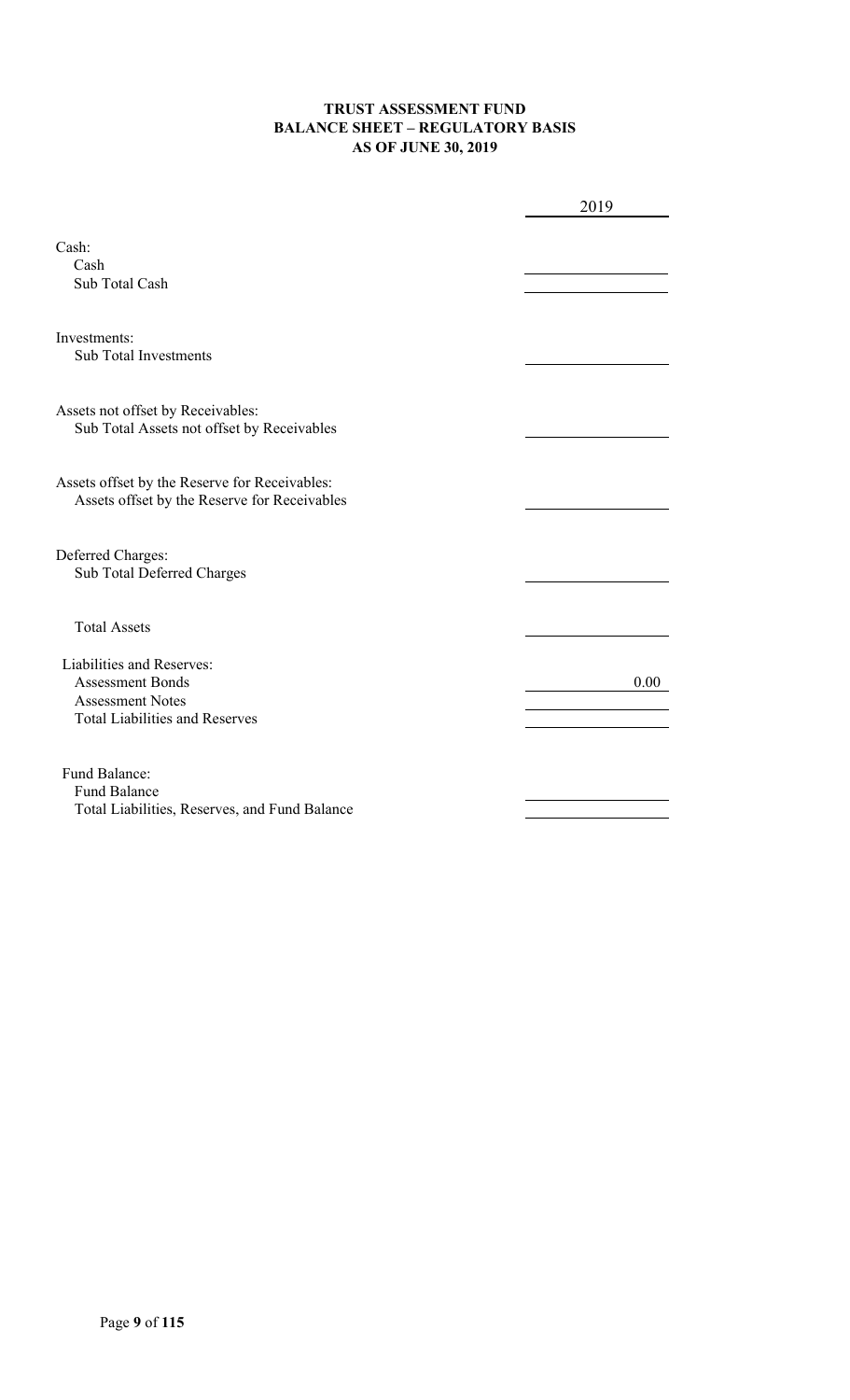#### **OTHER TRUST FUND BALANCE SHEET – REGULATORY BASIS AS OF JUNE 30, 2019**

|                                                                                                            | 2019                         |
|------------------------------------------------------------------------------------------------------------|------------------------------|
|                                                                                                            |                              |
| Animal Control Trust Assets:                                                                               |                              |
| Cash                                                                                                       | 30,632.99                    |
| <b>Total Dog Trust Assets</b>                                                                              | 30,632.99                    |
|                                                                                                            |                              |
| <b>Animal Control Trust Liabilities:</b>                                                                   |                              |
| Due Current Fund                                                                                           | 20,746.97                    |
| Reserve for Animal Control Expenditures                                                                    | 9,886.02                     |
| <b>Total Dog Trust Reserves</b>                                                                            | 30,632.99                    |
|                                                                                                            |                              |
| <b>CDBG</b> Trust Assets:                                                                                  |                              |
| <b>Total CDBG Trust Assets</b>                                                                             |                              |
|                                                                                                            |                              |
| <b>CDBG</b> Trust Liabilities:                                                                             |                              |
| <b>Total CDBG Trust Reserves and Liabilities</b>                                                           |                              |
|                                                                                                            |                              |
|                                                                                                            |                              |
| <b>LOSAP Trust Assets:</b>                                                                                 |                              |
| <b>Total LOSAP Trust Assets</b>                                                                            |                              |
|                                                                                                            |                              |
| <b>LOSAP Trust Liabilities:</b>                                                                            |                              |
| <b>Total LOSAP Trust Reserves</b>                                                                          |                              |
|                                                                                                            |                              |
|                                                                                                            |                              |
| Open Space Trust Assets:<br>Cash                                                                           |                              |
| <b>Total Open Space Trust Assets</b>                                                                       |                              |
|                                                                                                            |                              |
|                                                                                                            |                              |
| Open Space Trust Liabilities:                                                                              |                              |
| <b>Total Open Space Trust Reserves</b>                                                                     |                              |
|                                                                                                            |                              |
| Other Trust Assets:                                                                                        |                              |
| Cash                                                                                                       | 37,196,605.70                |
| Investments                                                                                                | 674,954.68                   |
| <b>Community Development Block Grant Receivable</b><br><b>Emergency Solutions Grant Program Receivable</b> | 2,972,712.91<br>398,838.45   |
| HOME Investment Partnerships Program Receivable                                                            | 1,186,290.92                 |
| Housing Opportunities for Persons with AIDS Receivable                                                     | 961,454.44                   |
| Accounts Receivable - Other                                                                                | 438,103.36                   |
| Due Current Fund                                                                                           | 8,915,379.95                 |
| Due Federal and State Grant Fund                                                                           | 1,674,361.28                 |
| <b>Total Other Trust Assets</b>                                                                            | 54,418,701.69                |
|                                                                                                            |                              |
| Other Trust Liabilities:                                                                                   |                              |
| Due Sewer Utility Operating Fund                                                                           | 14,585.46                    |
| Due General Capital Fund                                                                                   | 88,800.10                    |
| Due to Camden County Prosecutor - Local Law Enforcement Fund                                               | 6,889.05                     |
| Reserve for Unemployment Compensation Insurance<br>Reserve for Workmen's Compensation                      | 1,200,509.76<br>3,760,180.05 |
| <b>Reserve for Health Benefits</b>                                                                         | 19,994,823.81                |
| Reserve for Self-Insurance                                                                                 | 5,871,345.79                 |
| Reserve for Payroll Deductions Payable                                                                     | 1,358,686.50                 |
|                                                                                                            |                              |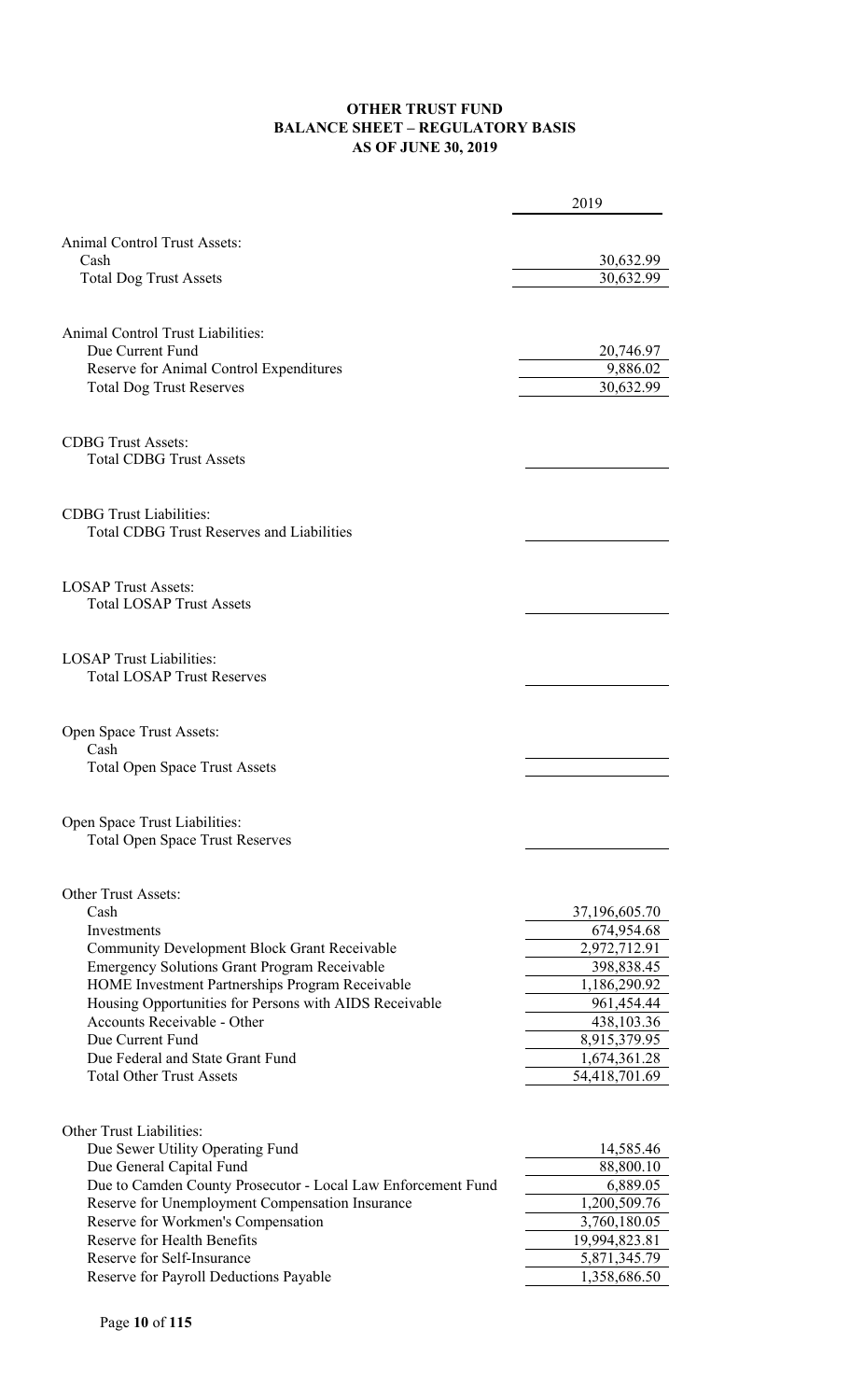| Reserve for Law Enforcement Trust Fund Seized Funds     | 293,247.03   |
|---------------------------------------------------------|--------------|
| Reserve for Federal Law Enforcement Trust Fund          | 4.08         |
| Reserve for Community Development Block Grant           | 3,178,582.99 |
| Reserve for Emergency Solutions Grant Program           | 298,634.48   |
| Reserve for HOME Investment Partnerships Program        | 2,274,451.64 |
| Reserve for Housing Opportunities for Persons with AIDS | 724,112.38   |
| Total Trust Escrow Reserves (31-286)                    | 9,522,815.33 |
| Total Miscellaneous Trust Reserves (31-287)             | 5,831,033.24 |
|                                                         |              |

Total Other Trust Reserves and Liabilities 54,418,701.69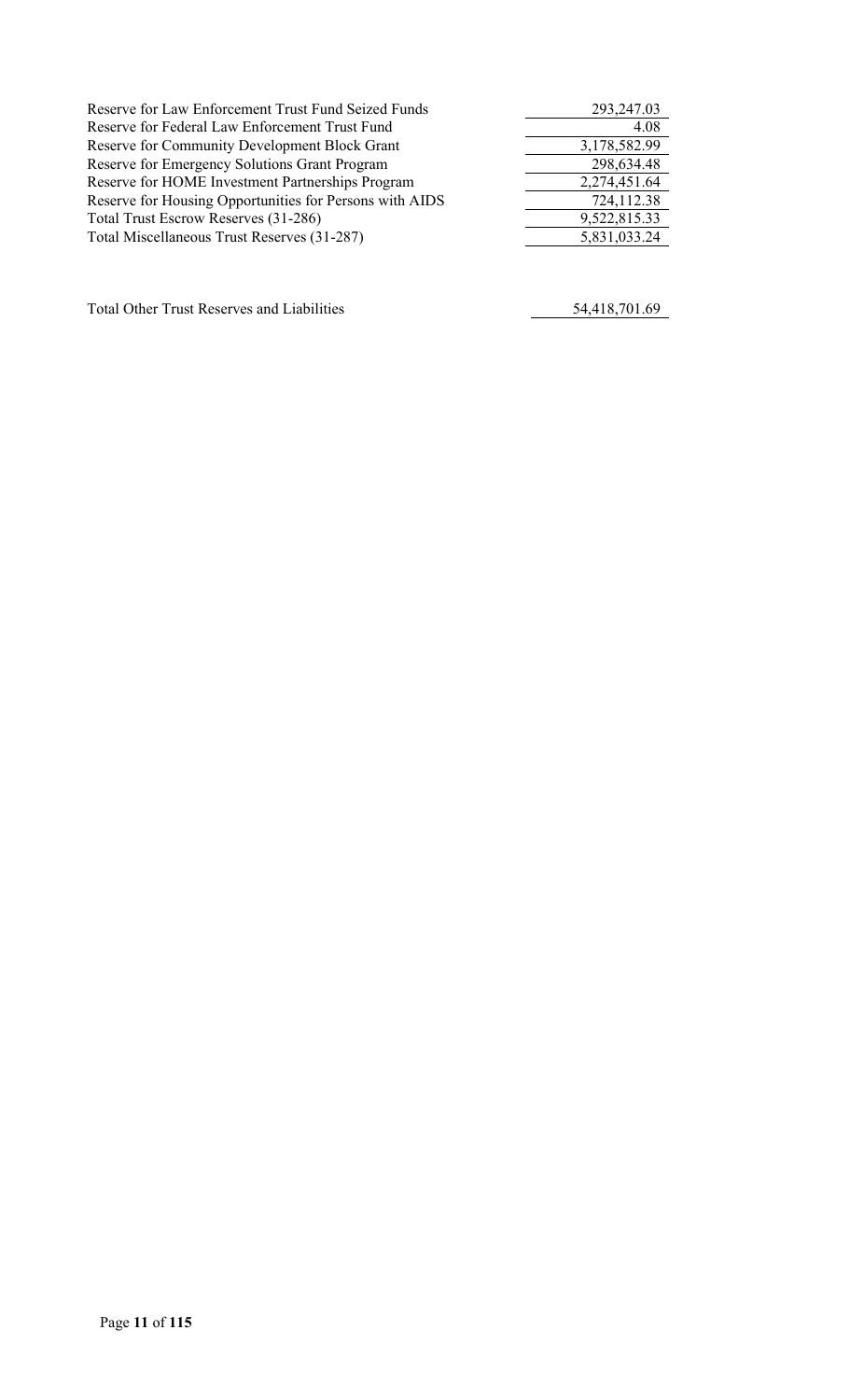#### **PUBLIC ASSISTANCE FUND BALANCE SHEET – REGULATORY BASIS AS OF JUNE 30, 2019**

2019

Assets:

Cash Public Assistance #2 Cash Public Assistance #1 Total Public Assistance Assets

Liabilities and Reserves: Total Public Assistance Reserves and Liabilities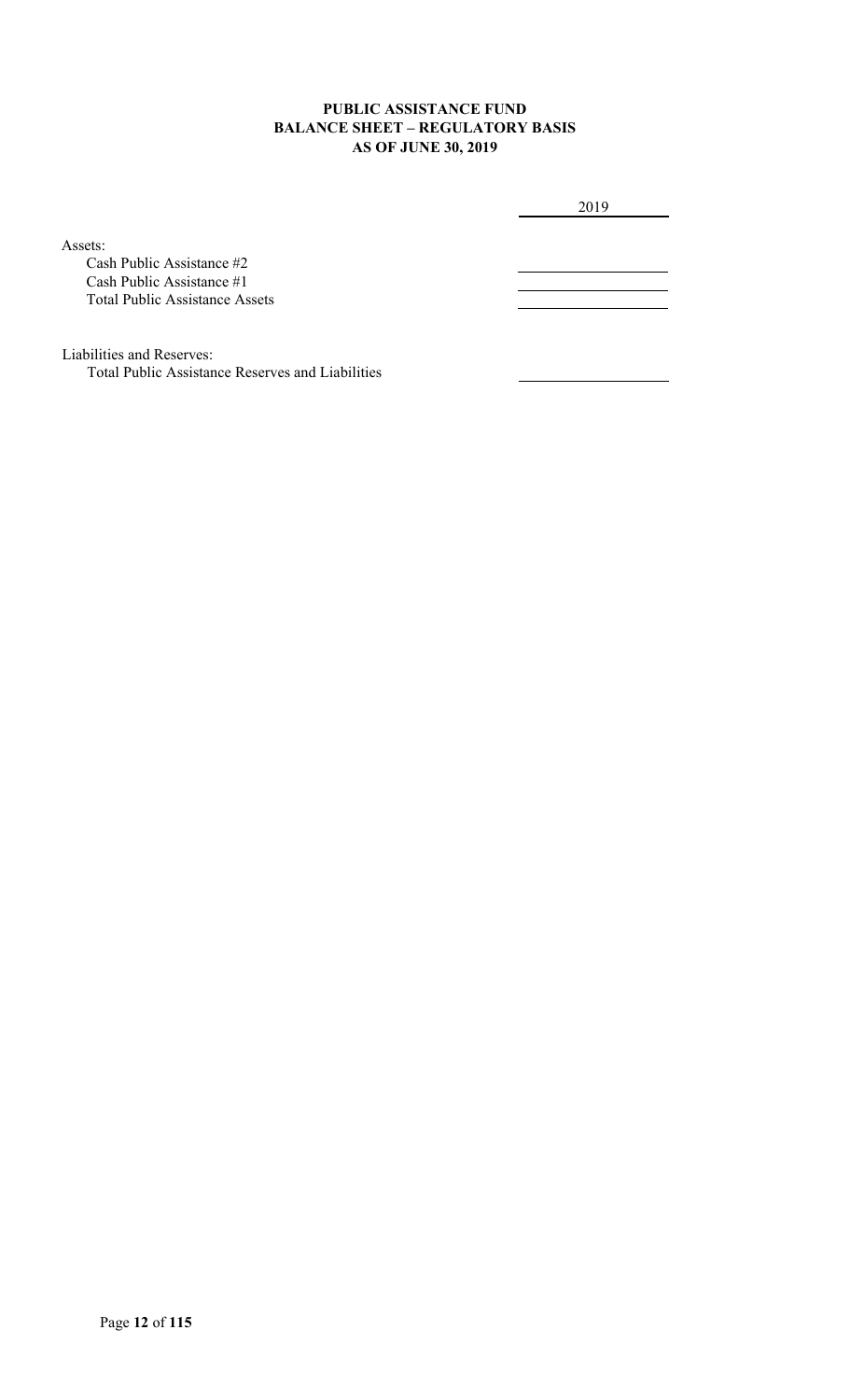## **SCHEDULE OF TRUST FUND RESERVES**

| Purpose                                   | Amount June 30, 2018 Per<br><b>Audit Report</b> | Receipts        | Disbursements   | Balance as of<br>June 30, 2019 |
|-------------------------------------------|-------------------------------------------------|-----------------|-----------------|--------------------------------|
| Deposits for Redemption of Tax Title Lien |                                                 |                 |                 |                                |
| Certificates                              | \$1,713,634.26                                  | \$10,981,106.40 | \$7,201,959.43  | \$5,492,781.23                 |
| Developer's - Escrow Fees                 | \$2,897,727.09                                  | \$1,234,896.35  | \$767,889.34    | \$3,364,734.10                 |
| <b>Fire Damage Settlements</b>            | \$360.00                                        |                 |                 | \$360.00                       |
| <b>HHS Activity Registration Fees</b>     | \$20.00                                         |                 |                 | \$20.00                        |
| Uniform Fire Safety Act Penalty Monies    | \$5,625.00                                      | \$21,481.00     |                 | \$27,106.00                    |
| <b>Ball Field Trust</b>                   | \$9,125.92                                      |                 |                 | \$9,125.92                     |
| <b>Compensated Absences</b>               | \$778,301.20                                    | \$600,000.00    | \$276,848.22    | \$1,101,452.98                 |
| Deposits on Sale of City Property         | \$23,188.55                                     | \$600.00        | \$7,335.00      | \$16,453.55                    |
| Disposal of Forfeited Property            | \$2,268.58                                      |                 |                 | \$2,268.58                     |
| Donations                                 | \$49,210.33                                     |                 |                 | \$49,210.33                    |
| <b>Outside Counsel Foreclosure</b>        | \$147,686.11                                    |                 |                 | \$147,686.11                   |
| <b>Demolition Trust</b>                   | \$109,647.06                                    |                 |                 | \$109,647.06                   |
| Found Money (Law Enforcement Account)     | \$30,818.52                                     |                 |                 | \$30,818.52                    |
| Found Money (Trust Other)                 | \$224,934.13                                    | \$4,413.78      |                 | \$229,347.91                   |
| Gasoline Reimbursement Fund               | \$42,932.02                                     |                 |                 | \$42,932.02                    |
| Parking Offense Adjudication Act (POAA)   | \$242,291.23                                    | \$20,407.00     | \$11,644.81     | \$251,053.42                   |
| Planning Sub-Division Fees                | \$410,984.51                                    | \$78,565.12     |                 | \$489,549.63                   |
| <b>Plumbing Street Opening Deposits</b>   | \$207,338.40                                    |                 | \$1,050.00      | \$206,288.40                   |
| Public Service Electric and Gas Company   | \$500.00                                        |                 |                 | \$500.00                       |
| <b>Vacated Property</b>                   | \$8,327.68                                      |                 |                 | \$8,327.68                     |
| <b>Administrative Planning Fees</b>       | \$946,998.63                                    | \$105,946.10    | \$916.73        | \$1,052,028.00                 |
| Camden City Development Corporation       | \$47,722.95                                     |                 |                 | \$47,722.95                    |
| Deposit on Purchase of Property           | \$19,991.09                                     |                 |                 | \$19,991.09                    |
| Deposits for Senior Citizens Bus Trips    | \$1,900.00                                      |                 |                 | \$1,900.00                     |
| New Camden Cemetery                       | \$782,792.24                                    | \$489,998.88    | \$469,785.41    | \$803,005.71                   |
| Police Outside Employment                 | \$1,095,099.94                                  | \$16,458.75     | \$15,996.75     | \$1,095,561.94                 |
| Premium on Tax Sale                       | \$665,300.00                                    | \$4,084,600.00  | \$4,084,600.00  | \$665,300.00                   |
| Long Term Exemption Fees                  | \$111,530.44                                    | \$25,000.00     | \$50,000.00     | \$86,530.44                    |
| Pre-Sale Deposits - City Property         | \$2,145.00                                      |                 |                 | \$2,145.00                     |
| <b>Totals</b>                             | \$10,578,400.88                                 | \$17,663,473.38 | \$12,888,025.69 | \$15,353,848.57                |

Page **13** of **115**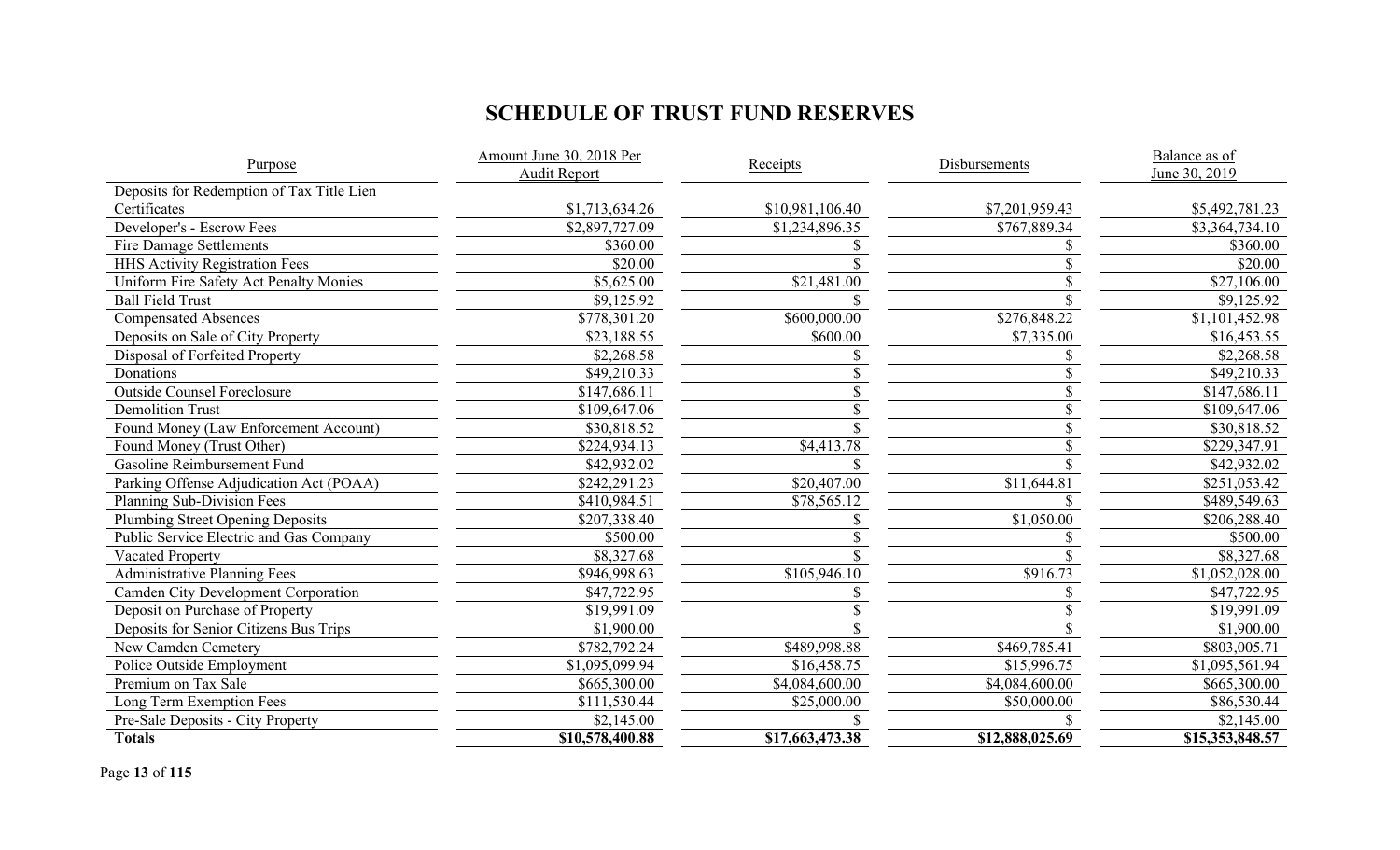Page **14** of **115**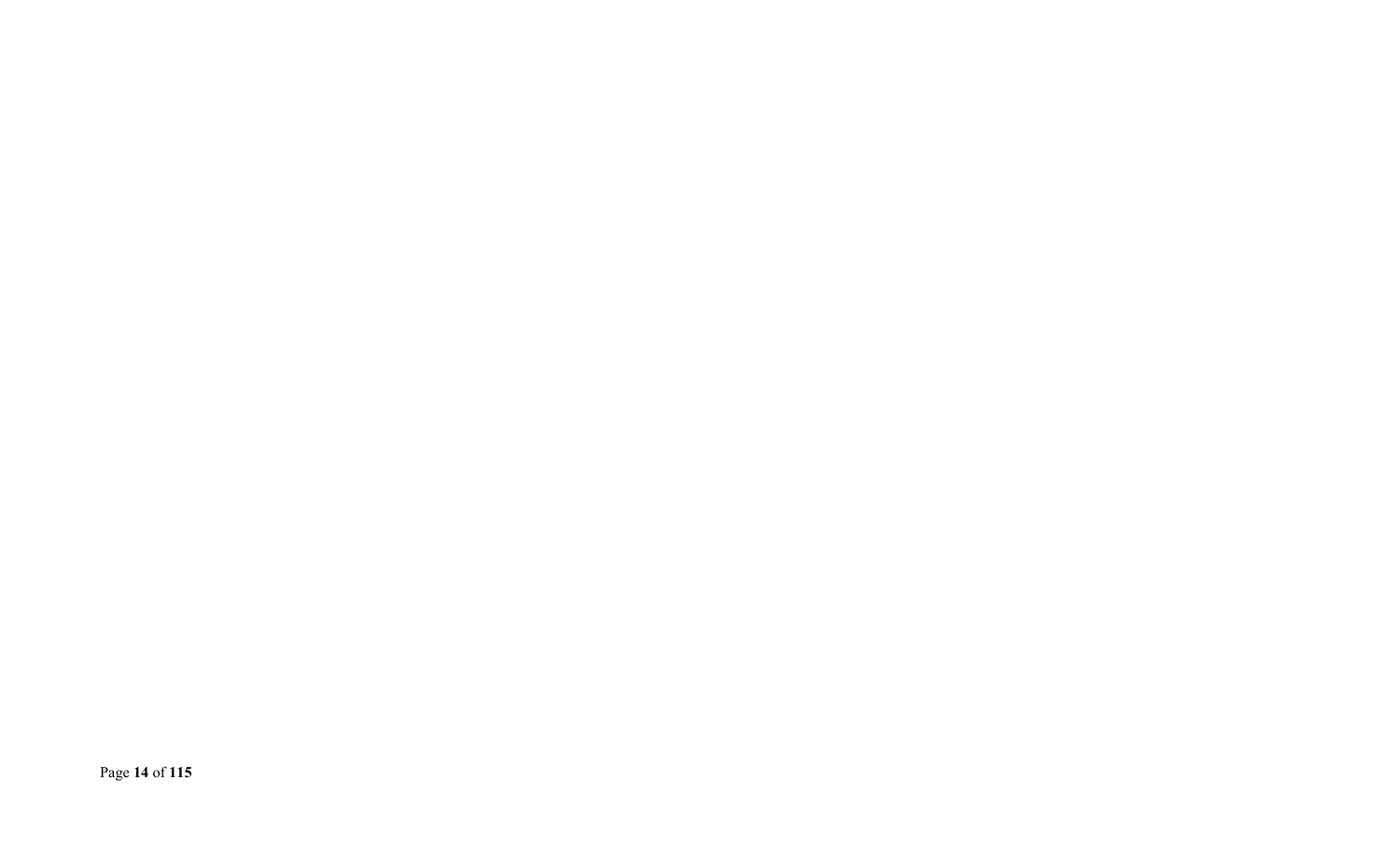## **ANALYSIS OF TRUST ASSESSMENT CASH AND INVESTMENTS PLEDGED TO LIABILITIES AND SURPLUS**

| Title of Liability to which Cash and Investments are<br>Pledged | <b>Audit Balance June</b><br>30, 2018 |                          | <b>Receipts</b>       | Other | Disbursements | Balance June 30, 2019 |
|-----------------------------------------------------------------|---------------------------------------|--------------------------|-----------------------|-------|---------------|-----------------------|
|                                                                 |                                       | Assessments<br>and Liens | <b>Current Budget</b> |       |               |                       |
|                                                                 |                                       |                          |                       |       |               |                       |
|                                                                 |                                       |                          |                       |       |               |                       |
| Assessment Bond Anticipation Note Issues:                       |                                       |                          |                       |       |               |                       |
|                                                                 |                                       |                          |                       |       |               |                       |
| Other Liabilities                                               |                                       |                          |                       |       |               |                       |
|                                                                 |                                       |                          |                       |       |               |                       |
| <b>Trust Surplus</b>                                            |                                       |                          |                       |       |               |                       |
| <b>Trust Surplus</b>                                            | $0.00\,$                              |                          |                       |       |               | $0.00\,$              |
| Less Assets "Unfinanced"                                        |                                       |                          |                       |       |               |                       |
|                                                                 |                                       |                          |                       |       |               |                       |
| Totals                                                          | $0.00\,$                              |                          |                       |       |               | $0.00\,$              |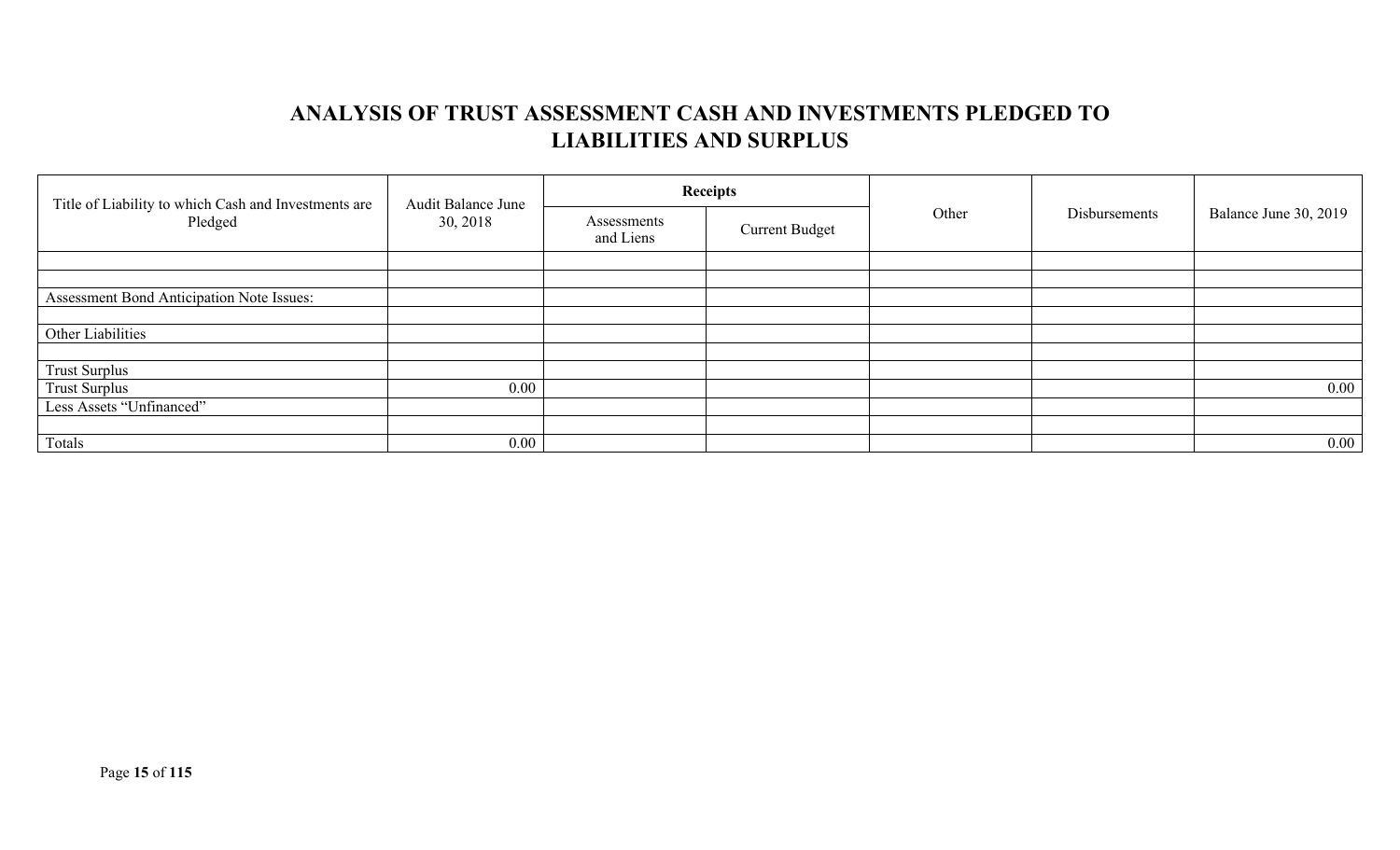## **CASH RECONCILIATION JUNE 30, 2019**

|                                 | Cash<br>On Hand | On Deposit     | Less Checks<br>Outstanding | Cash Book Balance |
|---------------------------------|-----------------|----------------|----------------------------|-------------------|
| Federal and State Grant Fund    | 159,551.32      | 156,241.02     | 164,863.84                 | 150,928.50        |
| Municipal Open Space Trust Fund |                 |                |                            |                   |
| Water Utility Assessment Trust  |                 |                |                            |                   |
| Public Assistance #1**          |                 |                |                            |                   |
| Sewer Utility Capital           |                 | 1,783,419.37   |                            | 1,783,419.37      |
| Trust - Other                   | 427,227.98      | 37,883,199.50  | 1,113,821.78               | 37,196,605.70     |
| <b>Sewer Utility Operating</b>  | 657,602.12      | 5,436,676.01   | 19,500.00                  | 6,074,778.13      |
| Sewer Utility Assessment Trust  |                 |                |                            |                   |
| Trust - Assessment              |                 |                |                            |                   |
| Trust - Dog License             |                 | 30,632.99      |                            | 30,632.99         |
| <b>Water Utility Operating</b>  | 2,724,732.94    | 3,821,212.43   |                            | 6,545,945.37      |
| Current                         | 4,000.00        | 51,792,591.59  | 2,406,329.88               | 49,390,261.71     |
| Public Assistance #2**          |                 |                |                            |                   |
| Water Utility Capital           |                 | 699,039.58     |                            | 699,039.58        |
| Capital - General               | 263, 333. 33    | 160,155.38     |                            | 423,488.71        |
| Total                           | 4,236,447.69    | 101,763,167.87 | 3,704,515.50               | 102,295,100.06    |

\* - Include Deposits In Transit

\*\* - Be sure to include a Public Assistance reconciliation and trial balance if the municipality maintains such a bank account

#### **REQUIRED CERTIFICATION**

I hereby certify that all amounts shown in the "Cash on Deposit" column on Sheet 9 and 9(a) have been verified with the applicable bank statements, certificates, agreements or passbooks at June 30, 2019.

I also certify that all amounts, if any, shown for Investments in Savings and Loan Associations on any trial balance have been verified with the applicable passbooks at June 30, 2019.

All "Certificates of Deposit", "Repurchase Agreements" and other investments must be reported as cash and included in this certification.

(THIS MUST BE SIGNED BY THE REGISTERED MUNICIPAL ACCOUNTANT (STATUTORY AUDITOR) OR CHIEF FINANCIAL OFFICER) depending on who prepared this Annual Financial Statement as certified to on Sheet 1 or 1(a).

Signature: L. Jarred Corn Title: Registered Municipal Accountant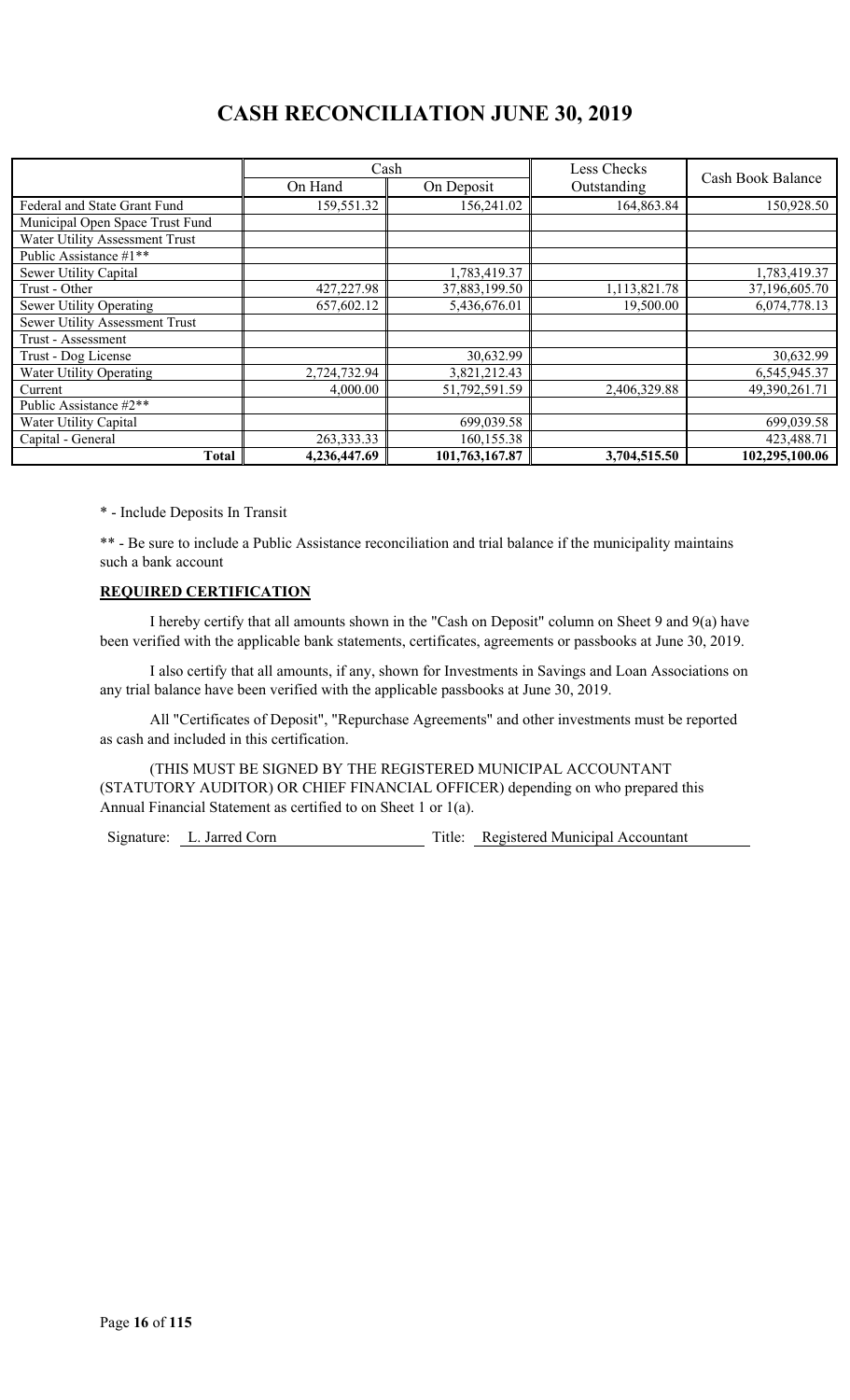# **CASH RECONCILIATION JUNE 30, 2019 (CONT'D)**

LIST BANKS AND AMOUNTS SUPPORTING "CASH ON DEPOSIT"

| <b>Bank</b>                                                 | <b>Amount</b>  |
|-------------------------------------------------------------|----------------|
| TD - Current - City Clerks Election                         | 2,023.92       |
| TD - Current - Camden Free Public Library                   | 6,237.25       |
| TD - Trust Other - Fire Fee Escrow Acct                     | 27,106.00      |
| TD - Trust Other - HOPWA                                    | 204,691.01     |
| TD - Trust Other - ESG                                      | 27,572.76      |
| TD - Trust Other - Camden Liberty C1 Tower Escrow           | 835,290.45     |
| TD - Trust Other - Liberty Trust Water and Sewer Fee Escrow | 339,084.34     |
| PNC - Current - Parking Surcharge Account                   | 1,424,920.00   |
| Santander - Sewer Utility Capital - Investment Account      | 20,005.31      |
| Santander - Water Utility Operating - Investment Account    | 26,056.05      |
| TD - Trust Other - CDBG                                     | 227,680.60     |
| TD - Trust Other - Home Projects Fund                       | $-68,090.71$   |
| TD - Trust Other - Litigation Escrow (1)                    | 1,000.00       |
| TD - Trust Other - Payroll                                  | 814,944.45     |
| PNC - Sewer Utility Operating - Temporary Water & Sewer     | 1,507,847.06   |
| PNC - Water Utility Operating - Temporary Water & Sewer     |                |
| TD - Trust Other - 3rd Party Lienholders                    | 3,500,322.24   |
| TD - Trust Other - Employee Opportunity Day                 | 9,349.19       |
| TD - Trust Other - Law Enforcement                          | 384,395.13     |
| TD - Water Utility Operating - Temporary Water and Sewer    | 3,055,089.82   |
| Santander - Current - Investment Account                    | 417,652.59     |
| TD - Animal Control - Trust Other                           | 30,632.99      |
| TD - Federal and State Grant - Grant                        | 156,241.02     |
| TD - Sewer Utility Capital - Sewer Capital                  | 1,763,414.06   |
| TD - Trust Other - Workmans Compensation                    | 3,813,159.94   |
| TD - Water Utility Operating - Water                        | 740,066.56     |
| Santander - General Capital - Investment Account            | 28,600.11      |
| Santander - Sewer Utility Operating - Investment Account    | 26,099.36      |
| TD - Sewer Utility Operating - Sewer Utility                | 662,251.12     |
| TD - Sewer Utility Operating - Temporary Water and Sewer    | 3,240,478.47   |
| TD - Trust Other - Hope III Escrow                          |                |
| TD - Trust Other - New Cemetery                             | 133,025.85     |
| TD - Water Utility Capital - Water Capital                  | 679,034.27     |
| PNC - Trust Other - Qual-Lynx                               | 108,853.55     |
| Santander - Water Utility Capital - Investment Account      | 20,005.31      |
| State of NJ Cash Management Fund - Current                  | 1,036.98       |
| TD - General Capital - General Capital                      | 131,555.27     |
| TD - Trust Other - Insurance                                | 19,381,238.69  |
| TD - Trust Other - Qual-Lynx                                | 18,409.25      |
| TD - Trust Other - Unemployment Comp Trust                  | 1,013,724.48   |
| TD - Current - General                                      | 49,940,720.85  |
| TD - Trust Other - Camden Liberty Trust Escrow              | 647,051.42     |
| TD - Trust Other - Escrow                                   | 1,440,230.56   |
| TD - Trust Other - Litigation Escrow (2)                    | 1,039.82       |
| TD - Trust Other - Trust Other                              | 5,023,120.48   |
|                                                             |                |
| <b>Total</b>                                                | 101,763,167.87 |

Note: Sections N.J.S.A. 40A:4-61, 40A:4-62 and 40A:4-63 of the Local Budget Law require that separate bank accounts be maintained for each allocated fund.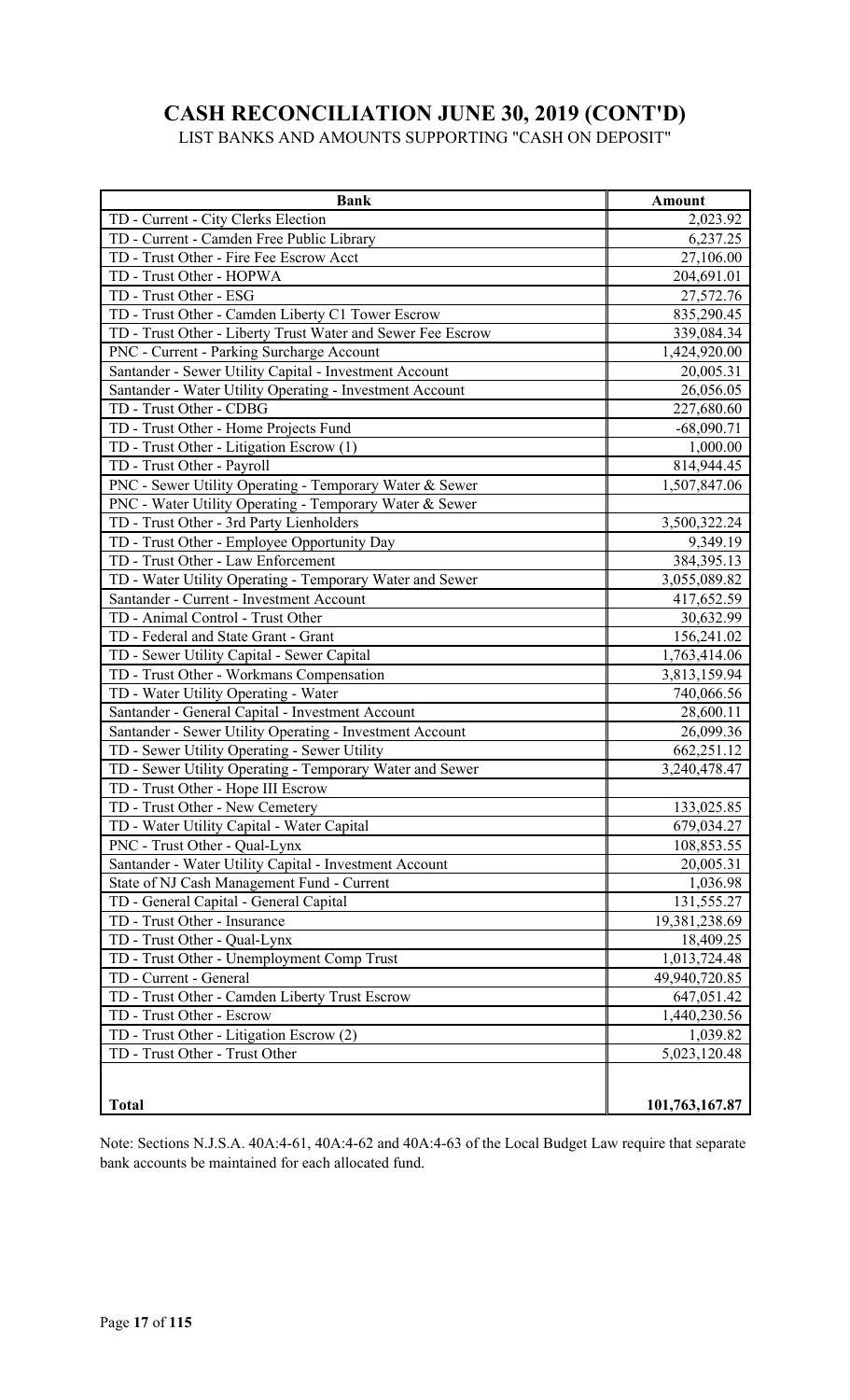## **MUNICIPALITIES AND COUNTIES FEDERAL AND STATE GRANTS RECEIVABLE**

| Grant                                  | Balance July 1, 2018 | 2019 Budget<br>Revenue Realized | Received   | Canceled  | Other       | Balance<br>June 30, 2019 | Other Grant Receivable<br>Description |
|----------------------------------------|----------------------|---------------------------------|------------|-----------|-------------|--------------------------|---------------------------------------|
| NJDOT River Road (CR 543) HPP-4273     |                      |                                 |            |           |             |                          |                                       |
| Cramer Hill                            |                      |                                 | 4,936.74   |           | 4,936.74    | 0.00                     |                                       |
| FY 2017 Justice Assistance DJ-BX-0219  |                      | 226,677.00                      | 12,603.00  |           |             | 214,074.00               |                                       |
| FY 2017 Emergency Management           |                      |                                 |            |           |             |                          |                                       |
| Agency                                 |                      | 10,000.00                       | 10,000.00  |           |             | 0.00                     |                                       |
| Morgan Village Safe Streets Routes     |                      |                                 |            |           |             |                          |                                       |
| School                                 |                      | 108,000.00                      | 14,458.21  |           |             | 93,541.79                |                                       |
| 2016 Recycling Tonnage Grant           |                      | 36,761.45                       | 36,761.45  |           |             | 0.00                     |                                       |
| 2018 Summer Food Service Program       |                      | 702,567.07                      |            |           |             | 702,567.07               |                                       |
| FY 18 Justice Assistance Grant         |                      | 215,699.00                      |            |           |             | 215,699.00               |                                       |
| <b>DVRPL Planning</b>                  |                      | 24,000.00                       |            |           |             | 24,000.00                |                                       |
| <b>DVRPL Planning</b>                  |                      | 20,800.00                       |            |           |             | 20,800.00                |                                       |
| NJDOT ADA Improvement Projects         |                      | 6,172,989.00                    |            |           |             | 6,172,989.00             |                                       |
| <b>TIGER Grant</b>                     |                      | 16,200,000.00                   |            |           |             | 16,200,000.00            |                                       |
| FY 18 Brownfields Cleanup Grant -      |                      |                                 |            |           |             |                          |                                       |
| 1667 Davis St                          |                      | 200,000.00                      |            |           |             | 200,000.00               |                                       |
| FY 18 Brownfields Cleanup Grant - 7th  |                      |                                 |            |           |             |                          |                                       |
| and Kaighn                             |                      | 200,000.00                      |            |           |             | 200,000.00               |                                       |
| Fleet Management Road Project from     |                      |                                 |            |           |             |                          |                                       |
| <b>CRA</b>                             |                      | 115,000.00                      |            |           |             | 115,000.00               |                                       |
| 2019 - 2020 Municipal Drug Alliance    |                      | 44,437.18                       |            |           |             | 44,437.18                |                                       |
| FY 2015 Municipal Drug Alliance        |                      | 59,617.17                       |            |           |             | 59,617.17                |                                       |
| TIGER Grant Match NJEDA / ERB          |                      | 2,517,030.00                    |            |           |             | 2,517,030.00             |                                       |
| Delaware Valley Regional #17-61-060    | 24,000.00            |                                 | 24,000.00  |           |             | 0.00                     |                                       |
| Delaware Valley Regional #18-61-060    | 24,000.00            |                                 | 24,000.00  |           |             | 0.00                     |                                       |
| FY 2008 Body Armor Replacement         |                      |                                 |            |           |             |                          |                                       |
| Program 9626                           | 38,842.51            |                                 |            | 38,842.51 |             | 0.00                     |                                       |
| FY 2012 National Forum on Youth        |                      |                                 |            |           |             |                          |                                       |
| Violence Prevention Expansion Project  | 747,078.80           |                                 | 775,277.90 |           | 34, 333. 26 | 6,134.16                 |                                       |
| FY 2013 Sustainable Jersey Small Grant | 1,000.00             |                                 |            |           |             | 1,000.00                 |                                       |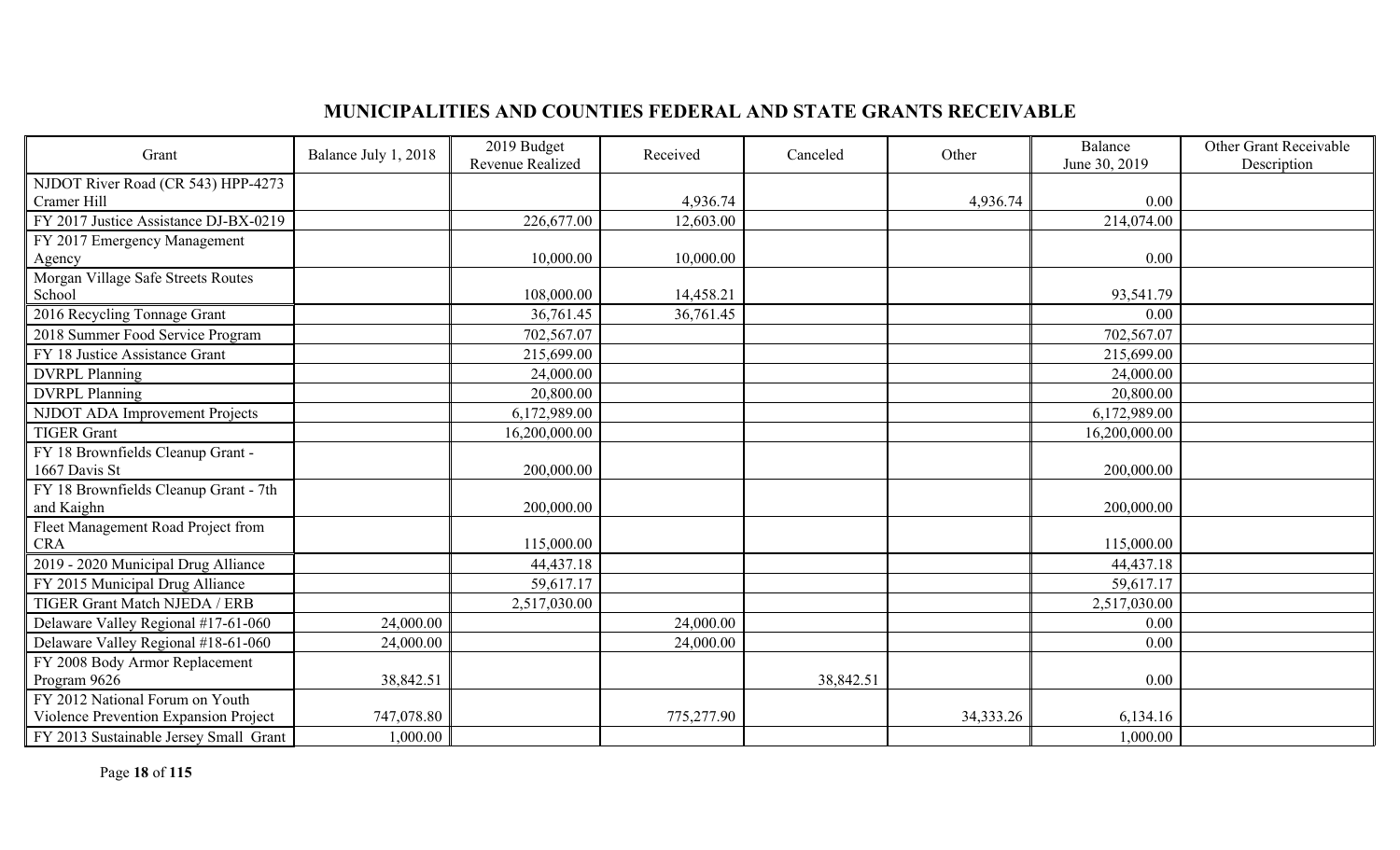| Grant                                     | Balance July 1, 2018 | 2019 Budget<br>Revenue Realized | Received     | Canceled   | Other     | Balance<br>June 30, 2019 | Other Grant Receivable<br>Description |
|-------------------------------------------|----------------------|---------------------------------|--------------|------------|-----------|--------------------------|---------------------------------------|
| FY 2016 Camden 7th Street                 |                      |                                 |              |            |           |                          |                                       |
| <b>Improvement Project</b>                | 1,469,347.00         |                                 |              |            |           | 1,469,347.00             |                                       |
| HDS Kaighn Fire Station - P16720          | 2,785.00             |                                 |              |            |           | 2,785.00                 |                                       |
| NJDOT Cleveland Ave Reconstruction        |                      |                                 |              |            |           |                          |                                       |
| STP4287 101                               | 123,517.87           |                                 |              | 123,517.87 |           | 0.00                     |                                       |
| South 7th Street, Pine Street to Atlantic | 139,490.06           |                                 |              |            |           | 139,490.06               |                                       |
| Sustainable Jersey Municipal School       |                      |                                 |              |            |           |                          |                                       |
| Recycling                                 | 10,000.00            |                                 |              | 10,000.00  |           | 0.00                     |                                       |
| 2010 Recycling Tonnage                    | 30,063.15            |                                 |              |            |           | 30,063.15                |                                       |
| DOJ Office of Juvenile Justice and        |                      |                                 |              |            |           |                          |                                       |
| Delinquency Prevention for National       |                      |                                 |              |            |           |                          |                                       |
| Forum on Youth Violence                   | 125,000.00           |                                 | 118,501.65   |            |           | 6,498.35                 |                                       |
| FEMA - Camden Neighborhood                |                      |                                 |              |            |           |                          |                                       |
| Renaissance 2001                          | 22,046.00            |                                 |              | 22,046.00  |           | 0.00                     |                                       |
| FY 2012 National Forum on Youth           |                      |                                 |              |            |           |                          |                                       |
| Violence Prevention Expansion Project     | 3,500.00             |                                 |              |            |           | 3,500.00                 |                                       |
| FY 2015 NJDOT Transportation Trust        |                      |                                 |              |            |           |                          |                                       |
| Fund - Resurfacing of Various Streets     | 147,238.50           |                                 |              |            |           | 147,238.50               |                                       |
| MDA - Municipal Drug Alliance FY          |                      |                                 |              |            |           |                          |                                       |
| 2017/18                                   | 59,617.17            |                                 | 59,617.17    |            |           | 0.00                     |                                       |
| National Recreation and Park              |                      |                                 |              |            |           |                          |                                       |
| Association                               | 15,000.00            |                                 | 15,000.00    |            |           | 0.00                     |                                       |
| NJDOT River Road, Cramer Hill #HPP-       |                      |                                 |              |            |           |                          |                                       |
| 0543                                      | 3,682,382.50         |                                 | 1,418,048.37 |            |           | 2,264,334.13             |                                       |
| NJUEZ Camden Gateway Program              | 10,000.00            |                                 |              | 10,000.00  |           | 0.00                     |                                       |
| River Road / Cramer Hill #5808379         | 14,682.71            |                                 | 14,516.71    |            |           | 166.00                   |                                       |
| UEZ Camden CCTV Camera Program            |                      |                                 |              |            |           |                          |                                       |
| Phase I                                   | 3,700.00             |                                 |              |            |           | 3,700.00                 |                                       |
| 2011 Summer Food Program (Surplus)        | 112,916.08           |                                 |              | 112,916.08 |           | 0.00                     |                                       |
| 2015 NJDOT Resurfacing Dudley &           |                      |                                 |              |            |           |                          |                                       |
| Various Streets                           | 185,669.11           |                                 |              |            | 48,250.00 | 233,919.11               |                                       |
| 2016 Resurfacing of Various Streets       | 91,240.21            |                                 |              |            |           | 91,240.21                |                                       |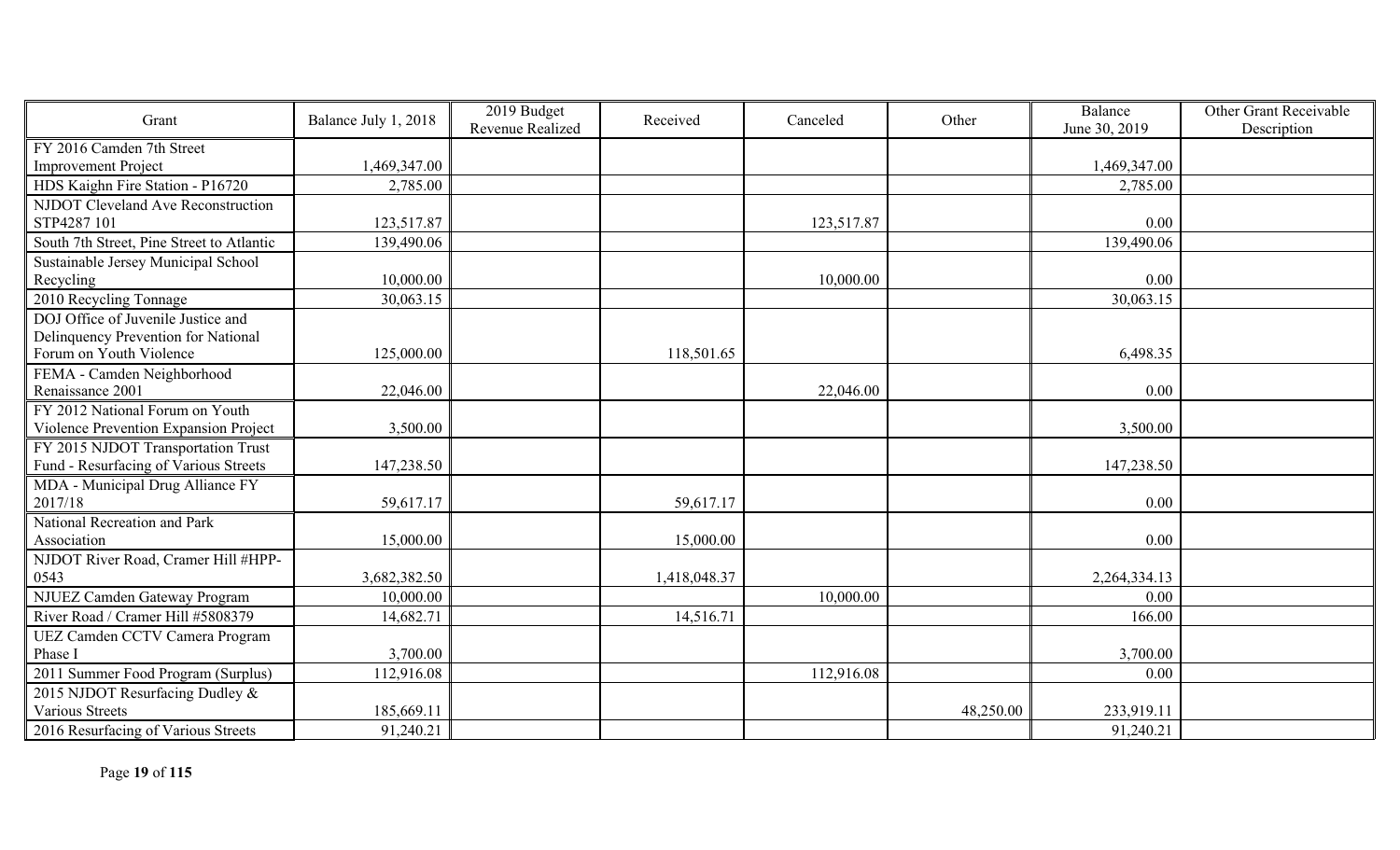| Grant                                   | Balance July 1, 2018 | 2019 Budget<br>Revenue Realized | Received   | Canceled   | Other     | Balance<br>June 30, 2019 | Other Grant Receivable<br>Description |
|-----------------------------------------|----------------------|---------------------------------|------------|------------|-----------|--------------------------|---------------------------------------|
| Delaware Valley Regional #17-63-025     | 20,800.00            |                                 | 20,000.00  |            |           | 800.00                   |                                       |
| FY 2012 National Forum on Youth         |                      |                                 |            |            |           |                          |                                       |
| Violence Prevention Expansion Project   | 97,240.92            |                                 | 12,312.34  | 84,928.58  |           | 0.00                     |                                       |
| FY 2012 NJDOT River Road (CR543)        |                      |                                 |            |            |           |                          |                                       |
| Improvements - Cramer Hill Project      | 24,967.67            |                                 | 24,967.67  |            |           | 0.00                     |                                       |
| National Forum on Youth Violence        |                      |                                 |            |            |           |                          |                                       |
| Prevention Enhancement Project 2014-    |                      |                                 |            |            |           |                          |                                       |
| 2015                                    | 171,604.68           |                                 | 222,200.00 |            | 50,595.32 | 0.00                     |                                       |
| NJDOT - Braid Blvd & South 10th         |                      |                                 |            |            |           |                          |                                       |
| <b>Street</b>                           | 45,978.09            |                                 |            |            |           | 45,978.09                |                                       |
| <b>UEZA FY 2004-05</b>                  | 24,867.83            |                                 |            |            |           | 24,867.83                |                                       |
| 2012 Justice Assistance Grant           | 98.28                |                                 |            | 98.28      |           | 0.00                     |                                       |
| DOT Resurfacing of Various Streets      | 99,545.00            |                                 |            |            |           | 99,545.00                |                                       |
| FY 2015 Justice Assistance [JAG DJ-     |                      |                                 |            |            |           |                          |                                       |
| BX-1027]                                | 34,787.41            |                                 | 34,688.11  | 99.30      |           | 0.00                     |                                       |
| FY 2015 NJDOT Safe Routes to School     | 317,200.00           |                                 |            |            |           | 317,200.00               |                                       |
| FY 2016 Justice Assistance DJ-BX-0219   | 68,762.55            |                                 | 44,817.90  |            |           | 23,944.65                |                                       |
| Milling / Resurfacing of Empire Ave and |                      |                                 |            |            |           |                          |                                       |
| Various Streets                         | 161,976.60           |                                 |            | 161,976.60 |           | 0.00                     |                                       |
| Morgan Village Safe Streets Routes      |                      |                                 |            |            |           |                          |                                       |
| School                                  | 20,500.00            |                                 |            |            |           | 20,500.00                |                                       |
| NJ Transportation Trust - Cooper St. &  |                      |                                 |            |            |           |                          |                                       |
| Riverside Dr.                           | 88,550.32            |                                 |            |            |           | 88,550.32                |                                       |
| NJDOT Resurfacing Dudley & Various      | 48,250.00            |                                 |            | 48,250.00  |           | 0.00                     |                                       |
| NJDOT River Road (CR 543)               |                      |                                 |            |            |           |                          |                                       |
| Improvements, Cramer Hill (ROW)         | 5,148.41             |                                 |            | 5,148.41   |           | 0.00                     |                                       |
| UEZA 09-12 Camden Police                |                      |                                 |            |            |           |                          |                                       |
| Technology Program Phase 1              | 14,804.48            |                                 |            | 14,804.48  |           | 0.00                     |                                       |
| Camden City Collaboration to End        |                      |                                 |            |            |           |                          |                                       |
| Youth Violence                          | 70,000.00            |                                 |            |            |           | 70,000.00                |                                       |
| Community Stewardship Incentive         |                      |                                 |            |            |           |                          |                                       |
| Program                                 | 761.10               |                                 |            |            |           | 761.10                   |                                       |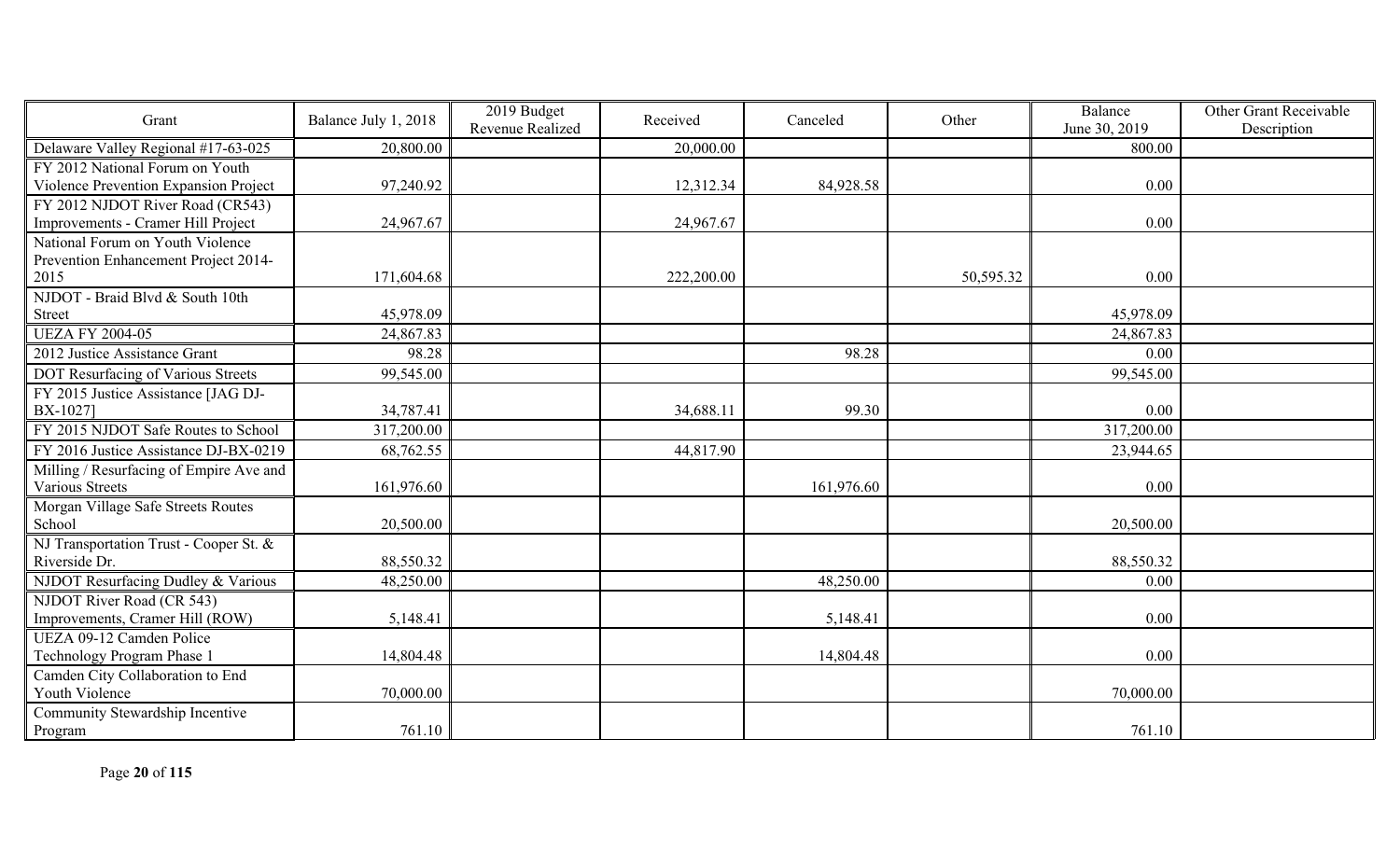| Grant                                             | Balance July 1, 2018 | 2019 Budget<br>Revenue Realized | Received     | Canceled  | Other | Balance<br>June 30, 2019 | Other Grant Receivable<br>Description |
|---------------------------------------------------|----------------------|---------------------------------|--------------|-----------|-------|--------------------------|---------------------------------------|
| Delaware Valley Regional #18-63-025               | 20,800.00            |                                 | 20,000.00    |           |       | 800.00                   |                                       |
| Delaware Valley Regional TSP 16-063-              |                      |                                 |              |           |       |                          |                                       |
| 025                                               | 800.00               |                                 |              |           |       | 800.00                   |                                       |
| <b>DWI Enforcement Fund Grant</b>                 |                      |                                 |              |           |       |                          |                                       |
| (Additional Fund)                                 | 9,055.35             |                                 |              | 9,055.35  |       | 0.00                     |                                       |
| FEMA - Fire Prevention and Safety                 |                      |                                 |              |           |       |                          |                                       |
| 2005                                              | 18,065.00            |                                 |              | 18,065.00 |       | 0.00                     |                                       |
| FY 2015 SAFER EMW-2015-FH-00376                   | 3,602,095.00         |                                 | 2,147,739.04 |           |       | 1,454,355.96             |                                       |
| HDS Remed Fund YAFFA Junkyard                     | 5,821.00             |                                 |              |           |       | 5,821.00                 |                                       |
| <b>JABG FY 2009</b>                               | 6,607.58             |                                 |              |           |       | 6,607.58                 |                                       |
| Knox Meadows Phase II                             | 200,000.00           |                                 |              |           |       | 200,000.00               |                                       |
| NJDEA HWR Factory WS0001-P16797                   | 4,072.00             |                                 |              |           |       | 4,072.00                 |                                       |
| NJDOT South 7th Street Federal Aid                | 2,317,352.50         |                                 |              |           |       | 2,317,352.50             |                                       |
| 2016 Recycling Enhancement Act                    |                      |                                 |              |           |       |                          |                                       |
| Entitlement                                       | 20,000.00            |                                 |              |           |       | 20,000.00                |                                       |
| 2018 Summer Food Service Program                  | 571,481.40           |                                 | 379,556.29   |           |       | 191,925.11               |                                       |
| FY 2015 Youth Violence Prevention                 |                      |                                 |              |           |       |                          |                                       |
| Enhancement                                       | 174,824.28           |                                 | 114,888.42   | 59,935.86 |       | 0.00                     |                                       |
| NJDCA Balanced Housing Program -                  |                      |                                 |              |           |       |                          |                                       |
| Fairview Village                                  | 35,500.00            |                                 |              | 35,500.00 |       | 0.00                     |                                       |
| NJDEP Whitman Park Improvement                    |                      |                                 |              |           |       |                          |                                       |
| 0408-14-045                                       | 300,000.00           |                                 |              |           |       | 300,000.00               |                                       |
| NJDOT 2015 7th Street Bikeways                    |                      |                                 |              |           |       |                          |                                       |
| Improvements                                      | 180,000.00           |                                 |              |           |       | 180,000.00               |                                       |
| NJDOT FY17 TTFA Resurfacing<br>Various Streets    | 614,950.00           |                                 |              |           |       | 614,950.00               |                                       |
| NJDOT North Camden Waterfornt Park                | 825,000.00           |                                 |              |           |       | 825,000.00               |                                       |
|                                                   |                      |                                 |              |           |       |                          |                                       |
| NJDOT River Road (CR 543) HPP-4273<br>Cramer Hill | 1,100.00             |                                 |              | 1,100.00  |       | 0.00                     |                                       |
| NJUEZA - 2nd and 3rd Streetscape                  |                      |                                 |              |           |       |                          |                                       |
| Project                                           | 87,656.66            |                                 |              | 87,656.66 |       | 0.00                     |                                       |
| River Road Improvements, Cramer Hill              | 393,784.58           |                                 |              |           |       | 393,784.58               |                                       |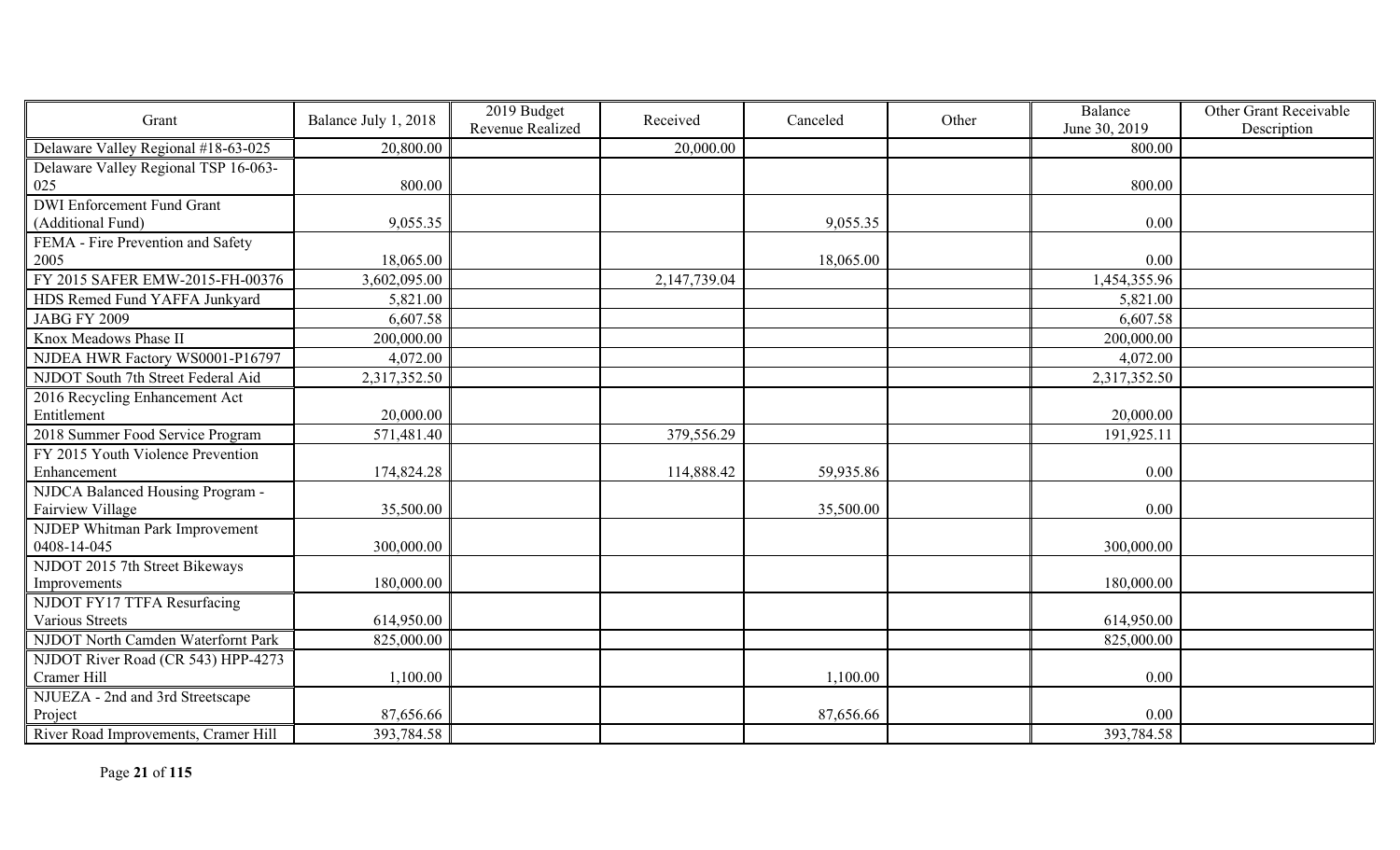| Grant                   | Balance July 1, 2018 | 2019 Budget<br>Revenue Realized | Received     | ∠anceled   | Other      | Balance<br>June 30, 2019 | Other Grant Receivable<br>Description |
|-------------------------|----------------------|---------------------------------|--------------|------------|------------|--------------------------|---------------------------------------|
| USEPA 2004: Green Acres | 500,000.00           |                                 | 100,000.00   |            |            | 400,000.00               |                                       |
| <b>Total</b>            | 18,287,925.36        | 26,853,577.87                   | 5,648,890.97 | 843,940.98 | 138,115.32 | 38,786,786.60            |                                       |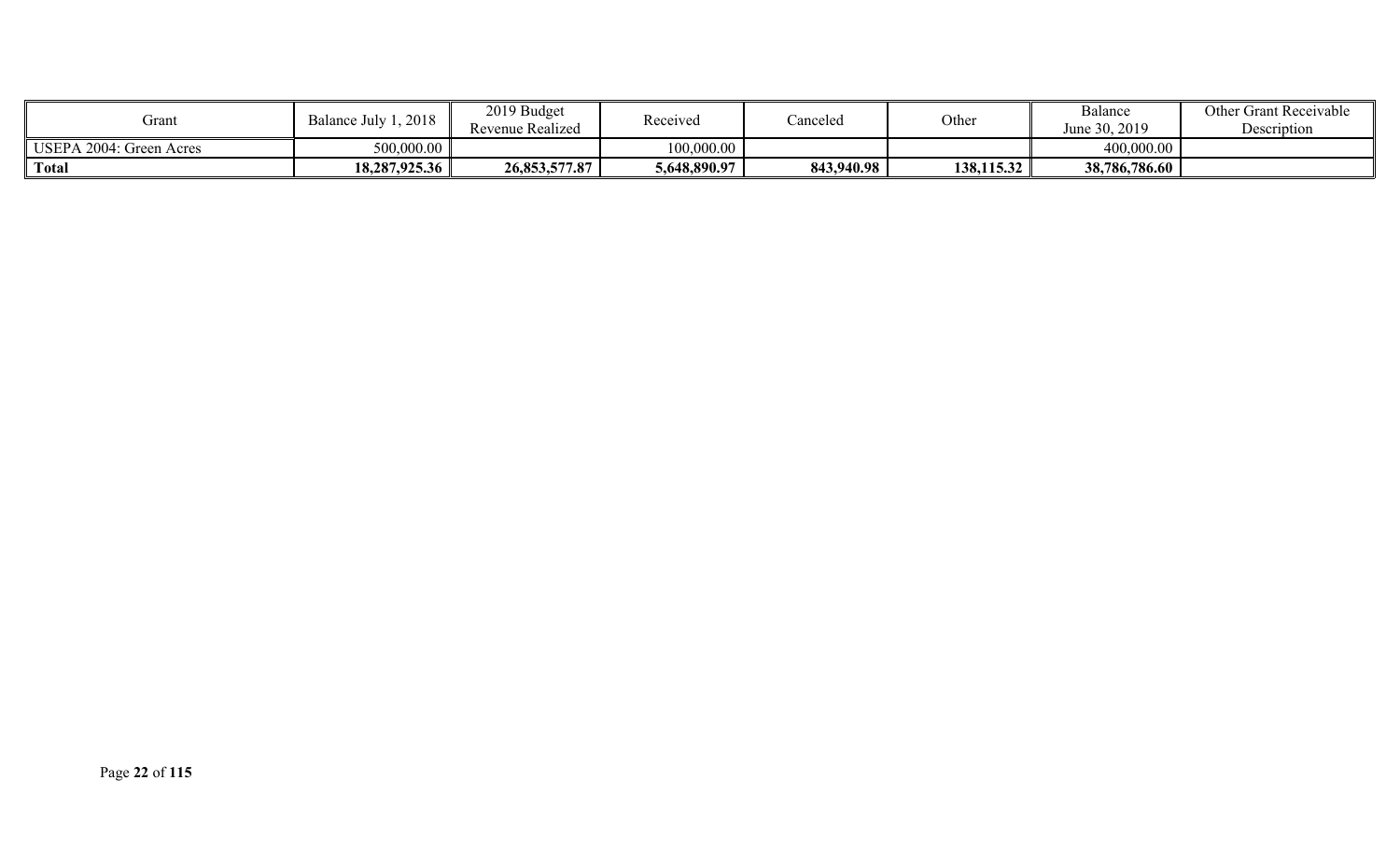## **SCHEDULE OF APPROPRIATED RESERVES FOR FEDERAL AND STATE GRANTS**

|                                                      | Transferred from 2019 Budget<br>Balance<br>Appropriations |               |                              | Cancelled<br>Expended | Other      | Balance    | Other Grant Receivable |             |
|------------------------------------------------------|-----------------------------------------------------------|---------------|------------------------------|-----------------------|------------|------------|------------------------|-------------|
| Grant                                                | July 1, 2018                                              | <b>Budget</b> | Appropriation by<br>40A:4-87 |                       |            |            | June 30, 2019          | Description |
| 2009 Recycling Tonnage (Solid<br>Waste Adm)          | 102.12                                                    |               |                              |                       |            |            | 102.12                 |             |
| 2010 Energy Efficiency<br>Conservation               | 7,568.24                                                  |               |                              | 116,796.10            |            | 114,214.90 | 4,987.04               |             |
| 2010 Recycling Tonnage                               | 106.42                                                    |               |                              |                       |            |            | 106.42                 |             |
| 2011 Summer Food Program<br>(Surplus Revenue)        | 2,851.78                                                  |               |                              | 2,851.78              |            |            | 0.00                   |             |
| 2012 Clean Communities                               | 1,489.52                                                  |               |                              | 1,496.40              |            | 910.00     | 903.12                 |             |
| 2012 Municipal Court Alcohol<br>Education            | 10,238.29                                                 |               |                              |                       | 10,238.29  |            | 0.00                   |             |
| 2013 Municipal Court Alcohol<br>Education            | 29,525.43                                                 |               |                              |                       |            |            | 29,525.43              |             |
| 2014 Summer Food Service Program                     | 147.28                                                    |               |                              |                       | 147.28     |            | 0.00                   |             |
| 2015 NJDOT Resurfacing Dudley<br>and Various Streets | 168,224.39                                                |               |                              | 167,222.76            |            | 149,708.76 | 150,710.39             |             |
| 2016 Municipal Court Alcohol<br>Education            | 29,973.46                                                 |               |                              |                       |            |            | 29,973.46              |             |
| 2016 Recycling Enhancement Act<br>Entitlement        | 766.50                                                    |               |                              | 20,000.00             |            | 19,233.50  | 0.00                   |             |
| 2016 Recycling Tonnage Grant                         |                                                           | 36,761.45     |                              |                       |            |            | 36,761.45              |             |
| 2016 Resurfacing of Various Streets                  | 31,231.95                                                 |               |                              | 186,803.40            |            | 253,718.05 | 98,146.60              |             |
| 2016 Summer Food Service Program                     | 0.00                                                      |               |                              |                       | 286,078.65 | 286,078.65 | 0.00                   |             |
| 2017 Municipal Court Alcohol<br>Education            | 17,886.42                                                 |               |                              |                       |            |            | 17,886.42              |             |
| 2018 Summer Food Service Program                     | 209,185.40                                                |               |                              | 411,008.10            |            | 362,296.00 | 160,473.30             |             |
| 2019 - 2020 Municipal Drug<br>Alliance               |                                                           | 74,521.46     |                              |                       |            |            | 74,521.46              |             |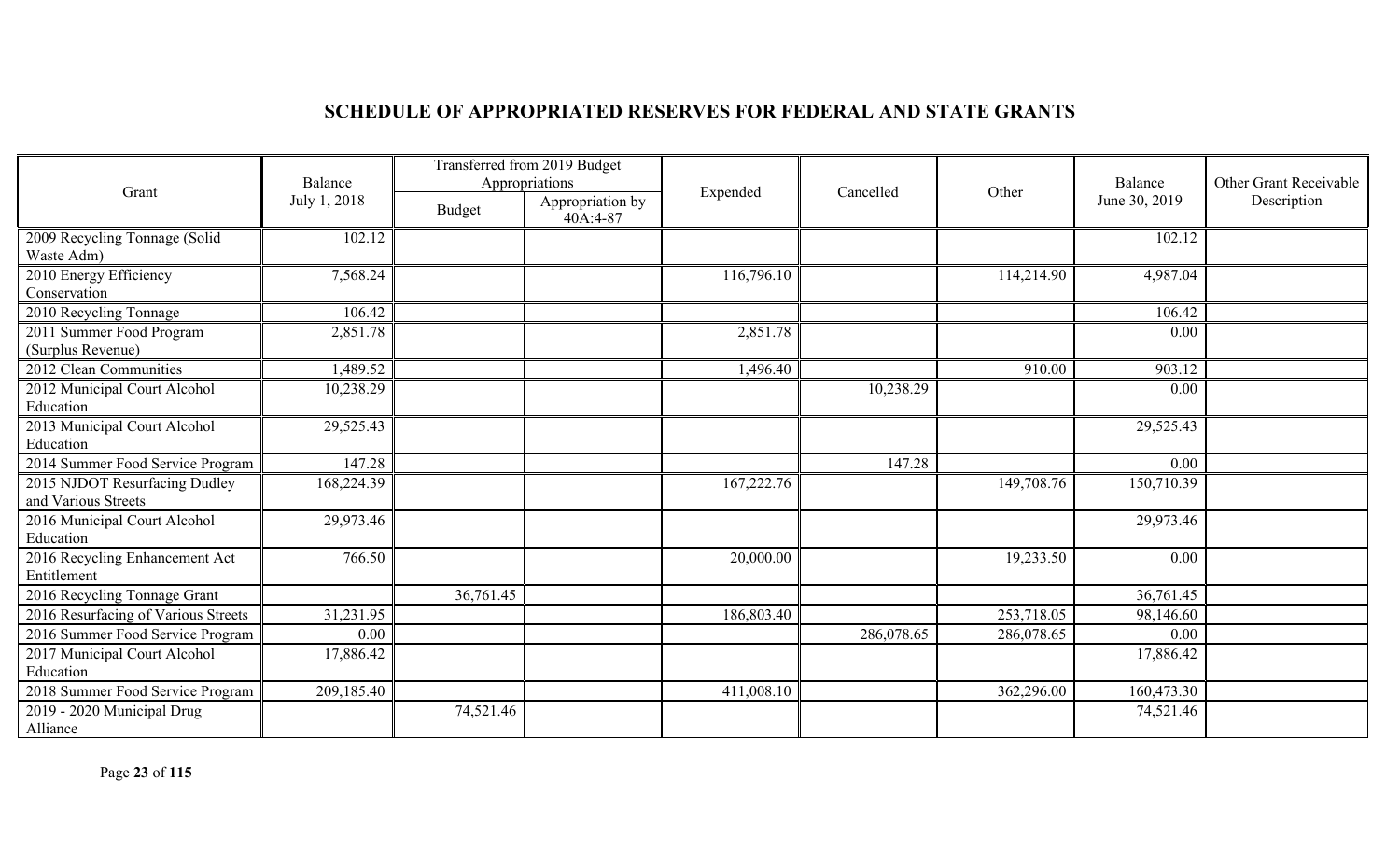| Grant                                               | Balance      | Transferred from 2019 Budget<br>Appropriations |                              | Expended   |           |           | Balance       | <b>Other Grant Receivable</b> |
|-----------------------------------------------------|--------------|------------------------------------------------|------------------------------|------------|-----------|-----------|---------------|-------------------------------|
|                                                     | July 1, 2018 | <b>Budget</b>                                  | Appropriation by<br>40A:4-87 |            | Cancelled | Other     | June 30, 2019 | Description                   |
| 2019 Summer Food Service Program                    |              |                                                | 702,567.07                   | 377,453.39 |           |           | 325,113.68    |                               |
| 6th Street New Houses P13249                        | 1,720.00     |                                                |                              |            | 1,720.00  |           | 0.00          |                               |
| Camden City Collaboration to End<br>Youth Violence  | 70,000.00    |                                                |                              | 56,838.69  | 13,161.31 |           | 0.00          |                               |
| Camden Neighborhood Program -<br>Urban Coordination | 146.20       |                                                |                              |            |           |           | 146.20        |                               |
| Clean Communities                                   | 828.29       |                                                |                              |            |           |           | 828.29        |                               |
| Clean Communities Program                           |              |                                                |                              | 615.00     |           | 3,975.00  | 3,360.00      |                               |
| <b>Comcast Foundation</b>                           | 104.38       |                                                |                              |            |           |           | 104.38        |                               |
| Community Stewardship Incentive<br>Program          | 761.10       |                                                |                              |            |           |           | 761.10        |                               |
| Delaware Valley Regional                            | 23,554.00    |                                                |                              |            |           |           | 23,554.00     |                               |
| Delaware Valley Regional #15-61-<br>060             | 23,709.23    |                                                |                              |            |           |           | 23,709.23     |                               |
| Delaware Valley Regional #15-63-<br>025             | 20,000.00    |                                                |                              |            |           |           | 20,000.00     |                               |
| Delaware Valley Regional #17-61-<br>060             | 551.11       |                                                |                              |            |           | 17,600.95 | 18,152.06     |                               |
| Delaware Valley Regional #17-63-<br>025             | 19,047.33    |                                                |                              | 2,681.55   |           |           | 16,365.78     |                               |
| Delaware Valley Regional #18-61-<br>060             | 29,548.84    |                                                |                              | 2,660.25   | 17,600.95 |           | 9,287.64      |                               |
| Delaware Valley Regional #18-63-<br>025             | 26,000.00    |                                                |                              |            |           |           | 26,000.00     |                               |
| Delaware Valley Regional Highway<br>16-61-060       | 23,473.65    |                                                |                              |            |           |           | 23,473.65     |                               |
| Delaware Valley Regional TSP 16-<br>063-025         | 20,800.00    |                                                |                              |            |           |           | 20,800.00     |                               |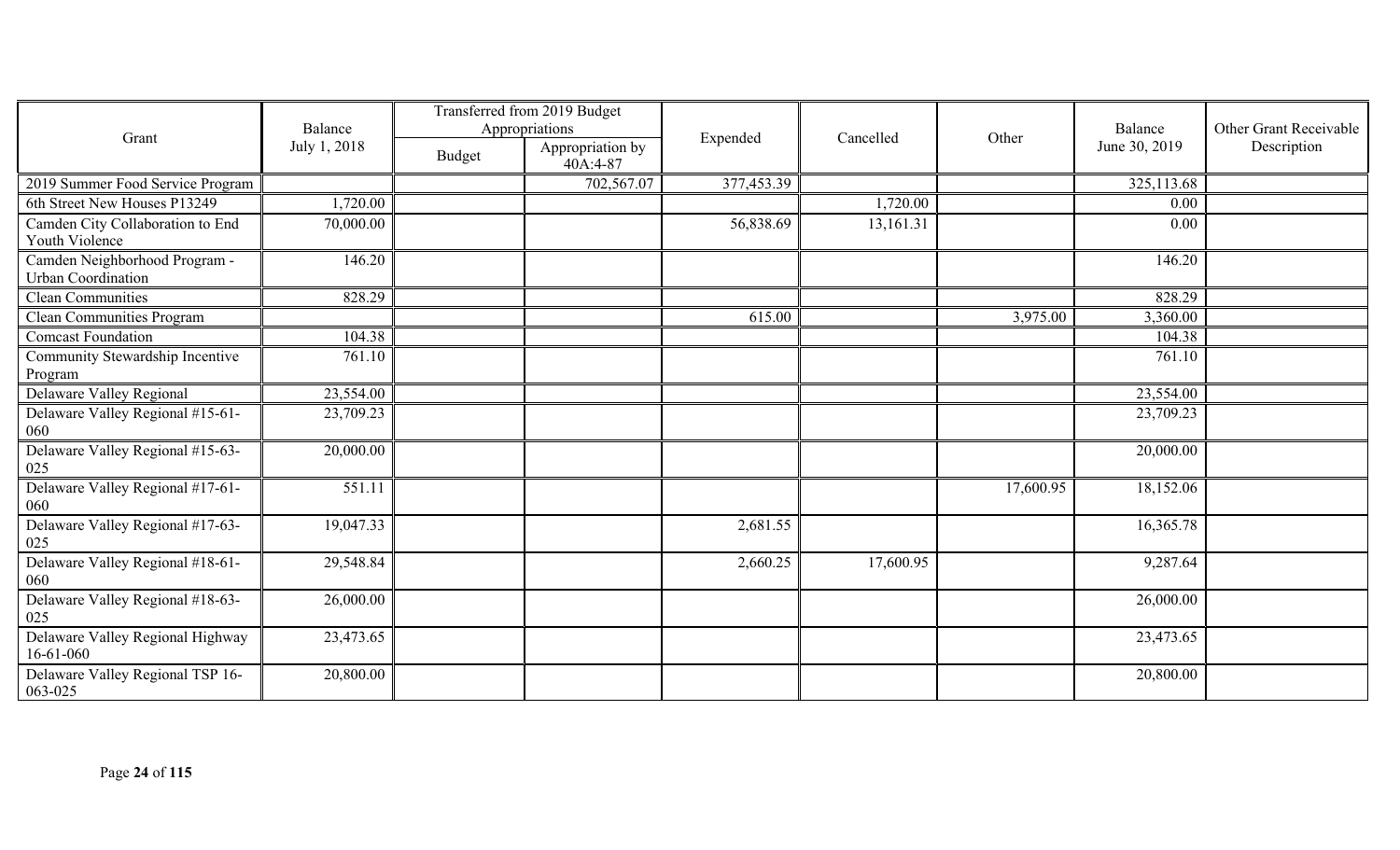|                                     |              |               | Transferred from 2019 Budget |            |           |            |               |                        |
|-------------------------------------|--------------|---------------|------------------------------|------------|-----------|------------|---------------|------------------------|
| Grant                               | Balance      |               | Appropriations               | Expended   | Cancelled | Other      | Balance       | Other Grant Receivable |
|                                     | July 1, 2018 | <b>Budget</b> | Appropriation by<br>40A:4-87 |            |           |            | June 30, 2019 | Description            |
| DOJ Office of Juvenile Justice and  | 125,000.00   |               |                              | 119,501.65 | 5,498.35  |            | 0.00          |                        |
| Delinquency Prevention for National |              |               |                              |            |           |            |               |                        |
| Forum on Youth Violence             |              |               |                              |            |           |            |               |                        |
| DOT Resurfacing of Various Streets  |              |               |                              | 384,495.00 |           | 384,495.00 | 0.00          |                        |
| <b>DVRPL Planning</b>               |              | 24,000.00     |                              | 10,245.89  |           |            | 13,754.11     |                        |
| <b>DVRPL Planning</b>               |              | 20,800.00     |                              |            |           |            | 20,800.00     |                        |
| DYFS - Multi-Youth 015 Beds         | 197,140.23   |               |                              |            |           |            | 197,140.23    |                        |
| Emma 2016 Grant                     | 9,400.00     |               |                              |            |           |            | 9,400.00      |                        |
| Fillmore Street P13243              | 1,760.00     |               |                              |            | 1,760.00  |            | 0.00          |                        |
| Fleet Managemet Road Project from   |              | 115,000.00    |                              |            |           |            | 115,000.00    |                        |
| <b>CRA</b>                          |              |               |                              |            |           |            |               |                        |
| FY 15 Americorp                     |              |               |                              |            | 12,750.00 | 12,750.00  | 0.00          |                        |
| FY 18 Brownfields Cleanup Grant -   |              | 200,000.00    |                              | 200,000.00 |           |            | 0.00          |                        |
| 1667 Davis St                       |              |               |                              |            |           |            |               |                        |
| FY 18 Brownfields Cleanup Grant -   |              | 200,000.00    |                              | 200,000.00 |           |            | 0.00          |                        |
| 7th and Kaighn                      |              |               |                              |            |           |            |               |                        |
| FY 18 Justice Assistance Grant      |              | 215,699.00    |                              | 209,566.00 |           |            | 6,133.00      |                        |
| FY 2007 Recycling Tonnage Grant     | 354.71       |               |                              |            |           |            | 354.71        |                        |
| FY 2011 Clean Communities           | 146.32       |               |                              | 145.60     |           |            | 0.72          |                        |
| FY 2012 Body Armor Replacement      | 23,165.19    |               |                              |            | 23,165.19 |            | 0.00          |                        |
| Fund Program                        |              |               |                              |            |           |            |               |                        |
| FY 2012 National Forum on Youth     | 310,047.56   |               |                              | 310,047.56 |           |            | 0.00          |                        |
| Violence Prevention Expansion       |              |               |                              |            |           |            |               |                        |
| Project                             |              |               |                              |            |           |            |               |                        |
| FY 2012 Recycling Tonnage Grant     | 35.75        |               |                              |            |           |            | 35.75         |                        |
| FY 2013 Body Armor Replacement      | 24,843.27    |               |                              |            | 24,843.27 |            | 0.00          |                        |
| Fund Program                        |              |               |                              |            |           |            |               |                        |
| FY 2013 Clean Communities Grant     | 3,964.04     |               |                              |            |           |            | 3,964.04      |                        |
| FY 2014 Recycling Tonnage Grant     | 34,932.47    |               |                              | 31,350.00  |           |            | 3,582.47      |                        |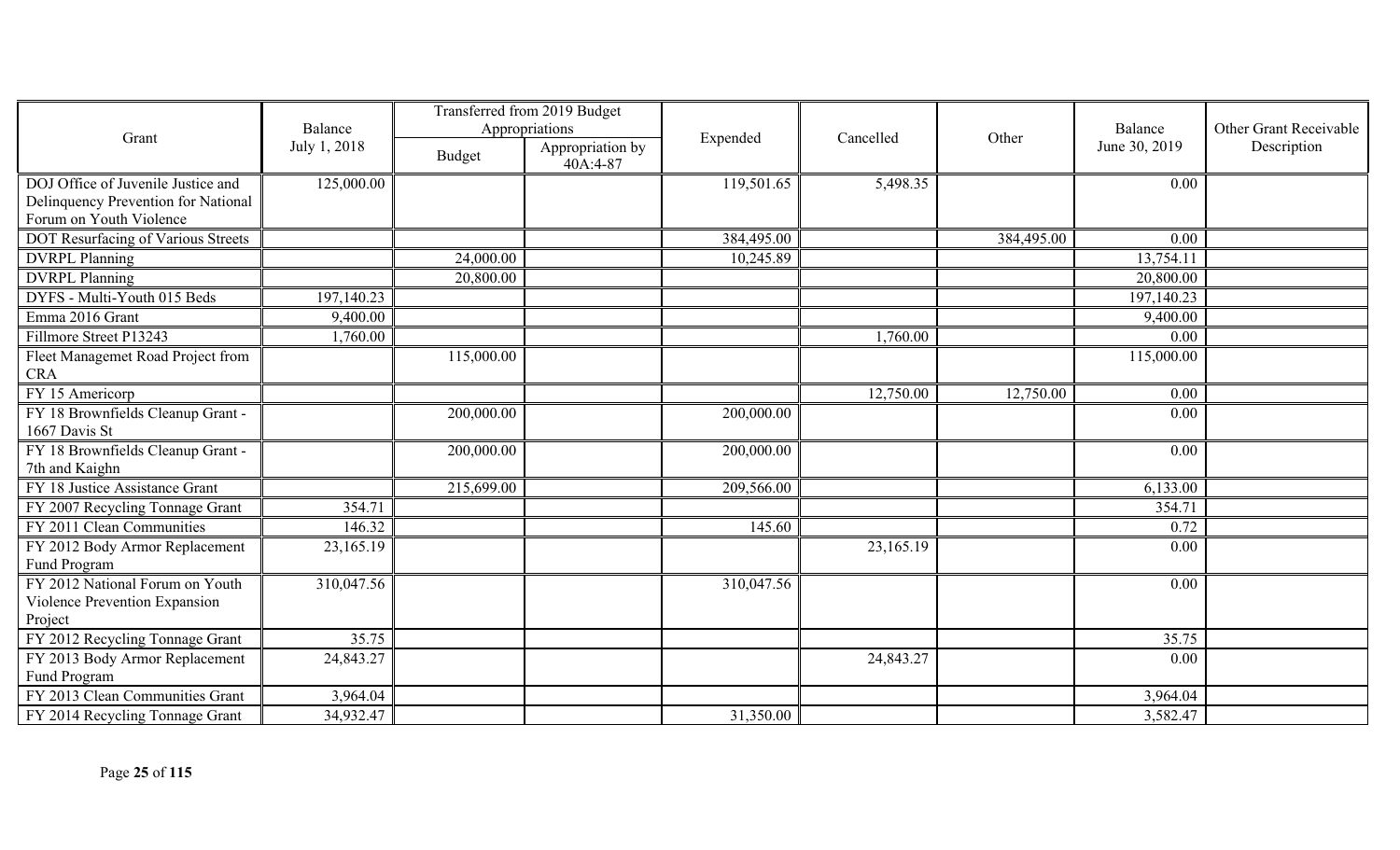|                                                                                       | Balance      | Transferred from 2019 Budget<br>Appropriations |                              |              |           |            | Balance       | <b>Other Grant Receivable</b> |
|---------------------------------------------------------------------------------------|--------------|------------------------------------------------|------------------------------|--------------|-----------|------------|---------------|-------------------------------|
| Grant                                                                                 | July 1, 2018 | Budget                                         | Appropriation by<br>40A:4-87 | Expended     | Cancelled | Other      | June 30, 2019 | Description                   |
| FY 2015 Emergency Management<br>Agency                                                | 7,000.00     |                                                |                              |              |           |            | 7,000.00      |                               |
| FY 2015 Justice Assistance [JAG<br>DJ-BX-1027]                                        | 11,302.75    |                                                |                              | 23,659.00    | 99.30     | 12,455.55  | 0.00          |                               |
| FY 2015 Municipal Drug Alliance                                                       |              | 74,521.46                                      |                              | 48,308.89    |           |            | 26,212.57     |                               |
| FY 2015 NJDOT Safe Routes to<br>School                                                | 317,200.00   |                                                |                              |              |           |            | 317,200.00    |                               |
| FY 2015 NJDOT Transportation<br>Trust Fund - Resurfacing of Various<br><b>Streets</b> |              |                                                |                              | 581,085.82   |           | 588,954.00 | 7,868.18      |                               |
| FY 2015 Recycling Tonnage Grant                                                       | 39,773.39    |                                                |                              | 1,726.00     |           |            | 38,047.39     |                               |
| FY 2015 SAFER EMW-2015-FH-<br>00376                                                   | 3,397,255.30 |                                                |                              | 2,118,703.00 |           | 5,941.89   | 1,284,494.19  |                               |
| FY 2015 Youth Violence Prevention<br>Enhancement                                      | 99,081.39    |                                                |                              | 39,145.53    | 59,935.86 |            | 0.00          |                               |
| FY 2016 Camden 7th Street<br><b>Improvement Project</b>                               | 1,469,347.00 |                                                |                              |              |           |            | 1,469,347.00  |                               |
| FY 2016 Clean Communities Grant                                                       | 41,960.03    |                                                |                              | 74,504.05    |           | 32,544.02  | 0.00          |                               |
| FY 2016 Comcast Foundation                                                            | 645.90       |                                                |                              |              |           |            | 645.90        |                               |
| FY 2016 Justice Assistance DJ-BX-<br>0219                                             | 12,840.13    |                                                |                              | 68,591.08    |           | 55,922.42  | 171.47        |                               |
| FY 2016 Municipal Drug Alliance                                                       | 358.72       |                                                |                              |              |           |            | 358.72        |                               |
| FY 2016 Recycling Tonnage Grant                                                       | 28,351.46    |                                                |                              | 23,071.63    |           | 2,500.00   | 7,779.83      |                               |
| FY 2017 Clean Communities Grant                                                       | 123,316.50   |                                                |                              | 123,316.50   |           |            | 0.00          |                               |
| FY 2017 Emergency Management<br>Agency                                                |              | 10,000.00                                      |                              |              |           |            | 10,000.00     |                               |
| FY 2017 Justice Assistance DJ-BX-<br>0219                                             |              | 226,677.00                                     |                              | 215,677.00   |           |            | 11,000.00     |                               |
| FY 2017 Municipal Court Alcoholic<br>Education                                        |              | 17,209.70                                      |                              |              |           |            | 17,209.70     |                               |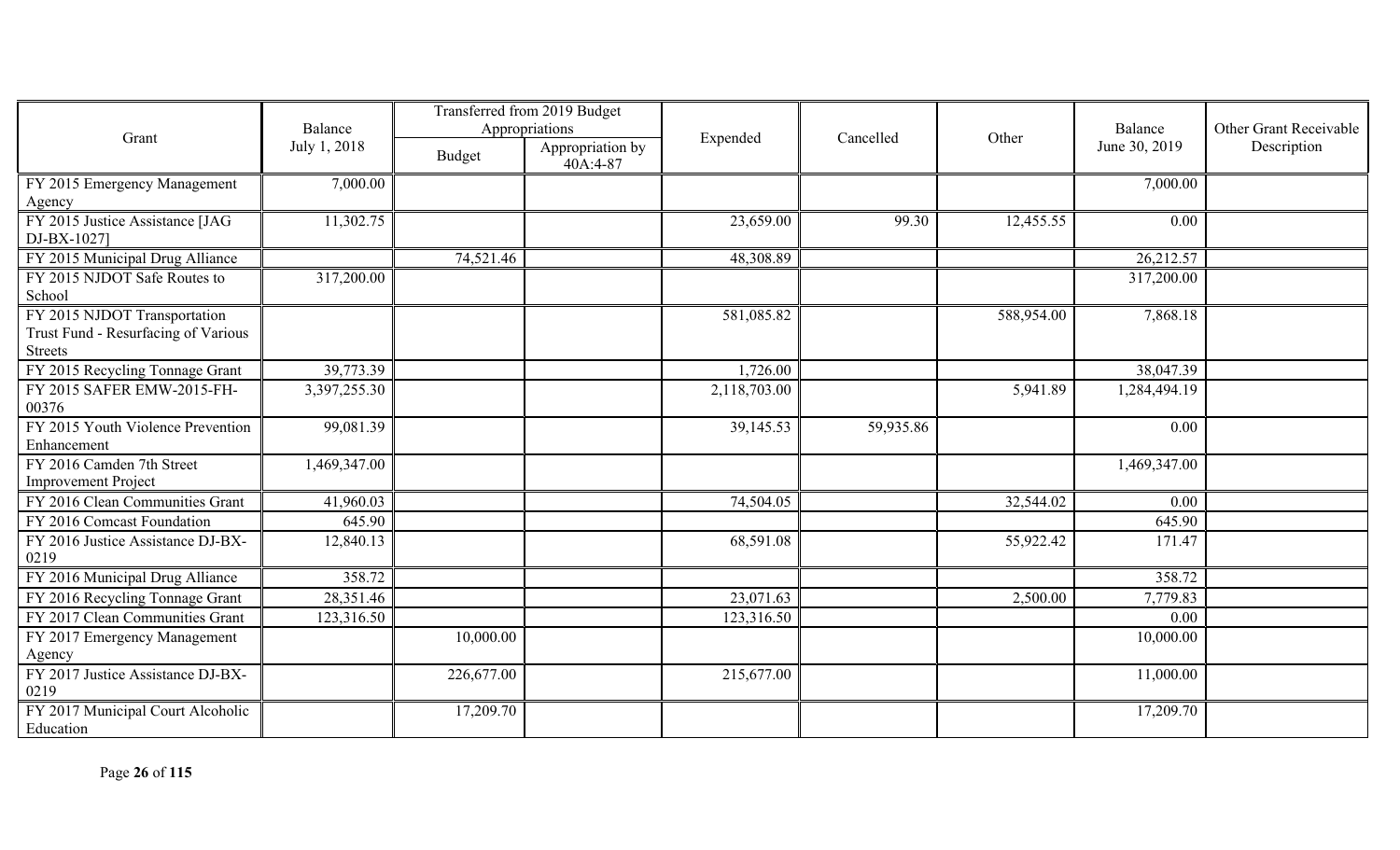|                                                                 |              | Transferred from 2019 Budget |                              |            |           |            |               |                               |
|-----------------------------------------------------------------|--------------|------------------------------|------------------------------|------------|-----------|------------|---------------|-------------------------------|
| Grant                                                           | Balance      |                              | Appropriations               | Expended   | Cancelled | Other      | Balance       | <b>Other Grant Receivable</b> |
|                                                                 | July 1, 2018 | <b>Budget</b>                | Appropriation by<br>40A:4-87 |            |           |            | June 30, 2019 | Description                   |
| FY 2018 Clean Communities                                       |              | 118,240.04                   |                              | 13,066.16  |           |            | 105,173.88    |                               |
| HDS Kaighn Fire Station - P16720                                | 3,440.61     |                              |                              |            |           |            | 3,440.61      |                               |
| HDS Remed Fund Yaffa Junkyard                                   | 2,408.09     |                              |                              |            |           |            | 2,408.09      |                               |
| <b>HDSRF</b> Former Consolidated Foam                           | 1,300.67     |                              |                              |            | 1,300.67  |            | 0.00          |                               |
| Knox Meadows Phase II                                           |              |                              |                              | 200,000.00 |           | 200,000.00 | 0.00          |                               |
| MDA - Municipal Drug Alliance FY                                | 41,971.46    |                              |                              | 1,100.00   |           | 2,150.00   | 43,021.46     |                               |
| 2017/18                                                         |              |                              |                              |            |           |            |               |                               |
| Milling / Resurfacing of Empire Ave<br>and Various Streets      | 66,890.85    |                              |                              |            | 66,890.85 |            | 0.00          |                               |
| Morgan Village Safe Streets Routes<br>School                    |              |                              |                              | 20,500.00  |           | 20,500.00  | 0.00          |                               |
| Morgan Village Safe Streets Routes                              |              | 108,000.00                   |                              | 108,000.00 |           |            | 0.00          |                               |
| School                                                          |              |                              |                              |            |           |            |               |                               |
| Mun Court Alcohol Ed Rehab                                      | 2,244.62     |                              |                              |            | 2,244.62  |            | 0.00          |                               |
| Municipal Court Alcohol Education<br>Rehab                      | 39.46        |                              |                              |            | 39.46     |            | 0.00          |                               |
| Municipal Court Alcohol Education<br>Rehab and Enforcement Fund | 7,986.53     |                              |                              |            | 7,986.53  |            | 0.00          |                               |
| Municipal Court Alcohol Education<br>Rehab and Enforcement Fund | 2,233.04     |                              |                              |            |           |            | 2,233.04      |                               |
| Municipal Court Alcohol Education<br>Rehabilitation Fund        | 15,656.23    |                              |                              |            |           |            | 15,656.23     |                               |
| National Forum on Youth                                         | 13,993.76    |                              |                              | 13,993.76  |           |            | 0.00          |                               |
| Prevention Enhancement Project                                  |              |                              |                              |            |           |            |               |                               |
| 2014-2015                                                       |              |                              |                              |            |           |            |               |                               |
| National Recreation and Park                                    |              | 40,000.00                    |                              | 37,517.55  |           |            | 2,482.45      |                               |
| Association                                                     |              |                              |                              |            |           |            |               |                               |
| National Recreation and Park                                    | 152.25       |                              |                              | 165.00     |           | 165.00     | 152.25        |                               |
| Association                                                     |              |                              |                              |            |           |            |               |                               |
| New Jersey Tree Fund                                            | 1,000.00     |                              |                              |            |           |            | 1,000.00      |                               |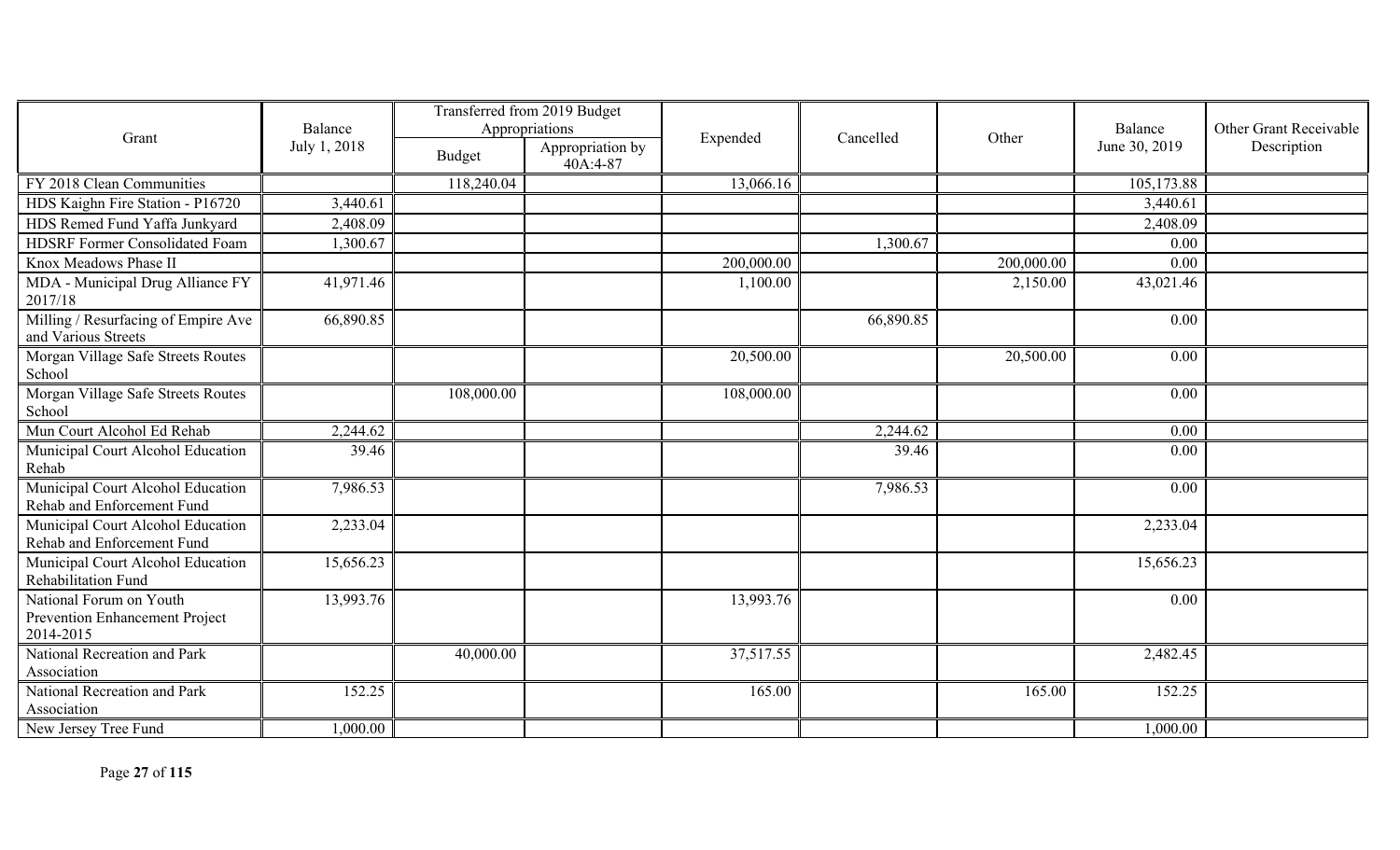|                                                              |              | Transferred from 2019 Budget |                              |              |           |              |               |                               |
|--------------------------------------------------------------|--------------|------------------------------|------------------------------|--------------|-----------|--------------|---------------|-------------------------------|
| Grant                                                        | Balance      |                              | Appropriations               | Expended     | Cancelled | Other        | Balance       | <b>Other Grant Receivable</b> |
|                                                              | July 1, 2018 | <b>Budget</b>                | Appropriation by<br>40A:4-87 |              |           |              | June 30, 2019 | Description                   |
| NJDEP Whitman Park Improvement<br>0408-14-045                | 300,000.00   |                              |                              |              |           |              | 300,000.00    |                               |
| NJDOT - 2015 7th Street Bikeways<br>Improvements             |              |                              |                              | 180,000.00   |           | 180,000.00   | 0.00          |                               |
| NJDOT - Braid Blvd and South 10th<br>Street                  | 56,944.27    |                              |                              |              |           |              | 56,944.27     |                               |
| NJDOT ADA Improvement Projects                               |              | 6,172,989.00                 |                              | 6,112,009.05 |           |              | 60,979.95     |                               |
| NJDOT FY17 TTFA Resurfacing<br>Various Streets               | 614,950.00   |                              |                              | 437,808.85   |           |              | 177, 141. 15  |                               |
| NJDOT North Camden Waterfront<br>Park                        | 825,000.00   |                              |                              |              |           |              | 825,000.00    |                               |
| NJDOT River Road (CR 543)<br>Improvements, Cramer Hill (ROW) |              |                              |                              |              |           | 1,311.67     | 1,311.67      |                               |
| NJDOT River Road, Cramer Hill<br>#HPP-0543                   |              |                              |                              | 3,682,382.50 |           | 3,682,382.50 | 0.00          |                               |
| NJDOT South 7th Street Federal Aid                           | 1,079,907.50 |                              |                              | 1,236,350.00 |           | 1,237,445.00 | 1,081,002.50  |                               |
| NJEDA HOR Factory OS0001-<br>P16797                          | 10,537.42    |                              |                              |              |           |              | 10,537.42     |                               |
| Police Mini Station Broadway<br>P13251                       | 1,598.00     |                              |                              |              | 1,598.00  |              | 0.00          |                               |
| Recycling Rebate Fund                                        | 2,503.35     |                              |                              |              |           |              | 2,503.35      |                               |
| River Road / Cramer Hill #5808379                            |              |                              |                              |              |           | 166.00       | 166.00        |                               |
| River Road Improvements, Cramer<br>Hill                      |              |                              |                              | 393,784.58   |           | 393,784.58   | 0.00          |                               |
| Solid Waste - FY 2015 Clean<br><b>Communities Grant</b>      |              |                              |                              | 725.00       |           | 725.00       | 0.00          |                               |
| South 7th Street, Pine Street to<br>Atlantic                 | 139,490.06   |                              |                              |              |           |              | 139,490.06    |                               |
| <b>TCDI</b> / DVRP                                           | 25,018.37    |                              |                              |              |           |              | 25,018.37     |                               |
| <b>TIGER Grant</b>                                           |              | 16,200,000.00                |                              | 937,895.78   |           |              | 15,262,104.22 |                               |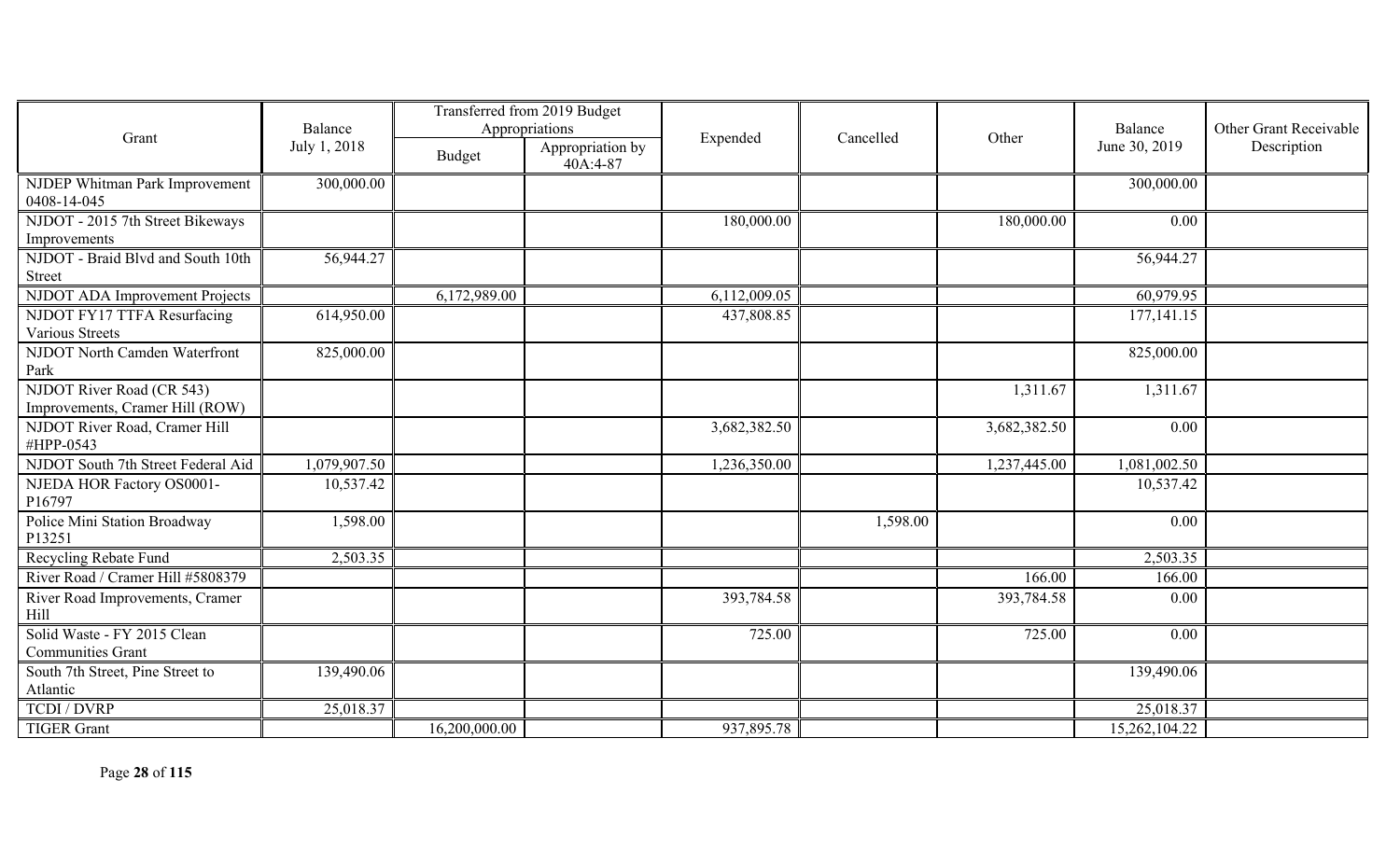| Grant                         | Balance       | Transferred from 2019 Budget<br>Appropriations |                              | Expended      | Cancelled  | Other        | Balance       | Other Grant Receivable |
|-------------------------------|---------------|------------------------------------------------|------------------------------|---------------|------------|--------------|---------------|------------------------|
|                               | July 1, 2018  | <b>Budget</b>                                  | Appropriation by<br>40A:4-87 |               |            |              | June 30, 2019 | Description            |
| TIGER Grant Match NJEDA / ERB |               | 2,517,030.00                                   |                              | 93,235.78     |            |              | 2,423,794.22  |                        |
| UEZ Urban Enterprise Zone     | 1,244,139.84  |                                                |                              |               |            |              | 1,244,139.84  |                        |
| Authority                     |               |                                                |                              |               |            |              |               |                        |
| UEZ Urban Enterprise Zone     | 914,699.57    |                                                |                              |               |            |              | 914,699.57    |                        |
| Authority                     |               |                                                |                              |               |            |              |               |                        |
| Total                         | 12,422,869.39 | 26,371,449.11                                  | 702,567.07                   | 19,598,101.63 | 537,058.58 | 8,021,928.44 | 27,383,653.80 |                        |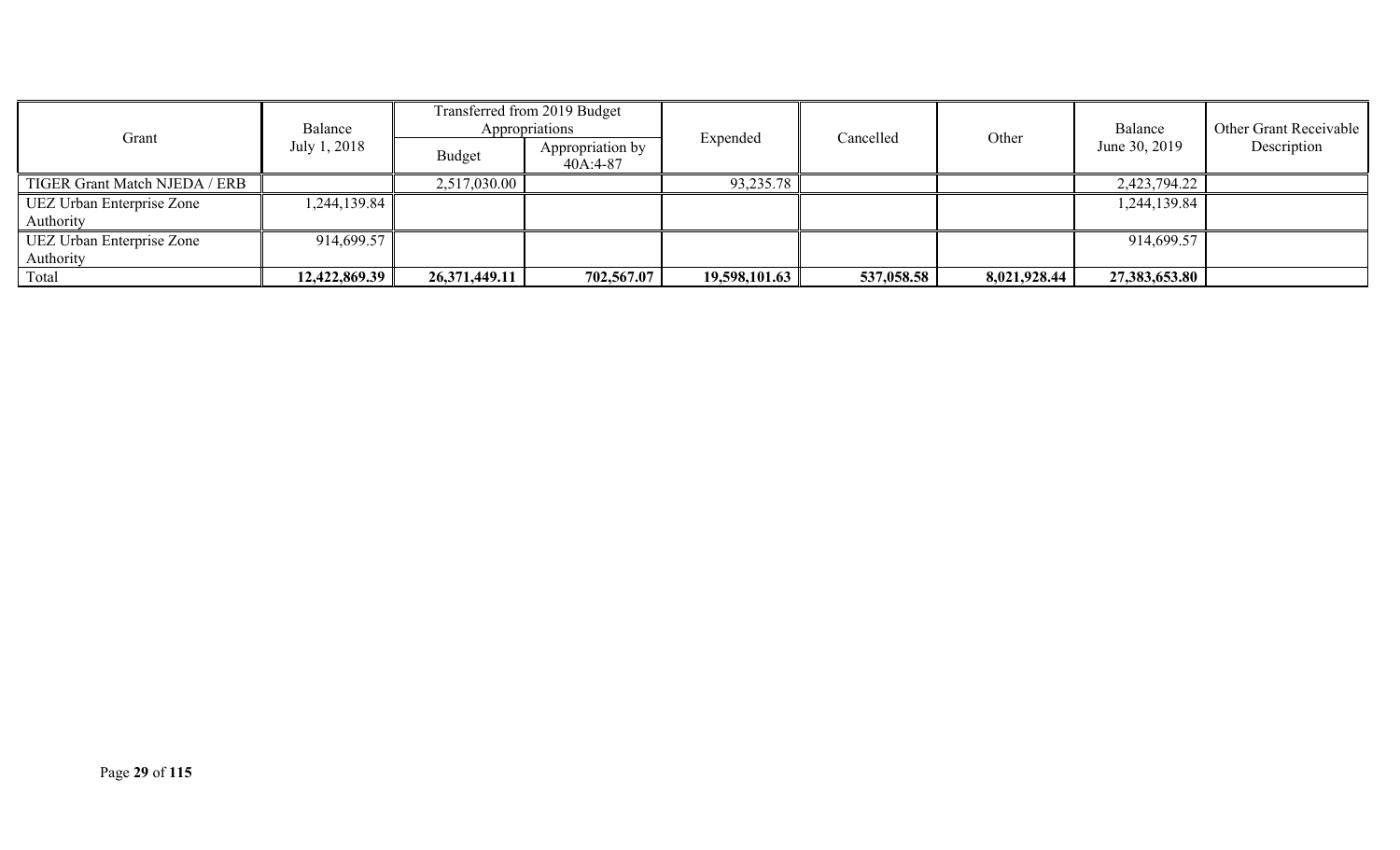## **SCHEDULE OF UNAPPROPRIATED RESERVES FOR FEDERAL AND STATE GRANTS**

|                                                     | Balance      | Transferred from 2019 Budget<br>Appropriations |                              | Receipts |                          |       | Balance       | Other Grant Receivable |
|-----------------------------------------------------|--------------|------------------------------------------------|------------------------------|----------|--------------------------|-------|---------------|------------------------|
| Grant                                               | July 1, 2018 | <b>Budget</b>                                  | Appropriation By<br>40A:4-87 |          | <b>Grants Receivable</b> | Other | June 30, 2019 | Description            |
| 2016 Recycling Tonnage Grant                        |              | 36,761.45                                      |                              |          | 36,761.45                |       | 0.00          |                        |
| 2018 Municipal Court Alcohol<br>Education           | 17,209.70    | 17,209.70                                      |                              |          |                          |       | 0.00          |                        |
| 2019 Summer Food Service Program                    |              |                                                | 702,567.07                   |          | 702,567.07               |       | 0.00          |                        |
| <b>DVRPL Planning</b>                               |              | 24,000.00                                      |                              |          | 24,000.00                |       | 0.00          |                        |
| <b>DVRPL</b> Planning                               |              | 20,800.00                                      |                              |          | 20,800.00                |       | 0.00          |                        |
| Fleet Management Road Project from<br><b>CRA</b>    |              | 115,000.00                                     |                              |          | 115,000.00               |       | 0.00          |                        |
| FY 18 Brownfields Cleanup Grant -<br>1667 Davis St  |              | 200,000.00                                     |                              |          | 200,000.00               |       | 0.00          |                        |
| FY 18 Brownfields Cleanup Grant -<br>7th and Kaighn |              | 200,000.00                                     |                              |          | 200,000.00               |       | 0.00          |                        |
| FY 18 Justice Assistance Grant                      |              | 215,699.00                                     |                              |          | 215,699.00               |       | 0.00          |                        |
| FY 2015 Municipal Drug Alliance                     |              | 59,617.17                                      |                              |          | 59,617.17                |       | 0.00          |                        |
| FY 2016 Municipal Drug Alliance                     | 15,179.99    | 59,617.17                                      |                              |          | 44,437.18                |       | 0.00          |                        |
| FY 2017 Emergency Management<br>Agency              |              | 10,000.00                                      |                              |          | 10,000.00                |       | 0.00          |                        |
| FY 2017 Justice Assistance DJ-BX-<br>0219           |              | 226,677.00                                     |                              |          | 226,677.00               |       | 0.00          |                        |
| FY 2018 Clean Communities                           | 118,240.04   | 118,240.04                                     |                              |          |                          |       | 0.00          |                        |
| Morgan Village Safe Streets Routes<br>School        |              | 108,000.00                                     |                              |          | 108,000.00               |       | 0.00          |                        |
| National Recreation and Park<br>Association         | 40,000.00    | 40,000.00                                      |                              |          |                          |       | 0.00          |                        |
| NJDOT ADA Improvement Projects                      |              | 6,172,989.00                                   |                              |          | 6,172,989.00             |       | 0.00          |                        |
| <b>TIGER Grant</b>                                  |              | 16,200,000.00                                  |                              |          | 16,200,000.00            |       | 0.00          |                        |
| TIGER Grant Match NJEDA / ERB                       |              | 2,517,030.00                                   |                              |          | 2,517,030.00             |       | 0.00          |                        |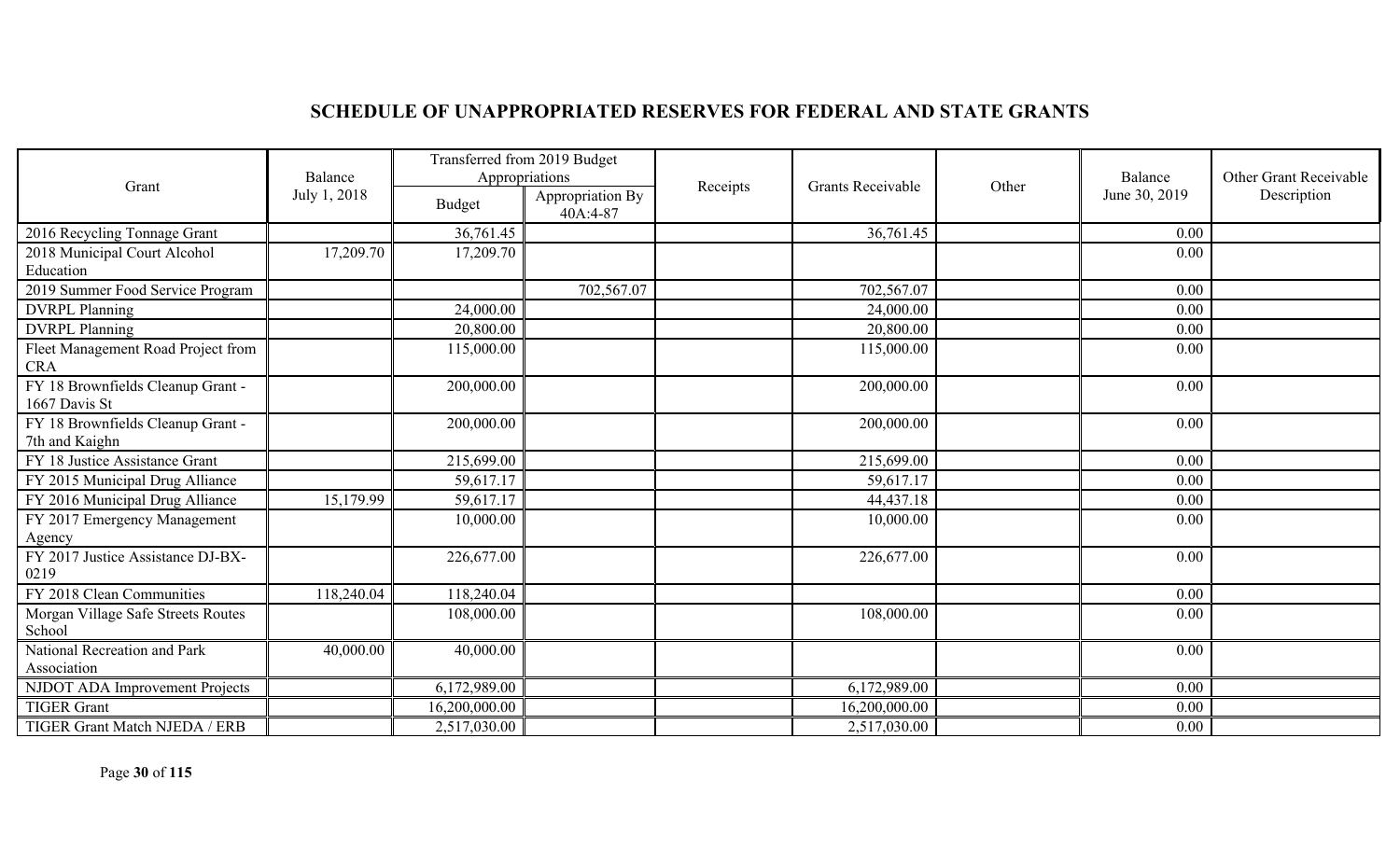|       | Balance<br>July 1, 2018 | Transferred from 2019 Budget<br>Appropriations |                              | Receipts | Grants Receivable | Other | Balance           | Other Grant Receivable |
|-------|-------------------------|------------------------------------------------|------------------------------|----------|-------------------|-------|-------------------|------------------------|
| Grant |                         | <b>Budget</b>                                  | Appropriation By<br>40A:4-87 |          |                   |       | June 30, 2019     | Description            |
| Total | 190,629.73              | 26,341,640.53                                  | 702,567.07                   | $0.00\,$ | 26,853,577.87     | 0.00  | 0.00 <sub>1</sub> |                        |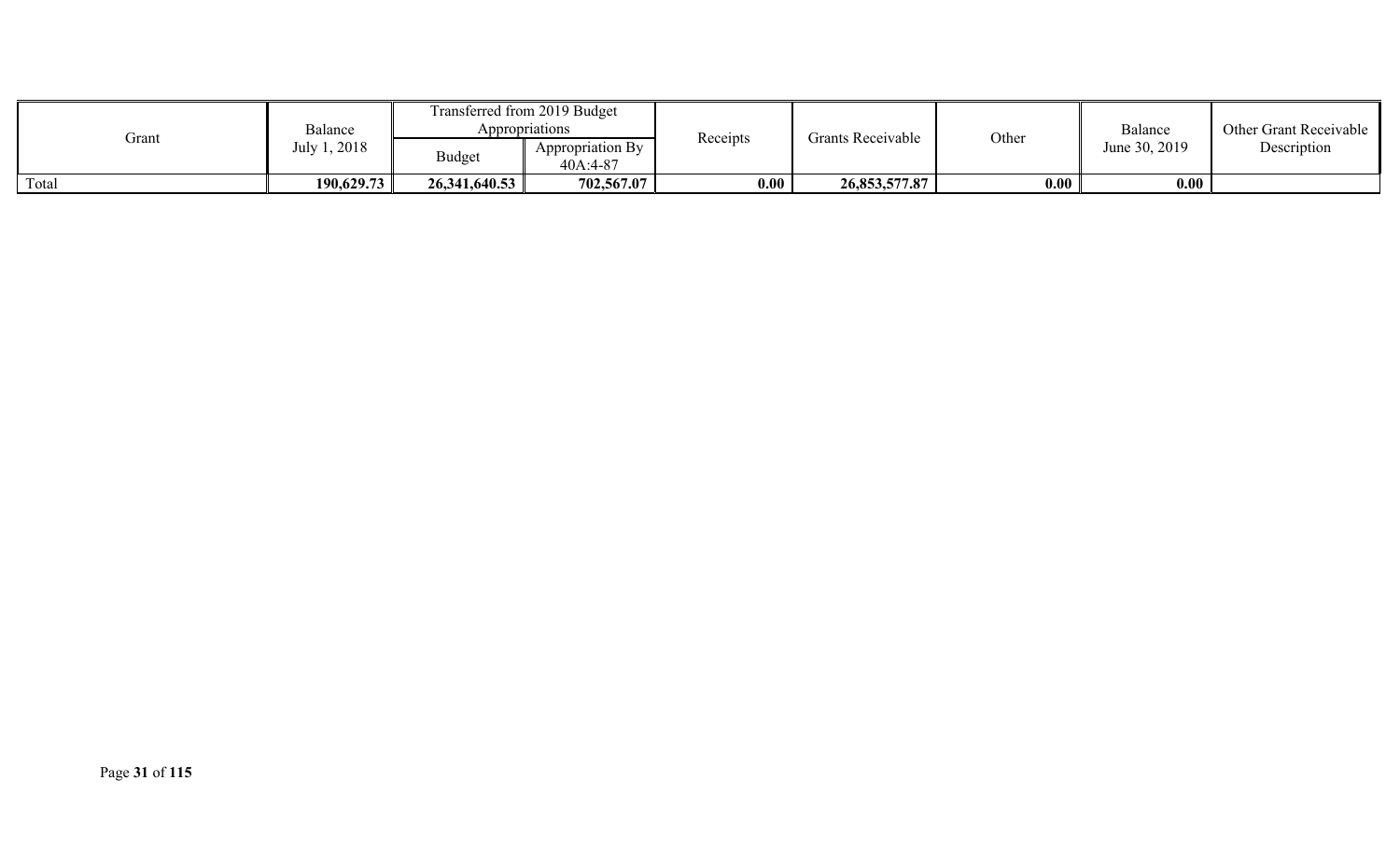## **LOCAL DISTRICT SCHOOL TAX**

|                                              | Debit        | Credit       |
|----------------------------------------------|--------------|--------------|
| <b>Balance July 1, 2018</b>                  | XXXXXXXXXX   | XXXXXXXXXX   |
| School Tax Payable #                         | XXXXXXXXXX   | 0.00         |
| School Tax Deferred                          |              |              |
| (Not in excess of 50% of Levy - 2018 -2019)  | XXXXXXXXXX   | 0.00         |
| Prepaid Beginning Balance                    |              | 940,766.00   |
| Levy School Year July 1, 2019- June 30, 2020 | XXXXXXXXXX   | 7,291,319.00 |
| Levy Calendar Year 2019                      | XXXXXXXXXX   |              |
| Paid                                         | 6,341,261.00 | XXXXXXXXXX   |
| <b>Balance June 30, 2019</b>                 | XXXXXXXXXX   | XXXXXXXXXX   |
| School Tax Payable #                         | 9,292.00     | XXXXXXXXXX   |
| School Tax Deferred                          |              |              |
| (Not in excess of 50% of Levy -2019 -2020)   | 0.00         | XXXXXXXXXX   |
| Prepaid Ending Balance                       |              | XXXXXXXXXX   |
|                                              | 7,291,319.00 | 7,291,319.00 |

Amount Deferred at during year

\* Not including Type 1 school debt service, emergency authorizations-schools, transfer to Board of Education for use of local schools

# Must include unpaid requisitions

|                              | Debit      | Credit     |
|------------------------------|------------|------------|
|                              |            |            |
| <b>Balance July 1, 2018</b>  | XXXXXXXXXX | 0.00       |
|                              |            |            |
| 2019 Levy                    | XXXXXXXXXX |            |
|                              |            |            |
| Added and Omitted Levy       | XXXXXXXXXX |            |
|                              |            |            |
| <b>Interest Earned</b>       | XXXXXXXXXX |            |
|                              |            |            |
| Expenditures                 |            | XXXXXXXXXX |
|                              |            |            |
| <b>Balance June 30, 2019</b> | 0.00       | XXXXXXXXXX |
|                              |            |            |
|                              | 0.00       | 0.00       |

## **MUNICIPAL OPEN SPACE TAX**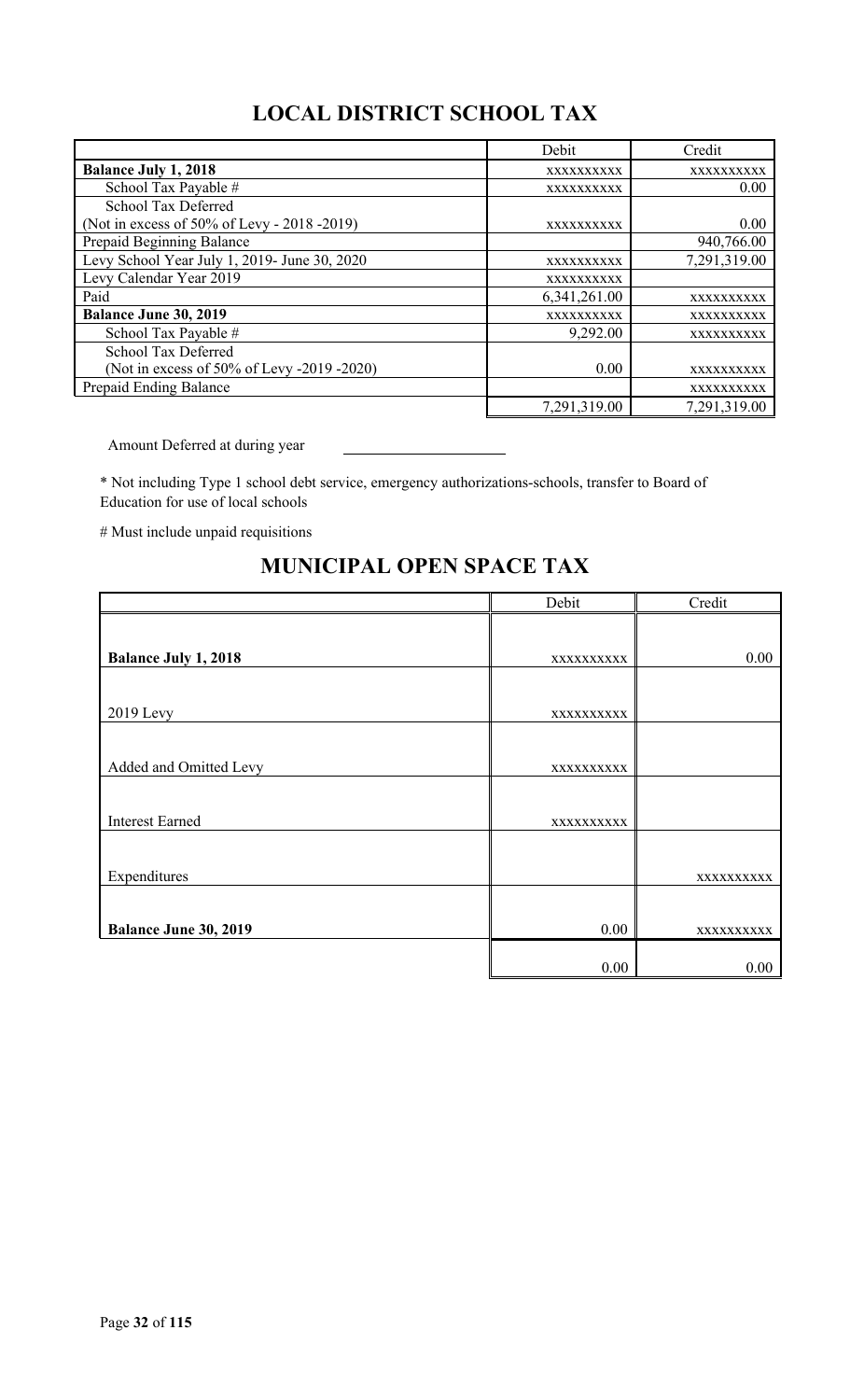## **REGIONAL SCHOOL TAX**

|                                              | Debit             | Credit     |
|----------------------------------------------|-------------------|------------|
| <b>Balance July 1, 2018</b>                  | XXXXXXXXXX        | XXXXXXXXXX |
| School Tax Payable                           | XXXXXXXXXX        | 0.00       |
| School Tax Deferred                          |                   |            |
| (Not in excess of 50% of Levy - 2018 -2019)  | XXXXXXXXXX        | 0.00       |
| Prepaid Beginning Balance                    | <b>XXXXXXXXXX</b> |            |
| Levy School Year July 1, 2019- June 30, 2020 | XXXXXXXXXX        |            |
| Levy Calendar Year 2019                      | XXXXXXXXXX        |            |
| Paid                                         |                   | XXXXXXXXXX |
| <b>Balance June 30, 2019</b>                 | XXXXXXXXXX        | XXXXXXXXXX |
| School Tax Payable                           | 0.00              | XXXXXXXXXX |
| <b>School Tax Deferred</b>                   |                   |            |
| (Not in excess of 50% of Levy - 2019 -2020)  | 0.00              | XXXXXXXXXX |
| Prepaid Ending Balance                       |                   | XXXXXXXXXX |
|                                              | 0.00              | 0.00       |

Amount Deferred at during Year

# Must include unpaid requisitions

## **REGIONAL HIGH SCHOOL TAX**

|                                              | Debit      | Credit     |
|----------------------------------------------|------------|------------|
| <b>Balance July 1, 2018</b>                  | XXXXXXXXXX | XXXXXXXXXX |
| School Tax Payable                           | XXXXXXXXXX | 0.00       |
| School Tax Deferred                          |            |            |
| (Not in excess of 50% of Levy - 2018 - 2019) | XXXXXXXXXX | 0.00       |
| Prepaid Beginning Balance                    | XXXXXXXXXX |            |
| Levy School Year July 1, 2019- June 30, 2020 | XXXXXXXXXX |            |
| Levy Calendar Year 2019                      | XXXXXXXXXX |            |
| Paid                                         |            | XXXXXXXXXX |
| <b>Balance June 30, 2019</b>                 | XXXXXXXXXX | XXXXXXXXXX |
| School Tax Payable                           | 0.00       | XXXXXXXXXX |
| <b>School Tax Deferred</b>                   |            |            |
| (Not in excess of 50% of Levy - 2019 -2020)  | 0.00       | XXXXXXXXXX |
| Prepaid Ending Balance                       |            | XXXXXXXXXX |
|                                              | 0.00       | 0.00       |

Amount Deferred at during year

# Must include unpaid requisitions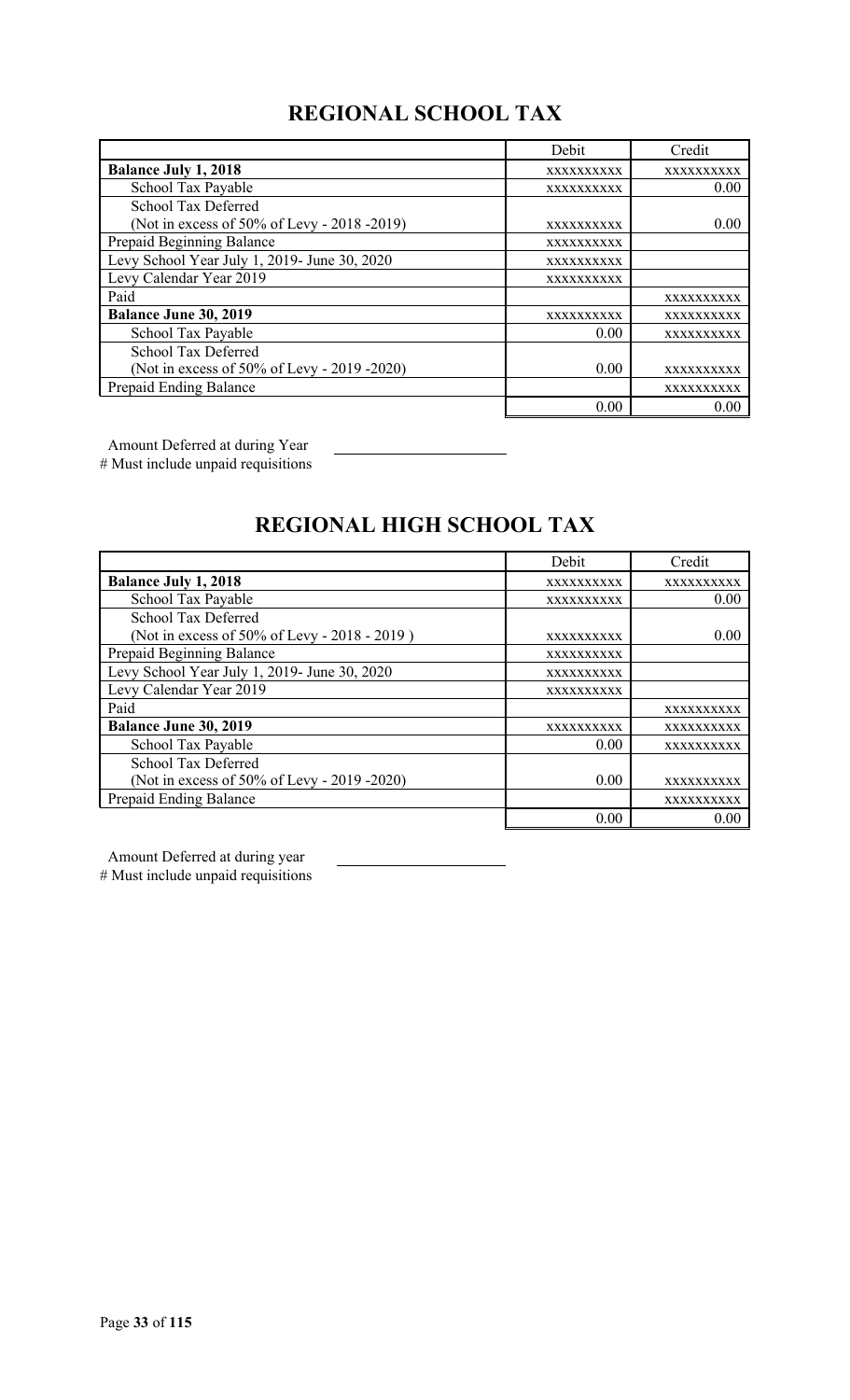### **COUNTY TAXES PAYABLE**

|                                        | Debit         | Credit        |
|----------------------------------------|---------------|---------------|
| <b>Balance July 1, 2018</b>            | XXXXXXXXXX    | XXXXXXXXXX    |
| <b>County Taxes</b>                    | XXXXXXXXXX    | 0.00          |
| Due County for Added and Omitted Taxes | XXXXXXXXXX    | 0.00          |
| 2019 Levy                              | XXXXXXXXXX    | XXXXXXXXXX    |
| General County                         | XXXXXXXXXX    | 15,645,537.45 |
| County Library                         | XXXXXXXXXX    | 991,140.32    |
| <b>County Health</b>                   | XXXXXXXXXX    |               |
| <b>County Open Space Preservation</b>  | XXXXXXXXXX    | 381,817.31    |
| Due County for Added and Omitted Taxes | XXXXXXXXXX    | 40,398.91     |
| Paid                                   | 17,058,893.99 | XXXXXXXXXX    |
| <b>Balance June 30, 2019</b>           | XXXXXXXXXX    | XXXXXXXXXX    |
| <b>County Taxes</b>                    | 0.00          | XXXXXXXXXX    |
| Due County for Added and Omitted Taxes | 0.00          | XXXXXXXXXX    |
|                                        | 17,058,893.99 | 17,058,893.99 |

Paid for Regular County Levies 17,018,495.08 Paid for Added and Omitted Taxes 40,398.91

## **SPECIAL DISTRICT TAXES**

|                                          | Debit      | Credit     |
|------------------------------------------|------------|------------|
| <b>Balance July 1, 2018</b>              | XXXXXXXXXX | 0.00       |
| 2019Levy (List Each Type of District Tax | XXXXXXXXXX | XXXXXXXXXX |
| Separately – see Footnote)               |            |            |
|                                          | XXXXXXXXXX |            |
| Total 2019 Levy                          | XXXXXXXXXX |            |
| Paid                                     |            | XXXXXXXXXX |
| <b>Balance June 30, 2019</b>             | 0.00       | XXXXXXXXXX |
|                                          | 0.00       | 0.00       |

Footnote: Please state the number of districts in each instance.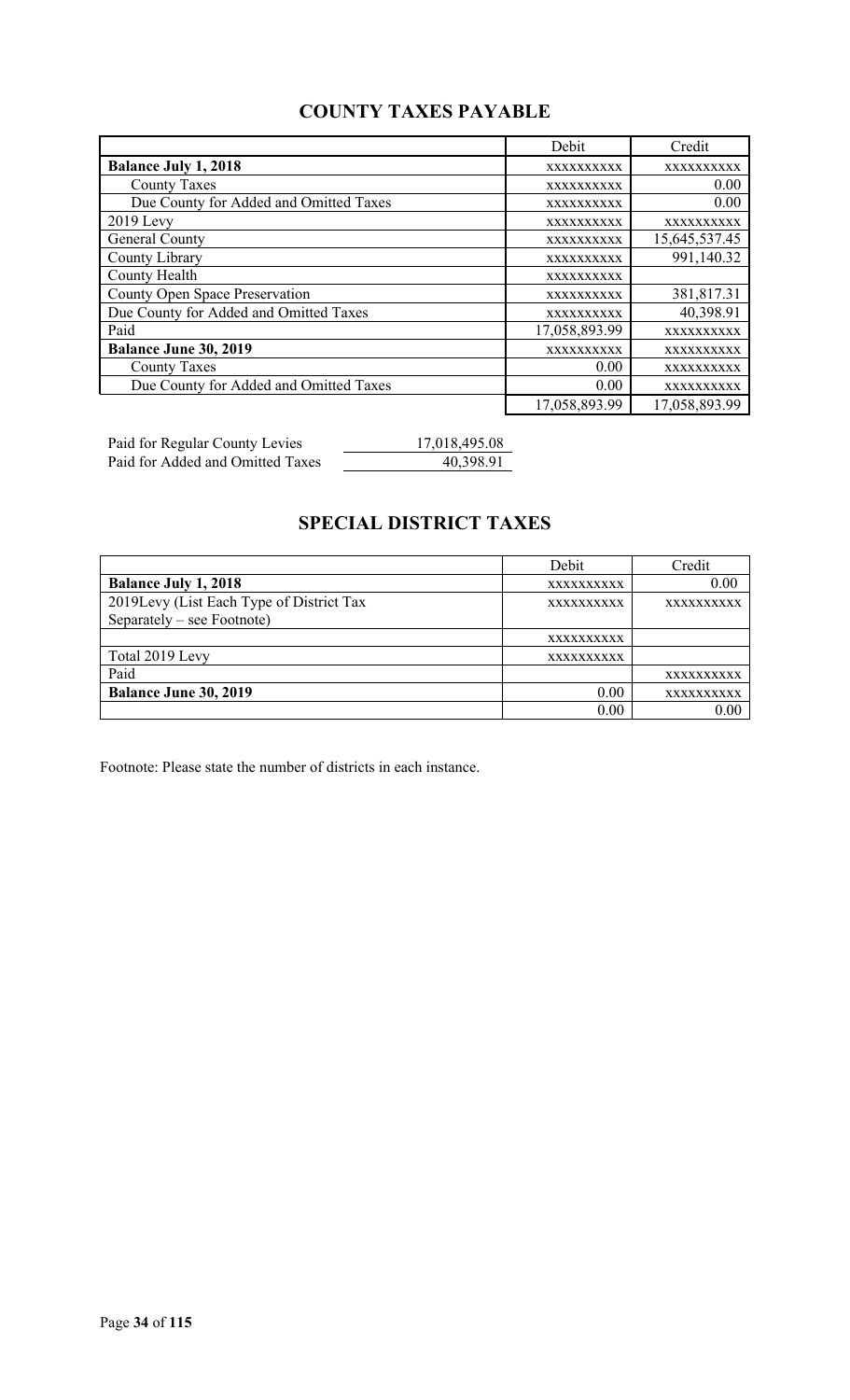| Source                                                     | Budget -01        | Realized -02   | Excess or<br>Deficit -03 |
|------------------------------------------------------------|-------------------|----------------|--------------------------|
| Surplus Anticipated                                        | 10,000,000.00     | 10,000,000.00  | 0.00                     |
| Surplus Anticipated with Prior Written Consent of Director |                   |                |                          |
| of Local Government                                        |                   |                |                          |
| <b>Adopted Budget</b>                                      | 169, 262, 535. 53 | 171,062,995.06 | 1,800,459.53             |
| Added by N.J.S.A. 40A:4-87                                 | 702,567.07        | 702,567.07     | 0.00                     |
| Total Miscellaneous Revenue Anticipated                    | 169,965,102.60    | 171,765,562.13 | 1,800,459.53             |
| Receipts from Delinquent Taxes                             | 1,350,000.00      | 1,092,032.86   | $-257,967.14$            |
|                                                            |                   |                |                          |
| Amount to be Raised by Taxation:                           | XXXXXXXXXX        | XXXXXXXXXX     | XXXXXXXXXX               |
| (a) Local Tax for Municipal Purposes                       | 28,115,306.71     | XXXXXXXXXX     | XXXXXXXXXX               |
| (b) Addition to Local District School Tax                  |                   | XXXXXXXXXX     | XXXXXXXXXX               |
| (c) Minimum Library Tax                                    |                   | XXXXXXXXXX     | XXXXXXXXXX               |
| County Only: Total Raised by Taxation                      | XXXXXXXXXX        |                | XXXXXXXXXX               |
| Total Amount to be Raised by Taxation                      | 28,115,306.71     | 27,846,219.87  | $-269,086.84$            |
|                                                            | 209,430,409.31    | 210,703,814.86 | 1,273,405.55             |

### **STATEMENT OF GENERAL BUDGET REVENUES 2019**

### **ALLOCATION OF CURRENT TAX COLLECTIONS**

|                                                      | Debit         | Credit        |
|------------------------------------------------------|---------------|---------------|
| <b>Current Taxes Realized in Cash</b>                | XXXXXXXXXX    | 47,015,544.36 |
| <b>Amount to be Raised by Taxation:</b>              | XXXXXXXXXX    | XXXXXXXXXX    |
| Local District School Tax                            | 7,291,319.00  | XXXXXXXXXX    |
| Regional School Tax                                  |               | XXXXXXXXXX    |
| Regional High School Tax                             |               | XXXXXXXXXX    |
| <b>County Taxes</b>                                  | 17,018,495.08 | XXXXXXXXXX    |
| Due County for Added and Omitted Taxes               | 40,398.91     | XXXXXXXXXX    |
| <b>Special District Taxes</b>                        |               | XXXXXXXXXX    |
| Municipal Open Space Tax                             |               | XXXXXXXXXX    |
| <b>Reserve for Uncollected Taxes</b>                 | XXXXXXXXXX    | 5,180,888.50  |
| Deficit in Required Collection of Current Taxes (or) | XXXXXXXXXX    |               |
| Balance for Support of Municipal Budget (or)         | 27,846,219.87 | XXXXXXXXXX    |
| *Excess Non-Budget Revenue (see footnote)            |               | XXXXXXXXXX    |
| *Deficit Non-Budget Revenue (see footnote)           | XXXXXXXXXX    |               |
|                                                      | 52,196,432.86 | 52,196,432.86 |

\* These items are applicable only when there is no "Amount to be Raised by Taxation" in the "Budget" column of the statement at the top of this sheet. In such instances, any excess or deficit in the above allocation would apply to "Non-Budget Revenue" only.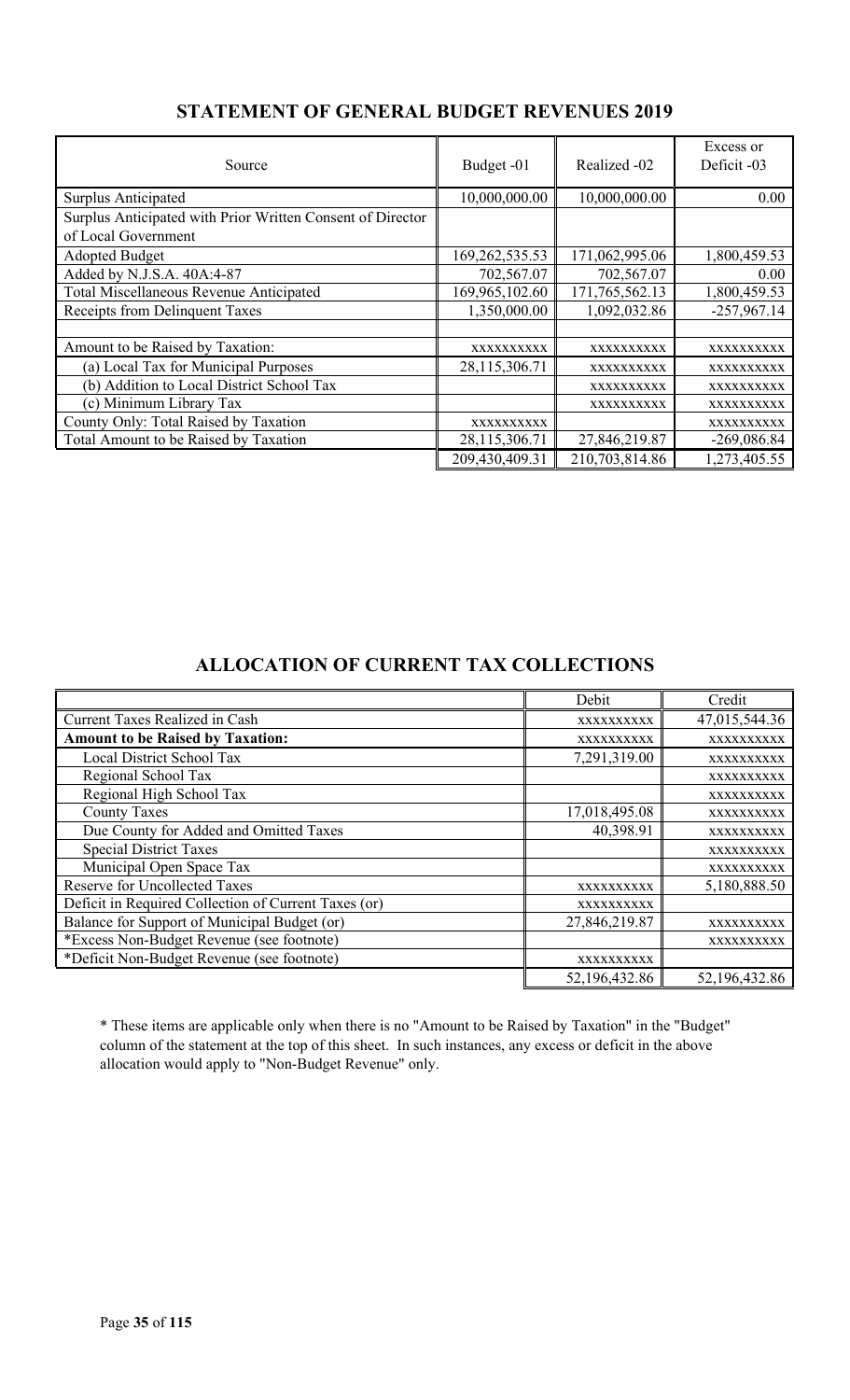#### **STATEMENT OF GENERAL BUDGET REVENUES 2019** MISCELLANEOUS REVENUES ANTICIPATED: ADDED BY N.J.S.A. 40A:4-87

| Source                           | <b>Budget</b> | Realized   | Excess or (Deficit) |
|----------------------------------|---------------|------------|---------------------|
| 2019 Summer Food Service Program | 702,567.07    | 702,567.07 | $0.00\,$            |
| <b>! TOTAL</b>                   | 702,567.07    | 702,567.07 | 0.00                |

I hereby certify that the above list of Chapter 159 insertions of revenue have been realized in cash or I have received written notification of the award of public or private revenue. These insertions meet the statutory requirements of N.J.S.A. 40A:4-87 and matching funds have been provided if applicable.

CFO Signature: Patrick Keating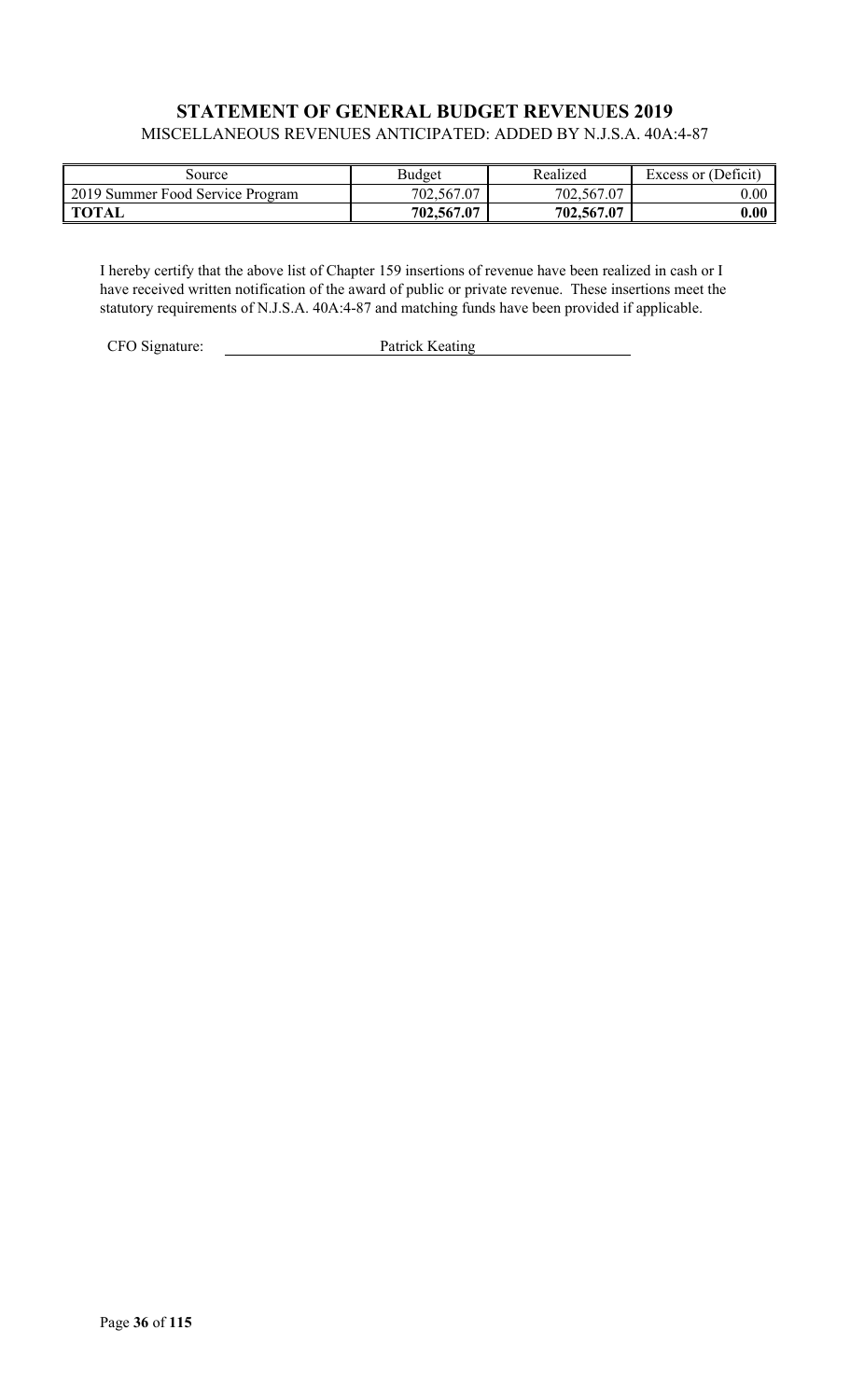## **STATEMENT OF GENERAL BUDGET APPROPRIATIONS 2019**

| 2019 Budget as Adopted                                                  |  | 208, 727, 842. 24 |
|-------------------------------------------------------------------------|--|-------------------|
| 2019 Budget - Added by N.J.S.A. 40A:4-87                                |  | 702,567.07        |
| Appropriated for 2019 (Budget Statement Item 9)                         |  | 209,430,409.31    |
| Appropriated for 2019 Emergency Appropriation (Budget Statement Item 9) |  |                   |
| Total General Appropriations (Budget Statement Item 9)                  |  | 209,430,409.31    |
| Add: Overexpenditures (see footnote)                                    |  |                   |
| <b>Total Appropriations and Overexpenditures</b>                        |  | 209,430,409.31    |
|                                                                         |  |                   |
| Deduct Expenditures:                                                    |  |                   |
| Paid or Charged [Budget Statement Item (L)]<br>191,270,939.87           |  |                   |
| Paid or Charged - Reserve for Uncollected Taxes<br>5,180,888.50         |  |                   |
| 12,970,202.60<br>Reserved                                               |  |                   |
| <b>Total Expenditures</b>                                               |  | 209,422,030.97    |
| Unexpended Balances Cancelled (see footnote)                            |  | 8,378.34          |

#### **FOOTNOTES** - RE: OVEREXPENDITURES

Every appropriation overexpended in the budget document must be marked with an \* and must agree in the aggregate with this item.

RE: UNEXPENDED BALANCES CANCELED:

Are not to be shown as "Paid or Charged" in the budget document. In all instances "Total Appropriations" and "Overexpenditures" must equal the sum of "Total Expenditures" and "Unexpended Balances Canceled."

# **SCHEDULE OF EMERGENCY APPROPRIATIONS FOR LOCAL DISTRICT SCHOOL PURPOSES**

(EXCEPT FOR TYPE I SCHOOL DEBT SERVICE)

| 2019 Authorizations                             |  |
|-------------------------------------------------|--|
| N.J.S.A. 40A:4-46 (After adoption of Budget)    |  |
| N.J.S.A. 40A:4-20 (Prior to adoption of Budget) |  |
| <b>Total Authorizations</b>                     |  |
| Deduct Expenditures:                            |  |
| Paid or Charged                                 |  |
| Reserved                                        |  |
| <b>Total Expenditures</b>                       |  |
|                                                 |  |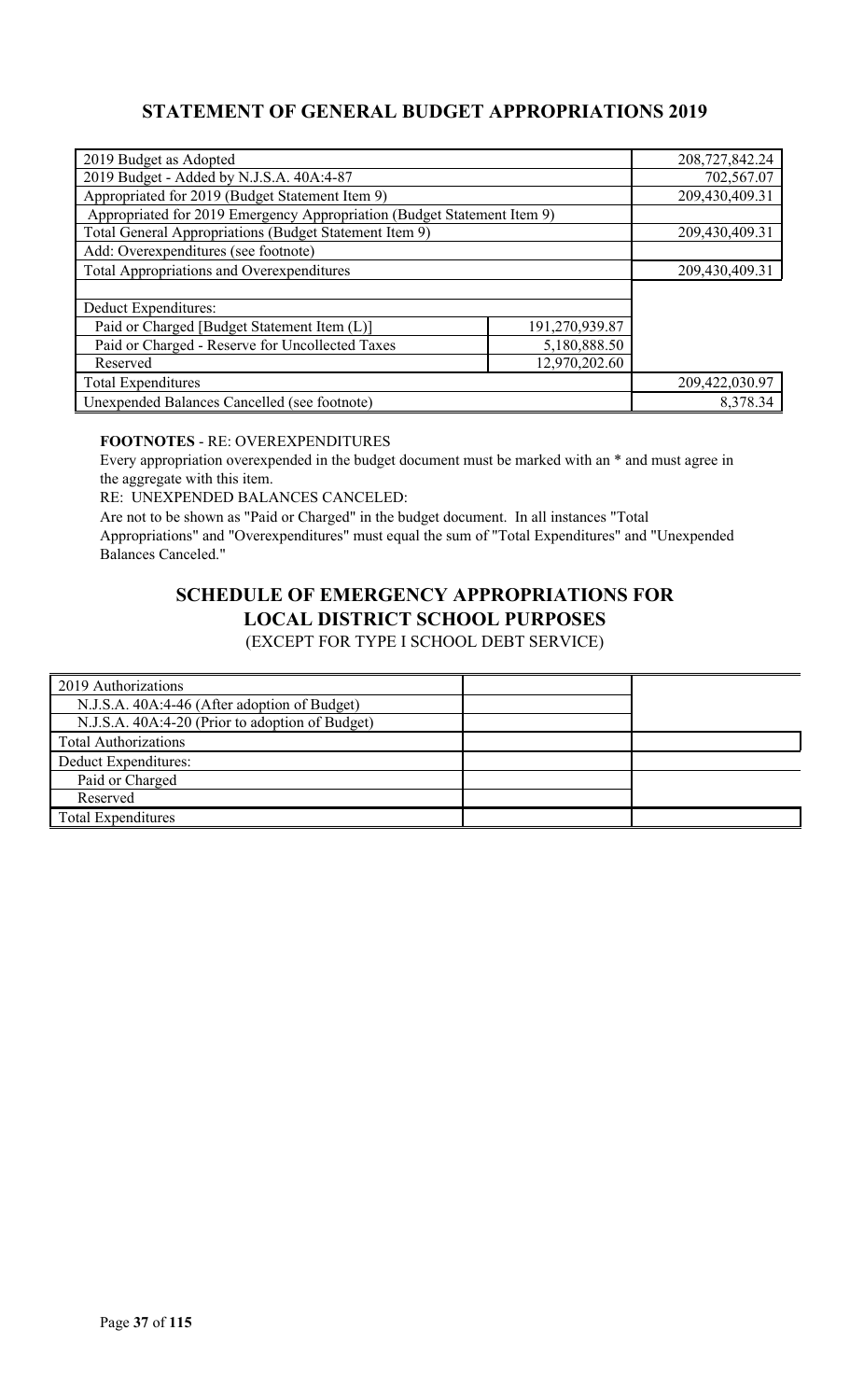# **RESULTS OF 2019 OPERATION**

CURRENT FUND

|                                                       | Debit         | Credit        |
|-------------------------------------------------------|---------------|---------------|
| Recapture of Prior Year Expenditures                  |               |               |
| Statutory Excess in Reserve for Dog Fund              |               |               |
| Expenditures (Credit)                                 |               |               |
| Unexpended Balances of PY Appropriation Reserves      |               |               |
| (Credit)                                              |               | 13,505,018.43 |
| Cancelation of Reserves for Federal and State Grants  |               |               |
| (Credit)                                              |               | 519,457.63    |
| <b>Cancellation of Accounts Payable</b>               |               | 766,070.78    |
| Deferred School Tax Revenue: Balance January 1, CY    | 0.00          |               |
| Deficit in Anticipated Revenues: Miscellaneous        |               |               |
| <b>Revenues Anticipated</b>                           |               |               |
| Miscellaneous Revenue Not Anticipated                 |               | 651,462.65    |
| Senior Citizen Deductions Disallowed - Prior Year     |               |               |
| Taxes (Debit)                                         |               |               |
| Unexpended Balances of CY Budget Appropriations       |               | 8,378.34      |
| <b>Excess of Anticipated Revenues: Delinquent Tax</b> |               |               |
| Collections                                           |               |               |
| Interfund Advances Originating in CY (Debit)          | 6,403,486.86  |               |
| Prior Years Interfunds Returned in CY (Credit)        |               | 4,456.51      |
| Cancellation of Federal and State Grants Receivable   |               |               |
| (Debit)                                               | 705,825.66    |               |
| Deferred School Tax Revenue: Balance December 31,     |               |               |
| <b>CY</b>                                             |               | 0.00          |
| Deficit in Anticipated Revenues: Delinquent Tax       |               |               |
| Collections                                           | 257,967.14    |               |
| Due Trust - Other Funds - Reestablishment of          |               |               |
| <b>Community Development Block Grant Receivable</b>   |               |               |
| Excess of Anticipated Revenues: Miscellaneous         |               |               |
| <b>Revenues Anticipated</b>                           |               | 1,800,459.53  |
| Excess of Anticipated Revenues: Required Collection   |               |               |
| of Current Taxes                                      |               | 0.00          |
| Miscellaneous Revenue Not Anticipated: Proceeds of    |               |               |
| Sale of Foreclosed Property                           |               |               |
| Refund of Prior Year Expenditures                     |               | 15,028.65     |
| Refund of Prior Year Revenue (Debit)                  | 1,180.00      |               |
| Deficit in Anticipated Revenues: Required Collection  |               |               |
| of Current Taxes                                      | 269,086.84    |               |
| Liquidation of Reserves for - Due from Local School   |               |               |
| District (Prepaid Taxes)                              |               | 940,766.00    |
| Sale of Municipal Assets (Credit)                     |               |               |
| <b>Surplus Balance</b>                                | 10,573,552.02 | XXXXXXXXX     |
| Deficit Balance                                       | XXXXXXXXXX    |               |
|                                                       | 18,211,098.52 | 18,211,098.52 |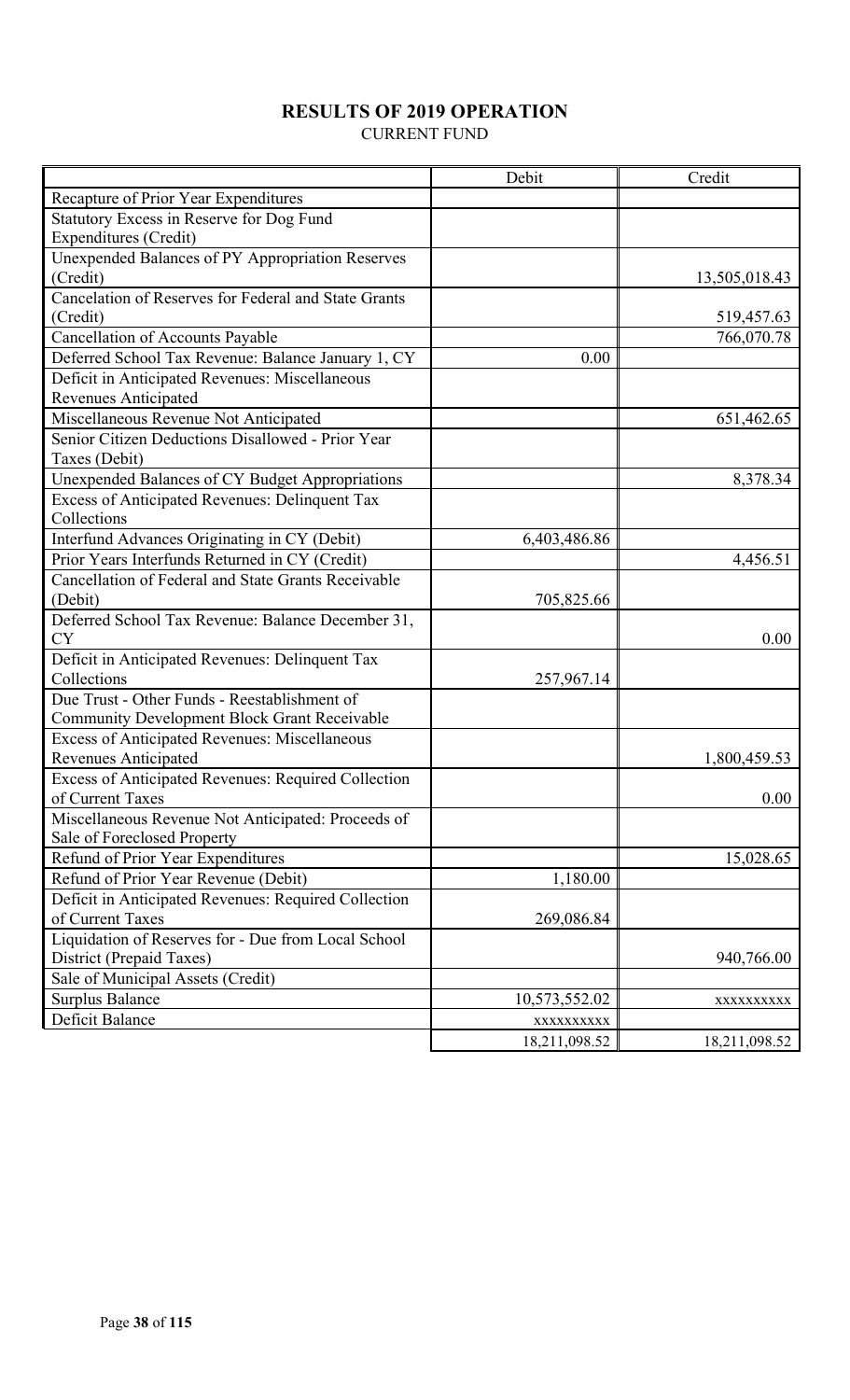## **SCHEDULE OF MISCELLANEOUS REVENUES NOT ANTICIPATED**

| <b>Source</b>                                                 | <b>Amount Realized</b> |
|---------------------------------------------------------------|------------------------|
| Administrative Costs - Protested Checks                       | 1,080.00               |
| Cashier Overage / Shortage                                    | 249.89                 |
| Cogen - Host Community Benefit                                | 3,222.06               |
| Handicap Installment Payments                                 | 5,800.00               |
| Homestead Rebate Administrative Fee                           | 2,739.60               |
| PILOT - 32nd Street Urban Renewal                             | 19,532.79              |
| PILOT - Branch Village Mid-Rise                               | 28,701.00              |
| State Aid Library Assistance                                  | 102.61                 |
| Supplemental Gross Receipts and Franchise                     | 200.00                 |
| <b>Unclaimed Bail</b>                                         | 100.00                 |
| Miscellaneous                                                 |                        |
| Sale of City Owned Vehicles / Property                        | 2,062.20               |
| <b>State Inspection Fines</b>                                 | 509.50                 |
| Weights and Measures Violations                               |                        |
| Copy Public Record                                            |                        |
| <b>Online Auction Proceeds</b>                                |                        |
| Abandoned Car and Bicycles Sales                              | 17,190.00              |
| <b>Canceled Checks</b>                                        |                        |
| Other                                                         | 22,502.23              |
| Parking Variance Fees                                         |                        |
| Refund - Appropriations                                       | 426,984.03             |
| Restitution                                                   | 3,139.15               |
| Sale of Scrap                                                 | 113,109.83             |
| Senior Citizen and Veteran Administrative Fee                 | 4,237.76               |
| <b>Total Amount of Miscellaneous Revenues Not Anticipated</b> | \$651,462.65           |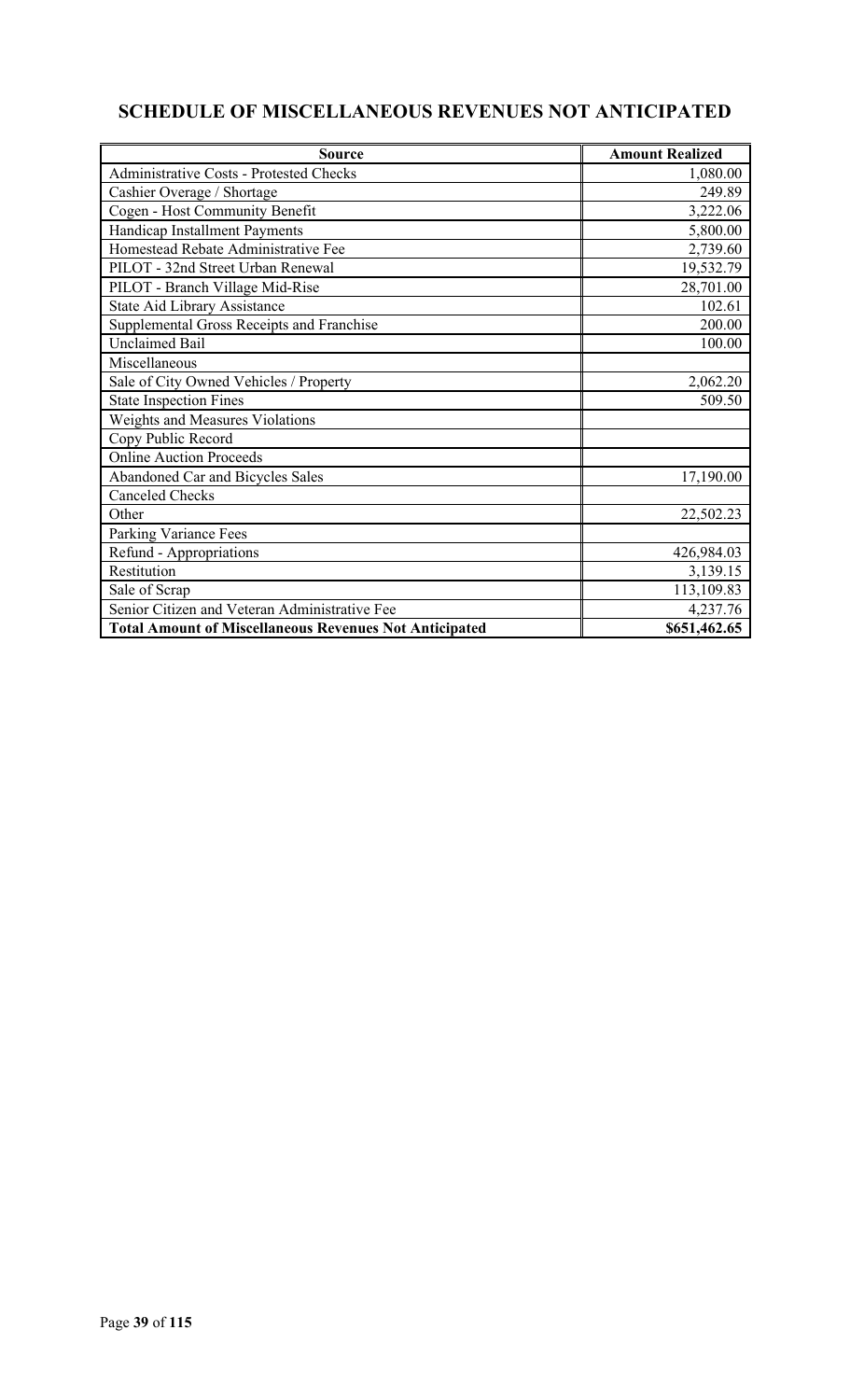## **SURPLUS – CURRENT FUND YEAR 2019**

|                                                 | Debit         | Credit        |
|-------------------------------------------------|---------------|---------------|
| Amount Appropriated in the CY Budget - Cash     | 10,000,000.00 |               |
| Amount Appropriated in the CY Budget - with     |               |               |
| Prior Written Consent of Director of Local      |               |               |
| <b>Government Services</b>                      |               |               |
| <b>Excess Resulting from CY Operations</b>      |               | 10,573,552.02 |
| Miscellaneous Revenue Not Anticipated: Payments |               |               |
| in Lieu of Taxes on Real Property (Credit)      |               |               |
| Balance January 1, CY (Credit)                  |               | 13,012,773.57 |
| Surplus Balance - To Surplus                    |               |               |
| Balance June 30, 2019                           | 13,586,325.59 | XXXXXXXXXX    |
|                                                 |               |               |
|                                                 | 23,586,325.59 | 23,586,325.59 |

## **ANALYSIS OF BALANCE JUNE 30, 2019 (FROM CURRENT FUND – TRIAL BALANCE)**

| Cash                                                     |            | 49,390,261.71 |
|----------------------------------------------------------|------------|---------------|
| Investments                                              |            |               |
|                                                          |            |               |
| Sub-Total                                                |            | 49,390,261.71 |
| Deduct Cash Liabilities Marked with "C" on Trial Balance |            | 38,056,611.31 |
| Cash Surplus                                             |            | 11,333,650.40 |
| Deficit in Cash Surplus                                  |            |               |
| Other Assets Pledged to Surplus                          |            |               |
| Due from State of N.J. Senior Citizens and Veterans      |            |               |
| Deduction                                                | 168,700.26 |               |
| Deferred Charges #                                       | 0.00       |               |
| Cash Deficit                                             | 0.00       |               |
|                                                          |            |               |
|                                                          |            |               |
|                                                          |            |               |
|                                                          |            |               |
| <b>Total Other Assets</b>                                |            | 168,700.26    |
|                                                          |            |               |
|                                                          |            | 11,502,350.66 |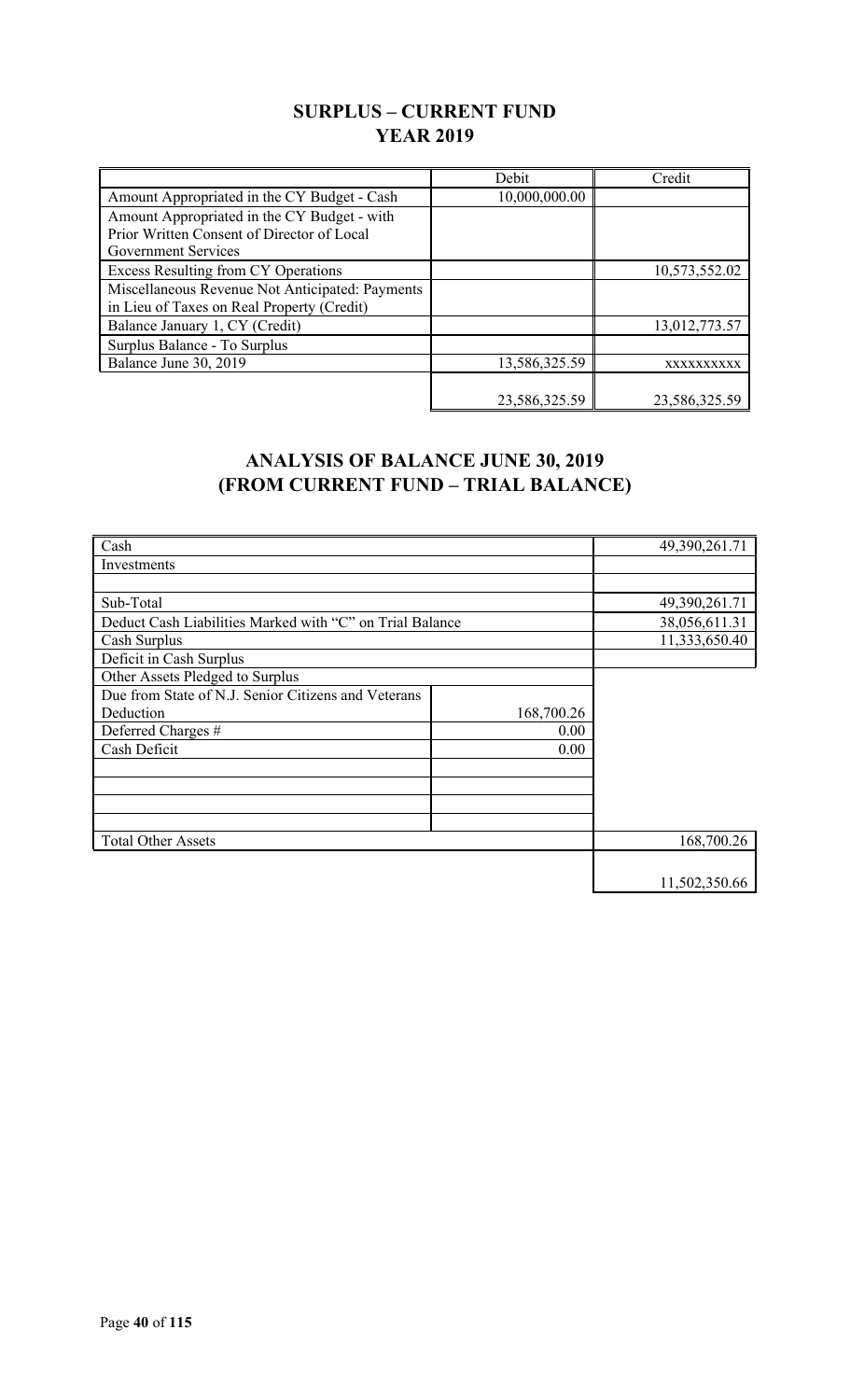#### **(FOR MUNICIPALITIES ONLY) CURRENT TAXES – 2019 LEVY**

| 1.  | Amount of Levy as per Duplicate (Analysis) #                           |                 | \$51,616,714.41 |
|-----|------------------------------------------------------------------------|-----------------|-----------------|
|     | or                                                                     |                 |                 |
|     | (Abstract of Ratables)                                                 |                 | \$              |
| 2.  | Amount of Levy Special District Taxes                                  |                 | $\overline{\$}$ |
| 3.  | Amount Levied for Omitted Taxes under N.J.S.A. 54:4-63.12 et. seq.     |                 | \$5,726.69      |
| 4.  | Amount Levied for Added Taxes under                                    |                 | \$124,365.42    |
|     | N.J.S.A. 54:4-63.1 et. seq.                                            |                 |                 |
| 5a. | Subtotal 2019 Levy                                                     | \$51,746,806.52 |                 |
| 5b. | Reductions due to tax appeals **                                       | \$              |                 |
| 5c. | Total 2019 Tax Levy                                                    |                 | \$51,746,806.52 |
| 6.  | Transferred to Tax Title Liens                                         |                 | \$4,266,648.41  |
| 7.  | <b>Transferred to Foreclosed Property</b>                              |                 | \$              |
| 8.  | Remitted, Abated or Canceled                                           |                 | \$341,657.89    |
| 9.  | Discount Allowed                                                       |                 | \$              |
| 10. | Collected in Cash: In 2018                                             | \$196,066.96    |                 |
|     | In 2019*                                                               | \$46,264,426.73 |                 |
|     | Homestead Benefit Revenue                                              | \$323,405.82    |                 |
|     | State's Share of 2019 Senior Citizens and Veterans                     |                 |                 |
|     | Deductions Allowed                                                     | \$231,644.85    |                 |
|     | Total to Line 14                                                       | \$47,015,544.36 |                 |
| 11. | <b>Total Credits</b>                                                   |                 | \$51,623,850.66 |
| 12. | Amount Outstanding June 30, 2019                                       |                 | \$122,955.86    |
| 13. | Percentage of Cash Collections to Total 2019 Levy,                     |                 |                 |
|     | (Item 10 divided by Item 5c) is<br>90.8569                             |                 |                 |
|     | <b>Note: Did Municipality Conduct Accelerated Tax Sale or Tax Levy</b> |                 |                 |
|     | Sale?                                                                  |                 | N <sub>0</sub>  |
| 14. | Calculation of Current Taxes Realized in Cash:                         |                 |                 |
|     | Total of Line 10                                                       |                 | \$47,015,544.36 |
|     | Less: Reserve for Tax Appeals Pending                                  |                 | \$              |
|     | State Division of Tax Appeals                                          |                 |                 |

To Current Taxes Realized in Cash \$47,015,544.36

Note A: In showing the above percentage the following should be noted:

Where Item 5 shows \$51,746,806.52, and Item 10 shows \$47,015,544.36, the percentage represented by the cash collections would be \$47,015,544.36 / \$51,746,806.52 or 90.8569. The correct percentage to be shown as Item 13 is 90.8569%.

# Note: On Item 1 if Duplicate (Analysis) Figure is used; be sure to include Senior Citizens and Veterans Deductions.

\* Include overpayments applied as part of 2019 collections.

\*\* Tax appeals pursuant to R.S. 54:3-21 et seq and/or R.S. 54:48-1 et seq approved by resolution of the governing body prior to introduction of municipal budget. (N.J.S.A. 40A:4-41)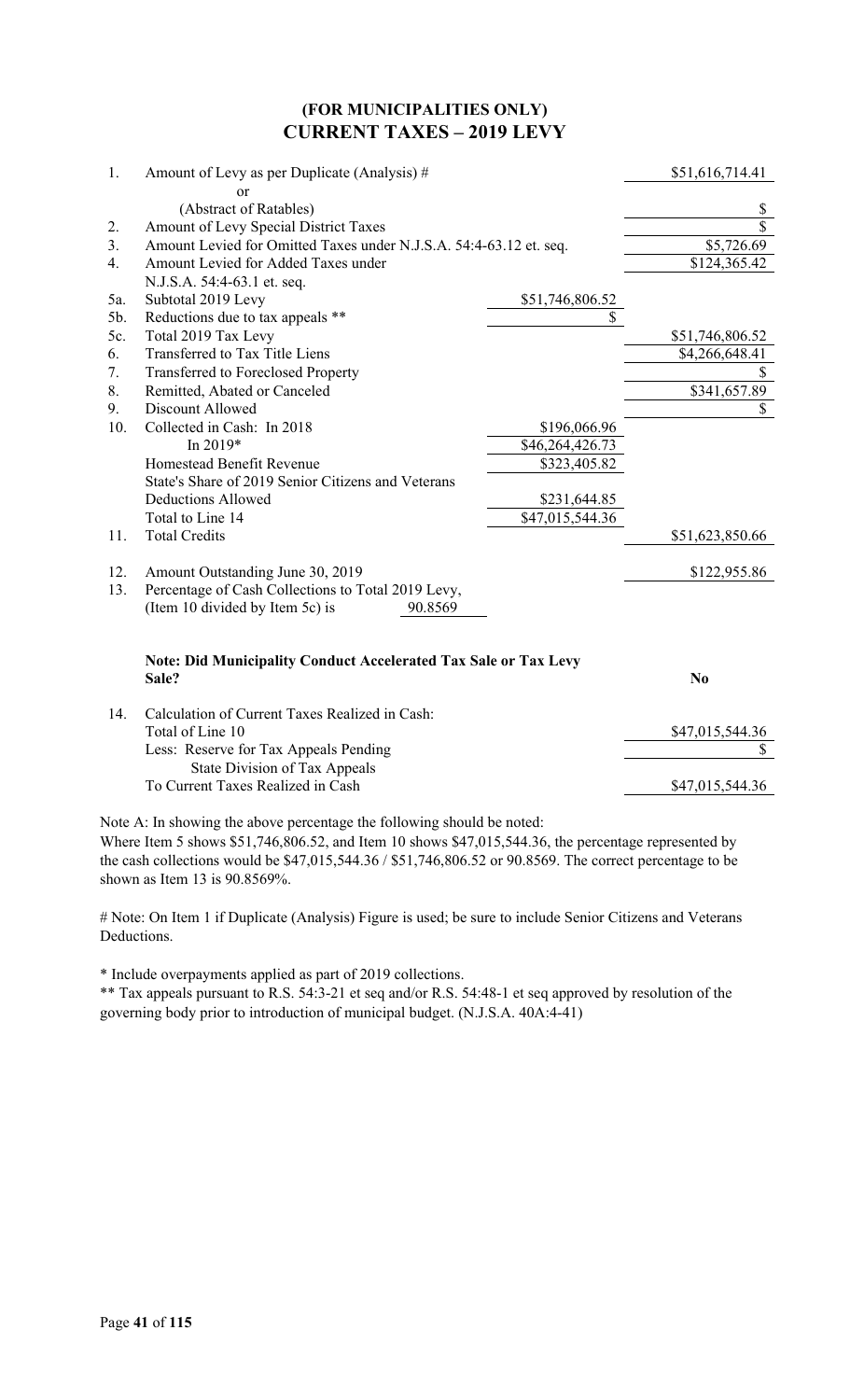### **ACCELERATED TAX SALE/TAX LEVY SALE – CHAPTER 99 To Calculate Underlying Tax Collection Rate for 2019**

Utilize this sheet only if you conducted an Accelerated Tax Sale or Tax Levy Sale pursuant to Chapter 99, P.L. 1997

#### **(2)Utilizing Tax Levy Sale**

| Line 5c Total 2019 Tax Levy                                      |  |
|------------------------------------------------------------------|--|
| Percentage of Collection Excluding Accelerated Tax Sale Proceeds |  |
|                                                                  |  |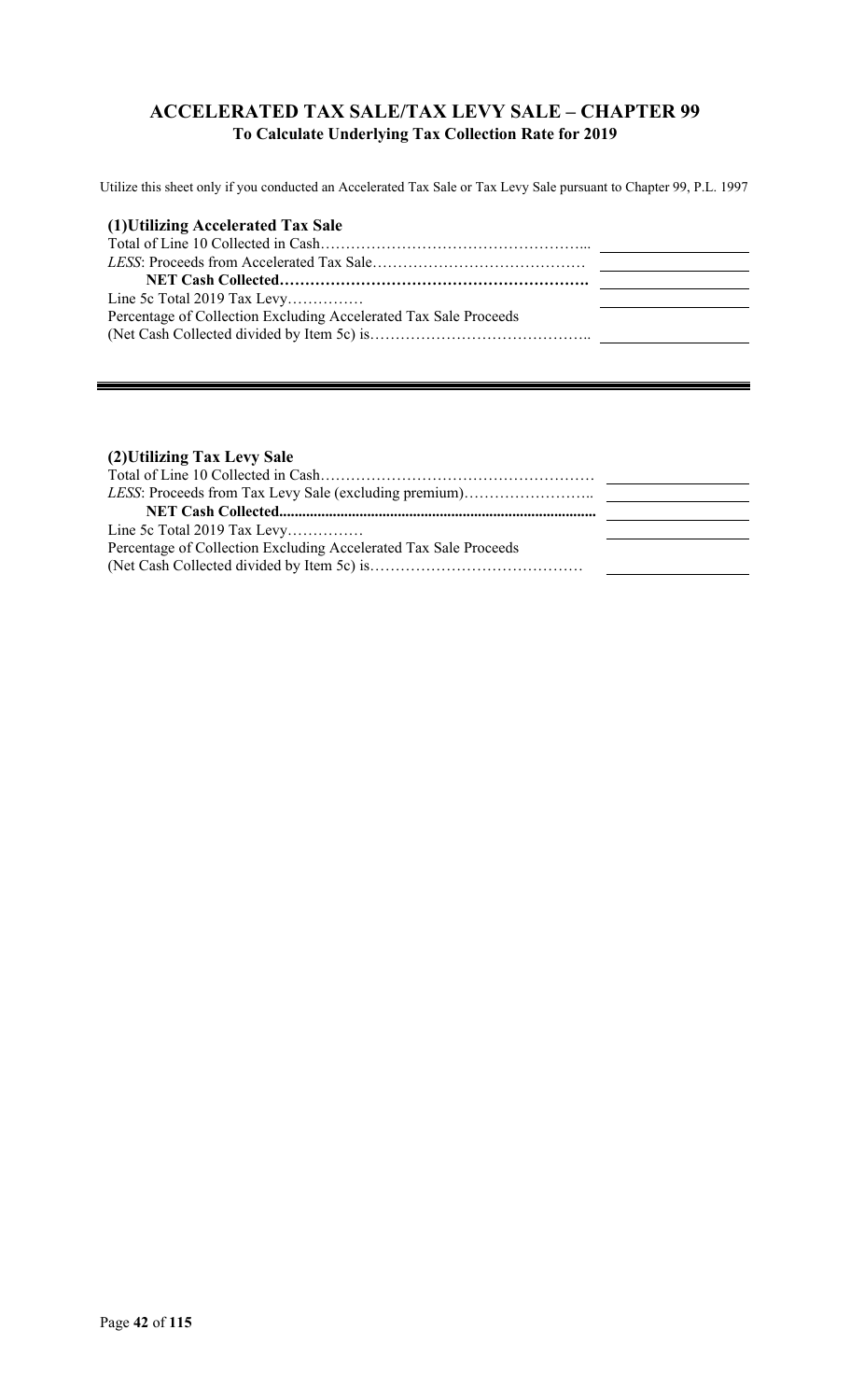## **SCHEDULE OF DUE FROM/TO STATE OF NEW JERSEY FOR SENIOR CITIZENS AND VETERANS DEDUCTIONS**

|                |                                             | Debit      | Credit     |
|----------------|---------------------------------------------|------------|------------|
| 7              | Sr. Citizen & Veterans Deductions           |            | 58,400.17  |
|                | Disallowed by Collector (Credit)            |            |            |
| $\mathbf{1}$   | Balance Jan 1, CY: Due From State of New    | 145,943.28 |            |
|                | Jersey (Debit)                              |            |            |
| 8              | Sr. Citizens Deductions Disallowed By Tax   |            |            |
|                | Collector PY Taxes (Credit)                 |            |            |
| 3              | <b>Veterans Deductions Per Tax Billings</b> | 61,750.00  |            |
|                | (Debit)                                     |            |            |
| 1              | Balance Jan 1, CY: Due To State of New      |            | 0.00       |
|                | Jersey (Credit)                             |            |            |
| 5              | Sr Citizens Deductions Allowed By Tax       | 3,000.00   |            |
|                | Collector – Prior Years (Debit)             |            |            |
| $\overline{2}$ | Sr. Citizens Deductions Per Tax Billings    | 222,000.00 |            |
|                | (Debit)                                     |            |            |
| 9              | Received in Cash from State (Credit)        |            | 211,887.87 |
| $\overline{4}$ | Sr. Citizen & Veterans Deductions Allowed   | 6,295.02   |            |
|                | by Collector (Debit)                        |            |            |
|                | Balance June 30, 2019                       |            | 168,700.26 |
|                |                                             | 438,988.30 | 438,988.30 |

Calculation of Amount to be included on Sheet 22, Item 10- 2019 Senior Citizens and Veterans Deductions Allowed

| Line 2       | 222,000.00 |
|--------------|------------|
| Line 3       | 61,750.00  |
| Line 4       | 6,295.02   |
| Sub-Total    | 290,045.02 |
| Less: Line 7 | 58,400.17  |
| To Item 10   | 231,644.85 |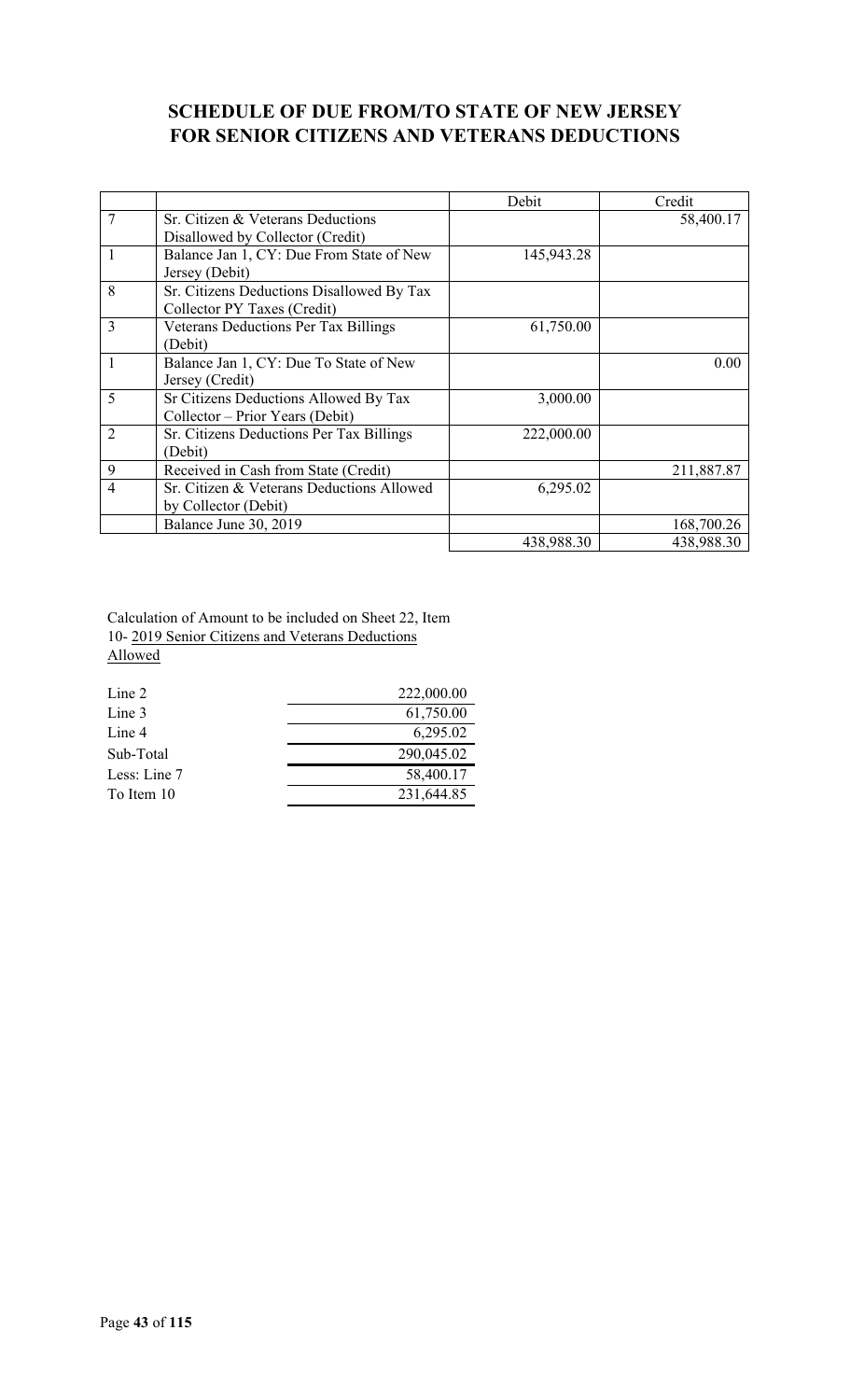## **SCHEDULE OF RESERVE FOR TAX APPEALS PENDING (N.J.S.A. 54:3-27)**

|                                                             |      | Debit             | Credit            |
|-------------------------------------------------------------|------|-------------------|-------------------|
| <b>Balance July 1, 2018</b>                                 |      |                   | 0.00              |
| <b>Taxes Pending Appeals</b>                                | 0.00 | <b>XXXXXXXXXX</b> | XXXXXXXXXX        |
| <b>Interest Earned on Taxes Pending</b>                     |      |                   |                   |
| Appeals                                                     | 0.00 | <b>XXXXXXXXXX</b> | <b>XXXXXXXXXX</b> |
| Contested Amount of 2019 Taxes Collected which are          |      |                   |                   |
| Pending State Appeal                                        |      | <b>XXXXXXXXXX</b> |                   |
| <b>Interest Earned on Taxes Pending State Appeals</b>       |      | <b>XXXXXXXXXX</b> |                   |
| <b>Budget Appropriation</b>                                 |      | <b>XXXXXXXXXX</b> |                   |
| Cash Paid to Appellants                                     |      |                   |                   |
| (Including 5% Interest from Date of Payment                 |      |                   | XXXXXXXXXX        |
| Closed to Results of Operations                             |      |                   |                   |
| (Portion of Appeal won by Municipality, including Interest) |      |                   | XXXXXXXXXX        |
|                                                             |      |                   |                   |
| <b>Balance June 30, 2019</b>                                |      |                   | XXXXXXXXXX        |
| Taxes Pending Appeals*                                      |      | XXXXXXXXXX        | XXXXXXXXXX        |
| <b>Interest Earned on Taxes Pending</b>                     |      |                   |                   |
| Appeals                                                     |      | <b>XXXXXXXXXX</b> | <b>XXXXXXXXXX</b> |
|                                                             |      |                   |                   |

\*Includes State Tax Court and County Board of Taxation Appeals Not Adjusted by June 30, 2019

| Nahema Harvey              |  |  |  |  |
|----------------------------|--|--|--|--|
| Signature of Tax Collector |  |  |  |  |
| 10/30/2019<br>T 15 - 82    |  |  |  |  |
| License $#$<br>Date        |  |  |  |  |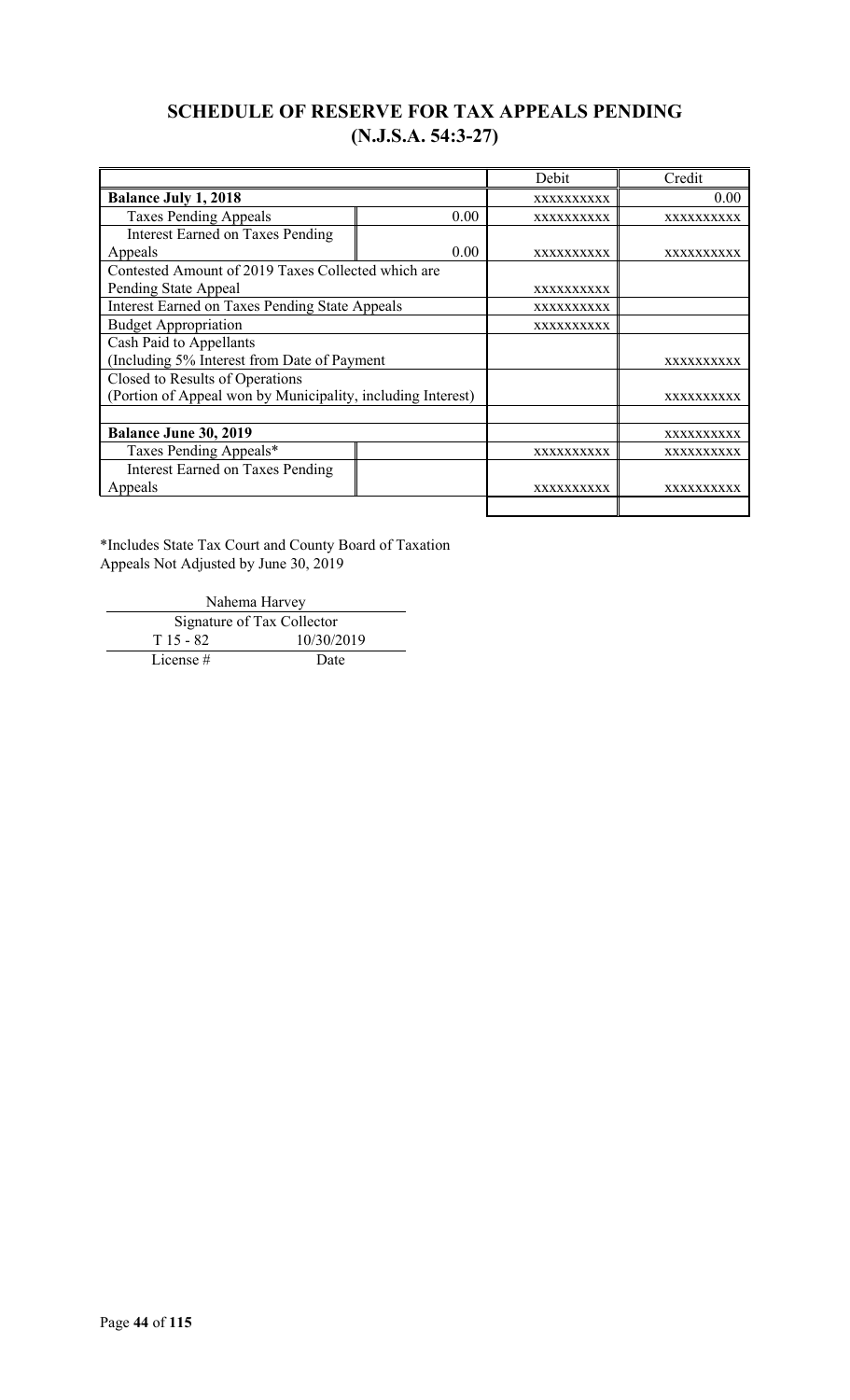# **SCHEDULE OF DELINQUENT TAXES AND TAX TITLE LIENS**

|     |                                                                                                                                 |               | Debit         | Credit           |
|-----|---------------------------------------------------------------------------------------------------------------------------------|---------------|---------------|------------------|
| 1.  | <b>Balance July 1, 2018</b>                                                                                                     |               | 62,210,647.19 | XXXXXXXXXX       |
|     | A. Taxes                                                                                                                        | 404,404.48    | XXXXXXXXXX    | XXXXXXXXXX       |
|     | <b>B.</b> Tax Title Liens                                                                                                       | 61,806,242.71 | XXXXXXXXXX    | XXXXXXXXXX       |
| 2.  | Cancelled                                                                                                                       |               |               |                  |
|     | A. Taxes                                                                                                                        |               | XXXXXXXXXX    | 7,771.26         |
|     | <b>B.</b> Tax Title Liens                                                                                                       |               | XXXXXXXXXX    |                  |
| 3.  | Transferred to Foreclosed Tax Title Liens:                                                                                      |               |               |                  |
|     | A. Taxes                                                                                                                        |               | XXXXXXXXXX    |                  |
|     | <b>B.</b> Tax Title Liens                                                                                                       |               | XXXXXXXXXX    |                  |
| 4.  | <b>Added Taxes</b>                                                                                                              |               |               | XXXXXXXXXX       |
| 5.  | <b>Added Tax Title Liens</b>                                                                                                    |               |               | XXXXXXXXXX       |
| 6.  | Adjustment between Taxes (Other than current year)                                                                              |               |               |                  |
|     | A. Taxes - Transfers to Tax Title Liens                                                                                         |               | XXXXXXXXXX    | 26,653.43        |
|     | B. Tax Title Liens - Transfers from                                                                                             |               |               |                  |
|     | Taxes                                                                                                                           |               | 26,653.43     | XXXXXXXXXX       |
| 7.  | <b>Balance Before Cash Payments</b>                                                                                             |               | XXXXXXXXXX    | 62, 202, 875. 93 |
| 8.  | Totals                                                                                                                          |               | 62,237,300.62 | 62,237,300.62    |
| 9.  | Collected:                                                                                                                      |               | XXXXXXXXXX    | 1,092,032.86     |
|     | A. Taxes                                                                                                                        | 188,245.84    | XXXXXXXXXX    | XXXXXXXXXX       |
|     | <b>B.</b> Tax Title Liens                                                                                                       | 903,787.02    | XXXXXXXXXX    | XXXXXXXXXX       |
| 10. | Interest and Costs - 2019 Tax Sale                                                                                              |               | 66,865.18     | XXXXXXXXXX       |
| 11. | 2019 Taxes Transferred to Liens                                                                                                 |               | 4,266,648.41  | XXXXXXXXXX       |
| 12. | 2019 Taxes                                                                                                                      |               | 122,955.86    | XXXXXXXXXX       |
| 13. | Balance June 30, 2019                                                                                                           |               | XXXXXXXXXX    | 65, 567, 312. 52 |
|     | A. Taxes                                                                                                                        | 304,689.81    | XXXXXXXXXX    | XXXXXXXXXX       |
|     | B. Tax Title Liens                                                                                                              | 65,262,622.71 | XXXXXXXXXX    | XXXXXXXXXX       |
| 14. | Totals                                                                                                                          |               | 66,659,345.38 | 66, 659, 345. 38 |
| 15. | Percentage of Cash Collections to<br><b>Adjusted Amount Outstanding</b><br>(Item No. 9 divided by Item<br>$\cdot$ = = = $\cdot$ |               |               |                  |

(Item No. 9 divided by Item No. 7) is 1.7556

16. Item No. 14 multiplied by percentage<br>shown above is

 $\left| \frac{1,151,099.74}{} \right|$  and represents the

maximum amount that may be anticipated in 2020.

(See Note A on Sheet 22 - Current Taxes) (1) These amounts will always be the

same.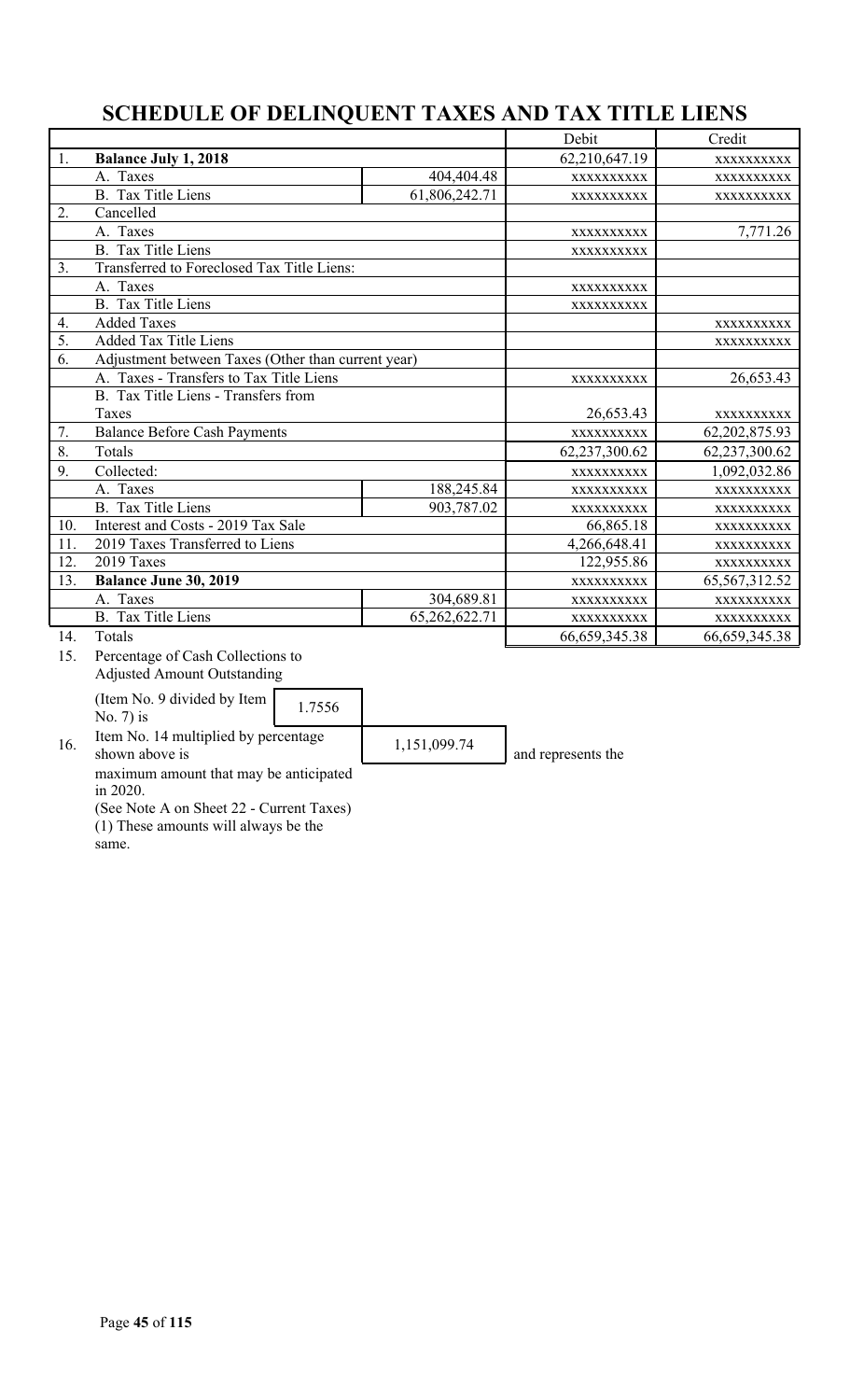## **SCHEDULE OF FORECLOSED PROPERTY (PROPERTY ACQUIRED BY TAX TITLE LIEN LIQUIDATION)**

|                                                     | Debit         | Credit        |
|-----------------------------------------------------|---------------|---------------|
| Sales: Contract (Credit)                            |               |               |
| Sales: Gain on Sales (Debit)                        |               |               |
| Sales: Loss on Sales (Credit)                       |               |               |
| Balance January 1, CY (Debit)                       | 56,633,600.00 |               |
| Foreclosed or Deeded in CY: Taxes Receivable        |               |               |
| (Debit)                                             |               |               |
| Adjustment to Assessed Valuation (Debit)            |               |               |
| Foreclosed or Deeded in CY: Tax Title Liens (Debit) |               |               |
| Sales: Cash* (Credit)                               |               |               |
| Sales: Mortgage (Credit)                            |               |               |
| Adjustment to Assessed Valuation (Credit)           |               |               |
| Balance June 30, 2019                               | XXXXXXXXXX    | 56,633,600.00 |
|                                                     | 56,633,600.00 | 56,633,600.00 |

# **CONTRACT SALES**

|                                           | Debit      | Credit |
|-------------------------------------------|------------|--------|
| CY Sales from Foreclosed Property (Debit) |            |        |
| Balance January 1, CY (Debit)             | 0.00       |        |
| Collected * (Credit)                      |            |        |
| Balance June 30, 2019                     | XXXXXXXXXX |        |
|                                           |            |        |

# **MORTGAGE SALES**

|                                           | Debit             | Credit |
|-------------------------------------------|-------------------|--------|
| Collected * (Credit)                      |                   |        |
| CY Sales from Foreclosed Property (Debit) |                   |        |
| Balance January 1, CY (Debit)             | 0.00              |        |
| Balance June 30, 2019                     | <b>XXXXXXXXXX</b> |        |
|                                           |                   |        |

| Analysis of Sale of Property: | \$0.00 |
|-------------------------------|--------|
| *Total Cash Collected in 2019 |        |
| Realized in 2019 Budget       |        |
| To Results of Operation       | 0.00   |
|                               |        |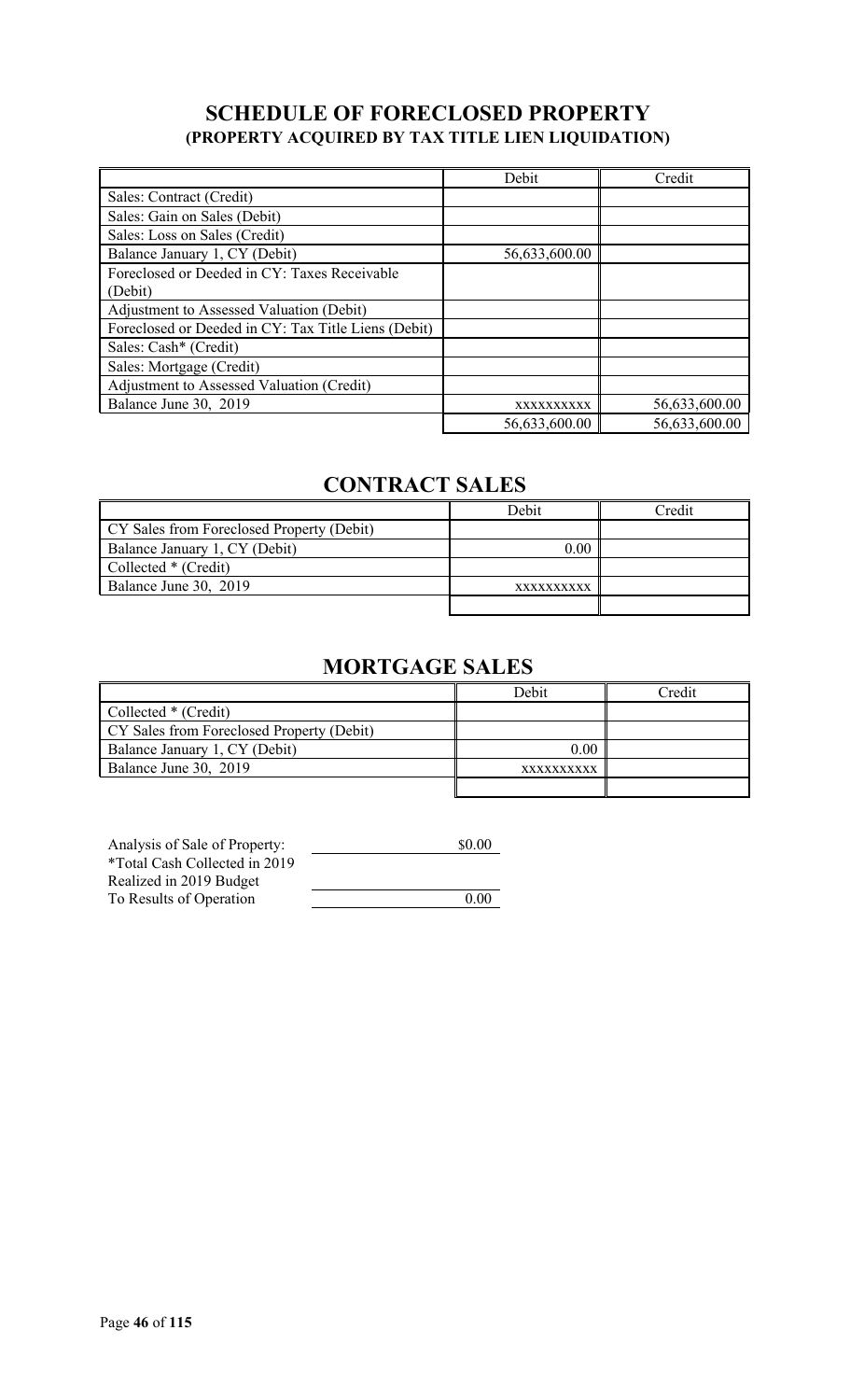### **DEFERRED CHARGES - MANDATORY CHARGES ONLY - CURRENT, TRUST, AND GENERAL CAPITAL FUNDS (Do not include the emergency authorizations pursuant to**

**N.J.S.A. 40A:4-55, N.J.S.A. 40A:4-55.1 or N.J.S.A. 40A:4-55.13)**

|                               | Amount        |             |                |               |
|-------------------------------|---------------|-------------|----------------|---------------|
|                               | June 30, 2018 |             | Amount         |               |
|                               | per Audit     | Amount in   | Resulting from | Balance as at |
| Caused By                     | Report        | 2019 Budget | 2019           | June 30, 2019 |
| <b>Trust Assessment</b>       | \$0.00        |             |                |               |
| Deficit from Operations       | \$0.00        |             | \$0.00         | \$0.00        |
| Capital -                     | \$0.00        |             |                |               |
| Expenditure without           | \$2,482.45    | \$2,482.45  |                | \$0.00        |
| Appropriation                 |               |             |                |               |
| Trust Other                   | \$0.00        |             |                |               |
| Animal Control Fund           | \$0.00        |             |                |               |
| <b>Subtotal Current Fund</b>  | \$0.00        |             | \$0.00         | \$0.00        |
| <b>Subtotal Trust Fund</b>    | \$0.00        |             |                |               |
| Subtotal Capital Fund         | \$0.00        | ה.          |                |               |
| <b>Total Deferred Charges</b> | \$0.00        | \$0.00      | \$0.00         | \$0.00        |

## **EMERGENCY AUTHORIZATIONS UNDER N.J.S.A. 40A:4-47 WHICH HAVE BEEN FUNDED OR REFUNDED UNDER N.J.S.A. 40A:2-3 OR N.J.S.A. 40A:2-51**

Date **Date** Purpose **Amount**  $\mathbb{S}$ 

## **JUDGEMENTS ENTERED AGAINST MUNICIPALITY AND NOT SATISFIED**

|             |               |              |        | Appropriated for in |
|-------------|---------------|--------------|--------|---------------------|
|             |               |              |        | Budget of Year      |
| In Favor Of | On Account Of | Date Entered | Amount | 2020                |
|             |               |              |        |                     |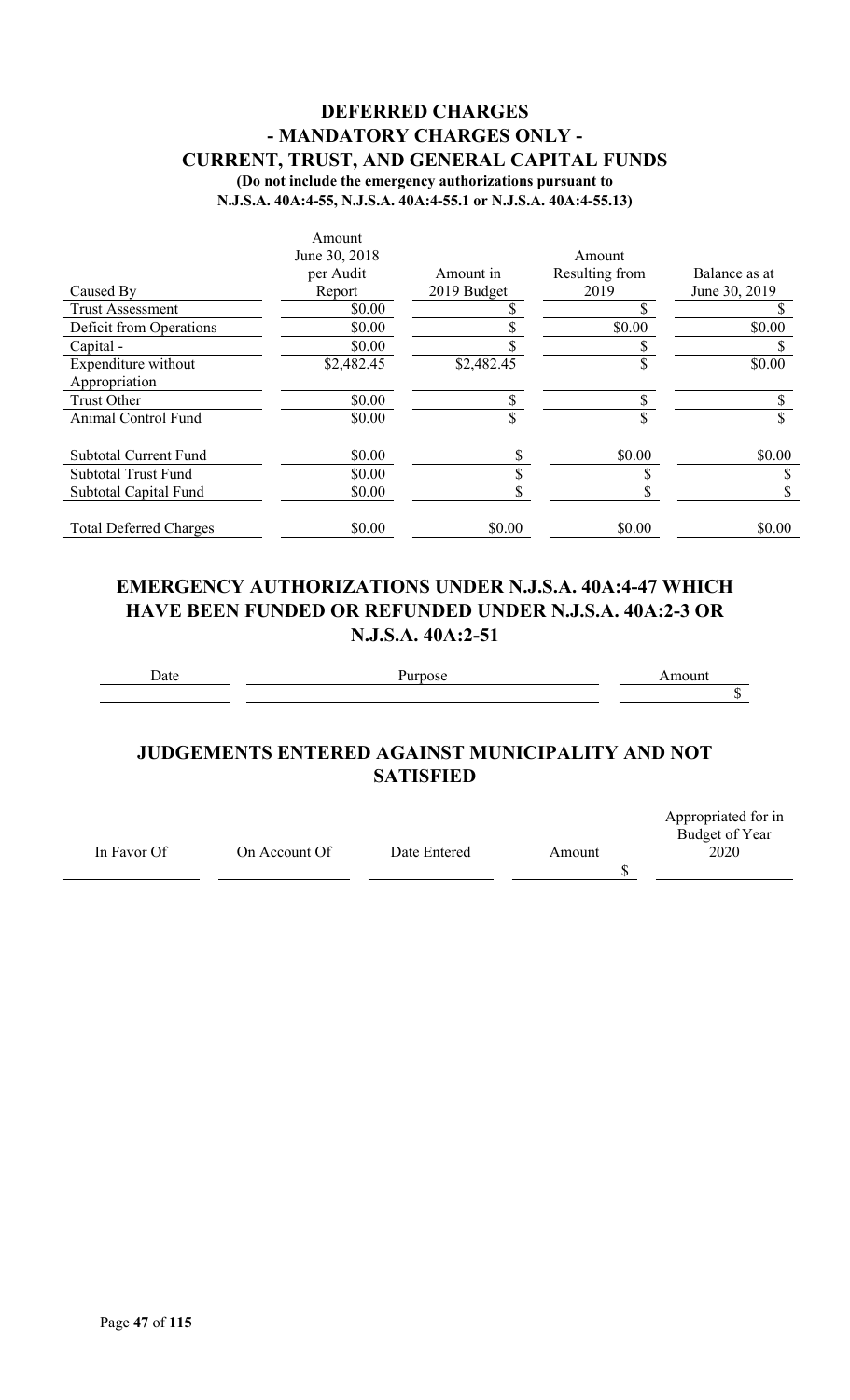**N.J.S.A. 40A:4-53 SPECIAL EMERGENCY** - TAX MAP; REVALUATION; MASTER PLAN; REVISION AND CODIFICATION OF ORDINANCES; DRAINAGE MAPS FOR FLOOD CONTROL; PRELIMINARY ENGINEERING STUDIES, ETC. FOR SANITARY SEWER SYSTEM; MUNICI- PAL CONSOLIDATION ACT; FLOOD OR HURRICANE DAMAGE.

| Date | Purpose | Amount<br>Authorized | Not Less Than 1/5<br>of Amount<br>Authorized* | Balance<br>June 30, 2018 | By 2019 Budget | Reduced in 2019<br>Cancelled by<br>Resolution | Balance<br>June 30, 2019 |
|------|---------|----------------------|-----------------------------------------------|--------------------------|----------------|-----------------------------------------------|--------------------------|
|      | Totals  |                      |                                               |                          |                |                                               |                          |

It is hereby certified that all outstanding "Special Emergency" appropriations have been adopted by the governing body in full compliance with N.J.S.A. 40A:4-53 et seq. and are recorded on this page.

> Patrick Keating Chief Financial Officer

\* Not less than one-fifth (1/5) of amount authorized but not more than the amount shown in the column Balance June 30, 2019 must be entered here and then raised in the 2020 budget.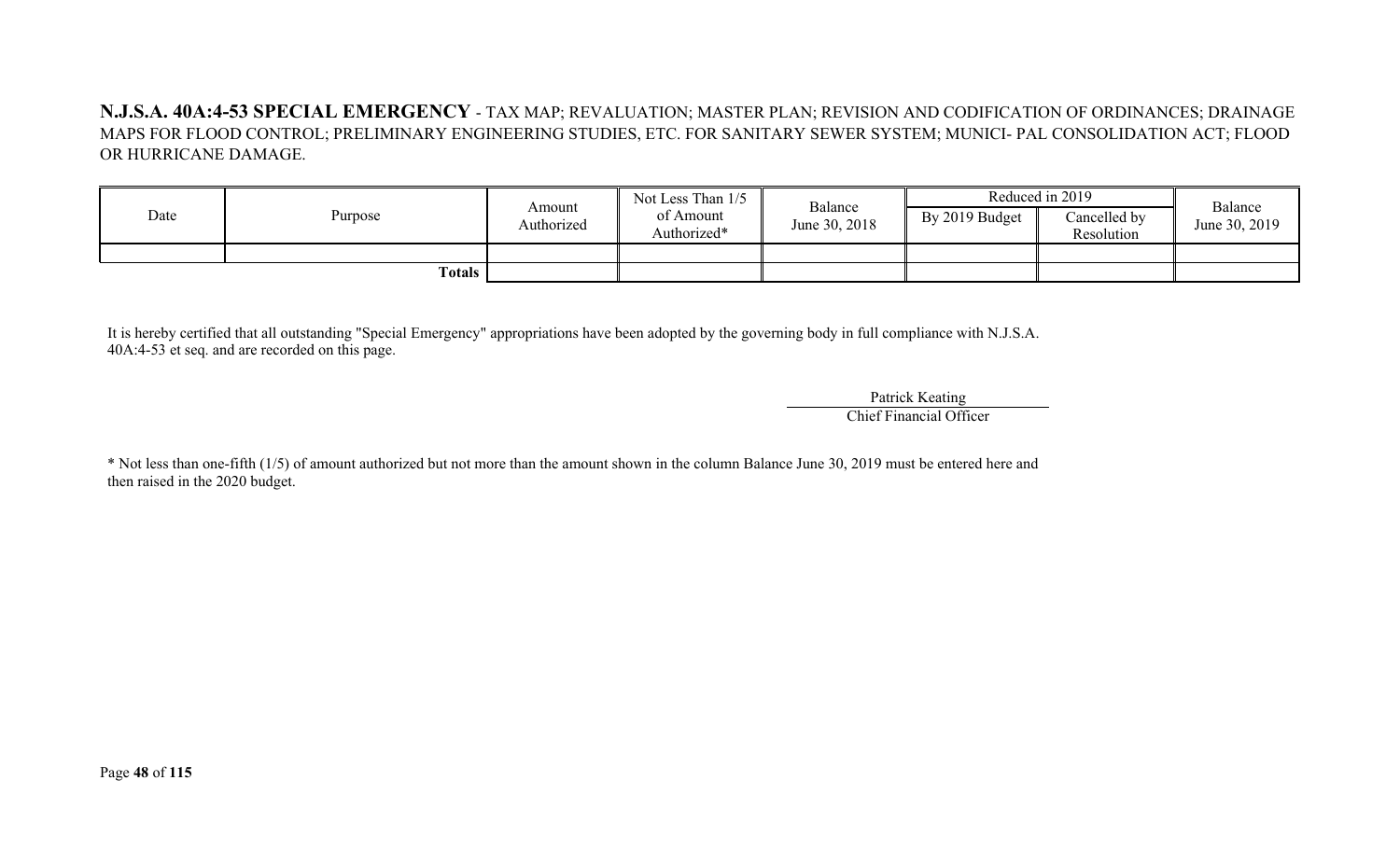## **N.J.S.A. 40A:4-55.1, ET SEQ., SPECIAL EMERGENCY - DAMAGE CAUSED TO ROADS/BRIDGES BY SNOW, ICE, FROST OR FLOOD N.J.S.A. 40A:4-55.13, ET SEQ., SPECIAL EMERGENCY - PUBLIC EXIGENCIES CAUSED BY CIVIL DISTURBANCES**

|             |         |                      | Not Less Than 1/3        | Balance       | Reduced in 2019 |                            | Balance       |
|-------------|---------|----------------------|--------------------------|---------------|-----------------|----------------------------|---------------|
| Date        | Purpose | Amount<br>Authorized | of Amount<br>Authorized* | June 30, 2018 | By 2019 Budget  | Cancelled by<br>Resolution | June 30, 2019 |
|             |         |                      |                          |               |                 |                            |               |
| Totals $\ $ |         |                      |                          |               |                 |                            |               |

It is hereby certified that all outstanding "Special Emergency" appropriations have been adopted by the governing body in full compliance with N.J.S.A. 40A:4-55 et seq. and N.J.S.A 40A:4-55.13 et seq. are recorded on this page.

Patrick Keating

Chief Financial Officer

\* Not less than one-third (1/3) of amount authorized but not more than the amount shown in the column Balance June 30, 2019 must be entered here and then raised in the 2020 budget.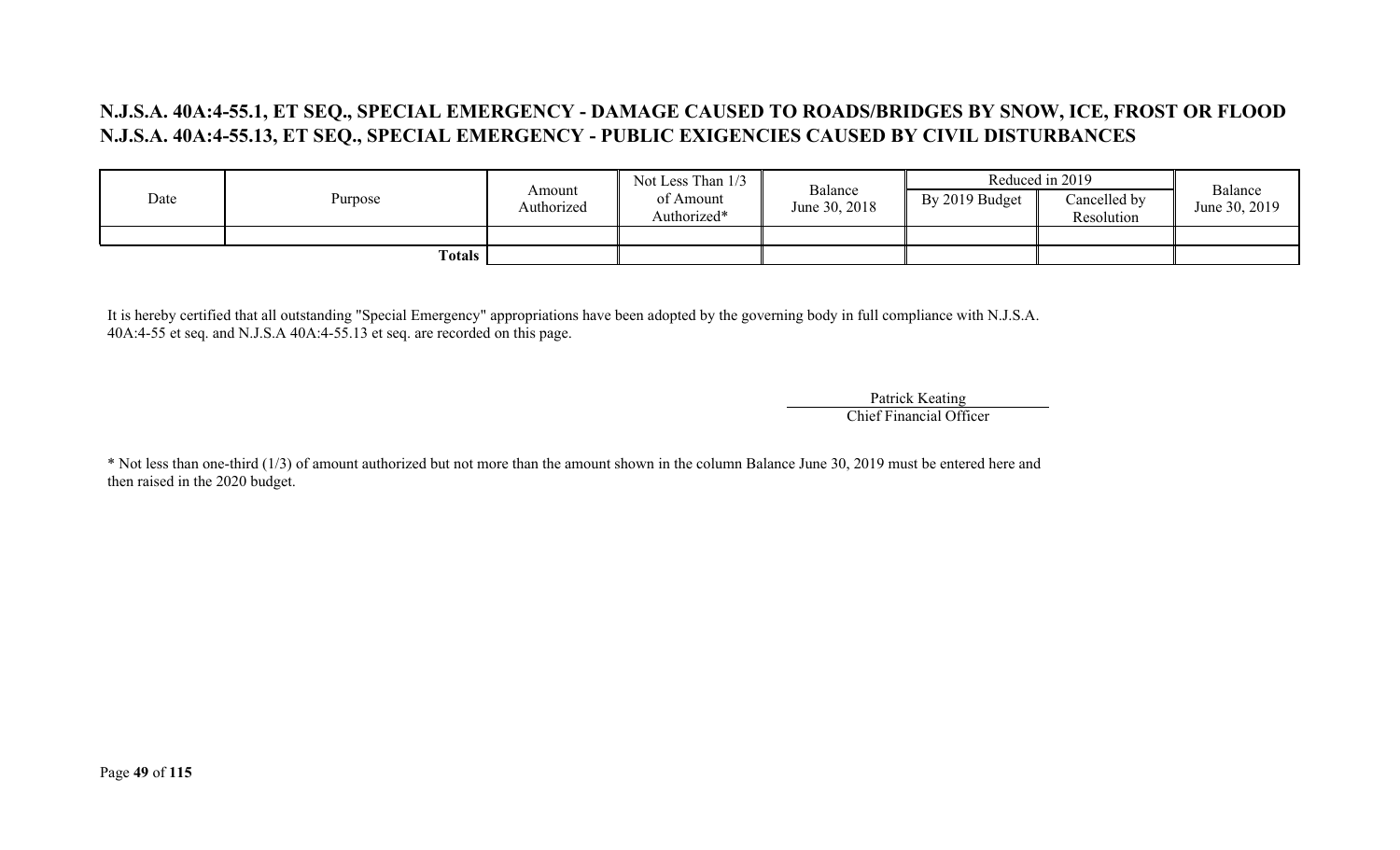## **SCHEDULE OF BONDS ISSUED AND OUTSTANDING AND 2020 DEBT SERVICE FOR BONDS MUNICIPAL GENERAL CAPITAL BONDS**

|                                              | Debit         | Credit        | 2020 Debt Service |
|----------------------------------------------|---------------|---------------|-------------------|
| Outstanding January 1, CY (Credit)           |               | 18,000,000.00 |                   |
| Paid (Debit)                                 | 1,375,000.00  |               |                   |
| Cancelled (Debit)                            |               |               |                   |
| Issued (Credit)                              |               |               |                   |
| Outstanding June 30, 2019                    | 16,625,000.00 | XXXXXXXXXX    |                   |
|                                              | 18,000,000.00 | 18,000,000.00 |                   |
| 2020 Bond Maturities – General Capital Bonds |               |               | \$1,420,000.00    |
| 2020 Interest on Bonds                       |               | 624,425.00    |                   |

#### **ASSESSMENT SERIAL BONDS**

| Issued (Credit)                              |            |  |
|----------------------------------------------|------------|--|
| Paid (Debit)                                 |            |  |
| Outstanding January 1, CY (Credit)           | 0.00       |  |
| Outstanding June 30, 2019                    | XXXXXXXXXX |  |
|                                              |            |  |
| 2020 Bond Maturities – General Capital Bonds |            |  |
| 2020 Interest on Bonds                       |            |  |

#### **LIST OF BONDS ISSUED DURING 2019**

| Purpose      | 2020 Maturity | Amount Issued | Date of<br>Issue | Interest<br>Rate |
|--------------|---------------|---------------|------------------|------------------|
|              |               |               |                  |                  |
| <b>Total</b> |               |               |                  |                  |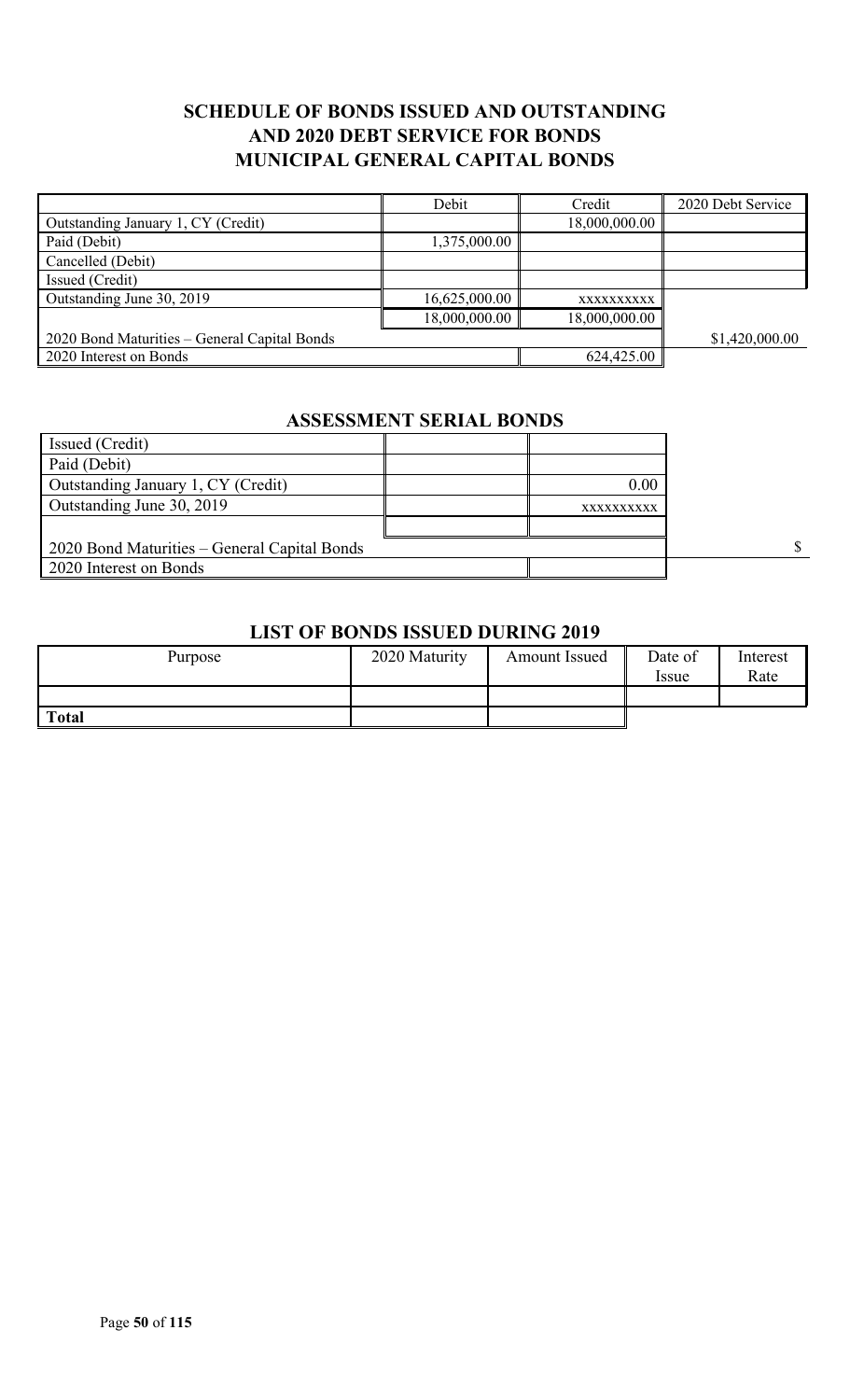## **SCHEDULE OF LOANS ISSUED AND OUTSTANDING**

## **AND 2020 DEBT SERVICE FOR LOANS MUNICIPAL GREEN ACRES TRUST LOAN**

|                                    | Debit | Credit      | 2020 Debt Service |
|------------------------------------|-------|-------------|-------------------|
| Issued (Credit)                    |       |             |                   |
| Outstanding January 1, CY (Credit) |       | 0.00        |                   |
| Paid (Debit)                       |       |             |                   |
| Outstanding June 30, 2019          |       | XXXXXXXXXXX |                   |
|                                    |       |             |                   |
| 2020 Loan Maturities               |       |             |                   |
| 2020 Interest on Loans             |       |             |                   |
| Total 2020 Debt Service for Loan   |       |             |                   |

#### **GREEN ACRES TRUST LOAN**

| Paid (Debit)                       |            |  |
|------------------------------------|------------|--|
| Outstanding January 1, CY (Credit) | 0.00       |  |
| Issued (Credit)                    |            |  |
| Outstanding June 30, 2019          | XXXXXXXXXX |  |
|                                    |            |  |
| 2020 Loan Maturities               |            |  |
| 2020 Interest on Loans             |            |  |
| Total 2020 Debt Service for Loan   |            |  |

#### **LIST OF LOANS ISSUED DURING 2019**

| Purpose      | 2020 Maturity | <b>Amount Issued</b> | Date of<br><i>Issue</i> | Interest<br>Rate |
|--------------|---------------|----------------------|-------------------------|------------------|
|              |               |                      |                         |                  |
| <b>Total</b> |               |                      |                         |                  |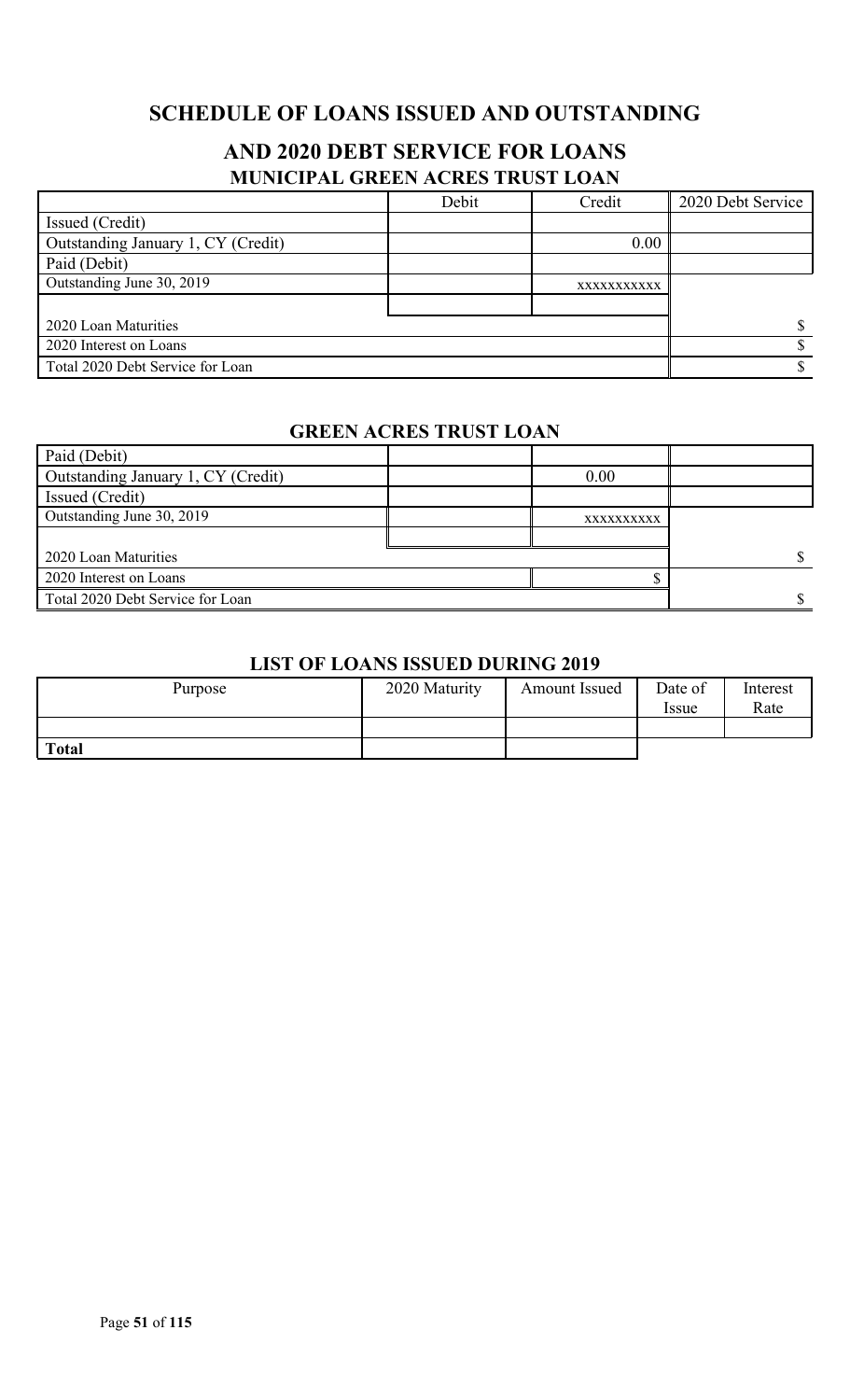### **SCHEDULE OF LOANS ISSUED AND OUTSTANDING AND 2020 DEBT SERVICE FOR LOANS**

#### **New Jersey Department of Environmental Protection Loan Payable**

|                                  | Debit      | Credit      | 2020 Debt Service |
|----------------------------------|------------|-------------|-------------------|
| Outstanding July 1, 2018         |            | 255, 215.29 |                   |
| Issued                           |            |             |                   |
|                                  |            |             |                   |
|                                  |            |             |                   |
|                                  |            |             |                   |
| Paid                             | 69,278.83  |             |                   |
| Outstanding June 30, 2019        | 185,936.46 |             |                   |
| 2020 Loan Maturities             |            |             | 54,003.11         |
| 2020 Interest on Loans           |            |             | 3,381.12          |
| Total 2020 Debt Service for Loan |            |             | 57,384.23         |

#### **SCHEDULE OF LOANS ISSUED AND OUTSTANDING AND 2020 DEBT SERVICE FOR LOANS**

#### **Urban and Rural Centers Unsafe Building Demolition Program Loans Payable**

| $-1$ , $-1$                      |              |              |                   |  |  |  |  |  |
|----------------------------------|--------------|--------------|-------------------|--|--|--|--|--|
|                                  | Debit        | Credit       | 2020 Debt Service |  |  |  |  |  |
| Outstanding July 1, 2018         |              | 6,736,600.00 |                   |  |  |  |  |  |
| Issued                           |              |              |                   |  |  |  |  |  |
|                                  |              |              |                   |  |  |  |  |  |
|                                  |              |              |                   |  |  |  |  |  |
|                                  |              |              |                   |  |  |  |  |  |
| Paid                             | 681,100.00   |              |                   |  |  |  |  |  |
| Outstanding June 30, 2019        | 6,055,500.00 |              |                   |  |  |  |  |  |
| 2020 Loan Maturities             |              |              | 681,100.00        |  |  |  |  |  |
| 2020 Interest on Loans           |              |              |                   |  |  |  |  |  |
| Total 2020 Debt Service for Loan |              |              | 681,100.00        |  |  |  |  |  |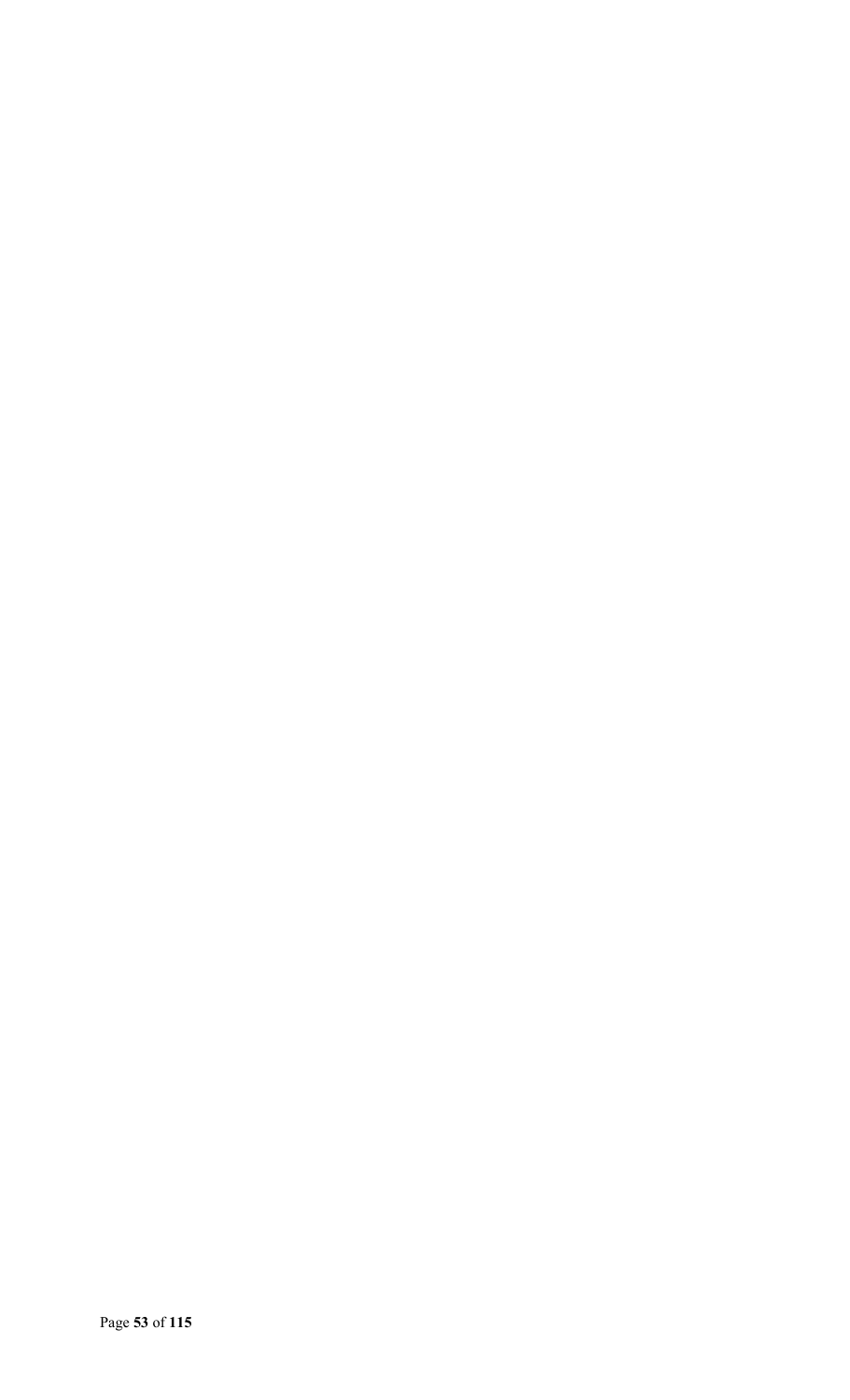## **SCHEDULE OF BONDS ISSUED AND OUTSTANDING**

### **AND 2020 DEBT SERVICE FOR BONDS TYPE I SCHOOL TERM BONDS**

|                                    | Debit | Credit     | 2020 Debt Service |
|------------------------------------|-------|------------|-------------------|
| Paid (Debit)                       |       |            |                   |
| Outstanding January 1, CY (Credit) |       | 0.00       |                   |
| Outstanding June 30, 2019          |       | XXXXXXXXXX |                   |
|                                    |       |            |                   |
| 2020 Bond Maturities – Term Bonds  |       |            |                   |
| 2020 Interest on Bonds             |       |            |                   |

### **TYPE I SCHOOL SERIAL BOND**

| Issued (Credit)                               |            |  |
|-----------------------------------------------|------------|--|
| Outstanding January 1, CY (Credit)            | $0.00\,$   |  |
| Paid (Debit)                                  |            |  |
| Outstanding June 30, 2019                     | XXXXXXXXXX |  |
|                                               |            |  |
| 2020 Interest on Bonds                        |            |  |
| 2020 Bond Maturities - Serial Bonds           |            |  |
| Total "Interest on Bonds – Type 1 School Debt |            |  |
| Service"                                      |            |  |

#### **LIST OF BONDS ISSUED DURING 2019**

| Purpose      | 2020 Maturity -01 | Amount Issued -02 | Date of<br><i>Issue</i> | Interest<br>Rate |
|--------------|-------------------|-------------------|-------------------------|------------------|
|              |                   |                   |                         |                  |
| <b>Total</b> |                   |                   |                         |                  |

#### **2020 INTEREST REQUIREMENT – CURRENT FUND DEBT ONLY**

| Outstanding   | 2020 Interest |  |
|---------------|---------------|--|
| June 30, 2019 | Requirement   |  |
|               |               |  |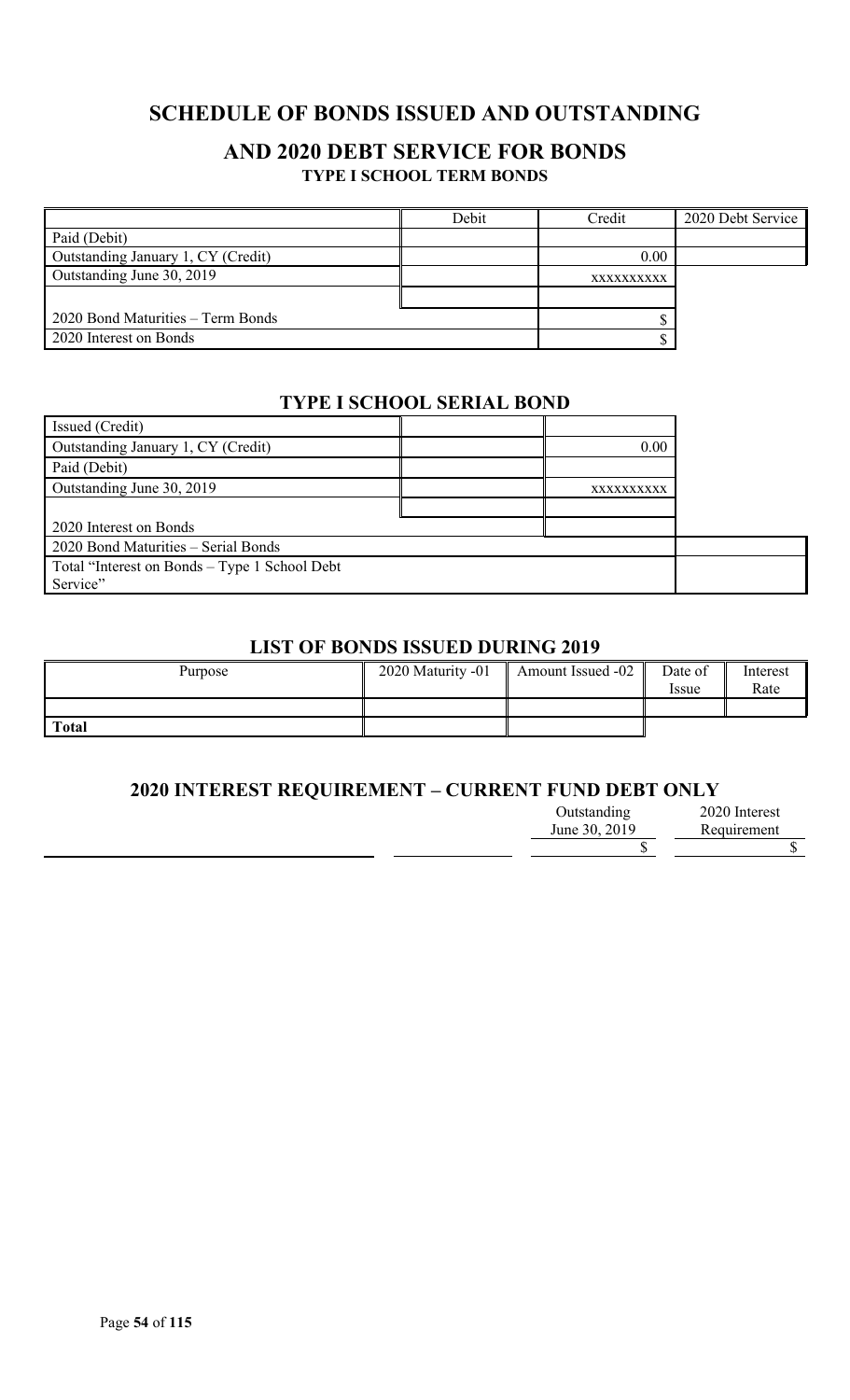### **DEBT SERVICE FOR NOTES (OTHER THAN ASSESSMENT NOTES)**

|                           | Original Date of<br><b>Original Amount</b> | Amount of Note $\ $ |                              |                  | 2020 Budget Requirement |               | Interest     |                              |
|---------------------------|--------------------------------------------|---------------------|------------------------------|------------------|-------------------------|---------------|--------------|------------------------------|
| Title or Purpose of Issue | Issued                                     | Issue               | Outstanding<br>June 30, 2019 | Date of Maturity | Rate of Interest        | For Principal | For Interest | Computed to<br>(Insert Date) |
|                           |                                            |                     |                              |                  |                         |               |              |                              |
|                           |                                            | XXXXXXXXXX          |                              | XXXXXXXXXX       | XXXXXXXXXX              |               |              | XXXXXXXXXX I                 |

Memo: Type I School Notes should be separately listed and totaled.

Memo: Refunding Bond Anticipation Notes should be separately listed and totaled.

\* " Original Date of Issue" refers to the date when the first money was borrowed for a particular improvement, not the renewal date of subsequent notes which were issued.

All notes with an original date of issue of or prior require one legally payable installment to be budgeted if it is contemplated that such notes will be renewed in 2020 or written intent of permanent financing submitted with statement.

\*\* If interest on notes is financed by ordinance, designate same, otherwise an amount must be included in this column.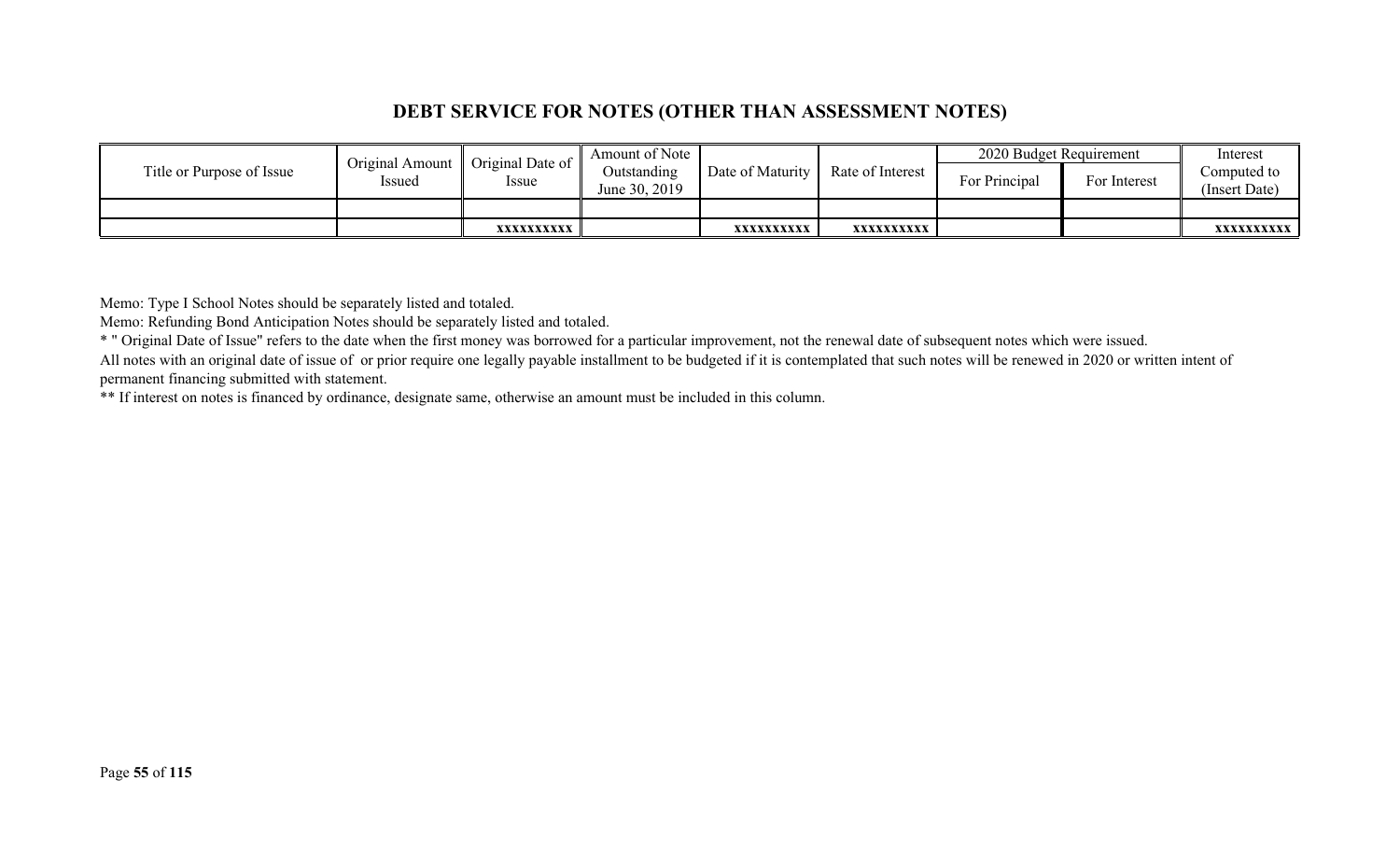#### **DEBT SERVICE SCHEDULE FOR ASSESSMENT NOTES**

|                           |                           | Amount of                        |                                      |                  | 2020 Budget Requirement |               | Interest     |                              |
|---------------------------|---------------------------|----------------------------------|--------------------------------------|------------------|-------------------------|---------------|--------------|------------------------------|
| Title or Purpose of Issue | Original Amount<br>Issued | Original Date of<br><i>Issue</i> | Note<br>Outstanding<br>June 30, 2019 | Date of Maturity | Rate of Interest        | For Principal | For Interest | Computed to<br>(Insert Date) |
|                           |                           |                                  |                                      |                  |                         |               |              |                              |
|                           |                           | XXXXXXXXXX                       |                                      | XXXXXXXXXX       | XXXXXXXXXX              |               |              | XXXXXXXXXX                   |

Assessment Notes with an original date of issue of June 30, or prior must be appropriated in full in the 2020 Dedicated Assessment Budget or written intent of permanent financing submitted with statement.

\*\*Interest on Assessment Notes must be included in the Current Fund Budget appropriation "Interest on Notes".

(Do not crowd - add additional sheets)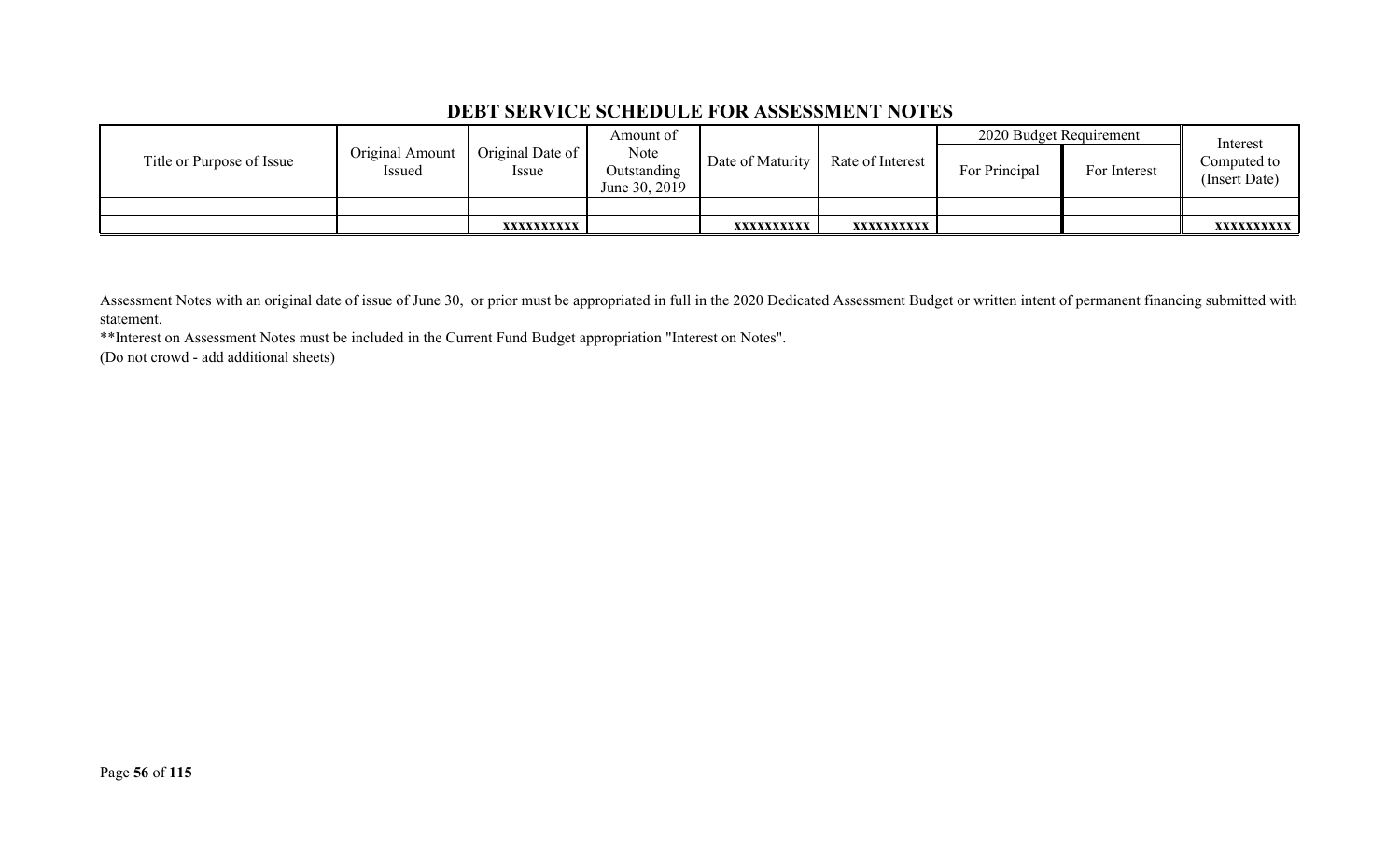# **SCHEDULE OF CAPITAL LEASE PROGRAM OBLIGATIONS**

|                                              | Amount of Obligation      | 2020 Budget Requirement |                   |  |
|----------------------------------------------|---------------------------|-------------------------|-------------------|--|
| Purpose                                      | Outstanding June 30, 2019 | For Principal           | For Interest/Fees |  |
| Leases approved by LFB after July 1, 2007    |                           |                         |                   |  |
|                                              |                           |                         |                   |  |
| Subtotal                                     |                           |                         |                   |  |
| Leases approved by LFB prior to July 1, 2007 |                           |                         |                   |  |
|                                              |                           |                         |                   |  |
| Subtotal                                     |                           |                         |                   |  |
| <b>Total</b>                                 |                           |                         |                   |  |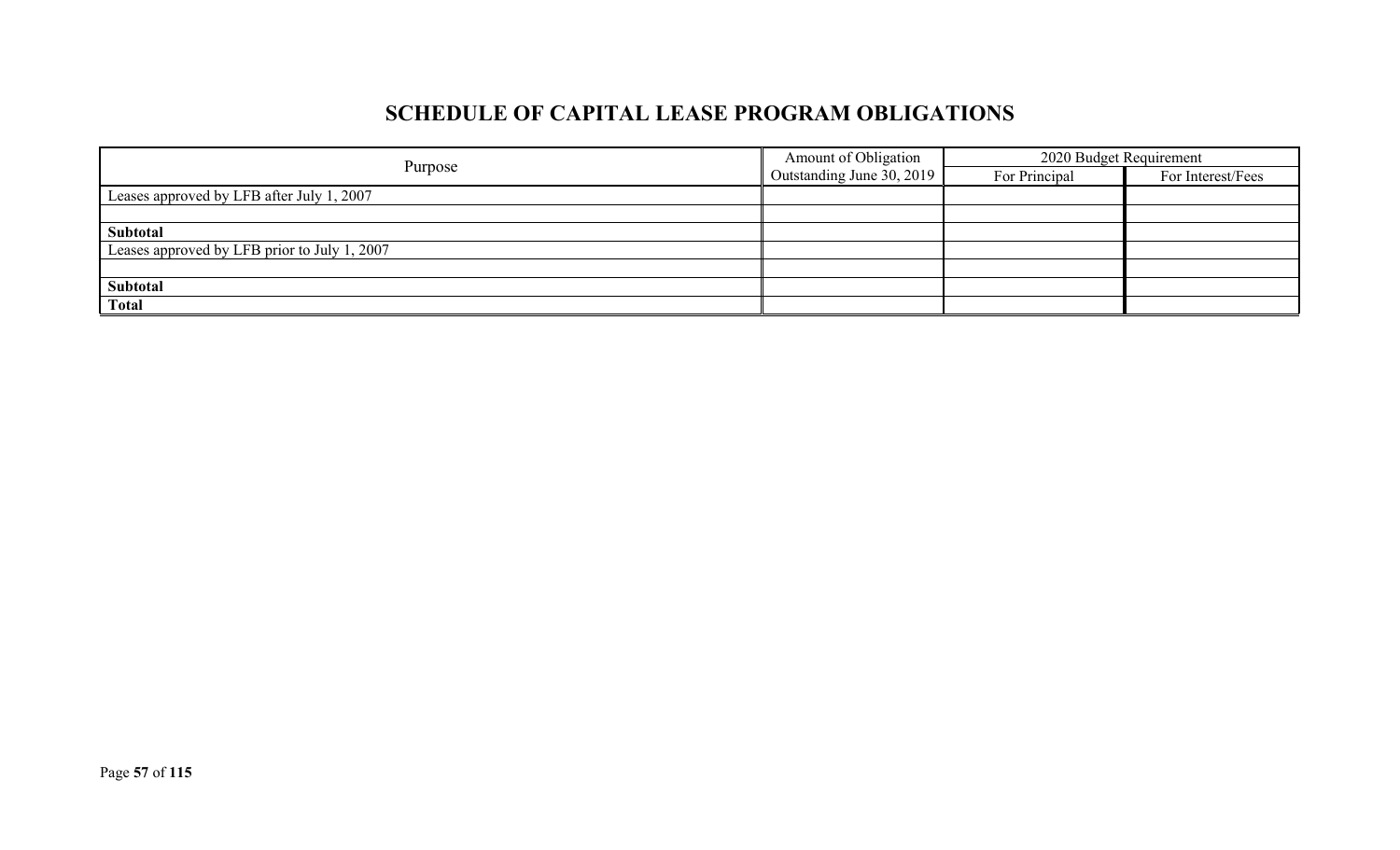# **SCHEDULE OF IMPROVEMENT AUTHORIZATIONS (GENERAL CAPITAL FUND)**

| <b>IMPROVEMENTS</b>                                                                                                                                                | Balance - July 1, 2018 |              |                        | Refunds,                     |            |                            |              | Balance - June 30, 2019 |
|--------------------------------------------------------------------------------------------------------------------------------------------------------------------|------------------------|--------------|------------------------|------------------------------|------------|----------------------------|--------------|-------------------------|
| Specify each authorization by purpose.<br>Do not merely designate by a code<br>number                                                                              | Funded                 | Unfunded     | 2019<br>Authorizations | Transfers, &<br>Encumbrances | Expended   | Authorizations<br>Canceled | Funded       | Unfunded                |
| Purchase and Installation of Security<br>Camera Equipment to Complete a City<br>Wide Security Surveillance System                                                  | 75,244.40              | 0.00         |                        | 22,665.50                    |            |                            | 97,909.90    |                         |
| Various Capital Improvements                                                                                                                                       | 466,129.53             | 0.00         |                        | 34,668.00                    | 263,940.28 |                            | 235,857.25   |                         |
| Acquisition of Public Works Equipment                                                                                                                              | 33,209.00              | 0.00         |                        |                              |            |                            | 33,209.00    |                         |
| <b>Construction of Firehouses</b>                                                                                                                                  | 43,016.71              | 0.00         |                        |                              |            |                            | 43,016.71    |                         |
| Demolition                                                                                                                                                         | 59,284.99              | 0.00         |                        |                              |            |                            | 59,284.99    |                         |
| Reconstructing a Network of Streets<br>Covering Approximately Two Miles<br>North of the Benjamin Franklin Bridge,<br>Integrating Complete and Green Street<br>Conc | 0.00                   | 2,600,000.00 |                        |                              |            |                            |              | 2,600,000.00            |
| Renovations to the Police<br>Administration Building Parking Lot                                                                                                   | 40,000.00              | 0.00         |                        |                              |            |                            | 40,000.00    |                         |
| Improvement to Community Centers                                                                                                                                   | 16,679.00              | 0.00         |                        |                              |            |                            | 16,679.00    |                         |
| Judgement in Settlement of Litigation                                                                                                                              | 114,768.83             | 0.00         |                        |                              |            |                            | 114,768.83   |                         |
| Repairs and Improvements to Various<br>Firehouses                                                                                                                  | 134,534.04             | 0.00         |                        | 775,013.48                   | 685,500.08 |                            | 224,047.44   |                         |
| Acquisition of Various Equipment                                                                                                                                   | 38.00                  | 0.00         |                        |                              |            |                            | 38.00        |                         |
| Demolition and Removal of Abandoned<br><b>Buildings and Structures</b>                                                                                             | 81,110.82              | 0.00         |                        | 692,252.57                   | 688,541.85 |                            | 84,821.34    |                         |
| Improvement and Modernization of<br>Heating Cooling and Elevator Systems<br>at Police Administration Building                                                      | 1,765,581.00           | 0.00         |                        |                              |            |                            | 1,765,581.00 |                         |
| Acquisition of Recreation Equipment                                                                                                                                | 250,193.24             | 0.00         |                        |                              |            |                            | 250,193.24   |                         |
| Demolition of Unsafe Buildings                                                                                                                                     | 612,594.11             | 0.00         |                        | 500,056.19                   | 763,389.52 |                            | 349,260.78   |                         |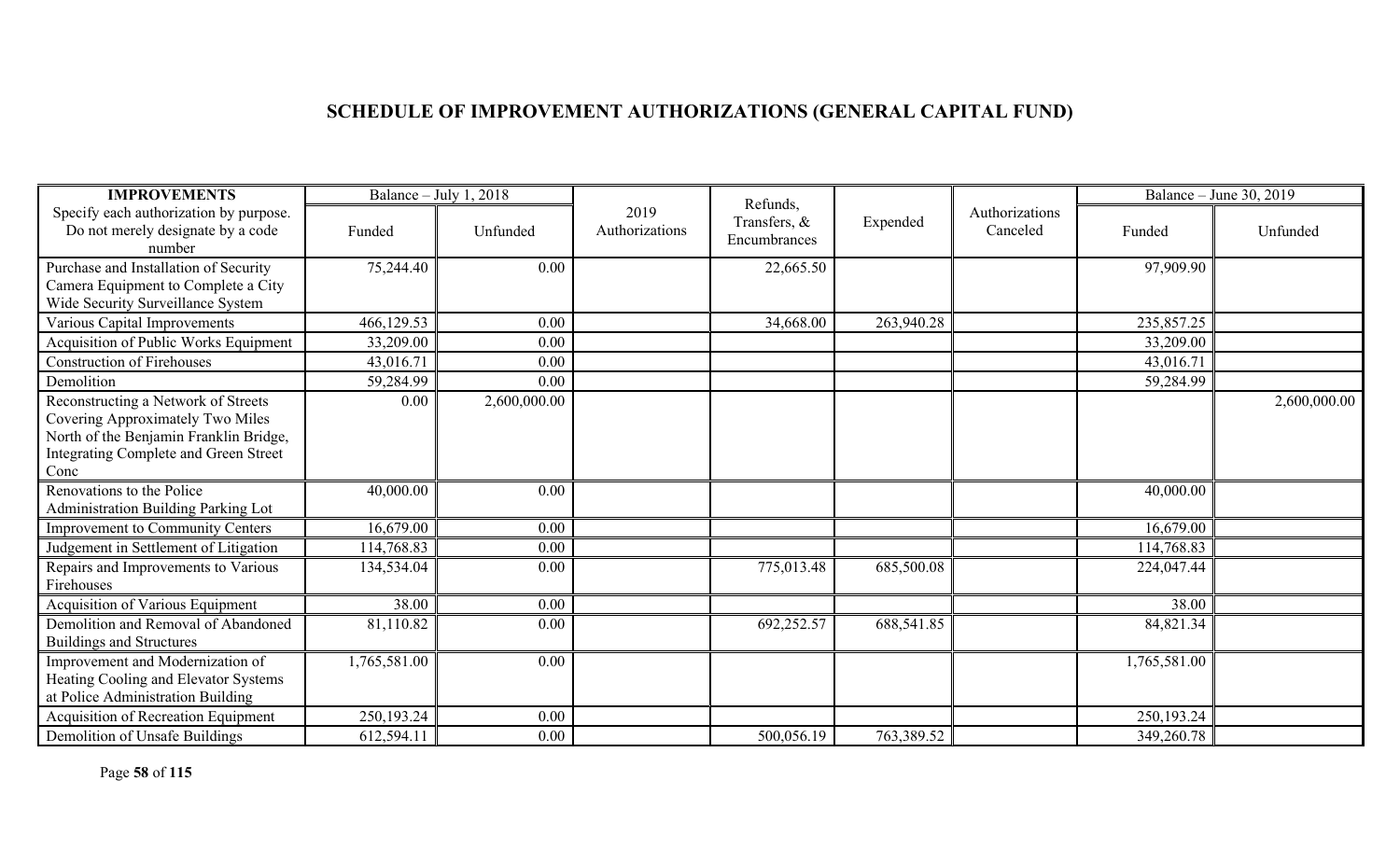| <b>Judgement in Settlement of Litigation</b> | 25,000.00    | 0.00         |              |              | 25,000.00    |              |
|----------------------------------------------|--------------|--------------|--------------|--------------|--------------|--------------|
| Replacement of Roofs at Liberty Station      | 488,995.00   | $0.00\,$     | 24,521.14    |              | 513,516.14   |              |
| and Headquarters Facilities                  |              |              |              |              |              |              |
| Total                                        | 4,206,378.67 | 2,600,000.00 | 2,049,176.88 | 2,401,371.73 | 3,853,183.62 | 2,600,000.00 |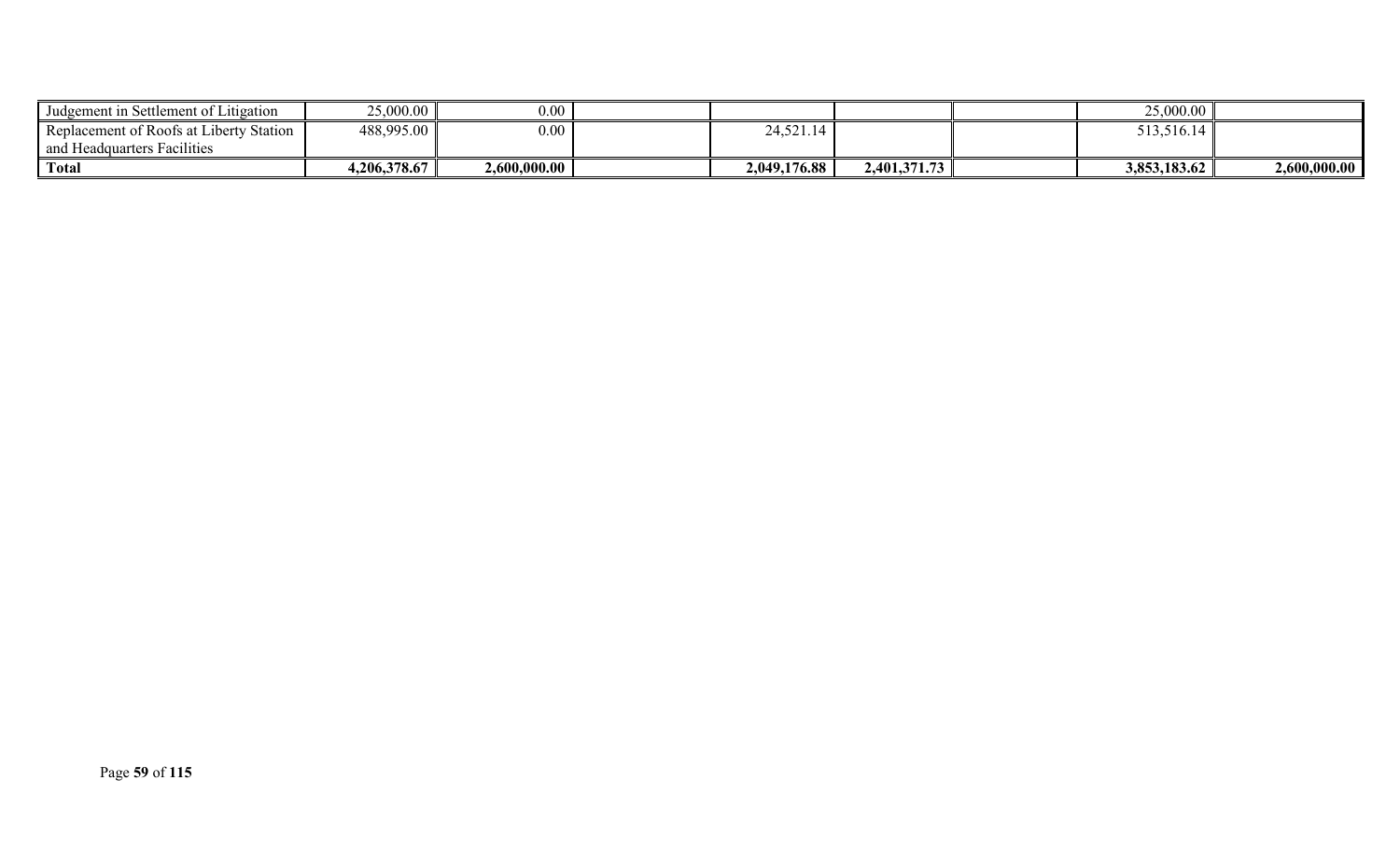## **GENERAL CAPITAL FUND SCHEDULE OF CAPITAL IMPROVEMENT FUND**

|                                                               | Debit | Credit     |
|---------------------------------------------------------------|-------|------------|
| Balance January 1, CY (Credit)                                |       | 0.00       |
| Appropriated to Finance Improvement Authorizations (Debit)    |       |            |
| Received from CY Budget Appropriation * (Credit)              |       |            |
| Improvement Authorizations Canceled (financed in whole by the |       |            |
| Capital Improvement Fund) (Credit)                            |       |            |
| Balance June 30, 2019                                         |       | XXXXXXXXXX |
|                                                               |       |            |
|                                                               |       |            |
|                                                               |       |            |

\* The full amount of the 2019 budget appropriation should be transferred to this account unless the balance of the appropriation is to be permitted to lapse.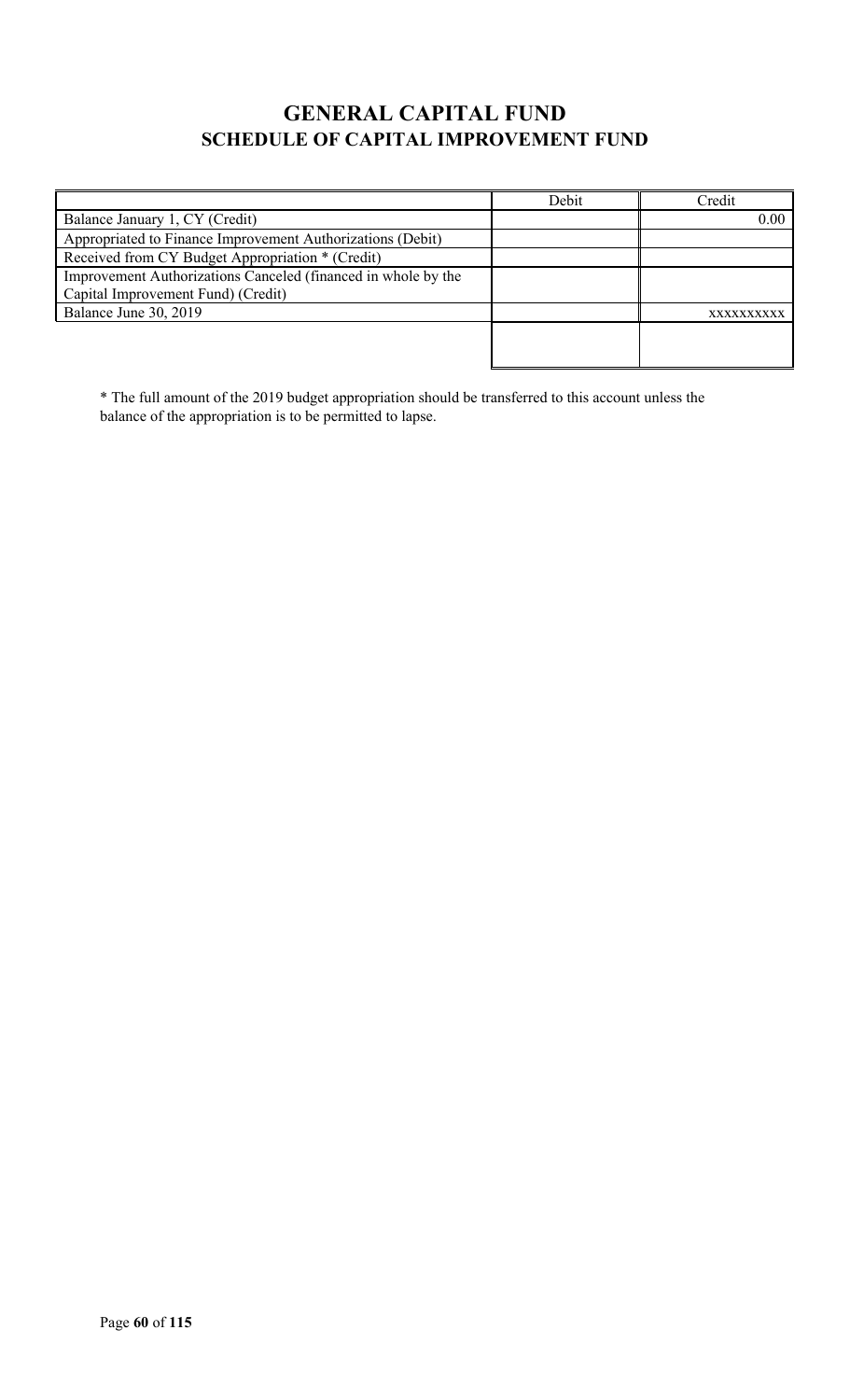## **GENERAL CAPITAL FUND SCHEDULE OF DOWN PAYMENTS ON IMPROVEMENTS**

|                                                            | Debit | Credit     |
|------------------------------------------------------------|-------|------------|
| Appropriated to Finance Improvement Authorizations (Debit) |       |            |
| Balance January 1, CY (Credit)                             |       | 0.00       |
| Received from CY Budget Appropriation * (Credit)           |       |            |
| Received from CY Emergency Appropriation * (Credit)        |       |            |
| Balance June 30, 2019                                      |       | XXXXXXXXXX |
|                                                            |       |            |
|                                                            |       |            |

\*The full amount of the 2019 appropriation should be transferred to this account unless the balance of the appropriation is permitted to lapse.

## **CAPITAL IMPROVEMENTS AUTHORIZED IN 2019 AND DOWN PAYMENTS (N.J.S.A. 40A:2-11) GENERAL CAPITAL FUND ONLY**

| Purpose      | Amount<br>Appropriated | <b>Total Obligations</b><br>Authorized | Down Payment<br>Provided by<br>Ordinance | Amount of Down<br>Payment in<br>Budget of 2019 or<br>Prior Years |
|--------------|------------------------|----------------------------------------|------------------------------------------|------------------------------------------------------------------|
|              |                        |                                        |                                          |                                                                  |
| <b>Total</b> |                        |                                        |                                          |                                                                  |

NOTE - Where amount in column "Down Payment Provided by Ordinance" is **LESS** than 5% of amount in column "Total Obligations Authorized", explanation must be made part of or attached to this sheet.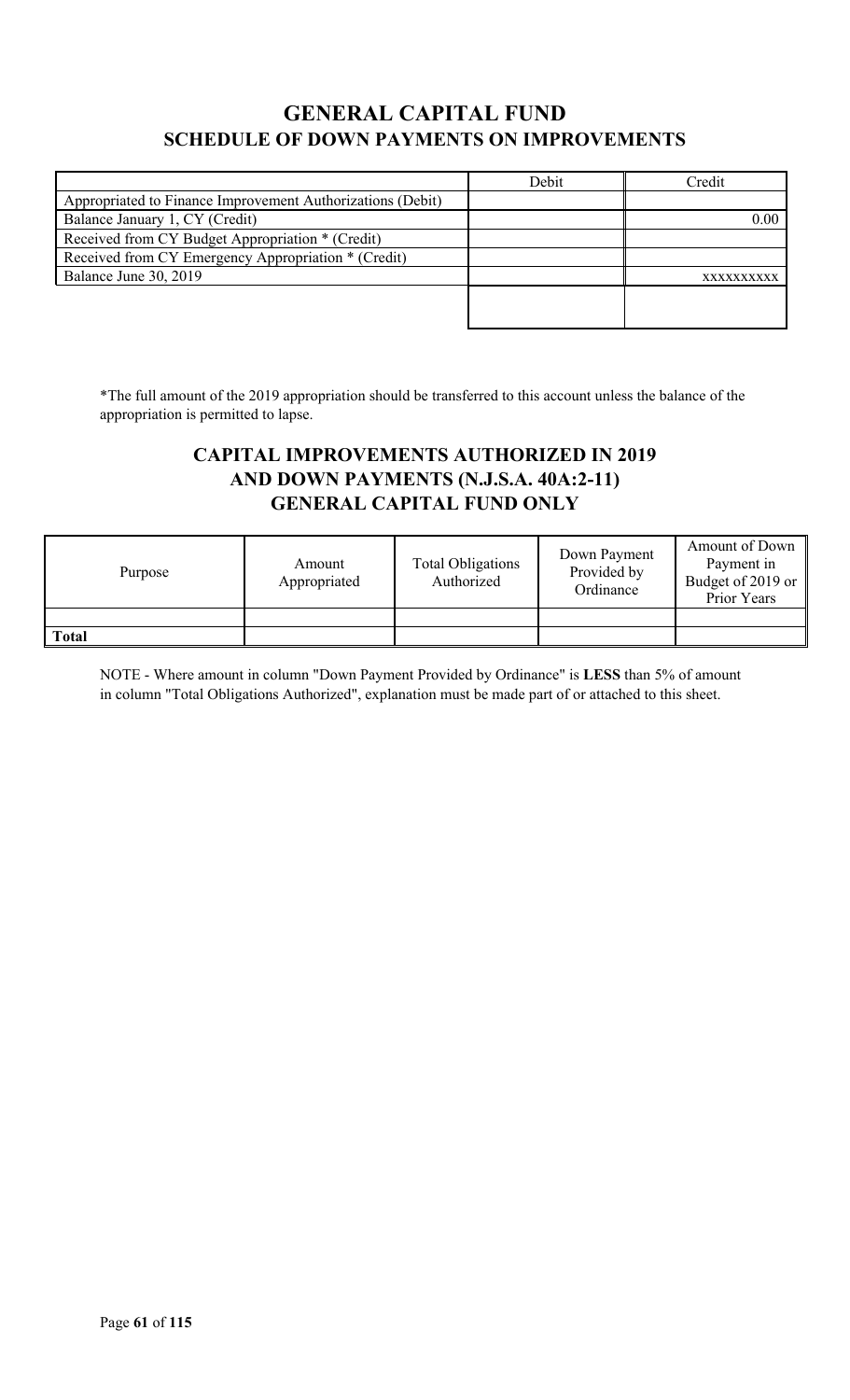## **GENERAL CAPITAL FUND STATEMENT OF CAPITAL SURPLUS YEAR – 2019**

|                                                               | Debit     | Credit     |
|---------------------------------------------------------------|-----------|------------|
| Appropriated to CY Budget Revenue (Debit)                     |           |            |
| Premium on Sale of Bonds (Credit)                             |           |            |
| Appropriated to Finance Improvement Authorizations (Debit)    |           |            |
| Balance January 1, CY (Credit)                                |           | 89,749.80  |
| Funded Improvement Authorizations Canceled (Credit)           |           |            |
| Transfer from Reserve for Payment of New Jersey Department of |           |            |
| <b>Environmental Protection Loans</b>                         |           |            |
| Balance June 30, 2019                                         | 89,749.80 | XXXXXXXXXX |
|                                                               | 89,749.80 | 89,749.80  |

## **BONDS ISSUED WITH A COVENANT OR COVENANTS**

| 1. | Amount of Serial Bonds Issued Under Provisions of Chapter 233,<br>P.L. 1944, Chapter 268, P.L. 1944, Chapter 428, P.L. 1943 or Chapter |
|----|----------------------------------------------------------------------------------------------------------------------------------------|
|    | 77, Article VI-A, P.L. 1945, with Covenant or Covenants;                                                                               |
|    | Outstanding June 30, 2019                                                                                                              |
| 2. | Amount of Cash in Special Trust Fund as of June 30, 2019 (Note A)                                                                      |
| 3. | Amount of Bonds Issued Under Item 1                                                                                                    |
|    | Maturing in 2020                                                                                                                       |
| 4. | Amount of Interest on Bonds with a                                                                                                     |
|    | Covenant - 2020 Requirement                                                                                                            |
| 5. | Total of 3 and 4 - Gross Appropriation                                                                                                 |
| 6. | Less Amount of Special Trust Fund to be Used                                                                                           |
| 7. | Net Appropriation Required                                                                                                             |

**NOTE A** - This amount to be supported by confirmation from bank or banks

Footnote: Any formula other than the one shown above and required to be used by covenant or covenants is to be attached here to item 5 must be shown as an item of appropriation, short extended, with Item 6 shown directly following as a deduction and with the amount of Item 7 extended into the 2020 appropriation column.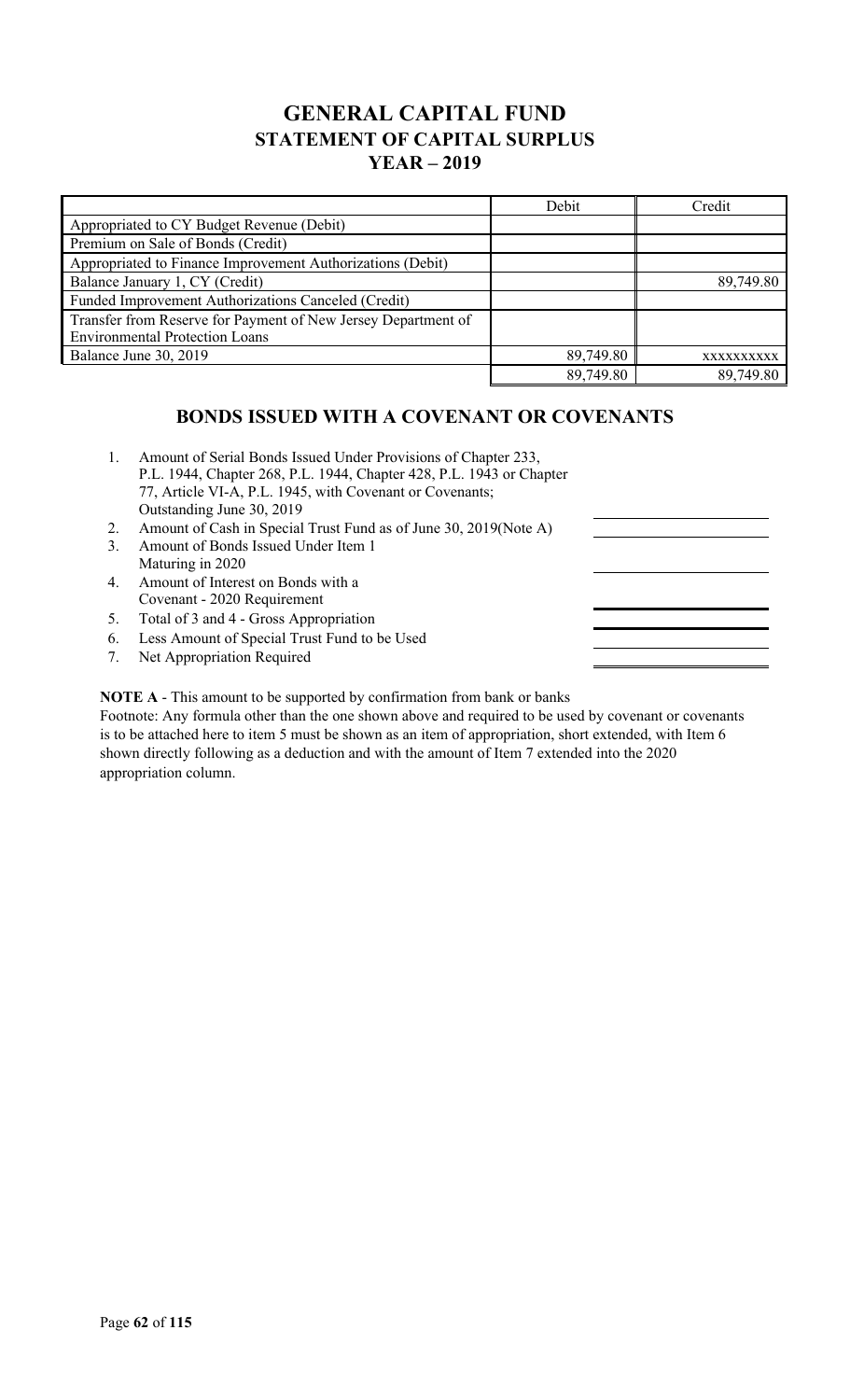#### **MUNICIPALITIES ONLY IMPORTANT!**

*This Sheet Must Be Completely Filled in or the Statement Will Be Considered Incomplete* **(N.J.S.A.52:27BB-55 as Amended by Chap. 211, P.L 1981)**

| A.                                                                                                  |        |                                                                  |               |
|-----------------------------------------------------------------------------------------------------|--------|------------------------------------------------------------------|---------------|
| 1. Total Tax Levy for the Year 2019 was                                                             |        |                                                                  | 51,746,806.52 |
| 2. Amount of Item 1 Collected in 2019 (*)                                                           |        | 47,015,544.36                                                    |               |
| 3. Seventy (70) percent of Item 1                                                                   |        |                                                                  | 36,222,764.56 |
| (*) Including prepayments and overpayments applied.                                                 |        |                                                                  |               |
|                                                                                                     |        |                                                                  |               |
| В.                                                                                                  |        |                                                                  |               |
| 1. Did any maturities of bonded obligations or notes fall due during the year 2019?                 |        |                                                                  |               |
| Answer YES or NO:                                                                                   |        | <b>Yes</b>                                                       |               |
| 2. Have payments been made for all bonded obligations or notes due on or before June 30, 2019?      |        |                                                                  |               |
| Answer YES or NO:                                                                                   |        | Yes                                                              |               |
| If answer is "NO" give details                                                                      |        |                                                                  |               |
|                                                                                                     |        |                                                                  |               |
|                                                                                                     |        |                                                                  |               |
|                                                                                                     |        | NOTE: If answer to Item B1 is YES, then Item B2 must be answered |               |
|                                                                                                     |        |                                                                  |               |
| C.                                                                                                  |        |                                                                  |               |
| Does the appropriation required to be included in the 2020 budget for the liquidation of all bonded |        |                                                                  |               |
| obligations or notes exceed 25% of the total of appropriations for operating purposes in the        |        |                                                                  |               |
| budget for the year just ended?                                                                     |        |                                                                  |               |
| Answer YES or NO:                                                                                   |        | $\underline{\mathbf{No}}$                                        |               |
|                                                                                                     |        |                                                                  |               |
| D.                                                                                                  |        |                                                                  |               |
| 1. Cash Deficit 2018                                                                                |        |                                                                  | 0.00          |
| 2a. 2018 Tax Levy                                                                                   |        |                                                                  |               |
| 2b. 4% of 2018 Tax Levy for all purposes:                                                           |        |                                                                  |               |
| 3. Cash Deficit 2019                                                                                |        |                                                                  |               |
| 4.4% of 2019 Tax Levy for all purposes:                                                             |        |                                                                  | 0.00          |
|                                                                                                     |        |                                                                  |               |
| Ε.                                                                                                  |        |                                                                  |               |
| Unpaid                                                                                              | 2018   | 2019                                                             | Total         |
| 1. State Taxes                                                                                      | \$0.00 | \$                                                               |               |
| 2. County Taxes                                                                                     | \$0.00 | \$0.00                                                           | \$0.00        |
| 3. Amounts due Special                                                                              |        |                                                                  |               |
| <b>Districts</b>                                                                                    | \$0.00 | \$0.00                                                           |               |
| 4. Amounts due School                                                                               |        |                                                                  |               |
| Districts for Local School Tax                                                                      | \$0.00 | \$9,292.00                                                       | \$9,292.00    |
|                                                                                                     |        |                                                                  |               |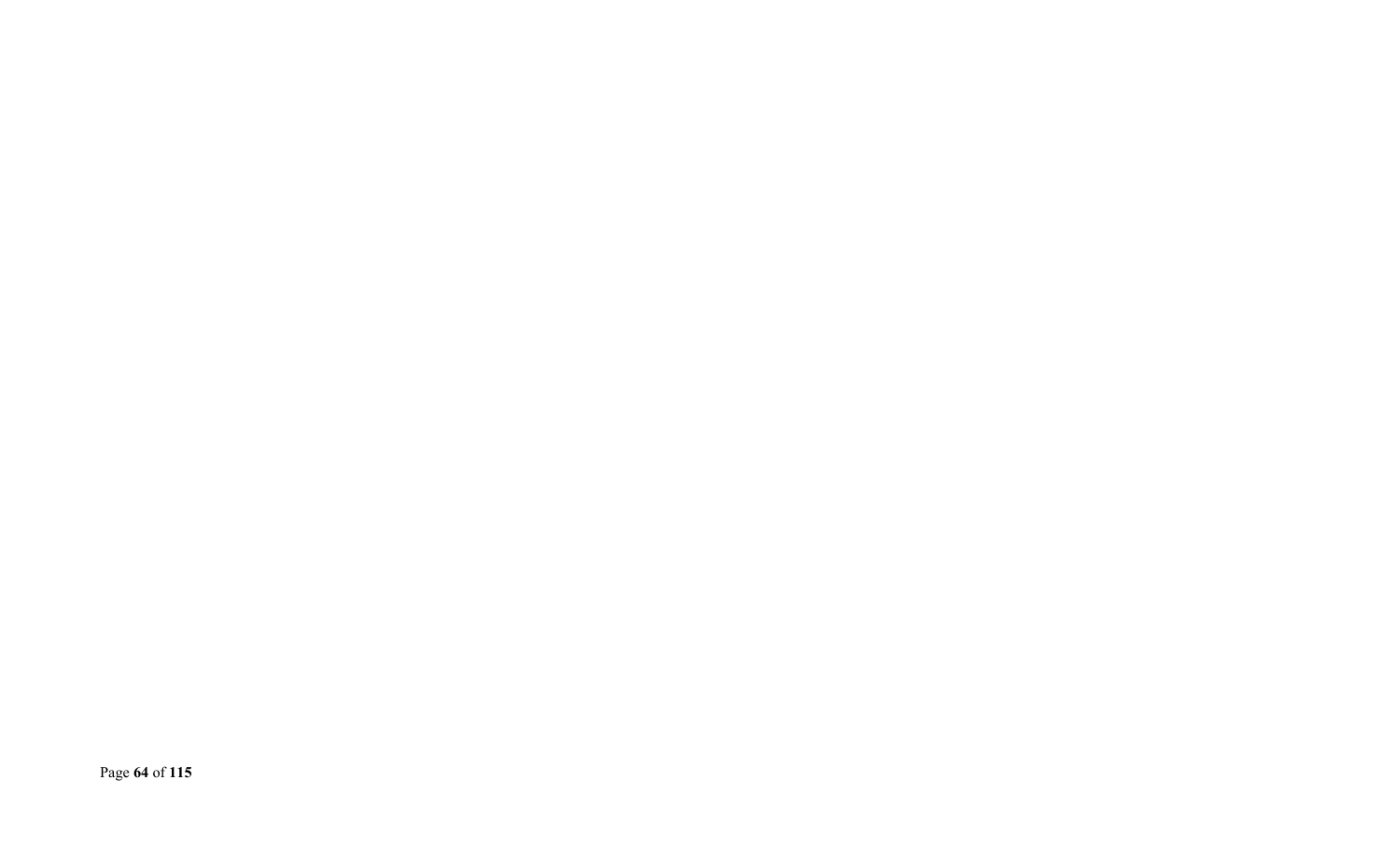UTILITIES ONLY

Note: If no "utility fund" existed on the books of account and if no utility was owned and operated by the municipality during the year 2019, please observe instructions of Sheet 2.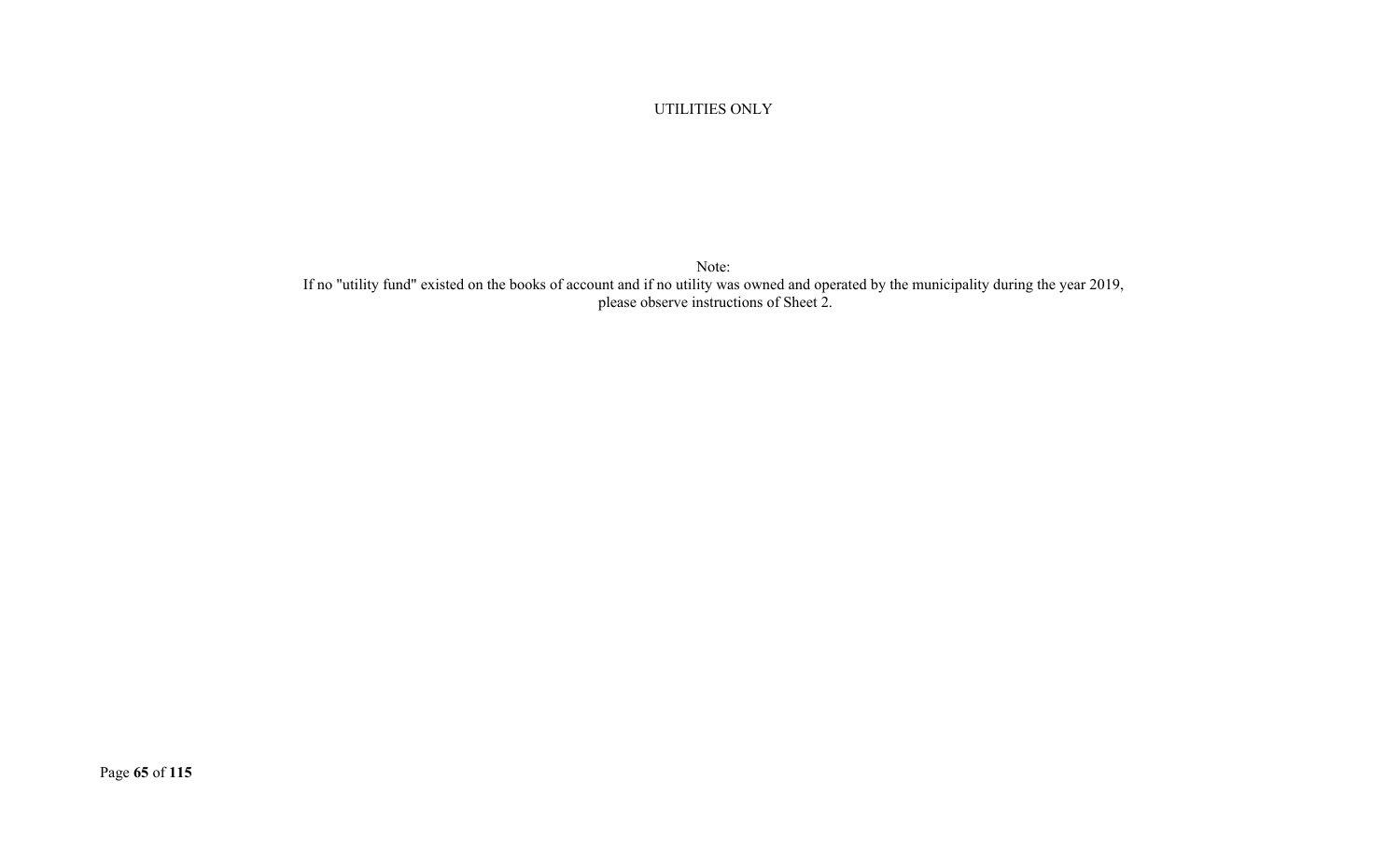#### **Balance Sheet - Sewer Utility Operating Fund Assets AS OF JUNE 30, 2019**

|                                                                                 | 2019                         |
|---------------------------------------------------------------------------------|------------------------------|
| Cash:<br>Cash<br>Sub Total Cash                                                 | 6,074,778.13<br>6,074,778.13 |
| Investments:<br>Investments                                                     |                              |
| Sub Total Investments                                                           | 0.00                         |
| Accounts Receivable:<br><b>Consumer Accounts Receivable</b><br>Liens Receivable | 2,858,693.68<br>6,949,356.70 |
| Sub Total Accounts Receivable                                                   | 9,808,050.38                 |
| Interfunds Receivable:<br>Due Trust-Other Funds                                 | 14,585.46                    |
| Due Water Utility Operating Fund<br>Sub Total Interfunds Receivable             | 678,810.94<br>693,396.40     |
| Deferred Charges<br>Sub Total Deferred Charges                                  | 0.00                         |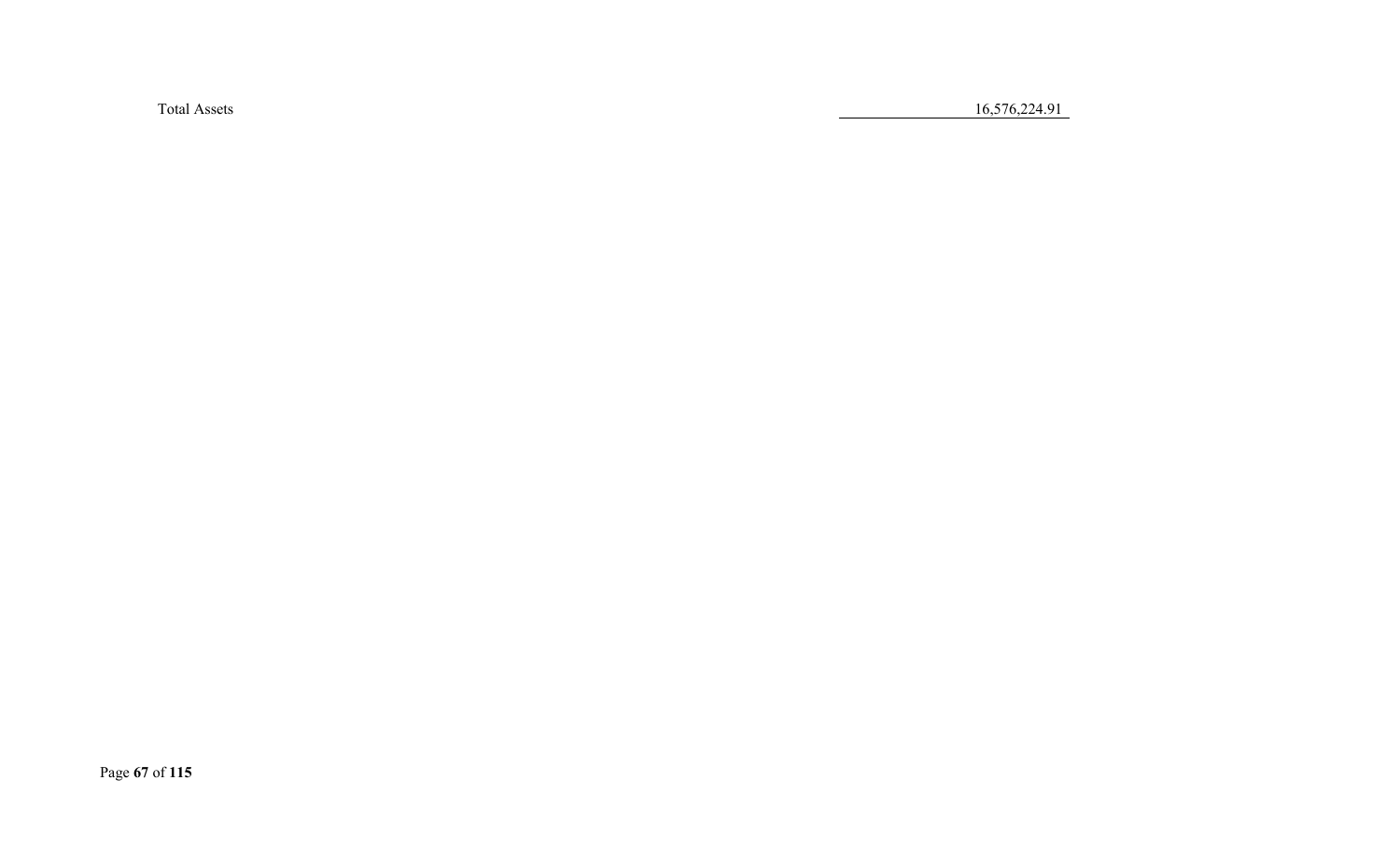#### **Balance Sheet - Sewer Utility Operating Fund Liabilities, Reserves & Fund Balance AS OF JUNE 30, 2019**

|                                                   | 2019          |
|---------------------------------------------------|---------------|
|                                                   |               |
| Liabilities:                                      |               |
| <b>Reserve for Encumbrances</b>                   | 448,402.71    |
| <b>Appropriation Reserves</b>                     | 274,910.50    |
| <b>Accounts Payable</b>                           | 75,950.72     |
| Accrued Interest on Bonds, Loans and Notes        | 125,479.17    |
| Prepaid Sewer Rents                               | 293,266.07    |
| Due Current Fund                                  | 1,607,059.04  |
| Due Sewer Utility Capital Fund                    | 606,838.85    |
| <b>Total Liabilities</b>                          | 3,431,907.06  |
| Fund Balance:                                     |               |
| Reserve for Consumer Accounts and Lien Receivable | 9,808,050.38  |
| Fund Balance                                      | 3,336,267.47  |
| <b>Total Utility Fund</b>                         | 16,576,224.91 |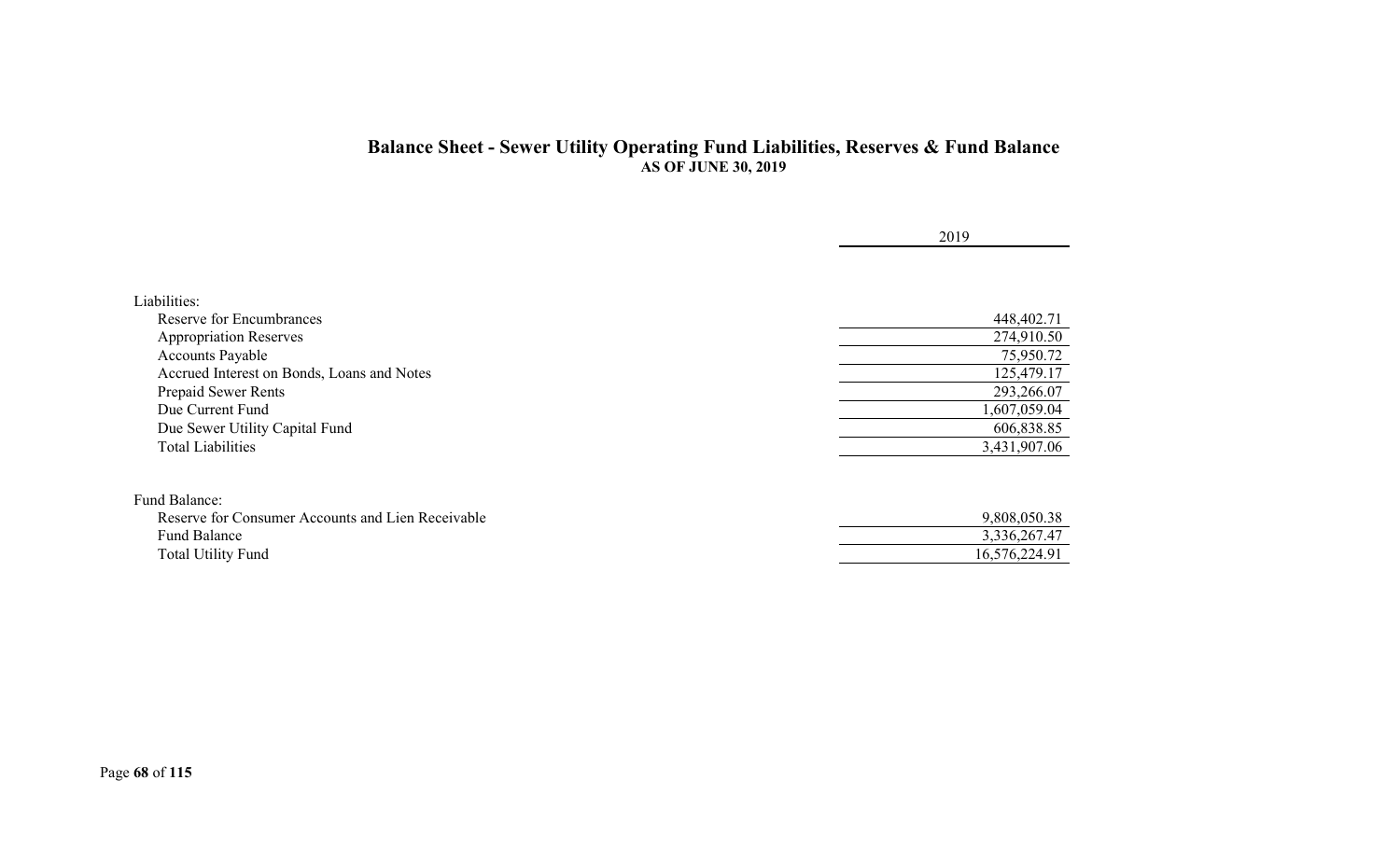#### **Balance Sheet - Sewer Utility Capital Fund Assets AS OF JUNE 30, 2019**

|                                          | 2019             |
|------------------------------------------|------------------|
| Cash:                                    |                  |
| Cash                                     | 1,783,419.37     |
| Sub Total Cash                           | 1,783,419.37     |
| <b>Accounts Receivable:</b>              |                  |
| Fixed Capital                            | 64,956,700.00    |
| Fixed Capital Authorized and Uncompleted | 20,760,000.00    |
| Due Sewer Utility Operating Fund         | 606,838.85       |
| Sub Total Accounts Receivable            | 86, 323, 538. 85 |
|                                          |                  |
| <b>Total Assets</b>                      | 88,106,958.22    |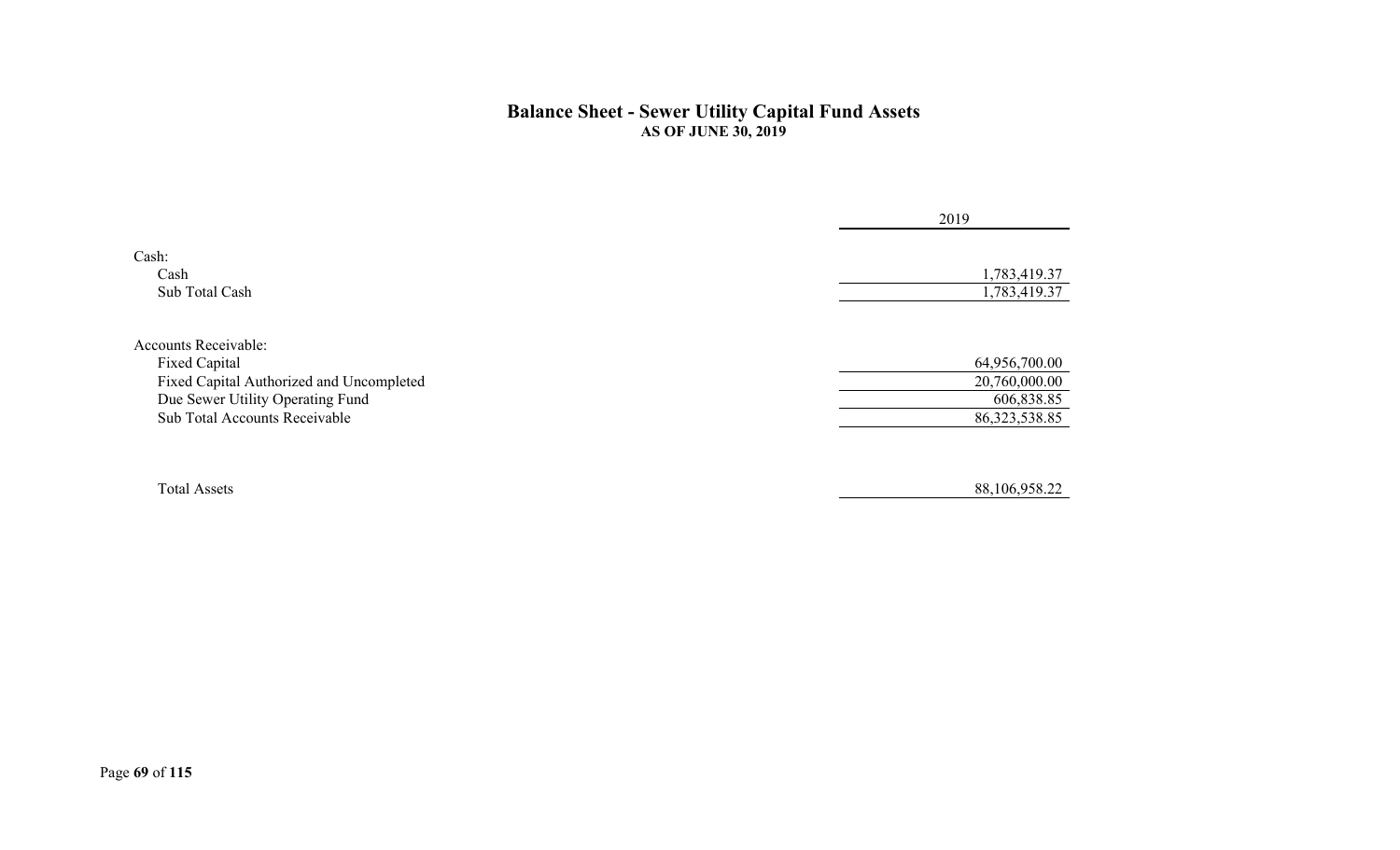#### **Balance Sheet - Sewer Utility Capital Fund Liabilities, Reserves & Fund Balance AS OF JUNE 30, 2019**

|                                                                                    | 2019             |  |
|------------------------------------------------------------------------------------|------------------|--|
| Liabilities:                                                                       |                  |  |
| <b>Improvement Authorizations - Funded</b>                                         | 869,990.97       |  |
| Improvement Authorizations - Unfunded                                              | 695,657.10       |  |
| Serial Bonds Payable                                                               | $0.00\,$         |  |
| <b>Bond Anticipation Notes Payable</b>                                             |                  |  |
| New Jersey Environmental Trust Loan Payable                                        | 15,793,564.03    |  |
| Reserve for Payment of New Jersey Environmental Infrastructure Trust Loans Payable | 171,666.00       |  |
| Contracts Payable                                                                  | 287.65           |  |
| Capital Improvement Fund                                                           | 1,308,553.53     |  |
| Reserve for Amortization                                                           | 62,563,515.52    |  |
| Deferred Reserve for Amortization                                                  | 6,410,085.00     |  |
| <b>Total Liabilities</b>                                                           | 87, 813, 319. 80 |  |
| Fund Balance:                                                                      |                  |  |
| Capital Surplus                                                                    | 293,638.42       |  |
| Total Liabilities, Reserves and Surplus                                            | 88,106,958.22    |  |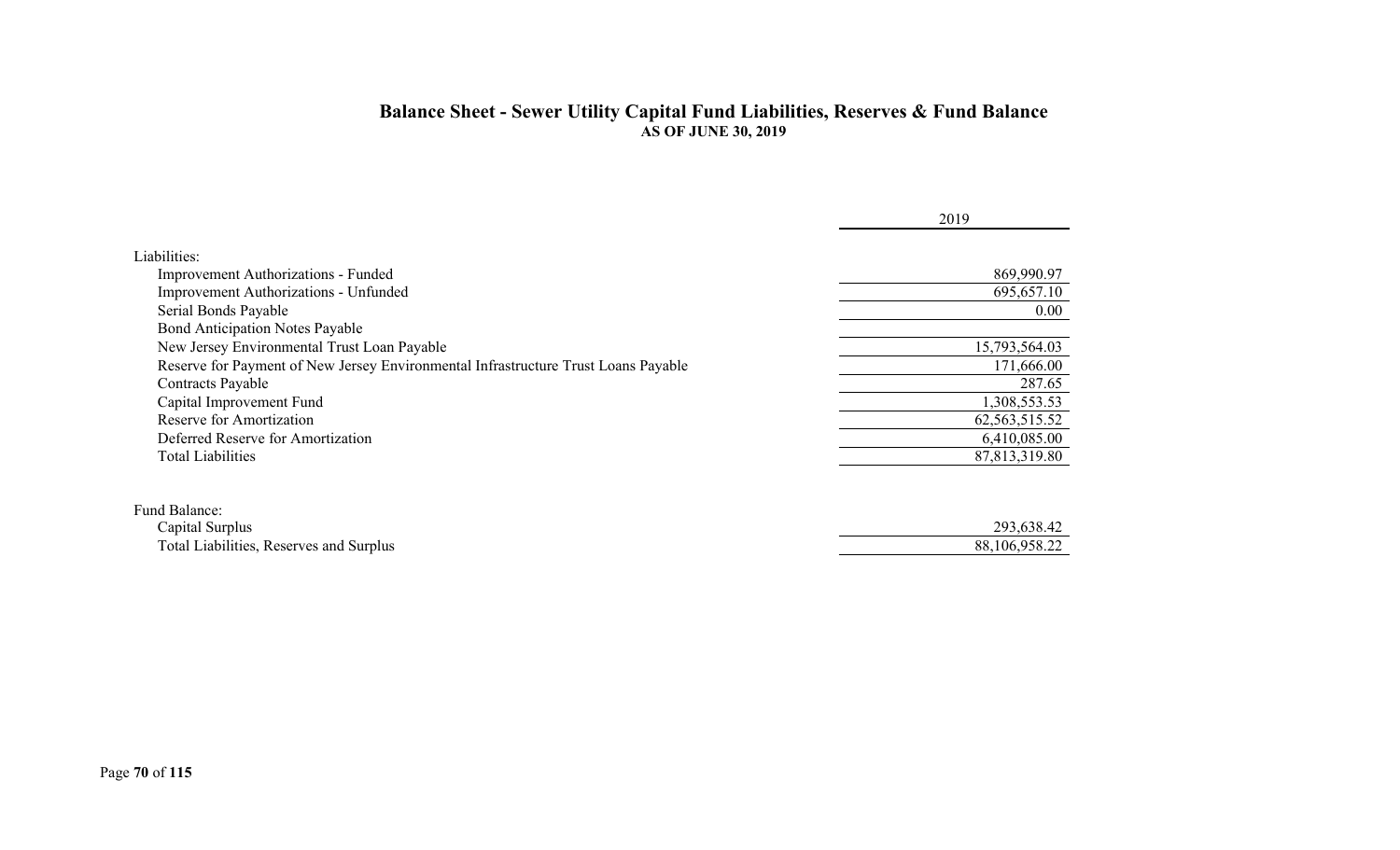#### **Balance Sheet - Sewer Utility Assessment Fund AS OF JUNE 30, 2019**

|                                                                                                                                 | 2019                 |
|---------------------------------------------------------------------------------------------------------------------------------|----------------------|
| Assets:                                                                                                                         |                      |
| Cash                                                                                                                            |                      |
| <b>Total Assets</b>                                                                                                             | $0.00\,$             |
| Liabilities and Reserves:<br><b>Assessment Serial Bonds</b><br><b>Assessment Notes</b><br><b>Total Liabilities and Reserves</b> | $0.00\,$<br>$0.00\,$ |
| Liabilities, Reserves, and Fund Balance:<br>Fund Balance<br>Total Liabilities, Reserves, and Fund Balance                       | 0.00                 |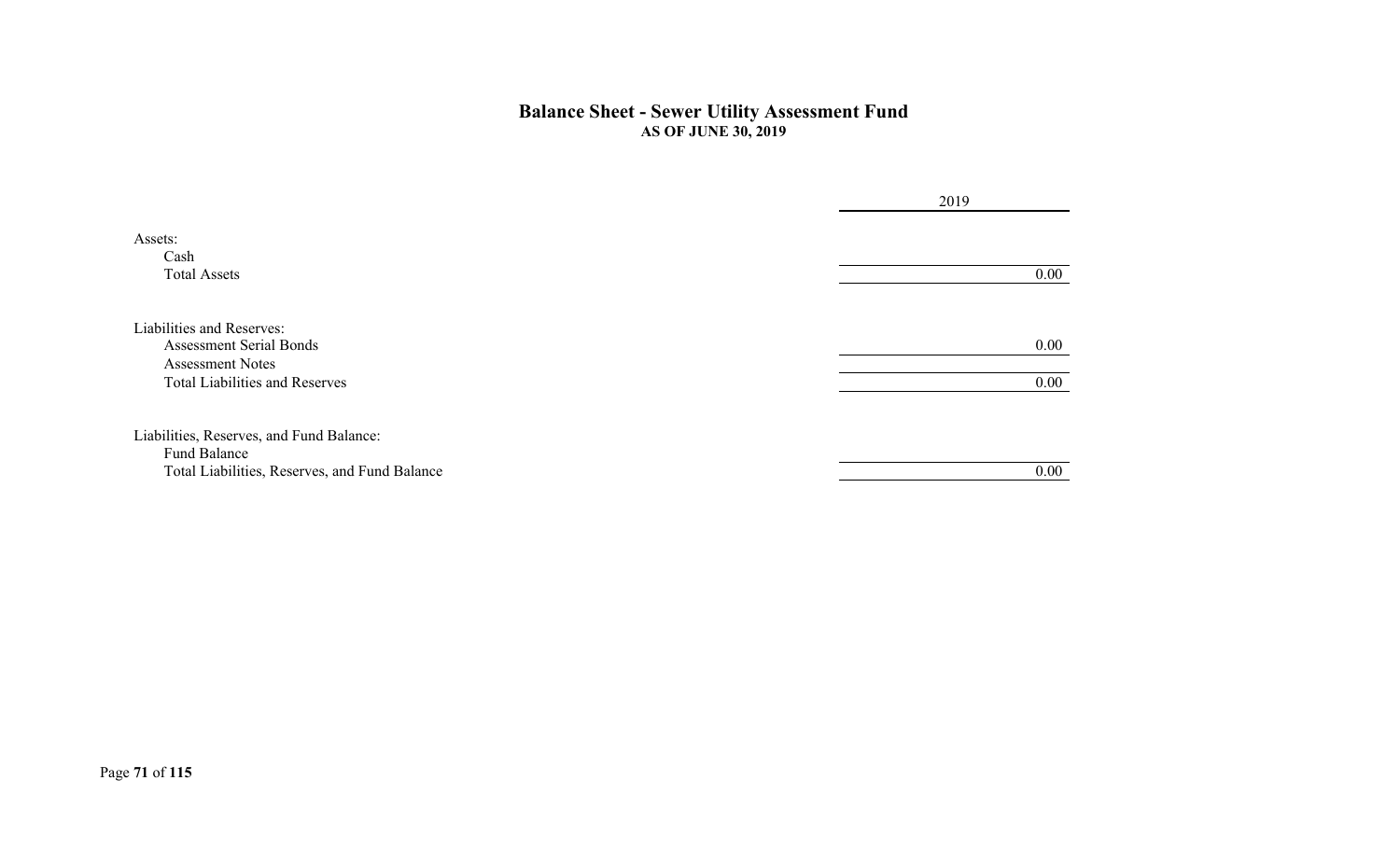## **Analysis of Sewer Utility Assessment Trust Cash and Investments Pledged to Liabilities and Surplus**

| Title of Liability to which Cash and Investments are<br>Pledged | <b>Audit Balance</b><br>June 30, 2018 | Receipts                 |                         |       |               |                       |
|-----------------------------------------------------------------|---------------------------------------|--------------------------|-------------------------|-------|---------------|-----------------------|
|                                                                 |                                       | Assessments and<br>Liens | <b>Operating Budget</b> | Other | Disbursements | Balance June 30, 2019 |
| Assessment Serial Bond Issues:                                  |                                       |                          |                         |       |               |                       |
|                                                                 |                                       |                          |                         |       |               |                       |
| <b>Assessment Bond Anticipation Notes</b>                       |                                       |                          |                         |       |               |                       |
| <b>Trust Surplus</b>                                            | 0.00                                  |                          |                         |       |               | $0.00\,$              |
| Other Liabilities                                               |                                       |                          |                         |       |               |                       |
|                                                                 |                                       |                          |                         |       |               |                       |
| <b>Trust Surplus</b>                                            |                                       |                          |                         |       |               |                       |
|                                                                 |                                       |                          |                         |       |               |                       |
| Less Assets "Unfinanced"                                        |                                       |                          |                         |       |               |                       |
|                                                                 |                                       |                          |                         |       |               |                       |
| Total                                                           | 0.00                                  |                          |                         |       |               | $0.00\,$              |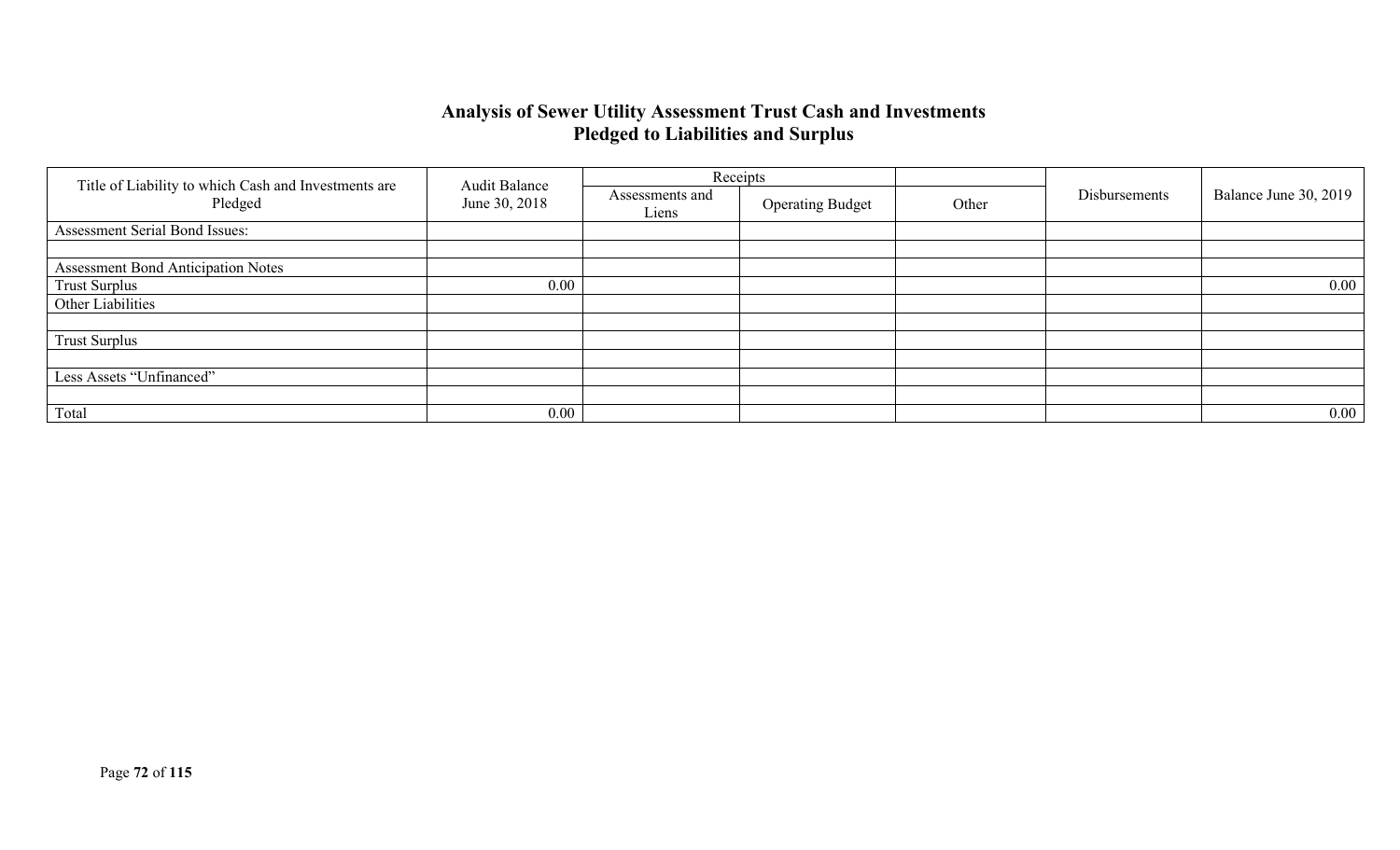### **Schedule of Sewer Utility Budget - 2019 Budget Revenues**

| Source                                                          | Budget       | Received in Cash | <b>Excess or Deficit</b> |
|-----------------------------------------------------------------|--------------|------------------|--------------------------|
| <b>Operating Surplus Anticipated</b>                            | 807,551.06   | 807,551.06       | 0.00                     |
| Operating Surplus Anticipated with Consent of Director of Local |              |                  |                          |
| Govt. Services                                                  |              |                  |                          |
| Rents                                                           | 7,300,000.00 | 7,975,119.91     | 675,119.91               |
| Miscellaneous Revenue Anticipated                               | 200,000.00   | 235,481.93       | 35,481.93                |
| Miscellaneous                                                   |              |                  |                          |
| Capactiy Fee                                                    | 240,000.00   | 506,390.02       | 266,390.02               |
| Added by N.J.S.A. 40A:4-87: (List)                              |              |                  |                          |
|                                                                 |              |                  |                          |
| <b>Subtotal Additional Miscellaneous Revenues</b>               | 240,000.00   | 506,390.02       | 266,390.02               |
| Subtotal                                                        | 8,547,551.06 | 9,524,542.92     | 976,991.86               |
| Deficit (General Budget)                                        |              |                  |                          |
|                                                                 | 8,547,551.06 | 9,524,542.92     | 976,991.86               |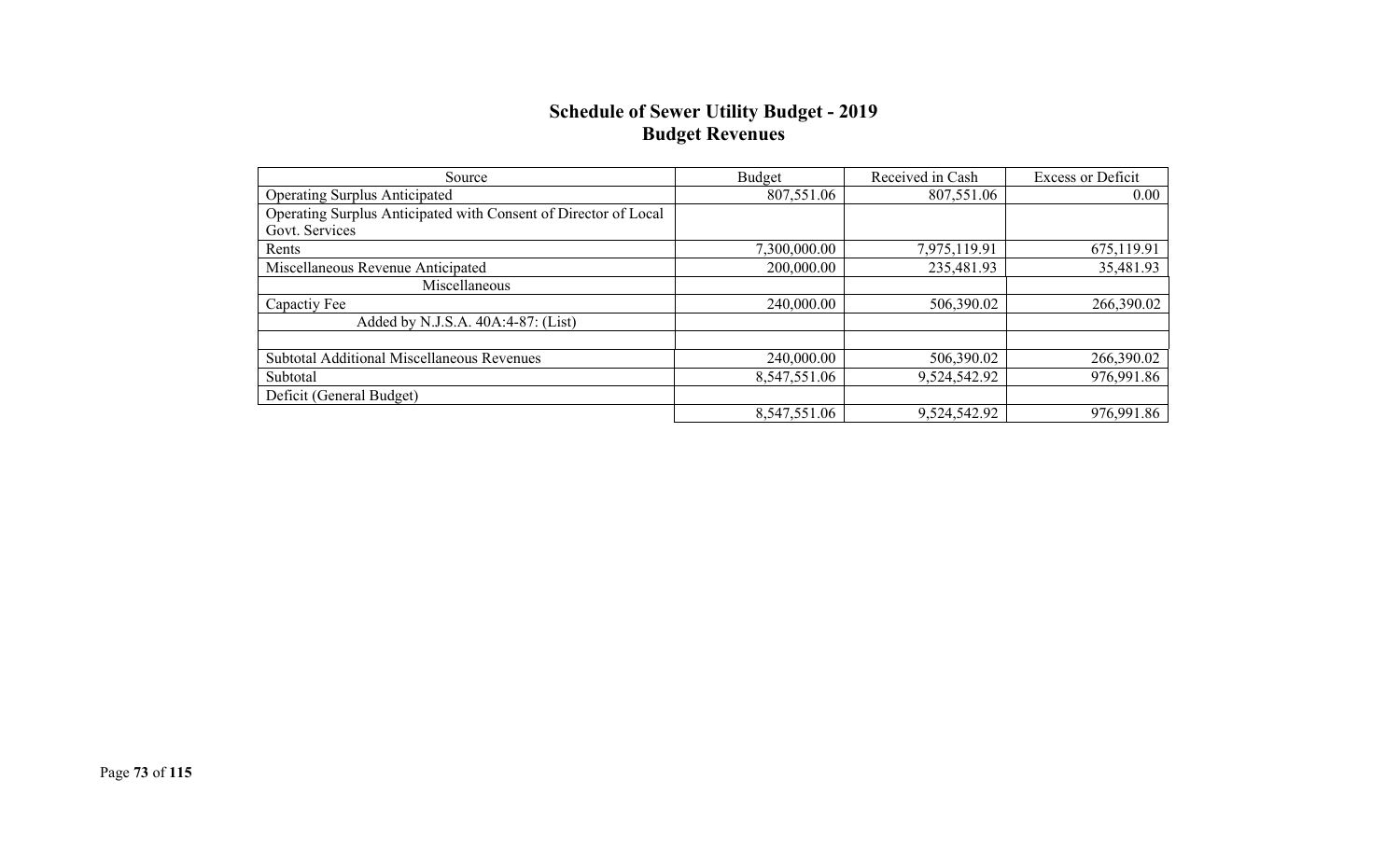# **Statement of Budget Appropriations**

| Appropriations                          |              |
|-----------------------------------------|--------------|
| Adopted Budget                          | 8,547,551.06 |
| <b>Total Appropriations</b>             | 8,547,551.06 |
| Add: Overexpenditures                   |              |
|                                         |              |
| Total Overexpenditures                  |              |
| Total Appropriations & Overexpenditures | 8,547,551.06 |
| Deduct Expenditures                     |              |
| Paid or Charged                         | 8,255,999.94 |
| Reserved                                | 274,910.50   |
| Surplus                                 |              |
|                                         |              |
| <b>Total Surplus</b>                    |              |
| Total Expenditure & Surplus             | 8,530,910.44 |
| Unexpended Balance Cancelled            | 16,640.62    |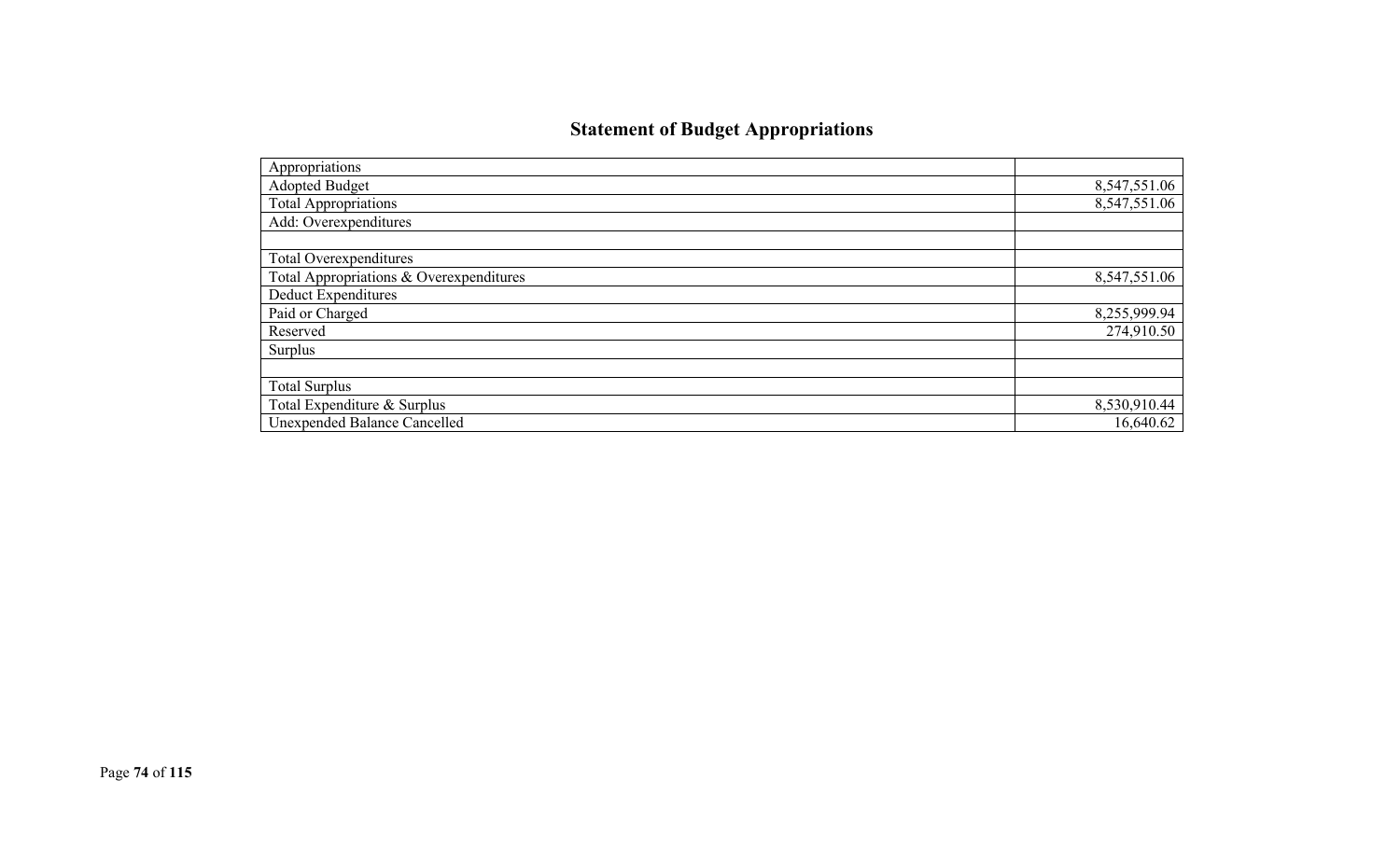## **Statement of 2019 Operation Sewer Utility**

NOTE: Section 1 of this sheet is required to be filled out ONLY IF the 2019 budget year Sewer Utility Budget contained either an item of revenue "Deficit (General Budget)" or an item of appropriation "Surplus (General Budget)"

Section 2 should be filled out in every case.

| <b>Section 1:</b>                                                                          |              |              |
|--------------------------------------------------------------------------------------------|--------------|--------------|
| Revenue Realized                                                                           | 9,524,542.92 |              |
| Miscellaneous Revenue Not Anticipated                                                      |              |              |
| <b>Appropriation Reserves Canceled</b><br>2018                                             | 102,421.06   |              |
|                                                                                            |              |              |
|                                                                                            |              |              |
| <b>Total Revenue Realized</b>                                                              |              | 9,626,963.98 |
| Expenditures                                                                               |              |              |
| <b>Expended Without Appropriation</b>                                                      |              |              |
| Cash Refund of Prior Year's Revenue                                                        |              |              |
| Overexpenditure of Appropriation Reserves                                                  |              |              |
| <b>Total Expenditures</b>                                                                  | 8,530,910.44 |              |
| Less: Deferred Charges Included in Above "Total Expenditures"                              |              |              |
| Total Expenditures - As Adjusted                                                           |              | 8,530,910.44 |
|                                                                                            |              |              |
| Excess                                                                                     |              | 1,096,053.54 |
| Balance of "Results of 2017 Operation"                                                     |              |              |
| Remainder= ("Excess in Operations")                                                        | 1,096,053.54 |              |
| Deficit                                                                                    |              |              |
| Balance of "Results of 2017 Operation" Remainder= ("Operating Deficit - to Trial Balance") | 0.00         |              |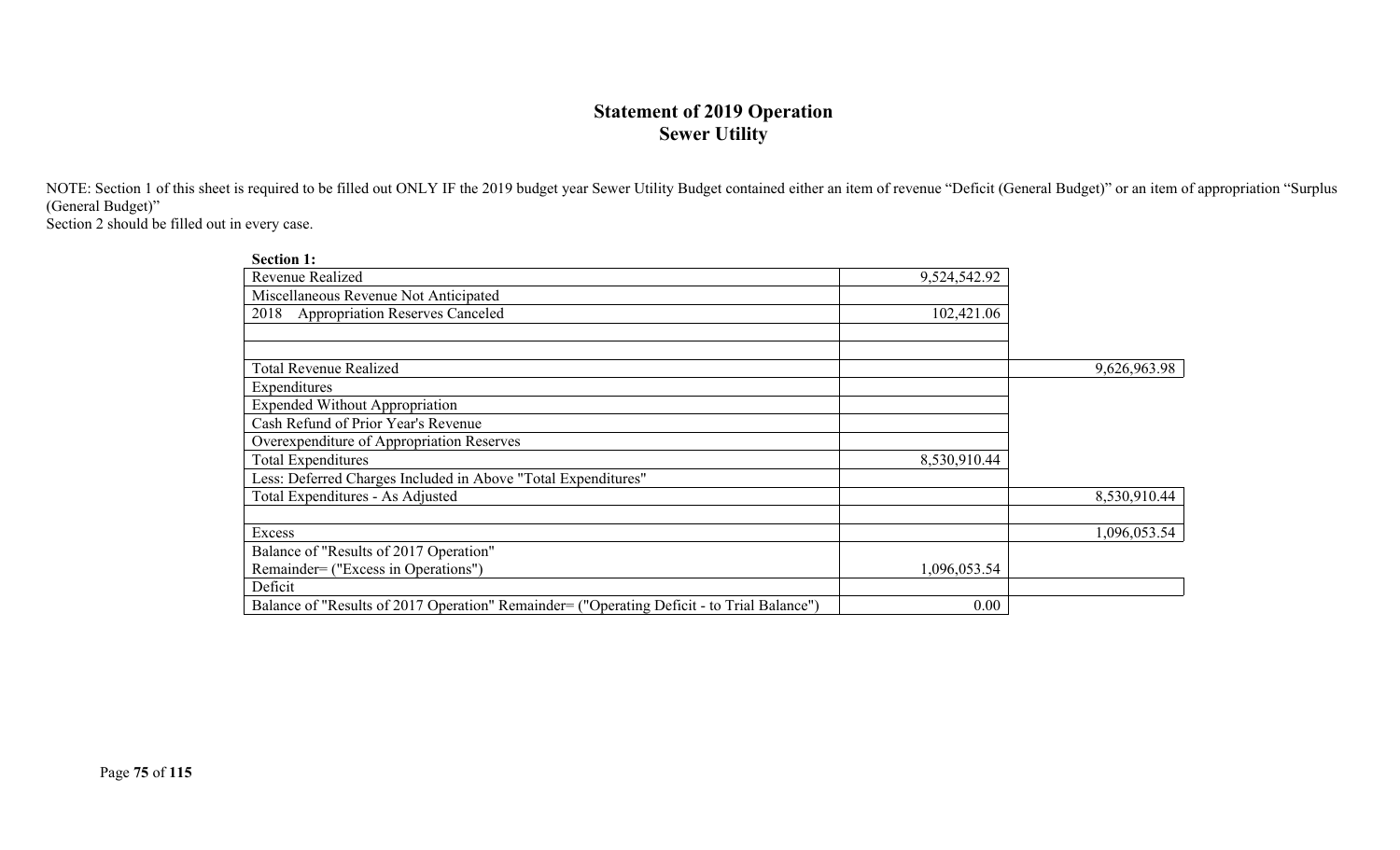#### **Section 2:**

The following Item of 2018 Appropriation Reserves Canceled in 2019 Is Due to the Current Fund TO THE EXTENT OF the amount Received and Due from the General Budget of 2018 for an Anticipated Deficit in the Sewer Utility for: 2018

| 2018 Appropriation Reserves Canceled in 2019                                              | 102,421.06 |            |
|-------------------------------------------------------------------------------------------|------------|------------|
| Less: Anticipated Deficit in 2018 Budget - Amount Received and Due from Current Fund - If |            |            |
| $\vdash$ none, check "None" $\Box$                                                        |            |            |
| *Excess (Revenue Realized)                                                                |            | 102,421.06 |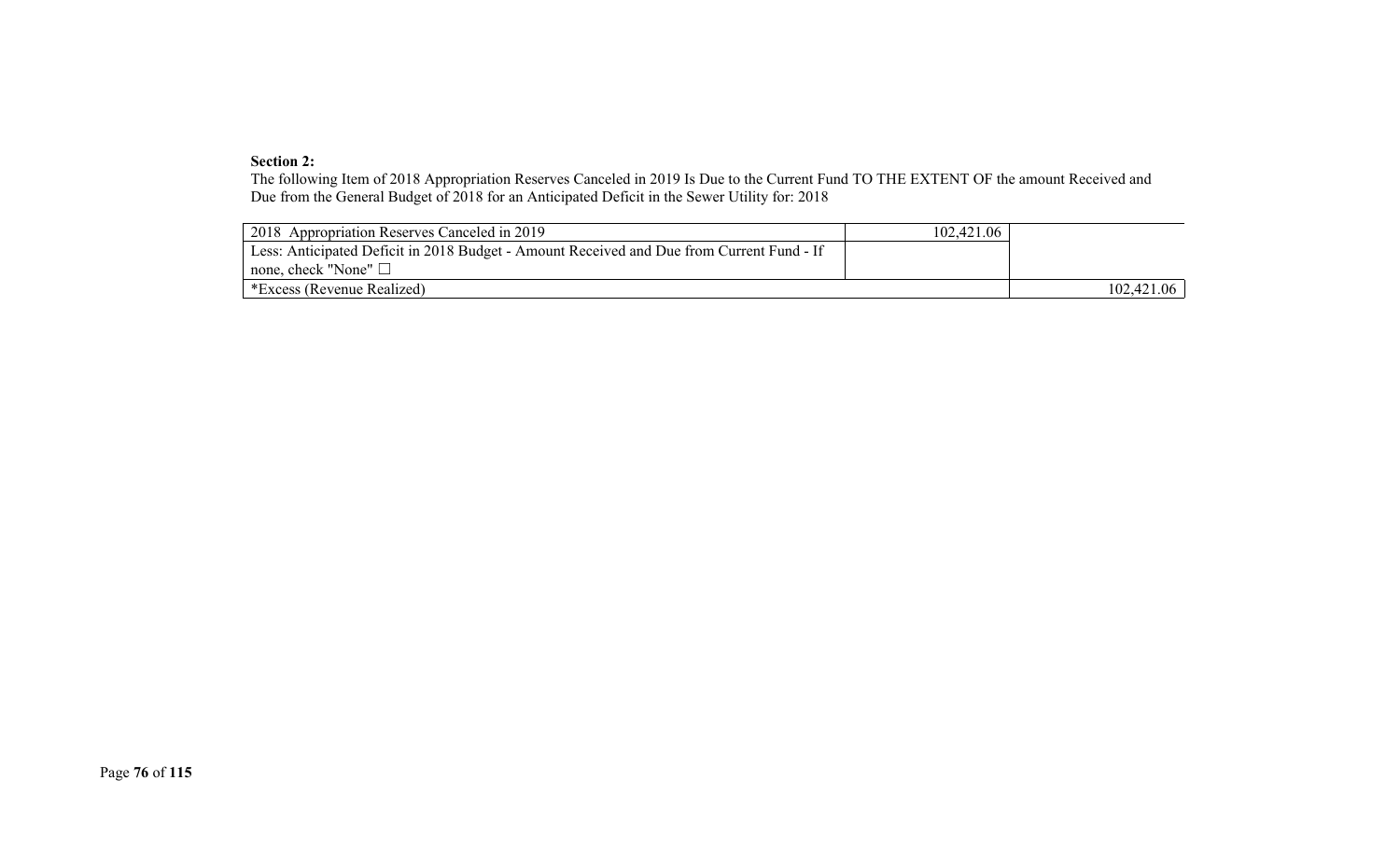# **Results of 2019 Operations – Sewer Utility**

|                                                    | Debit        | Credit       |
|----------------------------------------------------|--------------|--------------|
| Cancellation of Accounts Payable                   |              | 49,347.12    |
| Refund of Prior Years' Expenditures                |              | 1,269,883.60 |
| Unexpended Balances of PY Appropriation Reserves * |              | 102,421.06   |
| Miscellaneous Revenue Not Anticipated              |              |              |
| Operating Deficit - to Trial Balance               |              |              |
| Unexpended Balances of Appropriations              |              | 16,640.62    |
| Deficit in Anticipated Revenue                     |              |              |
| <b>Excess in Anticipated Revenues</b>              |              | 976,991.86   |
| <b>Operating Excess</b>                            | 2,415,284.26 |              |
| <b>Operating Deficit</b>                           |              |              |
| <b>Total Results of Current Year Operations</b>    | 2,415,284.26 | 2,415,284.26 |

# **Operating Surplus– Sewer Utility**

|                                                                                  | Debit           | Credit       |
|----------------------------------------------------------------------------------|-----------------|--------------|
| Amount Appropriated in CY Budget - Cash                                          | 807,551.06      |              |
| Excess in Results of CY Operations                                               |                 | 2,415,284.26 |
| Amount Appropriated in CY Budget with Prior Written Consent of Director of Local |                 |              |
| Government Services (Debit)                                                      |                 |              |
| Balance January 1, CY (Credit)                                                   |                 | 1,728,534.27 |
| Balance June 30, 2019                                                            | 3,336,267.47    |              |
| <b>Total Operating Surplus</b>                                                   | 4, 143, 818. 53 | 4,143,818.53 |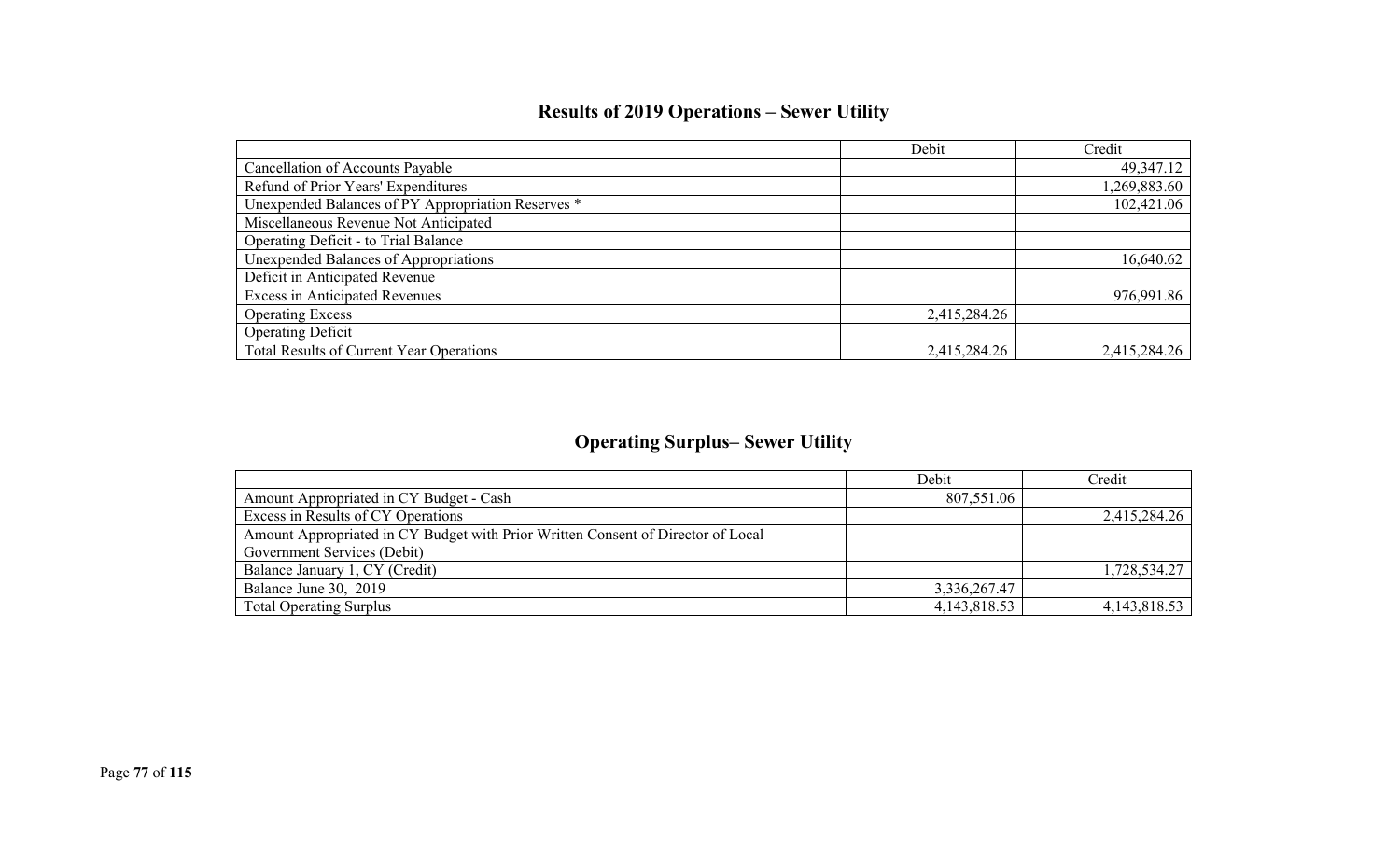### **Analysis of Balance June 30, 2019 (From Utility – Trial Balance)**

| Cash                                                          | 6,074,778.13 |
|---------------------------------------------------------------|--------------|
| Investments                                                   |              |
| <b>Interfund Accounts Receivable</b>                          |              |
| Subtotal                                                      | 6,074,778.13 |
| Deduct Cash Liabilities Marked with "C" on Trial Balance      | 3,431,907.06 |
| Operating Surplus Cash or (Deficit in Operating Surplus Cash) | 2,642,871.07 |
| Other Assets Pledged to Operating Surplus*                    |              |
| Deferred Charges #                                            |              |
| Operating Deficit #<br>0.00                                   |              |
| <b>Total Other Assets</b>                                     | 0.00         |
|                                                               | 2,642,871.07 |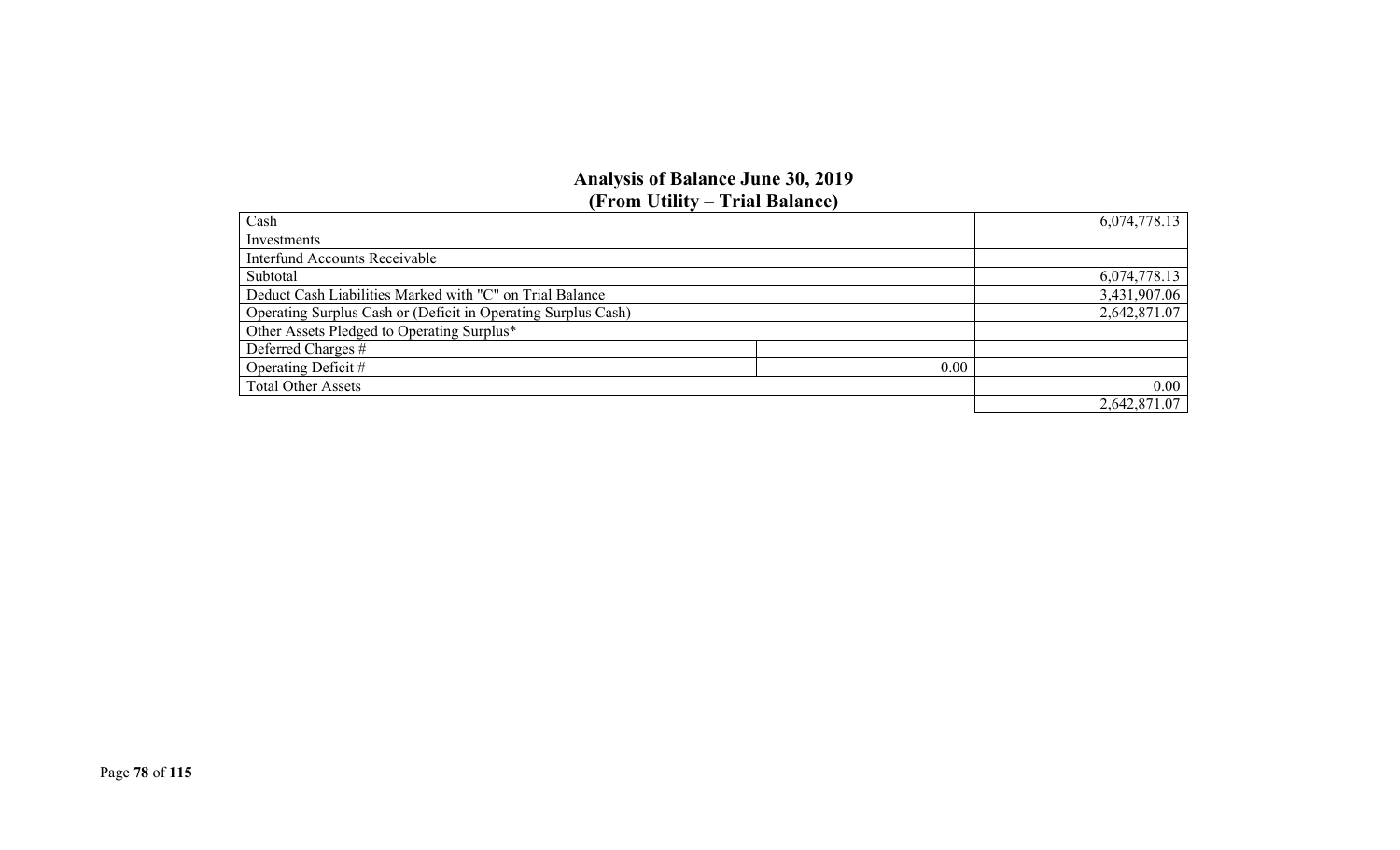# **Schedule of Sewer Utility Accounts Receivable**

| Balance June 30, 2018                     |                                        | 2,596,706.57 |
|-------------------------------------------|----------------------------------------|--------------|
| Increased by:                             |                                        |              |
| Rents Levied                              |                                        | 9,216,033.34 |
| Decreased by:                             |                                        |              |
| Collections                               | 7,887,136.12                           |              |
| Overpayments applied                      |                                        |              |
| Transfer to Utility Lien                  | 735,546.39                             |              |
| Other                                     | 331, 363. 72                           |              |
|                                           |                                        | 8,954,046.23 |
| Balance June 30, 2019                     |                                        | 2,858,693.68 |
|                                           | <b>Schedule of Sewer Utility Liens</b> |              |
| Balance June 30, 2018                     |                                        | 6,625,826.79 |
| Increased by:                             |                                        |              |
| <b>Transfers from Accounts Receivable</b> | 735,546.39                             |              |
| Penalties and Costs                       | 8,844.06                               |              |
| Other                                     |                                        |              |
|                                           |                                        | 744,390.45   |
| Decreased by:                             |                                        |              |
| Collections                               | 87,983.79                              |              |
| Other                                     | 332,876.75                             |              |
|                                           |                                        | 420,860.54   |
| Balance June 30, 2019                     | 6,949,356.70                           |              |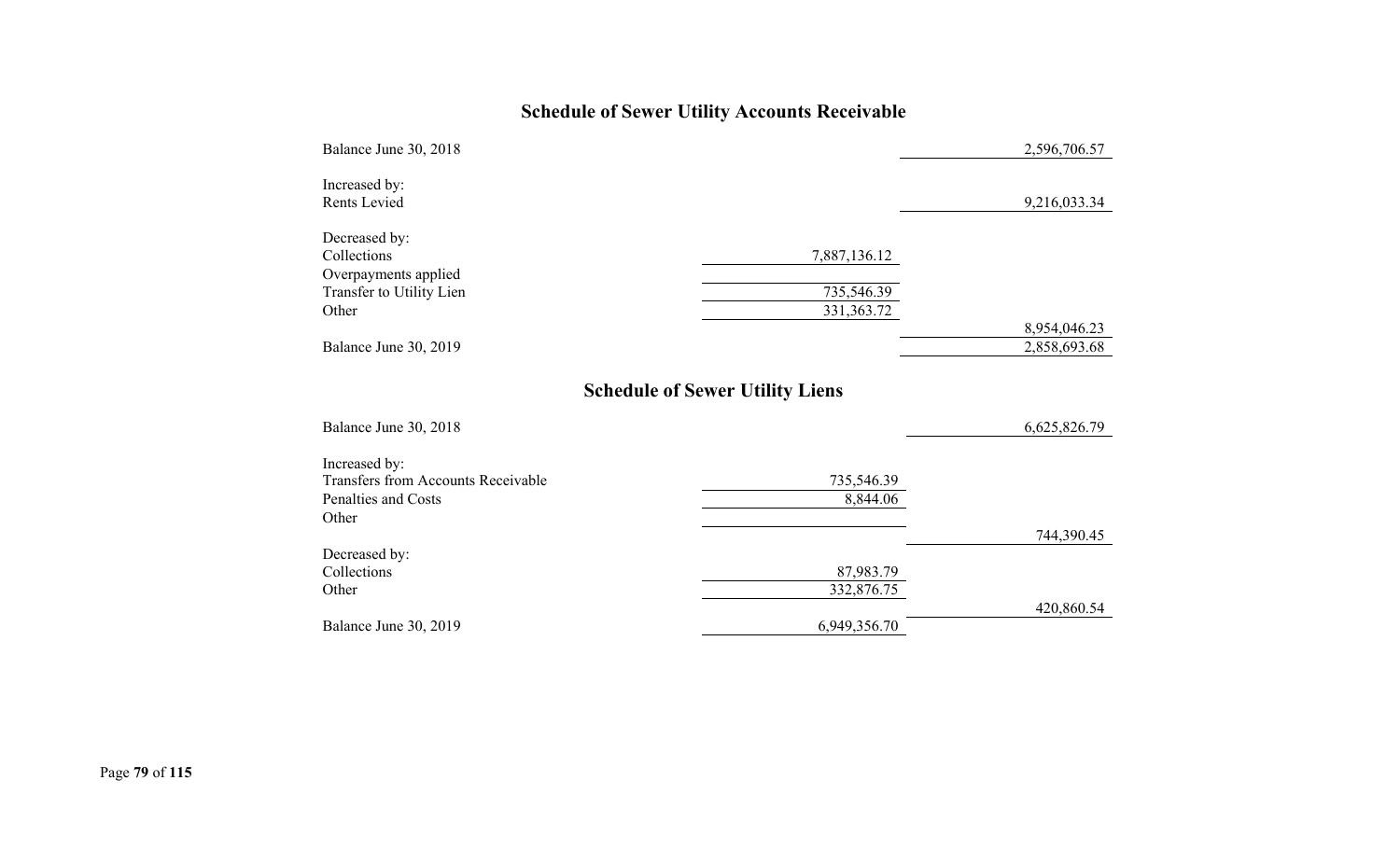### **Deferred Charges - Mandatory Charges Only - Sewer Utility Fund**

(Do not include the emergency authorizations pursuant to N.J.S.A. 40A:4-55)

| Amount June 30, 2018 per<br><b>Audit Report</b> | Amount in 2019 Budget | Amount Resulting from 2019 | Balance as at June 30, 2019 |
|-------------------------------------------------|-----------------------|----------------------------|-----------------------------|
| 0.00                                            |                       |                            |                             |
| $0.00\,$                                        |                       |                            |                             |
|                                                 |                       |                            |                             |
| 0.00                                            |                       |                            |                             |
|                                                 |                       |                            |                             |

\*Do not include items funded or refunded as listed below.

## **Emergency Authorizations Under N.J.S.A. 40A:4-47 Which Have Been Funded or Refunded Under N.J.S.A. 40A:2-3 OR N.J.S.A. 40A:2-51**

| Date                                                             | Purpose       |              |        | Amount                                     |
|------------------------------------------------------------------|---------------|--------------|--------|--------------------------------------------|
| <b>Judgements Entered Against Municipality and Not Satisfied</b> |               |              |        |                                            |
| In Favor Of                                                      | On Account Of | Date Entered | Amount | Appropriated for in Budget<br>of Year 2020 |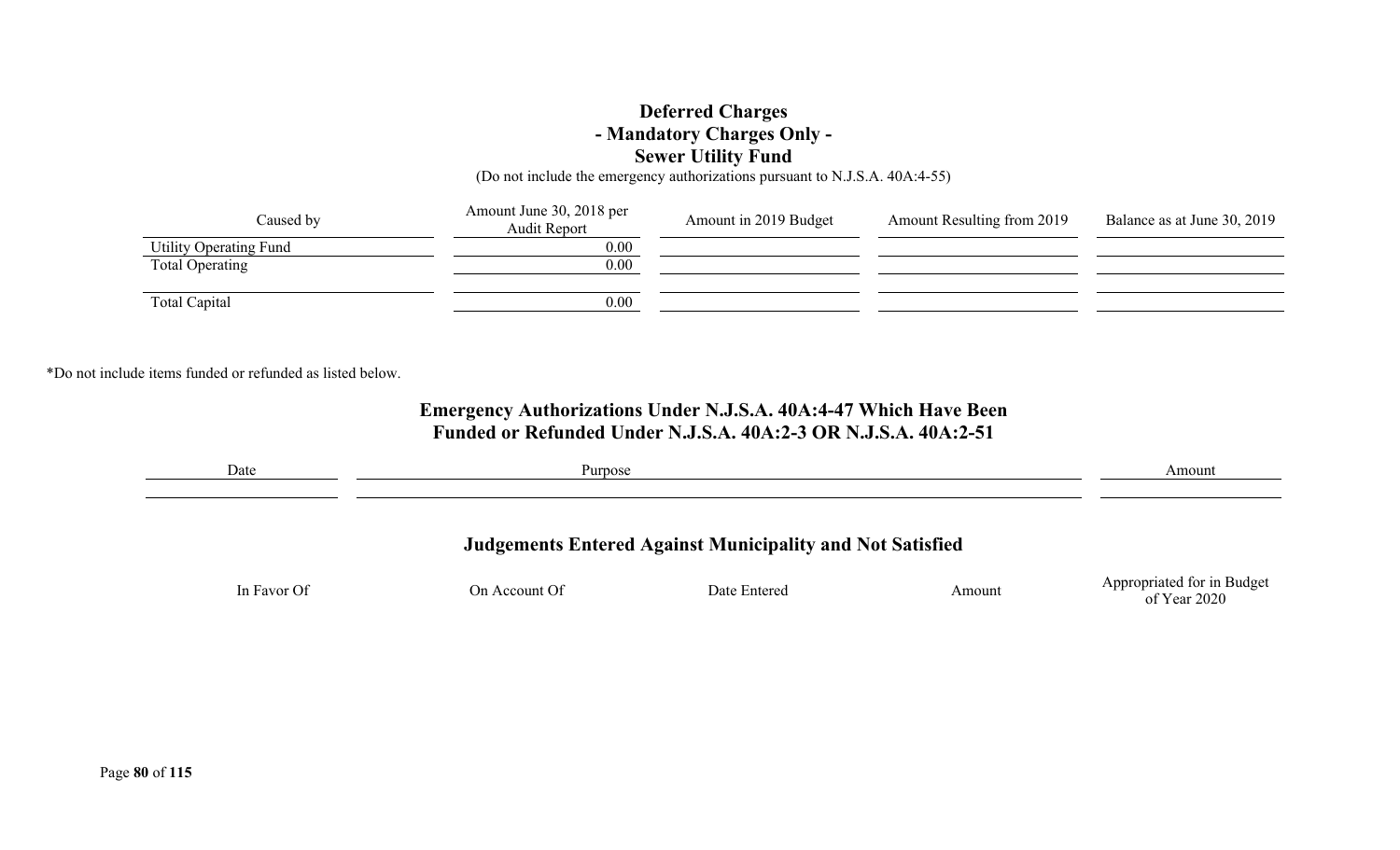### **Schedule of Bonds Issued and Outstanding and 2020 Debt Service for Bonds** Sewer UTILITY ASSESSMENT BONDS

|                                         | Debit | Credit | 2020 Debt Service |
|-----------------------------------------|-------|--------|-------------------|
| Outstanding January 1, CY (Credit)      |       | 0.00   |                   |
| Paid (Debit)                            |       |        |                   |
| Issued (Credit)                         |       |        |                   |
| Outstanding June 30, 2019               |       |        |                   |
|                                         |       |        |                   |
| 2020 Bond Maturities - Assessment Bonds |       |        |                   |
| 2020 Interest on Bonds                  |       |        |                   |

## **Sewer Utility Capital Bonds**

|                                              | Debit | Credit | 2020 Debt Service |
|----------------------------------------------|-------|--------|-------------------|
| Issued (Credit)                              |       |        |                   |
| Paid (Debit)                                 |       |        |                   |
| Outstanding January 1, CY (Credit)           |       | 0.00   |                   |
| Outstanding June 30, 2019                    |       |        |                   |
|                                              |       |        |                   |
| 2020 Bond Maturities – Utility Capital Bonds |       |        |                   |
| 2020 Interest on Bonds                       |       |        |                   |

## **Interest on Bonds – Sewer Utility Budget**

| 2020 Interest on Bonds (*Items)                     |  |
|-----------------------------------------------------|--|
| Less: Interest Accrued to 6/30/2019 (Trial Balance) |  |
| Subtotal                                            |  |
| Add: Interest to be Accrued as of 6/30/2020         |  |
| Required Appropriation 2020                         |  |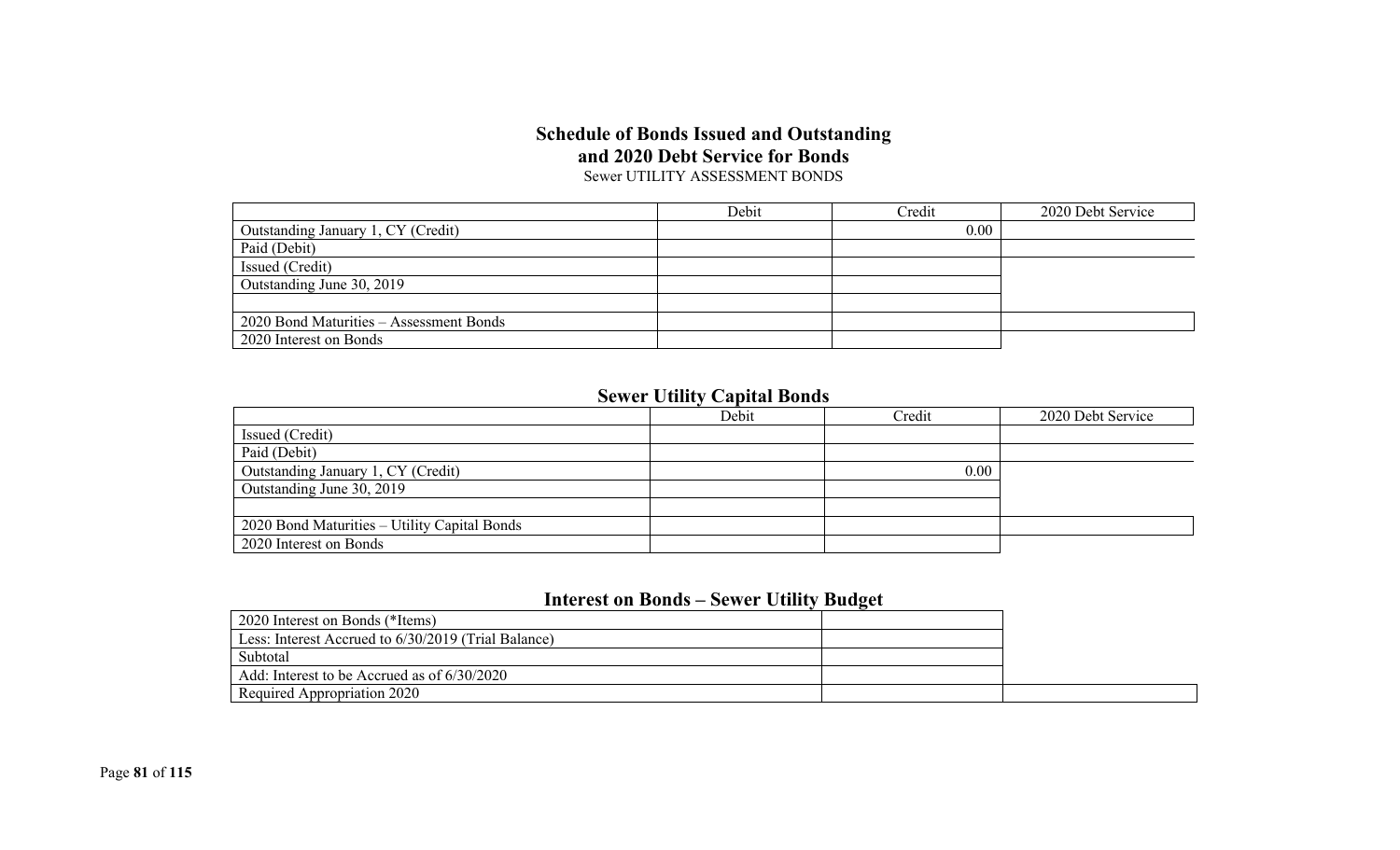# **List of Bonds Issued During 2019**

| - - - - - |                                             |  |                      |                 |  |  |  |  |
|-----------|---------------------------------------------|--|----------------------|-----------------|--|--|--|--|
| Purpose   | 2020<br><b>Issued</b><br>Maturity<br>Amount |  | Date<br>: Issue<br>. | Rate<br>Interes |  |  |  |  |
|           |                                             |  |                      |                 |  |  |  |  |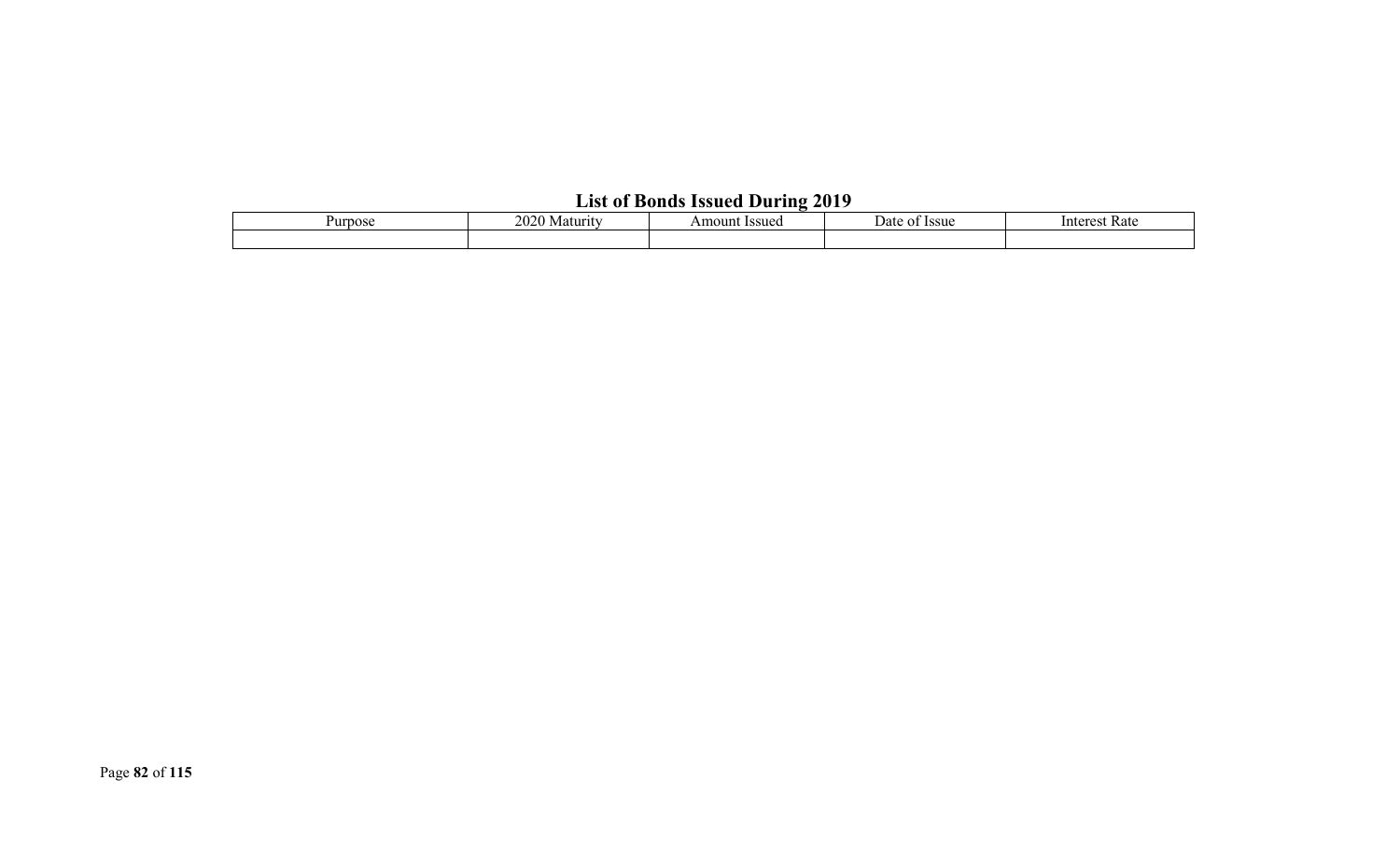## **Schedule of Loans Issued and Outstanding and 2020 Debt Service for Loans**

Sewer UTILITY LOAN

| Loan                       | Outstanding July<br>2018 | <b>Issued</b> | Paid         | Other<br>Description | Other Debit | Other Credit | <b>Outstanding June</b><br>30, 2019 | Loan Maturities | Interest on Loans |
|----------------------------|--------------------------|---------------|--------------|----------------------|-------------|--------------|-------------------------------------|-----------------|-------------------|
| New Jersey Environmental   |                          |               |              |                      |             |              |                                     |                 |                   |
| Infrastructure Trust Loans |                          |               |              |                      |             |              |                                     |                 |                   |
| Payable                    | 17,882,409.98            |               | 2,088,845.95 |                      |             |              | 15,793,564.03                       | 2,132,424.61    | 279,918.75        |

## **Interest on Loans – Sewer Utility Budget**

|                                                     | 279,918.75 |            |
|-----------------------------------------------------|------------|------------|
| 2020 Interest on Loans (*Items)                     |            |            |
| Less: Interest Accrued to 6/30/2019 (Trial Balance) | 125,479.17 |            |
| Subtotal                                            | 154,439.58 |            |
| Add: Interest to be Accrued as of 6/30/2020         | 107,786.46 |            |
| Required Appropriation 2020                         |            | 262,226.04 |

## **List of Loans Issued During 2019**

| Purpose | 0.0001<br>Maturıty<br>$\sim$ 07 | Amount<br>Issued | <i>ssue</i><br>10T | Info<br>катє |
|---------|---------------------------------|------------------|--------------------|--------------|
|         |                                 |                  |                    |              |
|         |                                 |                  |                    |              |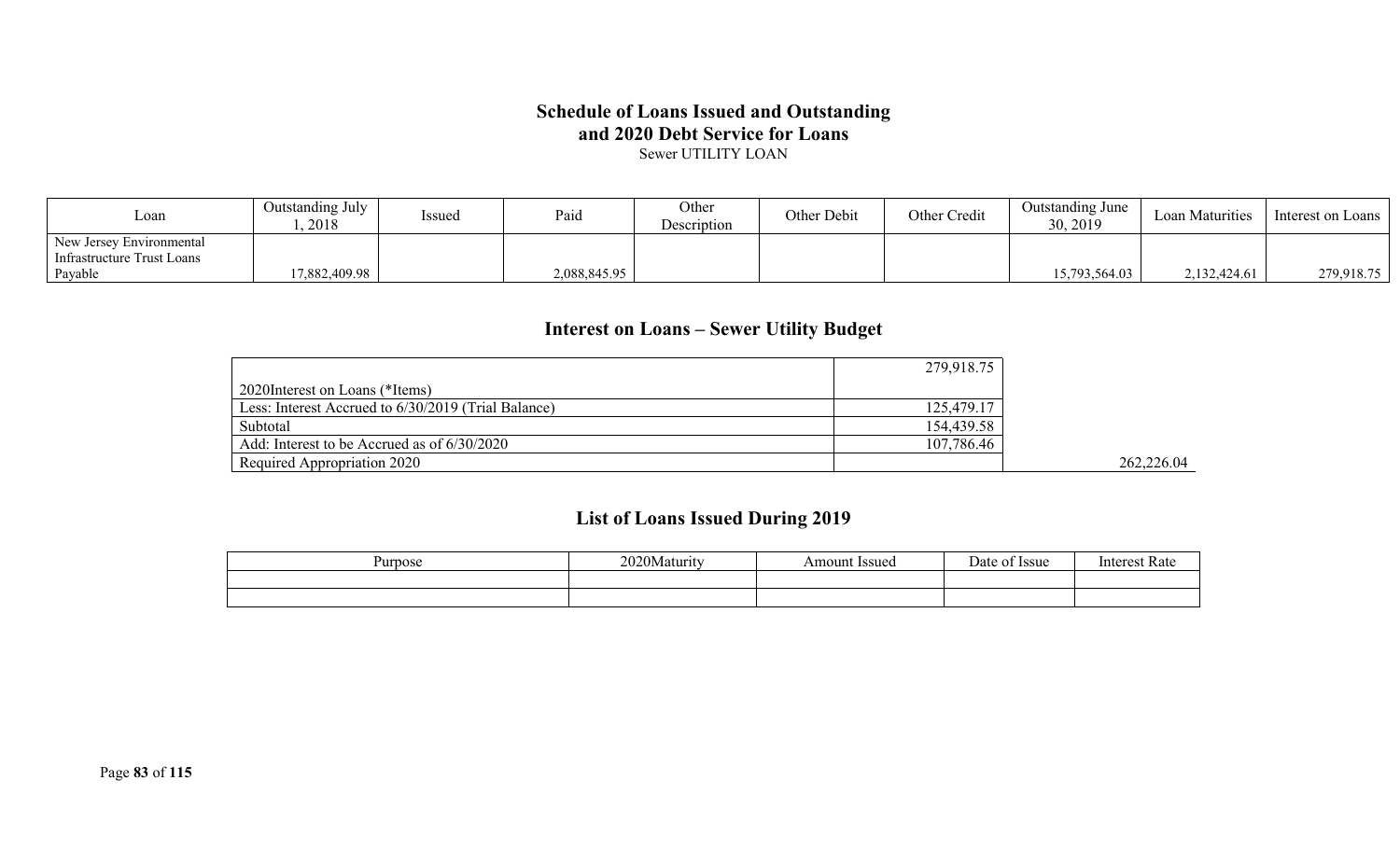### **Debt Service Schedule for Utility Notes (Other than Utility Assessment Notes)**

|                               | Original Amount | Original Date of | Amount of Note               | Date of  | Rate of  | 2020 Budget Requirement |              | Date Interest |
|-------------------------------|-----------------|------------------|------------------------------|----------|----------|-------------------------|--------------|---------------|
| Title or Purpose of the Issue | Issued          | <i>Issue</i>     | Outstanding June<br>30, 2019 | Maturity | Interest | For Principal           | For Interest | Computed to   |
|                               |                 |                  |                              |          |          |                         |              |               |
|                               |                 |                  |                              |          |          |                         |              |               |

Important: If there is more than one utility in the municipality, identify each note.

All notes with an original date of issue of or prior require one legal payable installment to be budgeted if it is contemplated that such notes will be renewed in 2020 or written intent of permanent financing submitted.

\*\* If interest on note is financed by ordinance, designate same, otherwise an amount must be included in this column.

| INTERST ON NOTES – Sewer UTILITY BUDGET             |  |
|-----------------------------------------------------|--|
| 2020 Interest on Notes                              |  |
| Less: Interest Accrued to 6/30/2019 (Trial Balance) |  |
| Subtotal                                            |  |
| Add: Interest to be Accrued as of $6/30/2020$       |  |
| Required Appropriation - 2020                       |  |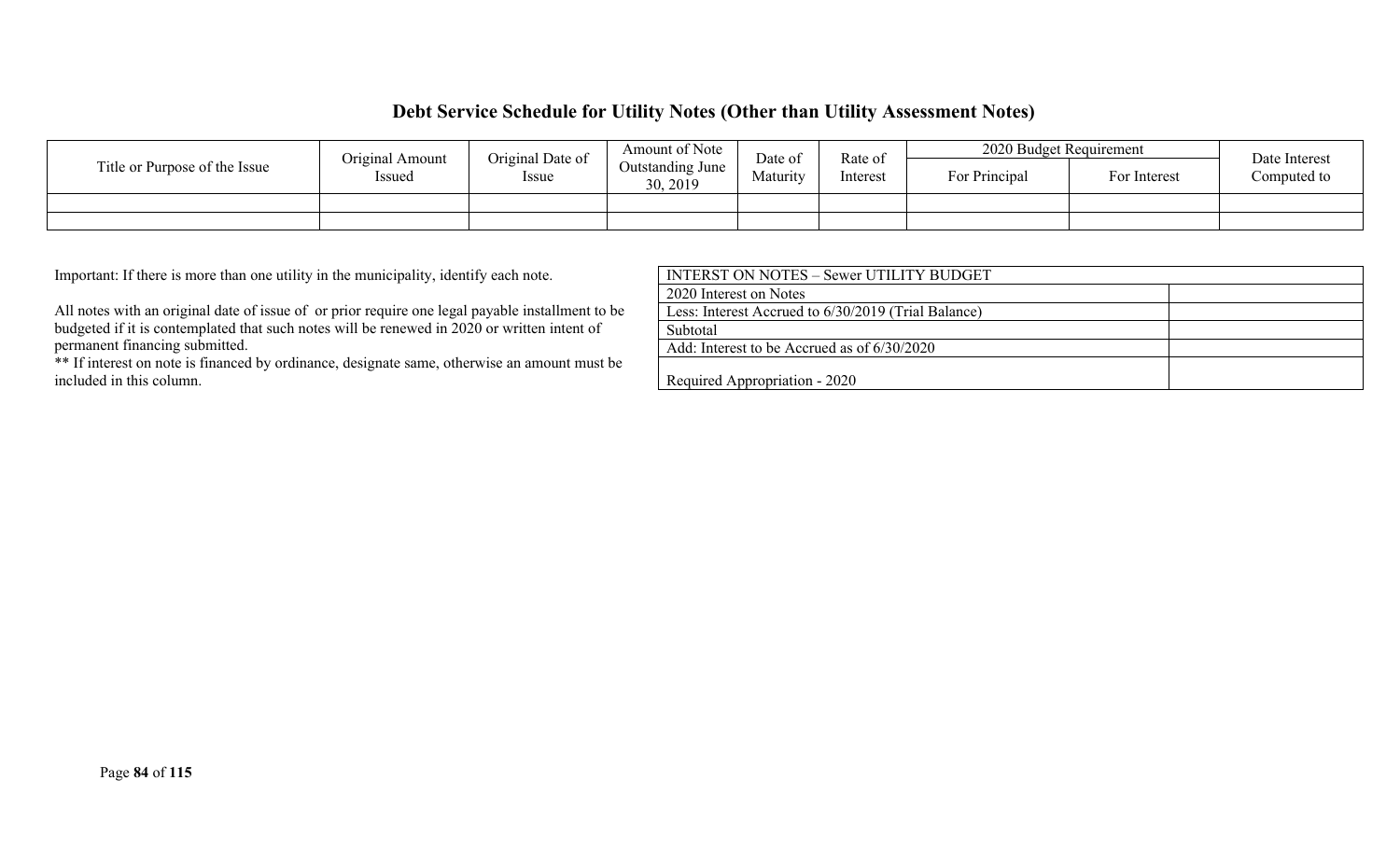### **Debt Service Schedule for Utility Assessment Notes**

|                           | Original Amount | Original Date of | Amount of Note               | Date of  | Rate of<br>Interest | 2020 Budget Requirement |              | Interest Computed |
|---------------------------|-----------------|------------------|------------------------------|----------|---------------------|-------------------------|--------------|-------------------|
| Title or Purpose of Issue | Issued          | Issue            | Outstanding June<br>30, 2019 | Maturity |                     | For Principal           | For Interest | to (Insert Date)  |
|                           |                 |                  |                              |          |                     |                         |              |                   |
|                           |                 |                  |                              |          |                     |                         |              |                   |

Important: If there is more than one utility in the municipality, identify each note.

Utility Assessment Notes with an original date of issue of June 30, or prior require one legally payable installment to be budgeted in the 2020 Dedicated Utility Assessment Budget if it is contemplated that such notes will be renewed in 2020 or written intent of permanent financing submitted with statement.

\*\* Interest on Utility Assessment Notes must be included in the Utility Budget appropriation "Interest on Notes".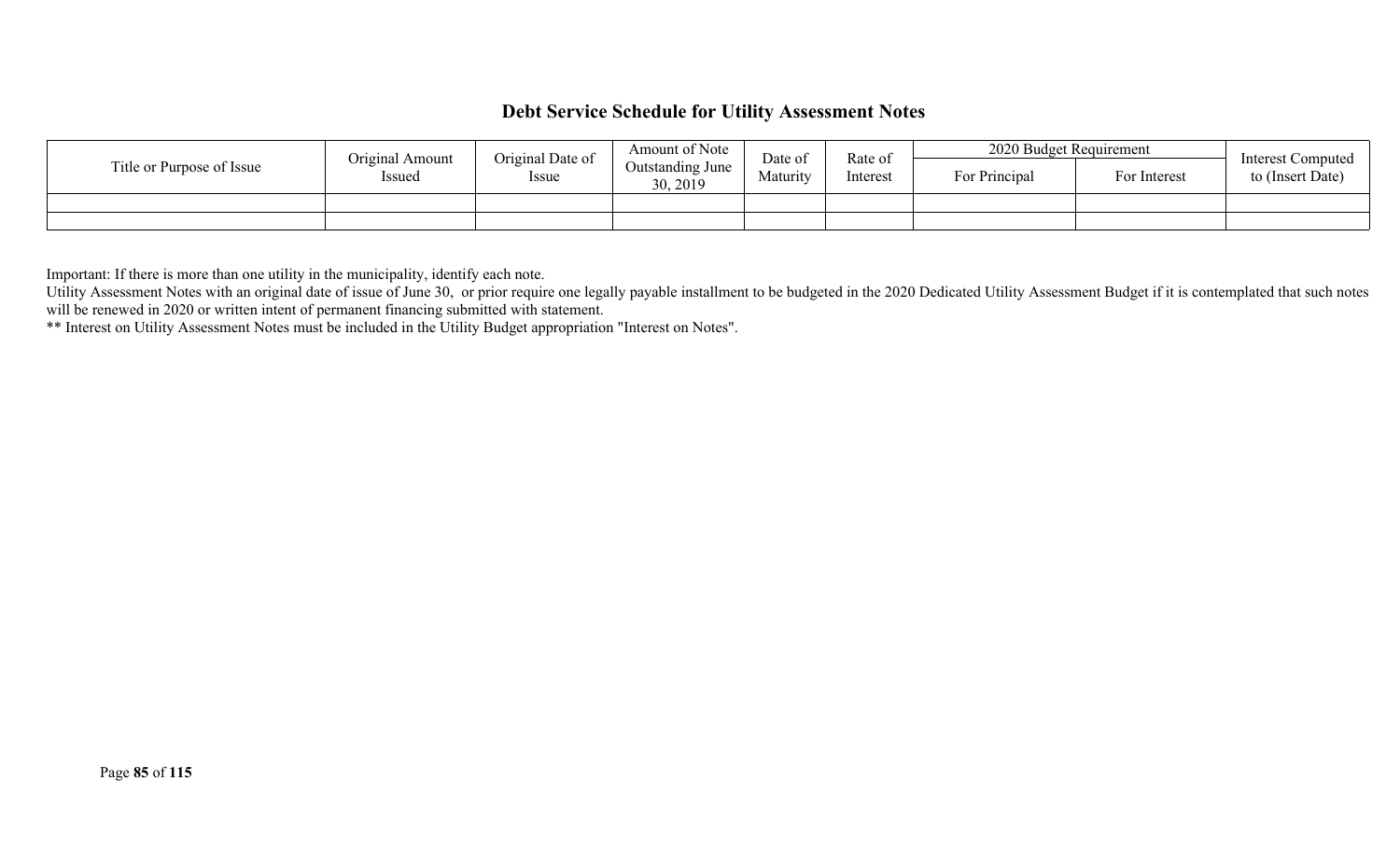# **Schedule of Capital Lease Program Obligations**

|                                              | Amount of Obligation      | 2020 Budget Requirement |                   |  |
|----------------------------------------------|---------------------------|-------------------------|-------------------|--|
| Purpose                                      | Outstanding June 30, 2019 | For Principal           | For Interest/Fees |  |
| Leases approved by LFB after July 1, 2007    |                           |                         |                   |  |
|                                              |                           |                         |                   |  |
| Subtotal                                     |                           |                         |                   |  |
| Leases approved by LFB prior to July 1, 2007 |                           |                         |                   |  |
|                                              |                           |                         |                   |  |
|                                              |                           |                         |                   |  |
| Subtotal                                     |                           |                         |                   |  |
| Total                                        |                           |                         |                   |  |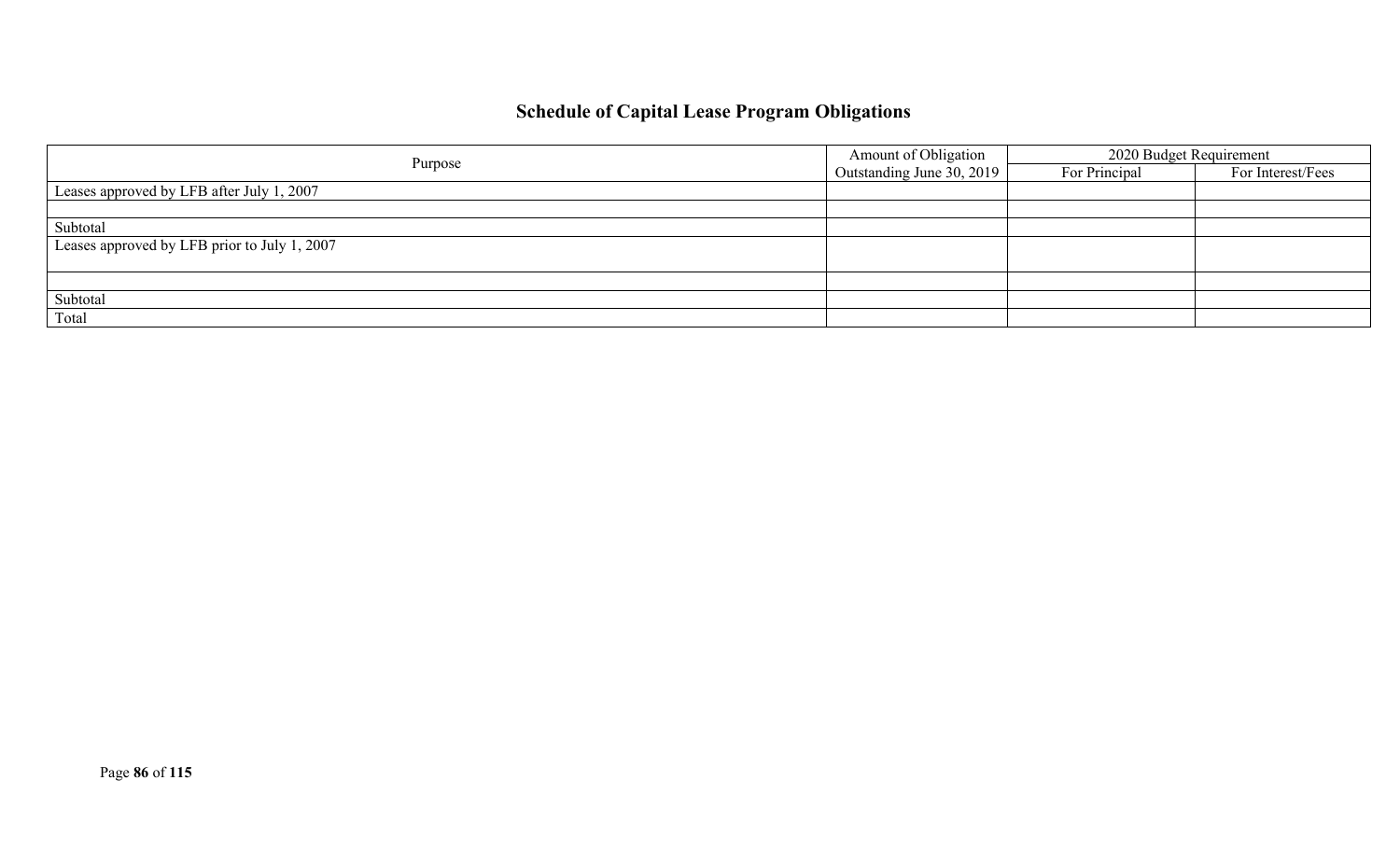# **Schedule of Improvement Authorizations (Utility Capital Fund)**

| <b>IMPROVEMENTS</b>               |            | Balance - July 1, 2018 |                     | Refunds, Transfers |          |                | Balance June 30, 2019 |              |          |
|-----------------------------------|------------|------------------------|---------------------|--------------------|----------|----------------|-----------------------|--------------|----------|
| Specify each authorization by     |            |                        | 2019 Authorizations | and Encumbrances   | Expended | Authorizations |                       |              |          |
| purpose. Do not merely designate  | Funded     | Unfunded               |                     |                    |          |                | Canceled              | Funded       | Unfunded |
| by a code number                  |            |                        |                     |                    |          |                |                       |              |          |
| Repair and Reconstruction of      |            |                        |                     |                    |          |                |                       |              |          |
| Various Sewer Lines throughout    |            |                        |                     |                    |          |                |                       |              |          |
| the City, together with the       |            |                        |                     |                    |          |                |                       |              |          |
| Acquisition of all Materials and  |            |                        |                     |                    |          |                |                       |              |          |
| Equipment and Completion of       | 869,990.97 | 624,535.45             |                     |                    |          |                | 869,990.97            | 624, 535. 45 |          |
| Repair and Rehabilitation of Nine |            |                        |                     |                    |          |                |                       |              |          |
| (9) Wastewater Pump Stations in   |            |                        |                     |                    |          |                |                       |              |          |
| the City, together with the       |            |                        |                     |                    |          |                |                       |              |          |
| Acquisition of all Materials and  |            |                        |                     |                    |          |                |                       |              |          |
| Equipment and Completio           | $0.00\,$   | 71,121.65              |                     |                    |          |                |                       | 71,121.65    |          |
| Total                             | 869,990.97 | 695,657.10             |                     |                    |          |                | 869,990.97            | 695,657.10   |          |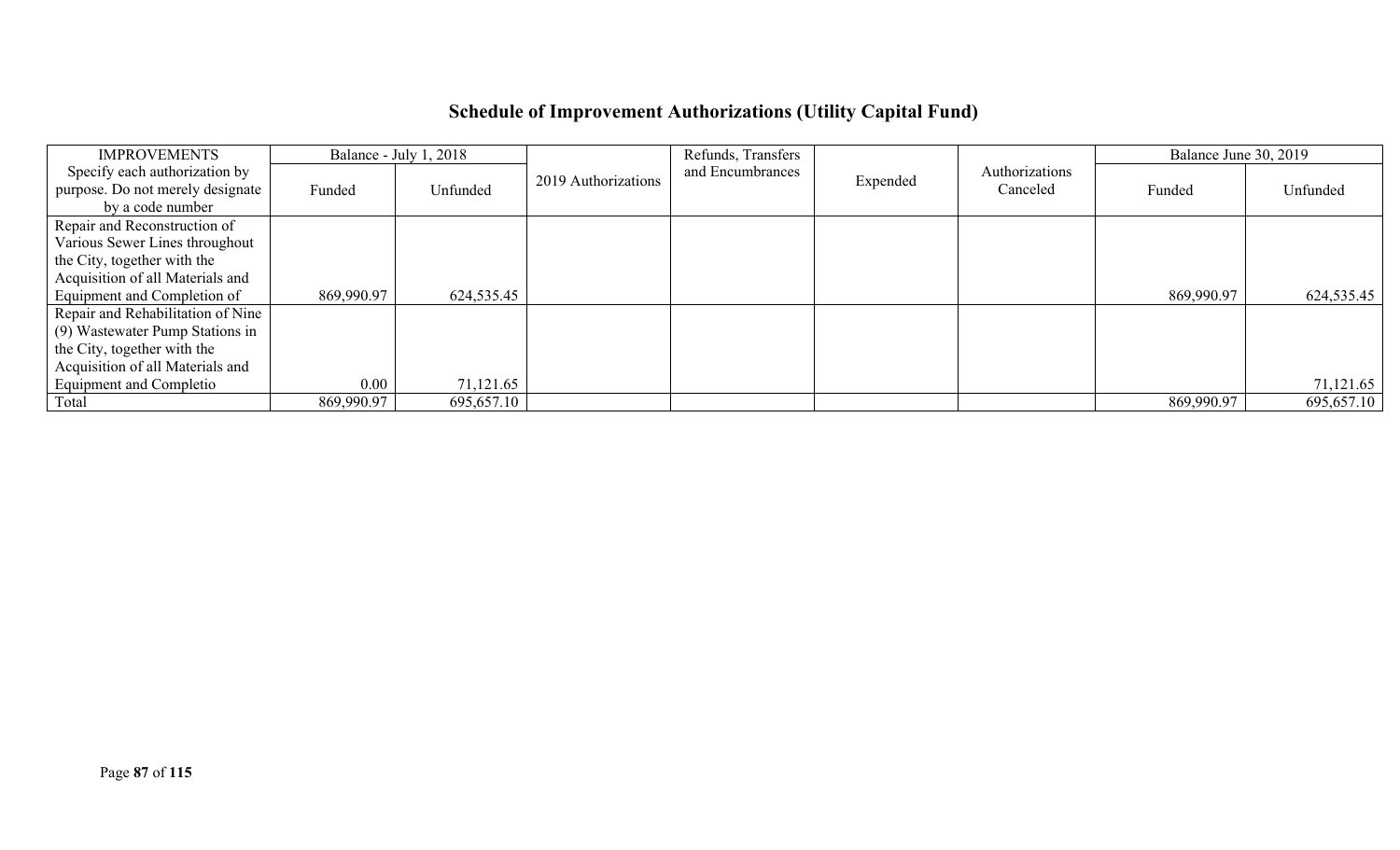#### **Sewer Utility Capital Surplus** SCHEDULE OF CAPITAL IMPROVEMENT FUND

|                                                                                   | Debit        | Credit       |
|-----------------------------------------------------------------------------------|--------------|--------------|
| Balance January 1, CY (Credit)                                                    |              | 1,308,553.53 |
| Appropriated to Finance Improvement Authorizations (Debit)                        |              |              |
| Received from CY Budget Appropriation * (Credit)                                  |              |              |
| Improvement Authorizations Canceled (financed in whole by the Capital Improvement |              |              |
| Fund) (Credit)                                                                    |              |              |
| Balance June 30, 2019                                                             | 1,308,553.53 |              |
|                                                                                   | 1,308,553.53 | 1,308,553.53 |

### **Sewer Utility Capital Surplus**

SCHEDULE OF DOWN PAYMENTS ON IMPROVEMENTS

|                                                            | Debit | Credit |
|------------------------------------------------------------|-------|--------|
| Appropriated to Finance Improvement Authorizations (Debit) |       |        |
| Received from CY Budget Appropriation (Credit)             |       |        |
| Balance January 1, CY (Credit)                             |       | 0.00   |
| Received from CY Emergency Appropriation * (Credit)        |       |        |
| Balance June 30, 2019                                      |       |        |
|                                                            |       |        |

\*The full amount of the 2019 appropriation should be transferred to this account unless the balance of the appropriation is permitted to lapse.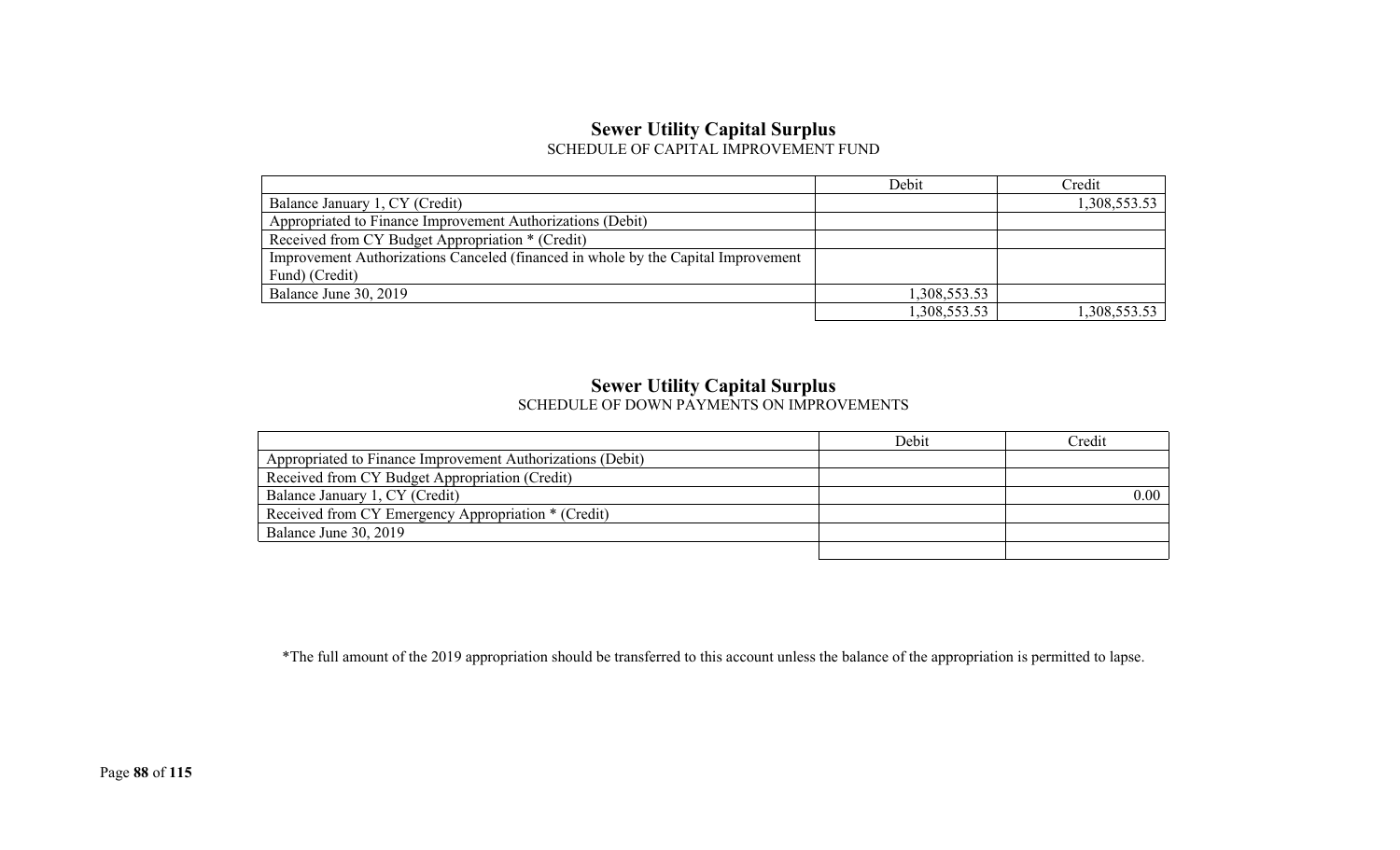#### **Utility Fund** CAPITAL IMPROVEMENTS AUTHORIZED IN 2019 AND DOWN PAYMENTS (N.J.S. 40A:2-11) UTILITIES ONLY

| Purpose | Amount Appropriated | <b>Total Obligations</b><br>Authorized | Down Payment<br>Provided by<br>Ordinance | Amount of Down<br>Payment in Budget of<br>2019 or Prior Years |
|---------|---------------------|----------------------------------------|------------------------------------------|---------------------------------------------------------------|
|         |                     |                                        |                                          |                                                               |
|         |                     |                                        |                                          |                                                               |

### **Sewer Utility Capital Fund Statement of Capital Surplus** YEAR 2019

|                                                            | Debit      | Credit     |
|------------------------------------------------------------|------------|------------|
| Appropriated to CY Budget Revenue (Debit)                  |            |            |
| Miscellaneous (Credit)                                     |            |            |
| Balance January 1, CY (Credit)                             |            | 293,638.42 |
| Premium on Sale of Bonds (Credit)                          |            |            |
| Funded Improvement Authorizations Canceled (Credit)        |            |            |
| Appropriated to Finance Improvement Authorizations (Debit) |            |            |
| Balance June 30, 2019                                      | 293,638.42 |            |
|                                                            | 293,638.42 | 293,638.42 |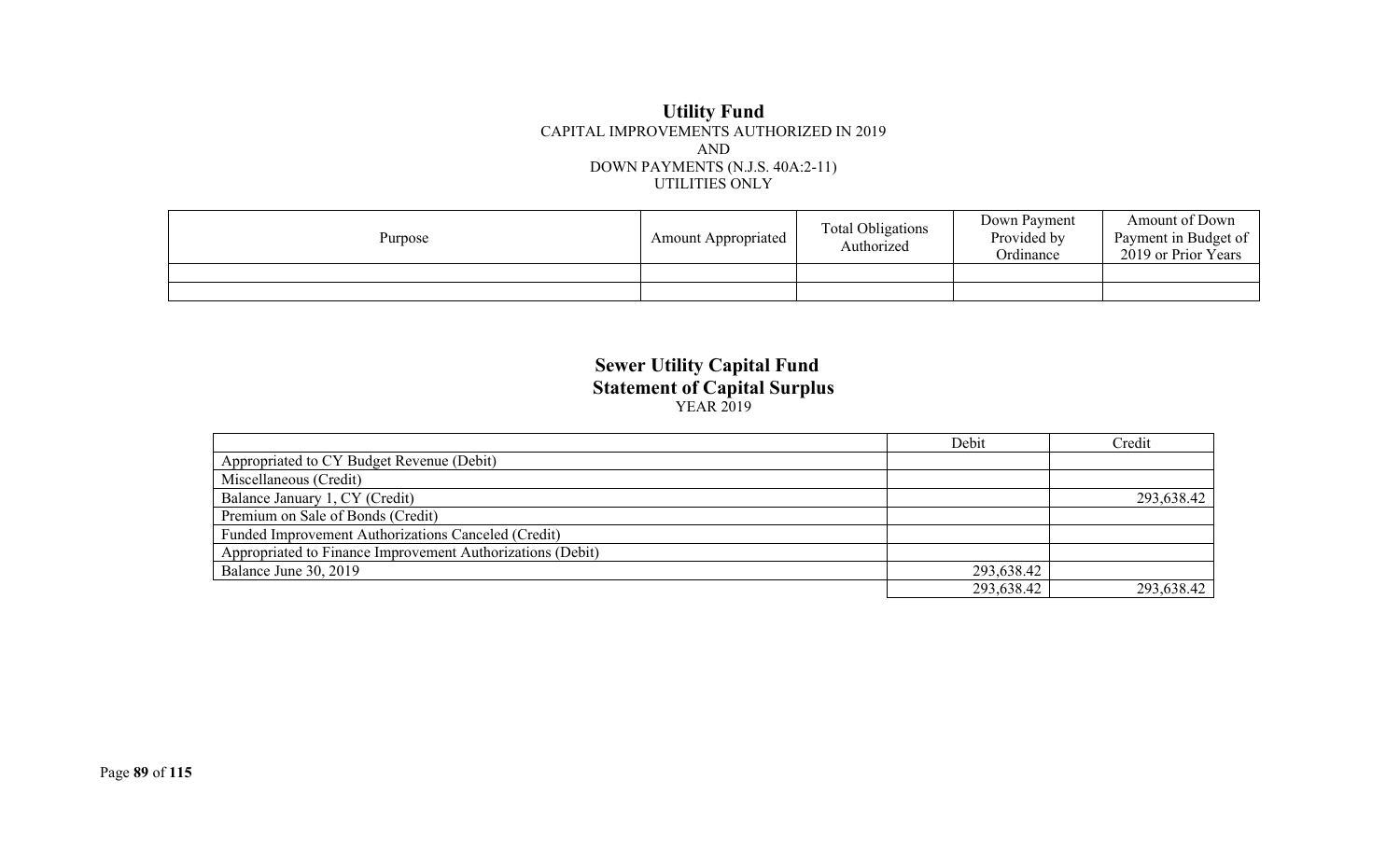UTILITIES ONLY

Note: If no "utility fund" existed on the books of account and if no utility was owned and operated by the municipality during the year 2019, please observe instructions of Sheet 2.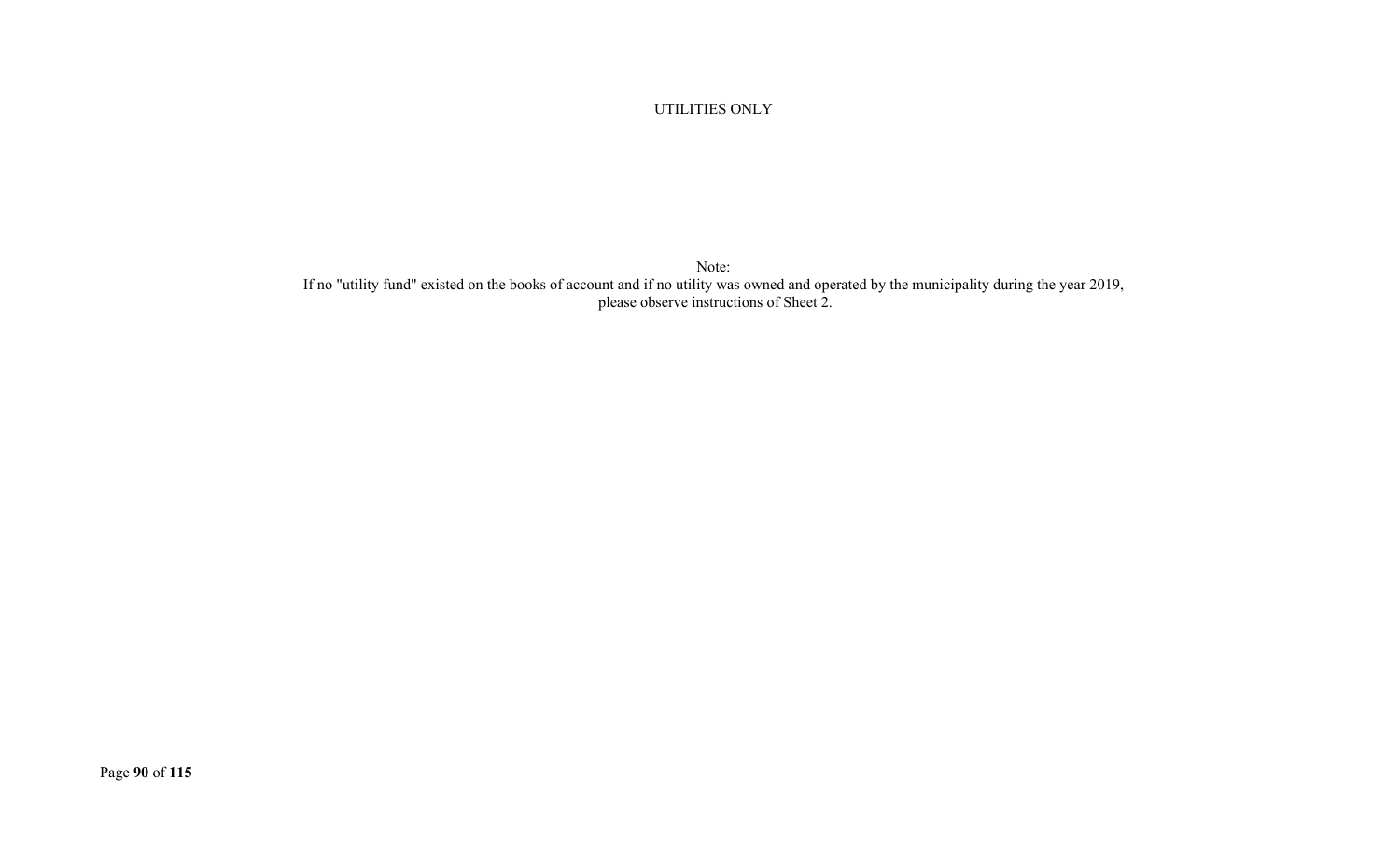#### **Balance Sheet - Water Utility Operating Fund Assets AS OF JUNE 30, 2019**

|                                                                                                                  | 2019                                           |
|------------------------------------------------------------------------------------------------------------------|------------------------------------------------|
| Cash:<br>Cash<br>Sub Total Cash                                                                                  | 6,545,945.37<br>6,545,945.37                   |
| Investments:<br>Investments<br><b>Sub Total Investments</b>                                                      | 0.00                                           |
| Accounts Receivable:<br><b>Consumer Accounts Receivable</b><br>Liens Receivable<br>Sub Total Accounts Receivable | 3,118,870.92<br>11,358,343.64<br>14,477,214.56 |
| Interfunds Receivable:<br>Due Water Utility Capital Fund<br>Sub Total Interfunds Receivable                      | 1,376,269.45<br>1,376,269.45                   |
| Deferred Charges<br>Sub Total Deferred Charges                                                                   | 0.00                                           |
| <b>Total Assets</b>                                                                                              | 22,399,429.38                                  |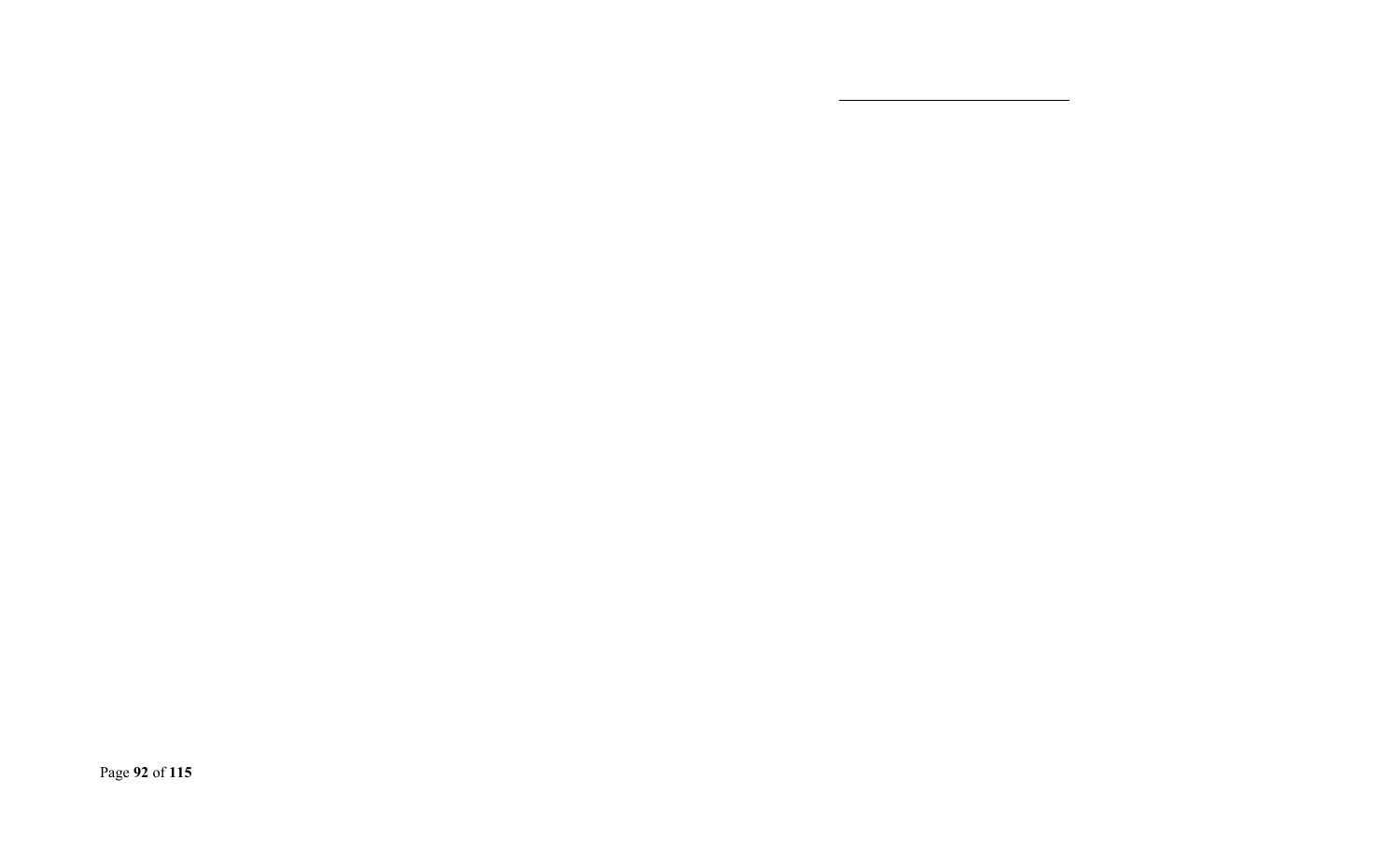#### **Balance Sheet - Water Utility Operating Fund Liabilities, Reserves & Fund Balance AS OF JUNE 30, 2019**

|                                                   | 2019          |  |
|---------------------------------------------------|---------------|--|
|                                                   |               |  |
| Liabilities:                                      |               |  |
| <b>Reserve for Encumbrances</b>                   | 1,320,127.09  |  |
| <b>Appropriation Reserves</b>                     | 810,110.61    |  |
| Accrued Interest on Bonds, Loans and Notes        | 142,751.06    |  |
| Prepaid Water Rents                               | 97,315.63     |  |
| Due Current Fund                                  | 1,036,108.90  |  |
| Due Sewer Utility Operating Fund                  | 678,810.94    |  |
| <b>Total Liabilities</b>                          | 4,085,224.23  |  |
| Fund Balance:                                     |               |  |
| Reserve for Consumer Accounts and Lien Receivable | 14,477,214.56 |  |
| Fund Balance                                      | 3,836,990.59  |  |
| <b>Total Utility Fund</b>                         | 22,399,429.38 |  |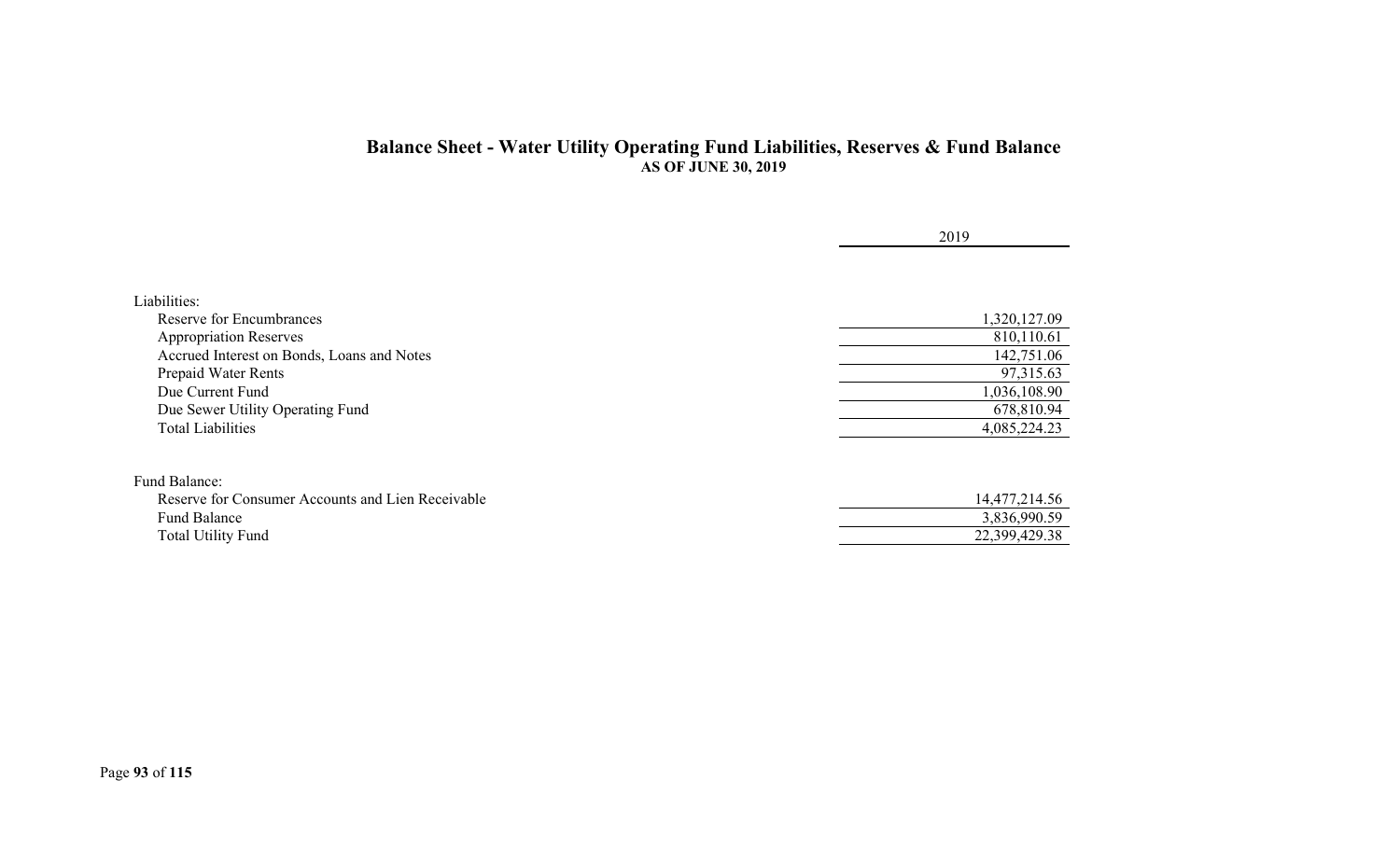#### **Balance Sheet - Water Utility Capital Fund Assets AS OF JUNE 30, 2019**

|                                          | 2019           |
|------------------------------------------|----------------|
| Cash:                                    |                |
| Cash                                     | 699,039.58     |
| Sub Total Cash                           | 699,039.58     |
| Accounts Receivable:<br>Fixed Capital    | 101,586,631.03 |
| Fixed Capital Authorized and Uncompleted | 9,060,000.00   |
| Sub Total Accounts Receivable            | 110,646,631.03 |
|                                          |                |
| <b>Total Assets</b>                      | 111,345,670.61 |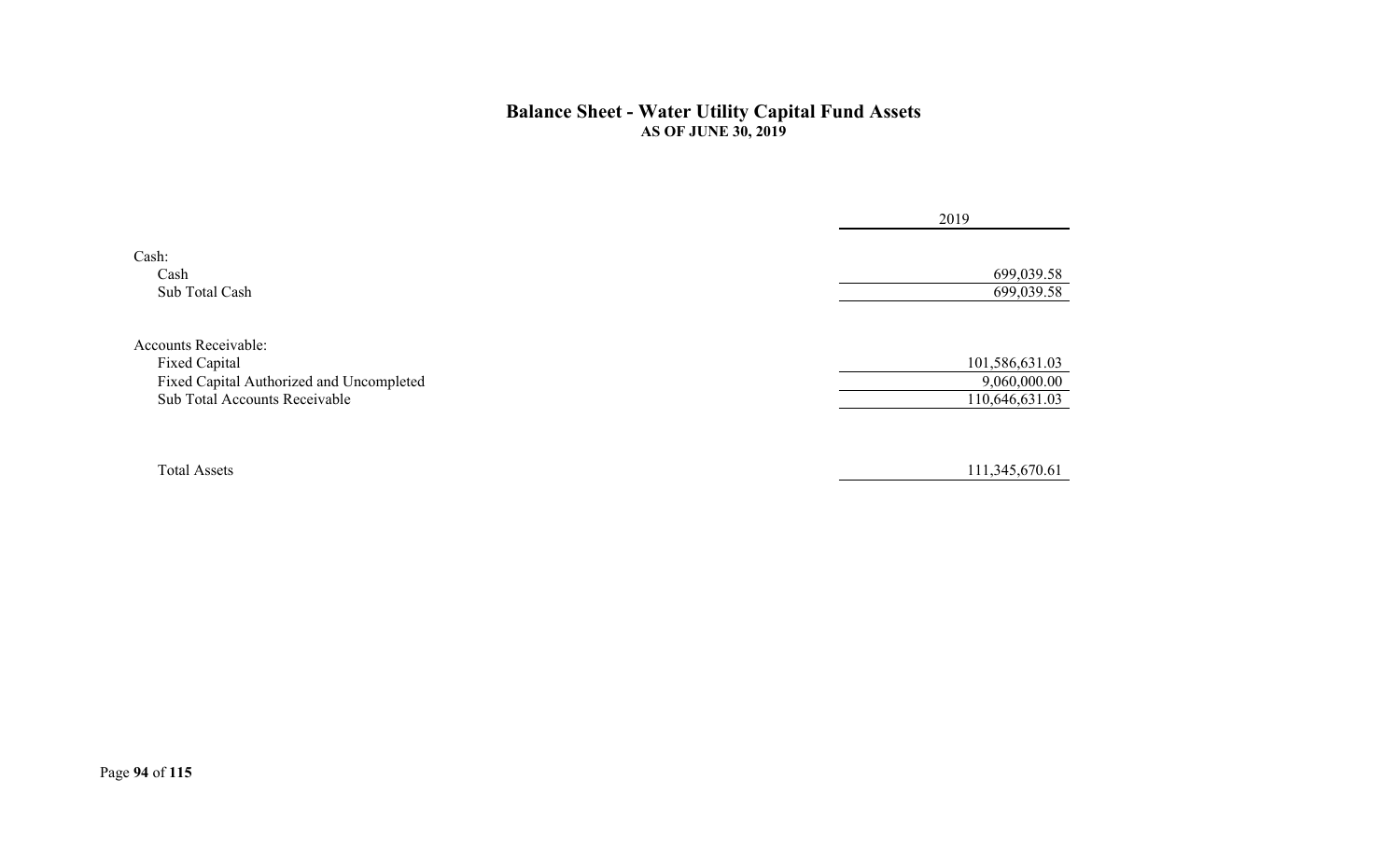#### **Balance Sheet - Water Utility Capital Fund Liabilities, Reserves & Fund Balance AS OF JUNE 30, 2019**

|                                                                               | 2019           |
|-------------------------------------------------------------------------------|----------------|
| Liabilities:                                                                  |                |
| <b>Improvement Authorizations - Funded</b>                                    | 796,921.26     |
| Improvement Authorizations - Unfunded                                         | 2,833,612.00   |
| Serial Bonds Payable                                                          | 0.00           |
| <b>Bond Anticipation Notes Payable</b>                                        |                |
| Due to State of New Jersey - Environmental Infrastructure Trust Loans Payable | 13,874,123.45  |
| Reserve for Payment of New Jersey Environmental Infrastructure Loans          | 393,949.13     |
| Capital Improvement Fund                                                      | 393,985.06     |
| Due Water Utility Operating Fund                                              | 1,376,269.45   |
| Reserve for Amortization                                                      | 89,681,810.26  |
| Deferred Reserve for Amortization                                             | 1,995,000.00   |
| <b>Total Liabilities</b>                                                      | 111,345,670.61 |
| <b>Fund Balance:</b>                                                          |                |
| Capital Surplus                                                               | 0.00           |
| Total Liabilities, Reserves and Surplus                                       | 111,345,670.61 |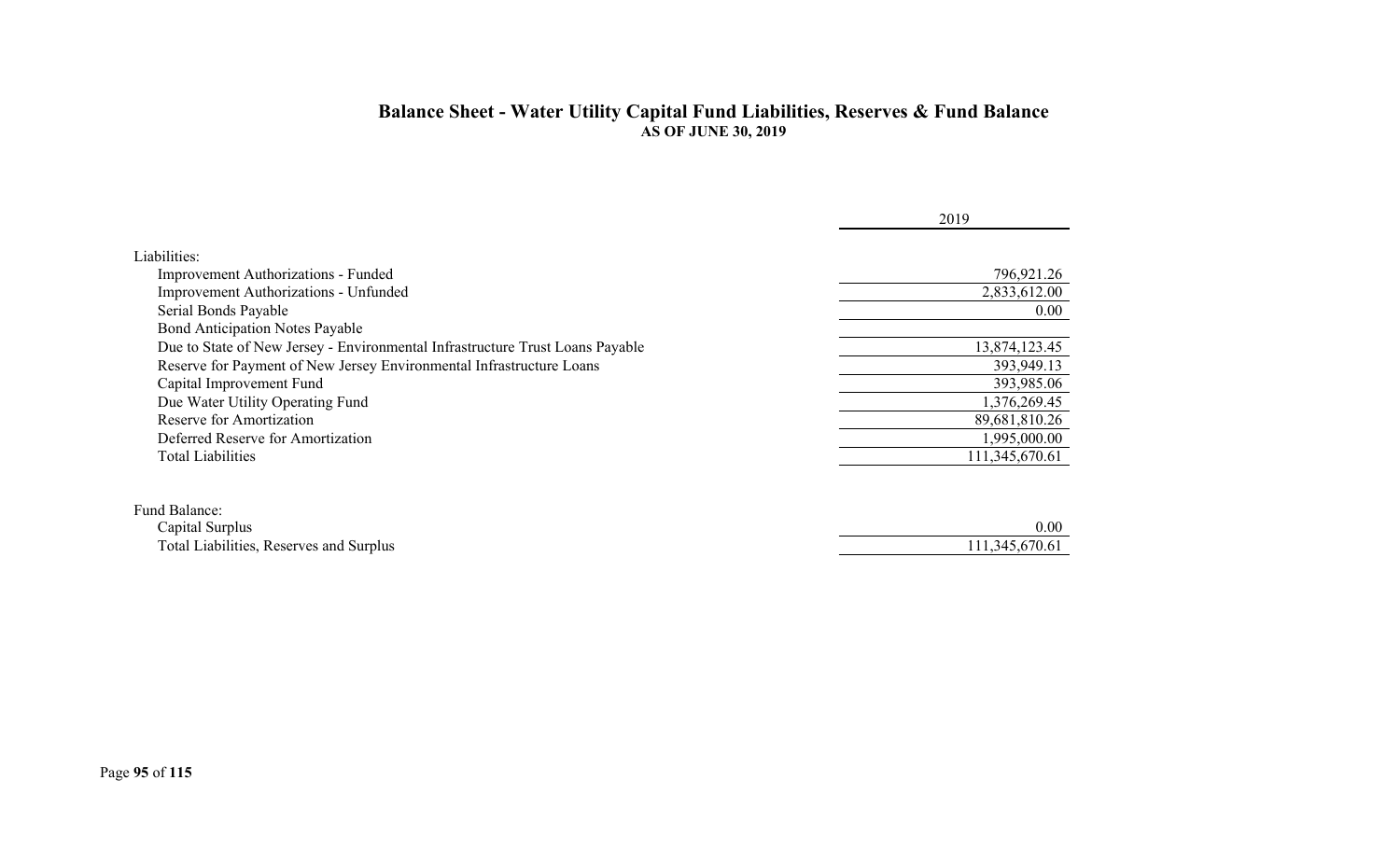#### **Balance Sheet - Water Utility Assessment Fund AS OF JUNE 30, 2019**

|                                                             | 2019 |
|-------------------------------------------------------------|------|
| Assets:                                                     |      |
| Cash                                                        |      |
| <b>Total Assets</b>                                         | 0.00 |
| Liabilities and Reserves:<br><b>Assessment Serial Bonds</b> | 0.00 |
| <b>Assessment Notes</b>                                     |      |
| <b>Total Liabilities and Reserves</b>                       | 0.00 |
| Liabilities, Reserves, and Fund Balance:<br>Fund Balance    |      |
| Total Liabilities, Reserves, and Fund Balance               | 0.00 |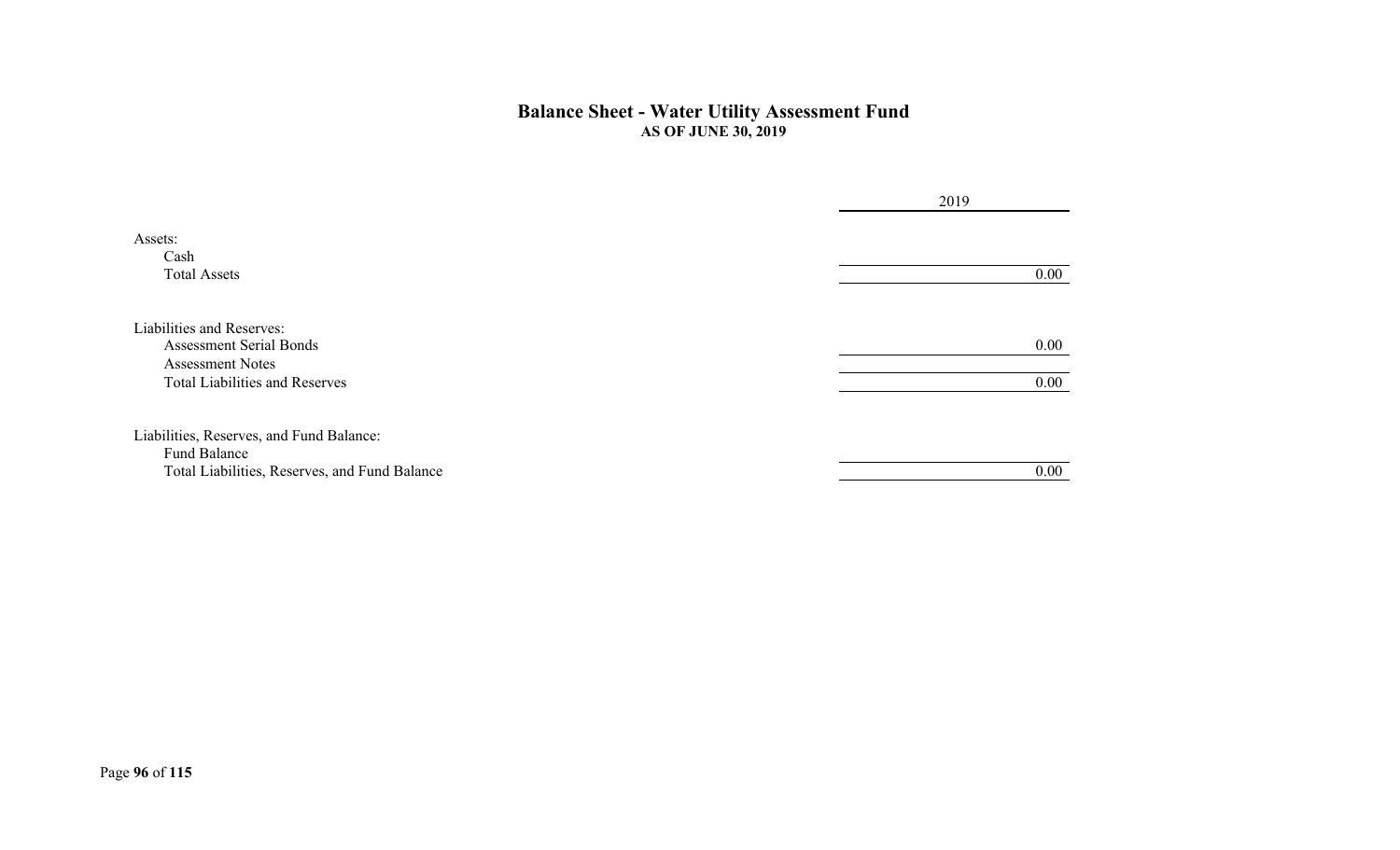## **Analysis of Water Utility Assessment Trust Cash and Investments Pledged to Liabilities and Surplus**

|                                                                 | <b>Audit Balance</b> |                          | Receipts                |       |               |                       |
|-----------------------------------------------------------------|----------------------|--------------------------|-------------------------|-------|---------------|-----------------------|
| Title of Liability to which Cash and Investments are<br>Pledged | June 30, 2018        | Assessments and<br>Liens | <b>Operating Budget</b> | Other | Disbursements | Balance June 30, 2019 |
| Assessment Serial Bond Issues:                                  |                      |                          |                         |       |               |                       |
|                                                                 |                      |                          |                         |       |               |                       |
| <b>Assessment Bond Anticipation Notes</b>                       |                      |                          |                         |       |               |                       |
| <b>Trust Surplus</b>                                            | 0.00                 |                          |                         |       |               | $0.00\,$              |
| Other Liabilities                                               |                      |                          |                         |       |               |                       |
|                                                                 |                      |                          |                         |       |               |                       |
| <b>Trust Surplus</b>                                            |                      |                          |                         |       |               |                       |
|                                                                 |                      |                          |                         |       |               |                       |
| Less Assets "Unfinanced"                                        |                      |                          |                         |       |               |                       |
|                                                                 |                      |                          |                         |       |               |                       |
| Total                                                           | 0.00                 |                          |                         |       |               | $0.00\,$              |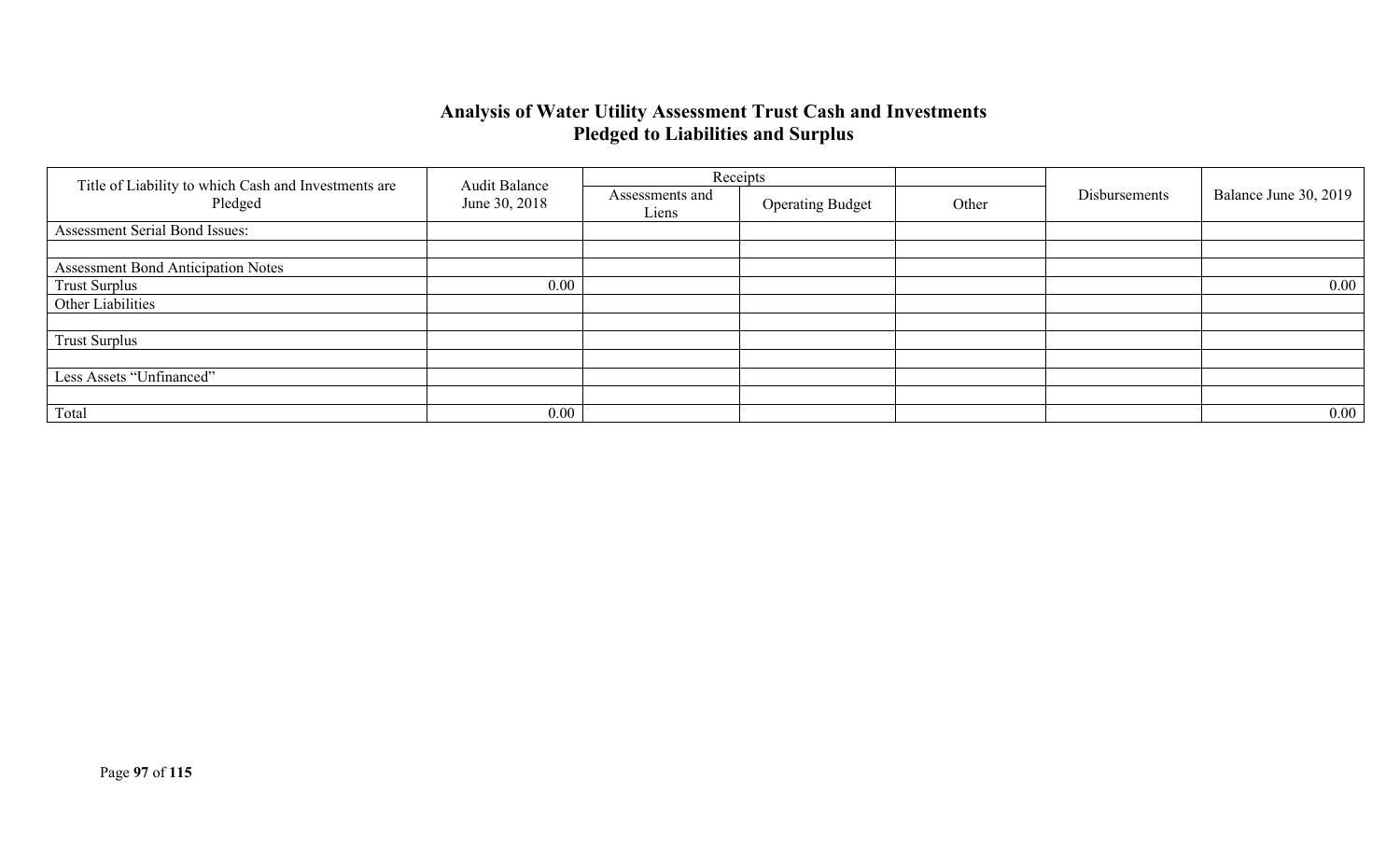### **Schedule of Water Utility Budget - 2019 Budget Revenues**

| Source                                                          | Budget        | Received in Cash | <b>Excess or Deficit</b> |
|-----------------------------------------------------------------|---------------|------------------|--------------------------|
| <b>Operating Surplus Anticipated</b>                            | 1,500,000.00  | 1,500,000.00     | 0.00                     |
| Operating Surplus Anticipated with Consent of Director of Local |               |                  |                          |
| Govt. Services                                                  |               |                  |                          |
| Rents                                                           | 10,570,000.00 | 11,795,722.63    | 1,225,722.63             |
| Miscellaneous Revenue Anticipated                               | 720,000.00    | 631,034.70       | $-88,965.30$             |
| Miscellaneous                                                   |               |                  |                          |
| Reserve for Payment of New Jersey Enviornmental Infrastructure  |               |                  |                          |
| Loans                                                           |               |                  |                          |
| Capacity Fee and Other                                          | 190,000.00    | 201,607.34       | 11,607.34                |
| Merchantville-Pennsauken Water Commission                       | 163,509.00    | 147,229.28       | $-16,279.72$             |
| Added by N.J.S.A. 40A:4-87: (List)                              |               |                  |                          |
|                                                                 |               |                  |                          |
| <b>Subtotal Additional Miscellaneous Revenues</b>               | 353,509.00    | 348,836.62       | $-4,672.38$              |
| Subtotal                                                        | 13,143,509.00 | 14,275,593.95    | 1,132,084.95             |
| Deficit (General Budget)                                        |               |                  |                          |
|                                                                 | 13,143,509.00 | 14,275,593.95    | 1,132,084.95             |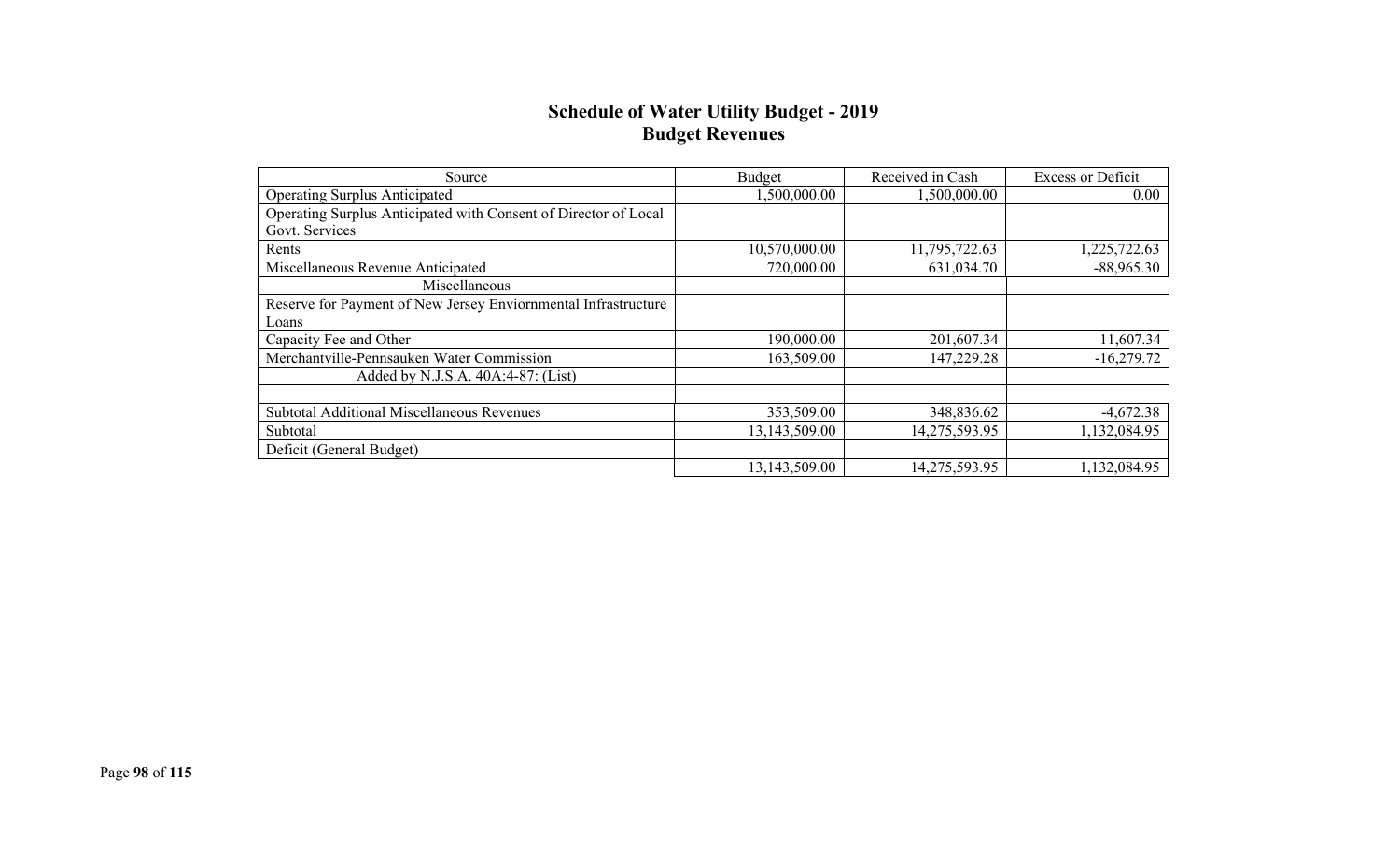# **Statement of Budget Appropriations**

| Appropriations                          |                  |
|-----------------------------------------|------------------|
| Adopted Budget                          | 13,143,509.00    |
| <b>Total Appropriations</b>             | 13,143,509.00    |
| Add: Overexpenditures                   |                  |
|                                         |                  |
| Total Overexpenditures                  |                  |
| Total Appropriations & Overexpenditures | 13,143,509.00    |
| <b>Deduct Expenditures</b>              |                  |
| Paid or Charged                         | 12,292,087.89    |
| Reserved                                | 810,110.61       |
| Surplus                                 |                  |
|                                         |                  |
| <b>Total Surplus</b>                    |                  |
| Total Expenditure & Surplus             | 13, 102, 198. 50 |
| <b>Unexpended Balance Cancelled</b>     | 41,310.50        |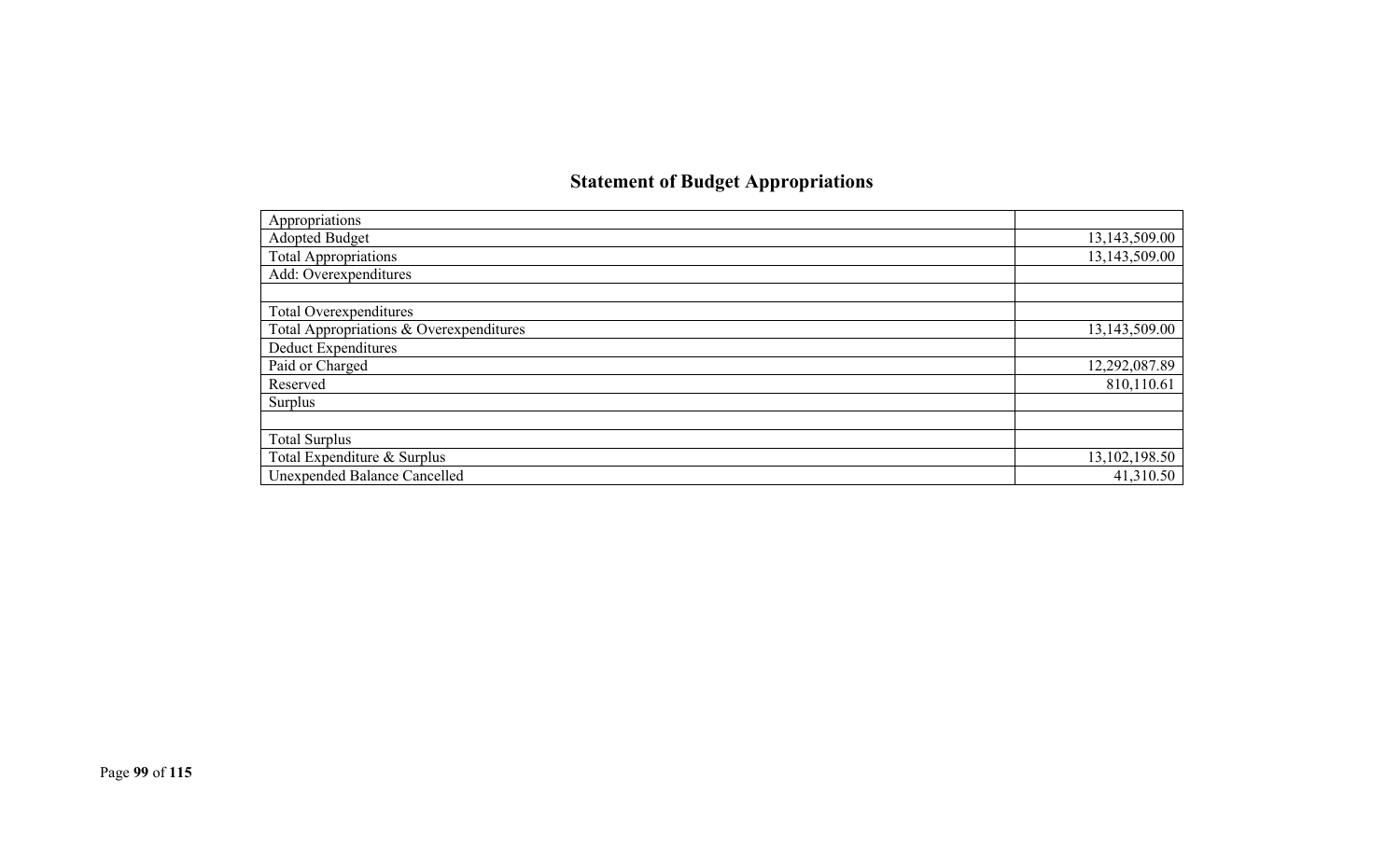## **Statement of 2019 Operation Water Utility**

NOTE: Section 1 of this sheet is required to be filled out ONLY IF the 2019 budget year Water Utility Budget contained either an item of revenue "Deficit (General Budget)" or an item of appropriation "Surplus (General Budget)"

Section 2 should be filled out in every case.

| <b>Section 1:</b>                                                                          |                  |                 |
|--------------------------------------------------------------------------------------------|------------------|-----------------|
| Revenue Realized                                                                           | 14,275,593.95    |                 |
| Miscellaneous Revenue Not Anticipated                                                      |                  |                 |
| <b>Appropriation Reserves Canceled</b><br>2018                                             | 933,767.63       |                 |
|                                                                                            |                  |                 |
|                                                                                            |                  |                 |
| <b>Total Revenue Realized</b>                                                              |                  | 15,209,361.58   |
| Expenditures                                                                               |                  |                 |
| <b>Expended Without Appropriation</b>                                                      |                  |                 |
| Cash Refund of Prior Year's Revenue                                                        |                  |                 |
| Overexpenditure of Appropriation Reserves                                                  |                  |                 |
| <b>Total Expenditures</b>                                                                  | 13, 102, 198. 50 |                 |
| Less: Deferred Charges Included in Above "Total Expenditures"                              |                  |                 |
| Total Expenditures - As Adjusted                                                           |                  | 13, 102, 198.50 |
|                                                                                            |                  |                 |
| Excess                                                                                     |                  | 2,107,163.08    |
| Balance of "Results of 2017 Operation"                                                     |                  |                 |
| Remainder= ("Excess in Operations")                                                        | 2,107,163.08     |                 |
| Deficit                                                                                    |                  |                 |
| Balance of "Results of 2017 Operation" Remainder= ("Operating Deficit - to Trial Balance") | 0.00             |                 |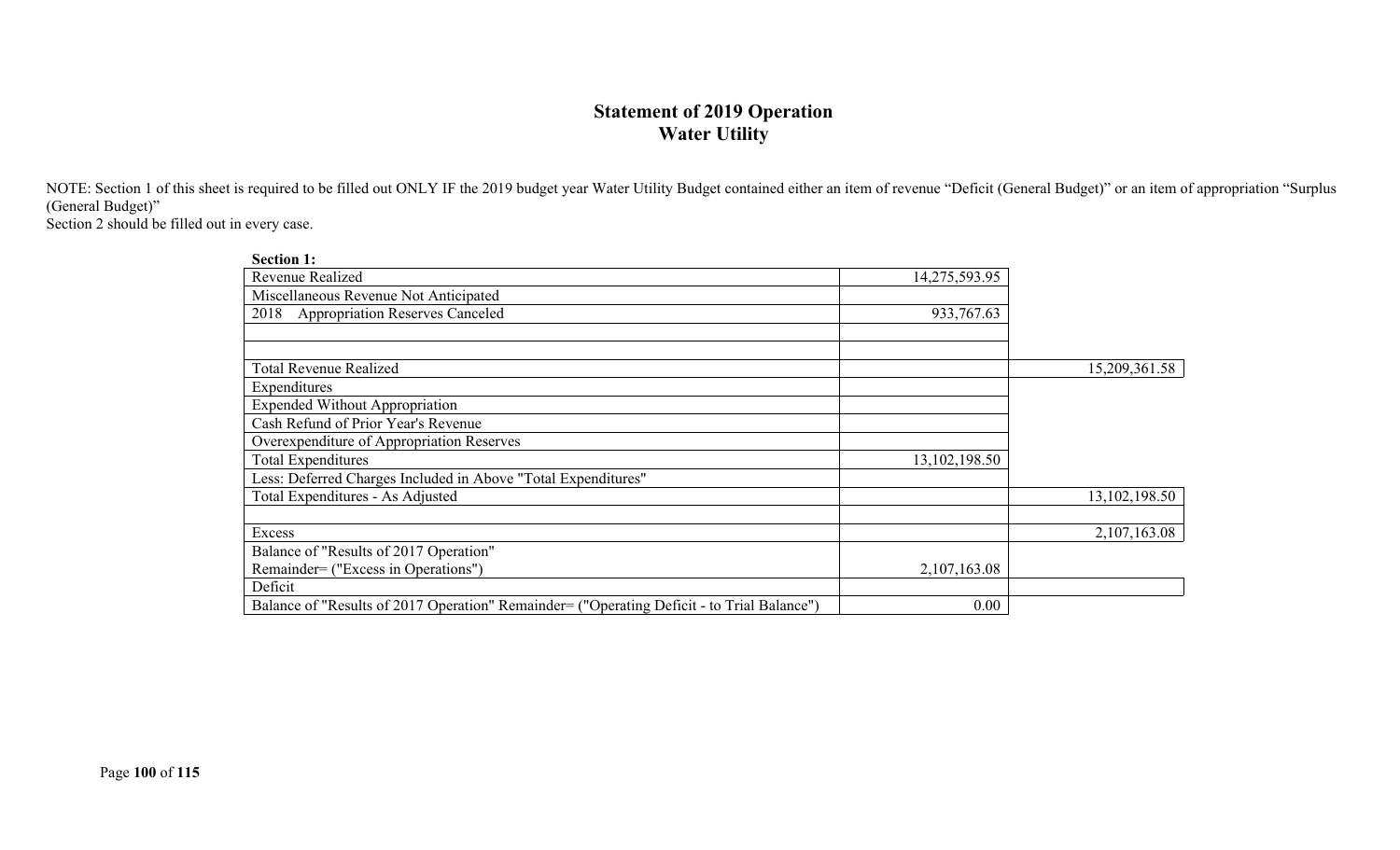#### **Section 2:**

The following Item of 2018 Appropriation Reserves Canceled in 2019 Is Due to the Current Fund TO THE EXTENT OF the amount Received and Due from the General Budget of 2018 for an Anticipated Deficit in the Water Utility for: 2018

| 2018 Appropriation Reserves Canceled in 2019                                              | 933, 767. 63 |            |
|-------------------------------------------------------------------------------------------|--------------|------------|
| Less: Anticipated Deficit in 2018 Budget - Amount Received and Due from Current Fund - If |              |            |
| $\vdash$ none, check "None" $\Box$                                                        |              |            |
| *Excess (Revenue Realized)                                                                |              | 933,767.63 |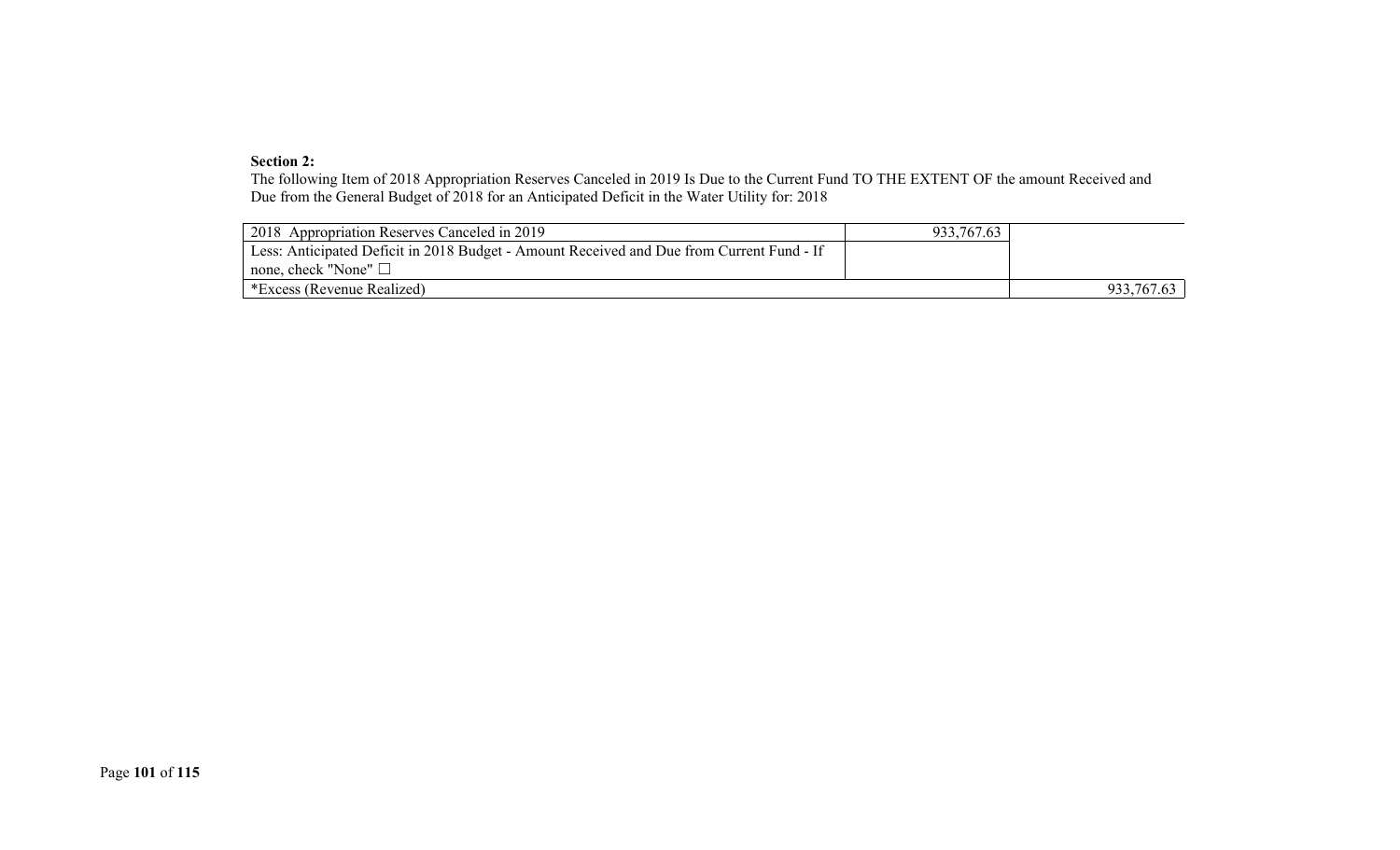| <b>Results of 2019 Operations - Water Utility</b> |  |  |  |
|---------------------------------------------------|--|--|--|
|---------------------------------------------------|--|--|--|

|                                                    | Debit        | Credit       |
|----------------------------------------------------|--------------|--------------|
| Cancellation of Accounts Payable                   |              | 9,394.77     |
| Refund of Prior Years' Expenditures                |              | 673,800.22   |
| Miscellaneous Revenue Not Anticipated              |              |              |
| Operating Deficit - to Trial Balance               |              |              |
| Unexpended Balances of Appropriations              |              | 41,310.50    |
| Unexpended Balances of PY Appropriation Reserves * |              | 933, 767. 63 |
| Refund of Prior Years' Revenues                    | 31,250.00    |              |
| <b>Excess in Anticipated Revenues</b>              |              | 1,132,084.95 |
| Deficit in Anticipated Revenue                     | 0.00         |              |
| <b>Operating Excess</b>                            | 2,759,108.07 |              |
| <b>Operating Deficit</b>                           |              |              |
| <b>Total Results of Current Year Operations</b>    | 2,790,358.07 | 2,790,358.07 |

# **Operating Surplus– Water Utility**

|                                                                                  | Debit        | Credit       |
|----------------------------------------------------------------------------------|--------------|--------------|
| Amount Appropriated in CY Budget - Cash                                          | 1,500,000.00 |              |
| Amount Appropriated in CY Budget with Prior Written Consent of Director of Local |              |              |
| Government Services (Debit)                                                      |              |              |
| Excess in Results of CY Operations                                               |              | 2,759,108.07 |
| Balance January 1, CY (Credit)                                                   |              | 2,577,882.52 |
| Balance June 30, 2019                                                            | 3,836,990.59 |              |
| <b>Total Operating Surplus</b>                                                   | 5,336,990.59 | 5,336,990.59 |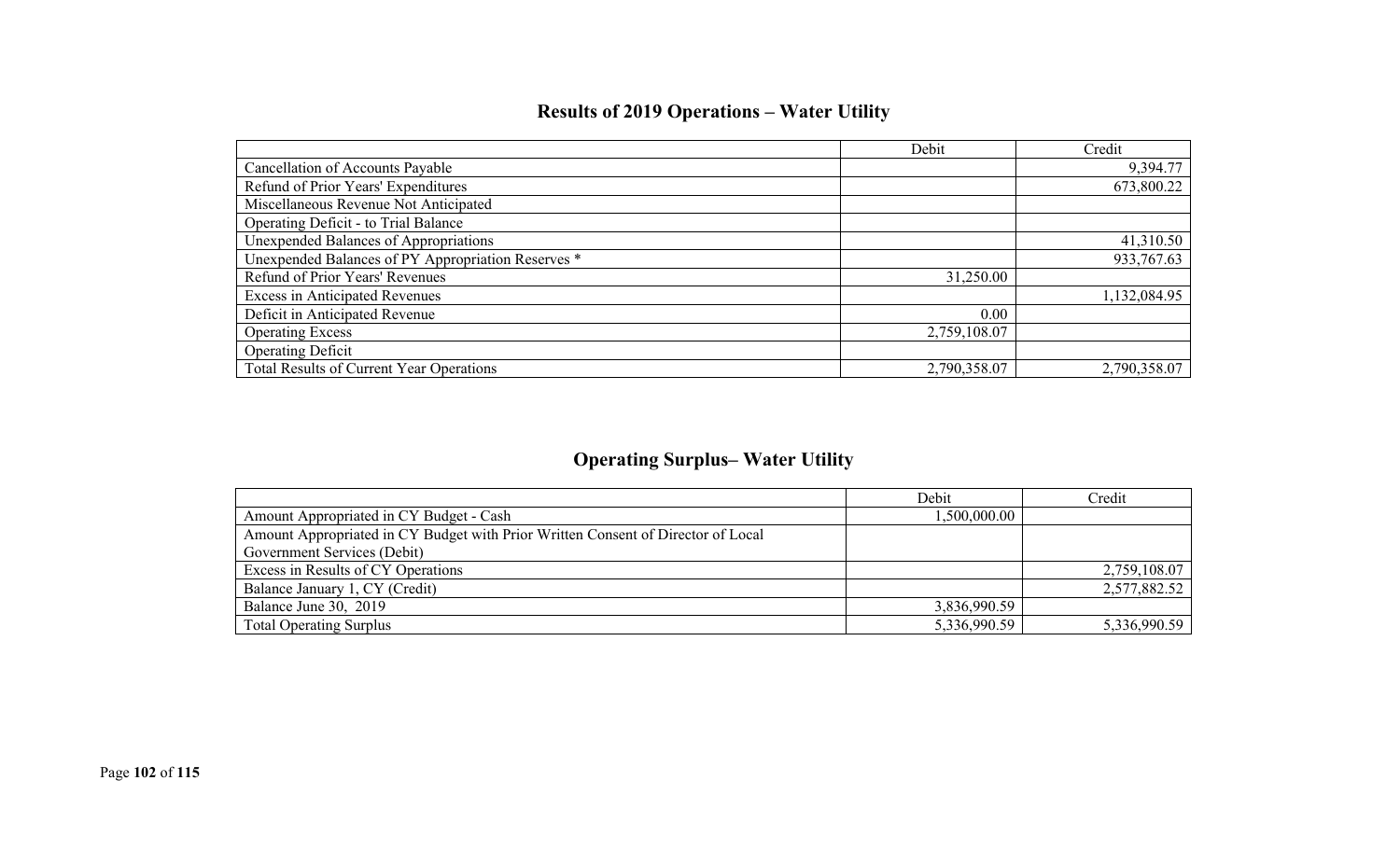### **Analysis of Balance June 30, 2019 (From Utility – Trial Balance)**

| Cash                                                          | 6,545,945.37 |
|---------------------------------------------------------------|--------------|
| Investments                                                   |              |
| Interfund Accounts Receivable                                 |              |
| Subtotal                                                      | 6,545,945.37 |
| Deduct Cash Liabilities Marked with "C" on Trial Balance      | 4,085,224.23 |
| Operating Surplus Cash or (Deficit in Operating Surplus Cash) | 2,460,721.14 |
| Other Assets Pledged to Operating Surplus*                    |              |
| Deferred Charges #                                            |              |
| Operating Deficit #<br>0.00                                   |              |
| <b>Total Other Assets</b>                                     | 0.00         |
|                                                               | 2,460,721.14 |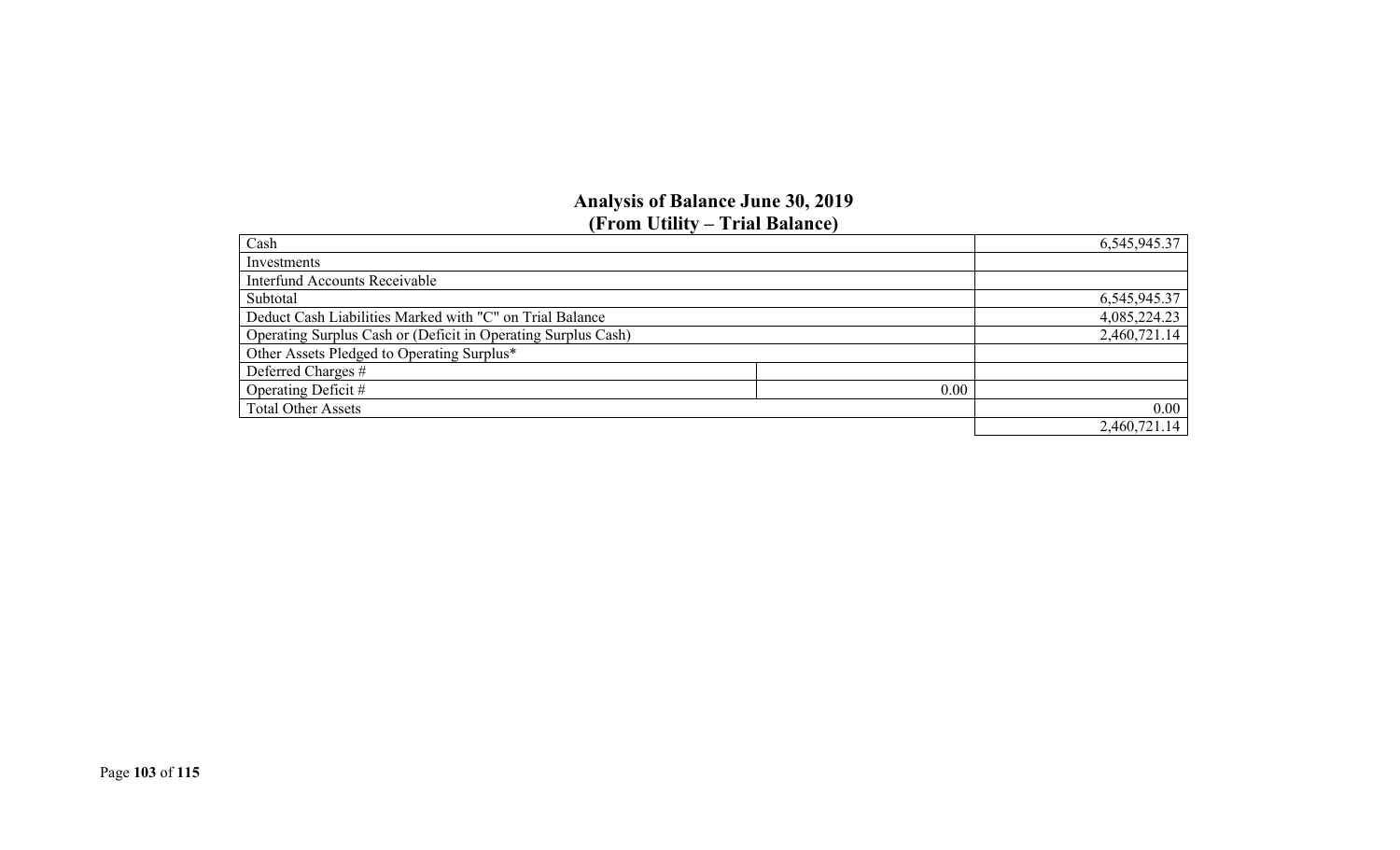# **Schedule of Water Utility Accounts Receivable**

| Balance June 30, 2018              |                                        | 3,158,962.35  |
|------------------------------------|----------------------------------------|---------------|
| Increased by:<br>Rents Levied      |                                        | 12,973,659.44 |
| Decreased by:                      |                                        |               |
| Collections                        | 11,662,211.09                          |               |
| Overpayments applied               |                                        |               |
| Transfer to Utility Lien           | 1,351,539.78                           |               |
| Other                              |                                        |               |
|                                    |                                        | 13,013,750.87 |
| Balance June 30, 2019              |                                        | 3,118,870.92  |
|                                    | <b>Schedule of Water Utility Liens</b> |               |
| Balance June 30, 2018              |                                        | 10,636,507.62 |
| Increased by:                      |                                        |               |
| Transfers from Accounts Receivable | 1,351,539.78                           |               |
| Penalties and Costs                | 22,679.02                              |               |
| Other                              |                                        |               |
|                                    |                                        | 1,374,218.80  |
| Decreased by:                      |                                        |               |
| Collections                        | 133,511.54                             |               |
| Other                              | 518,871.24                             |               |
|                                    |                                        | 652,382.78    |
| Balance June 30, 2019              | 11,358,343.64                          |               |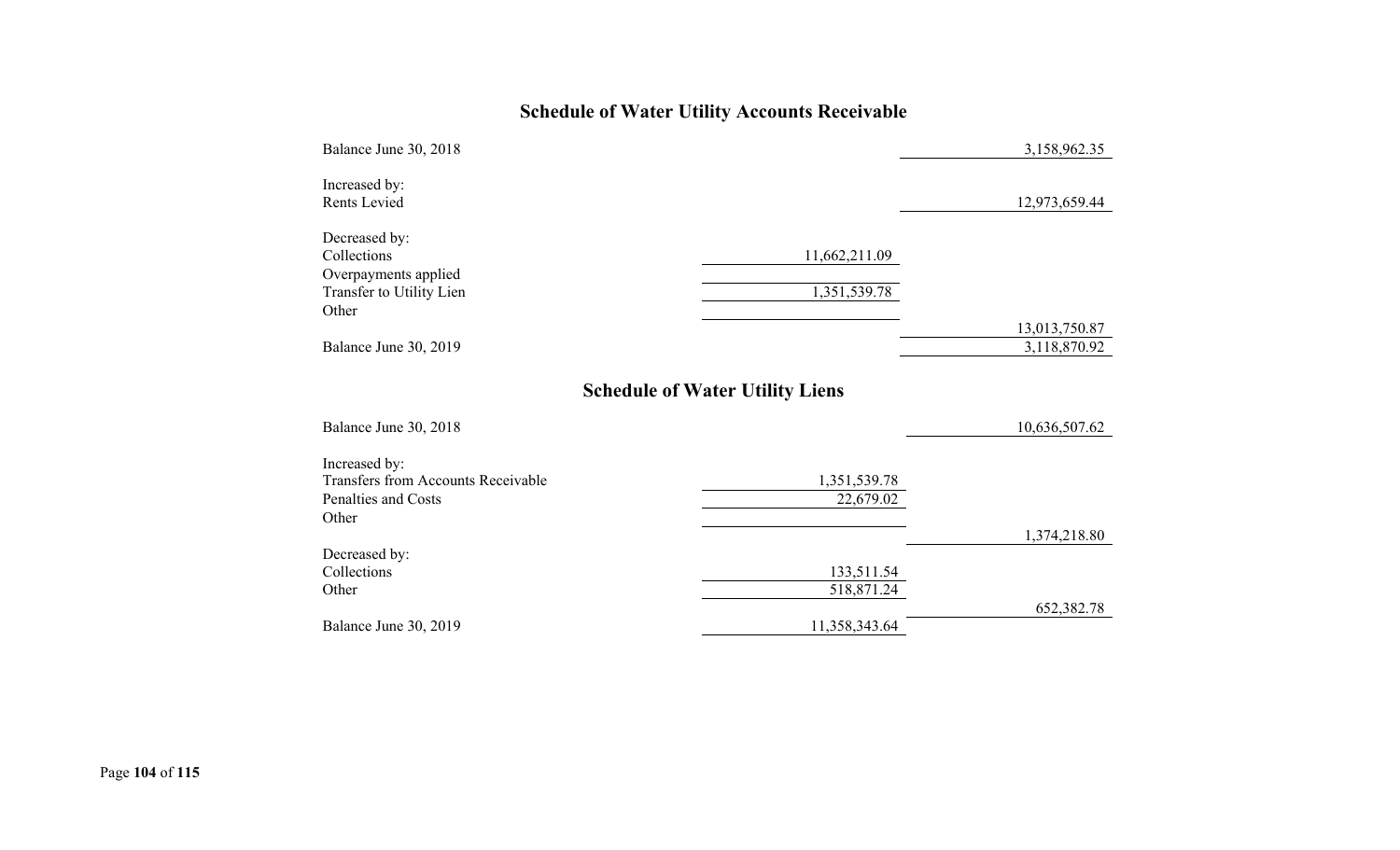### **Deferred Charges - Mandatory Charges Only - Water Utility Fund**

(Do not include the emergency authorizations pursuant to N.J.S.A. 40A:4-55)

| Caused by              | Amount June 30, 2018 per<br>Audit Report | Amount in 2019 Budget | Amount Resulting from 2019 | Balance as at June 30, 2019 |
|------------------------|------------------------------------------|-----------------------|----------------------------|-----------------------------|
| <b>Total Operating</b> | 0.00                                     |                       |                            |                             |
| Total Capital          | 0.00                                     |                       |                            |                             |

\*Do not include items funded or refunded as listed below.

## **Emergency Authorizations Under N.J.S.A. 40A:4-47 Which Have Been Funded or Refunded Under N.J.S.A. 40A:2-3 OR N.J.S.A. 40A:2-51**

| Date        | Purpose       |                                                                  |        | Amount                                     |
|-------------|---------------|------------------------------------------------------------------|--------|--------------------------------------------|
|             |               |                                                                  |        |                                            |
|             |               | <b>Judgements Entered Against Municipality and Not Satisfied</b> |        |                                            |
| In Favor Of | On Account Of | Date Entered                                                     | Amount | Appropriated for in Budget<br>of Year 2020 |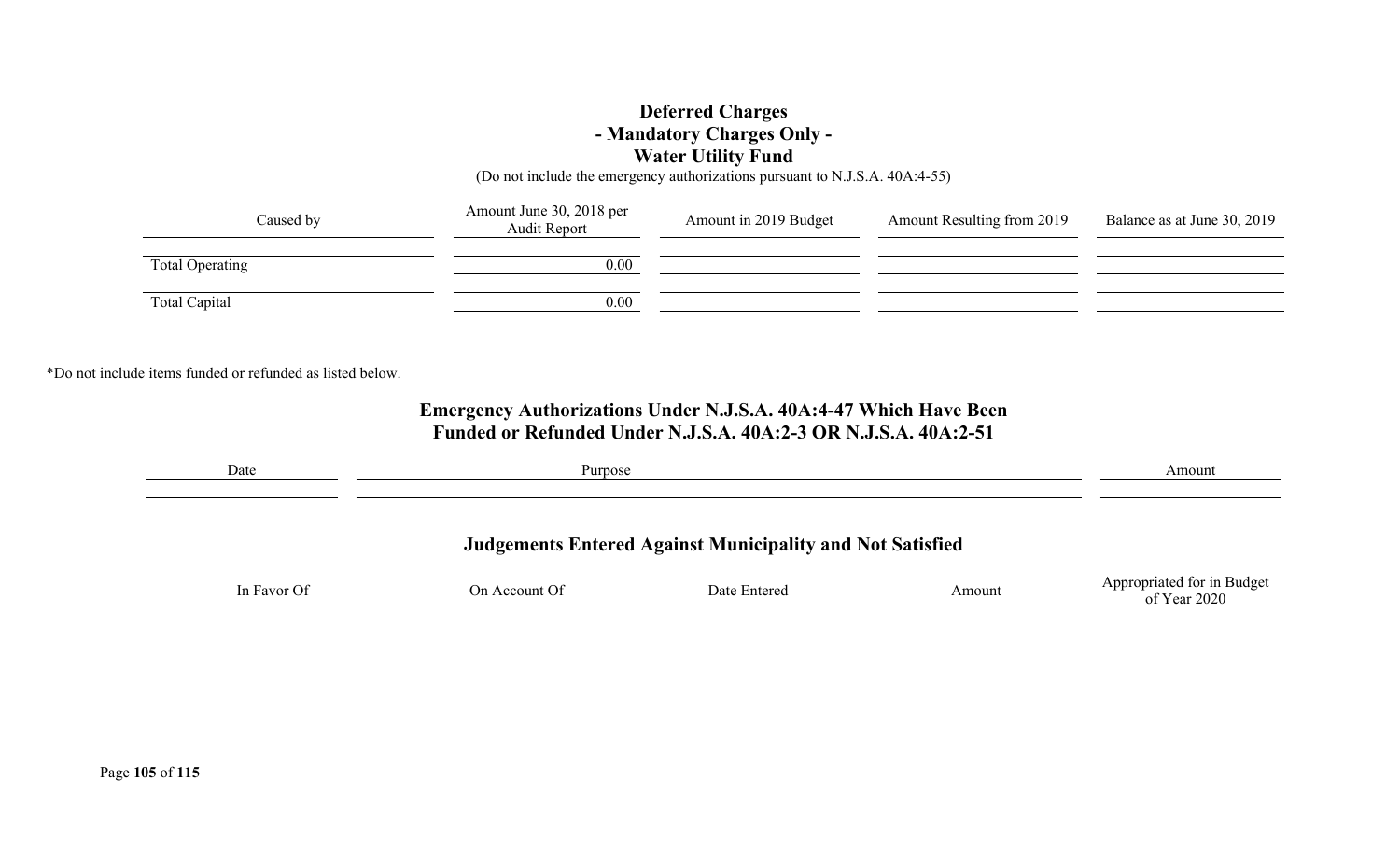### **Schedule of Bonds Issued and Outstanding and 2020 Debt Service for Bonds** Water UTILITY ASSESSMENT BONDS

|                                         | Debit | Credit | 2020 Debt Service |
|-----------------------------------------|-------|--------|-------------------|
| Outstanding January 1, CY (Credit)      |       | 0.00   |                   |
| Paid (Debit)                            |       |        |                   |
| Issued (Credit)                         |       |        |                   |
| Outstanding June 30, 2019               |       |        |                   |
|                                         |       |        |                   |
| 2020 Bond Maturities - Assessment Bonds |       |        |                   |
| 2020 Interest on Bonds                  |       |        |                   |

## **Water Utility Capital Bonds**

|                                              | Debit | Credit | 2020 Debt Service |
|----------------------------------------------|-------|--------|-------------------|
| Issued (Credit)                              |       |        |                   |
| Paid (Debit)                                 |       |        |                   |
| Outstanding January 1, CY (Credit)           |       | 0.00   |                   |
| Outstanding June 30, 2019                    |       |        |                   |
|                                              |       |        |                   |
| 2020 Bond Maturities - Utility Capital Bonds |       |        |                   |
| 2020 Interest on Bonds                       |       |        |                   |

## **Interest on Bonds – Water Utility Budget**

| 2020 Interest on Bonds (*Items)                     |  |
|-----------------------------------------------------|--|
| Less: Interest Accrued to 6/30/2019 (Trial Balance) |  |
| Subtotal                                            |  |
| Add: Interest to be Accrued as of 6/30/2020         |  |
| Required Appropriation 2020                         |  |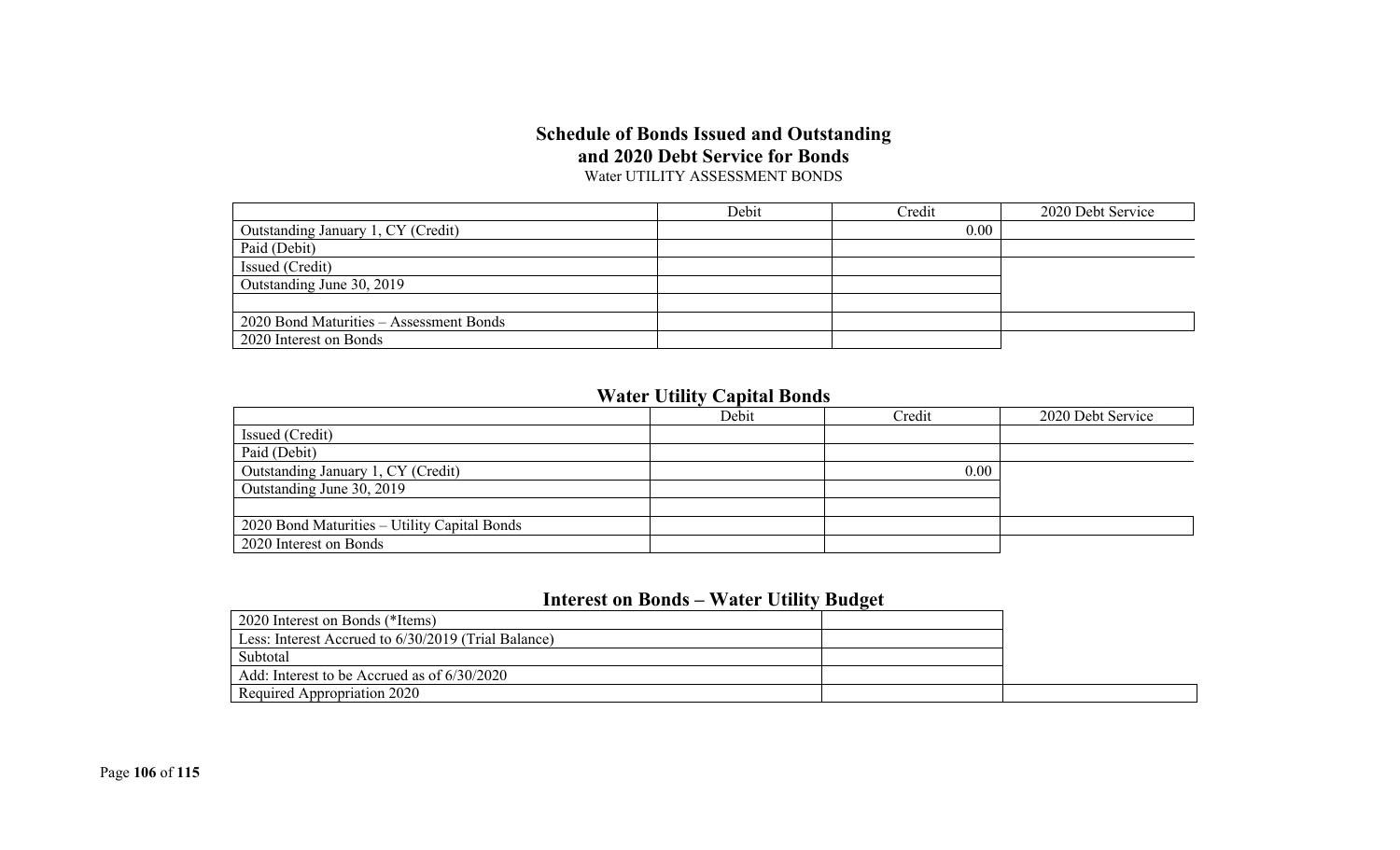# **List of Bonds Issued During 2019**

| Purpose | າດາດ<br>Maturity<br>ZUZU | Amount Issued | <b>Issue</b><br>Date<br>ΩT | Rate<br>Interest |  |  |
|---------|--------------------------|---------------|----------------------------|------------------|--|--|
|         |                          |               |                            |                  |  |  |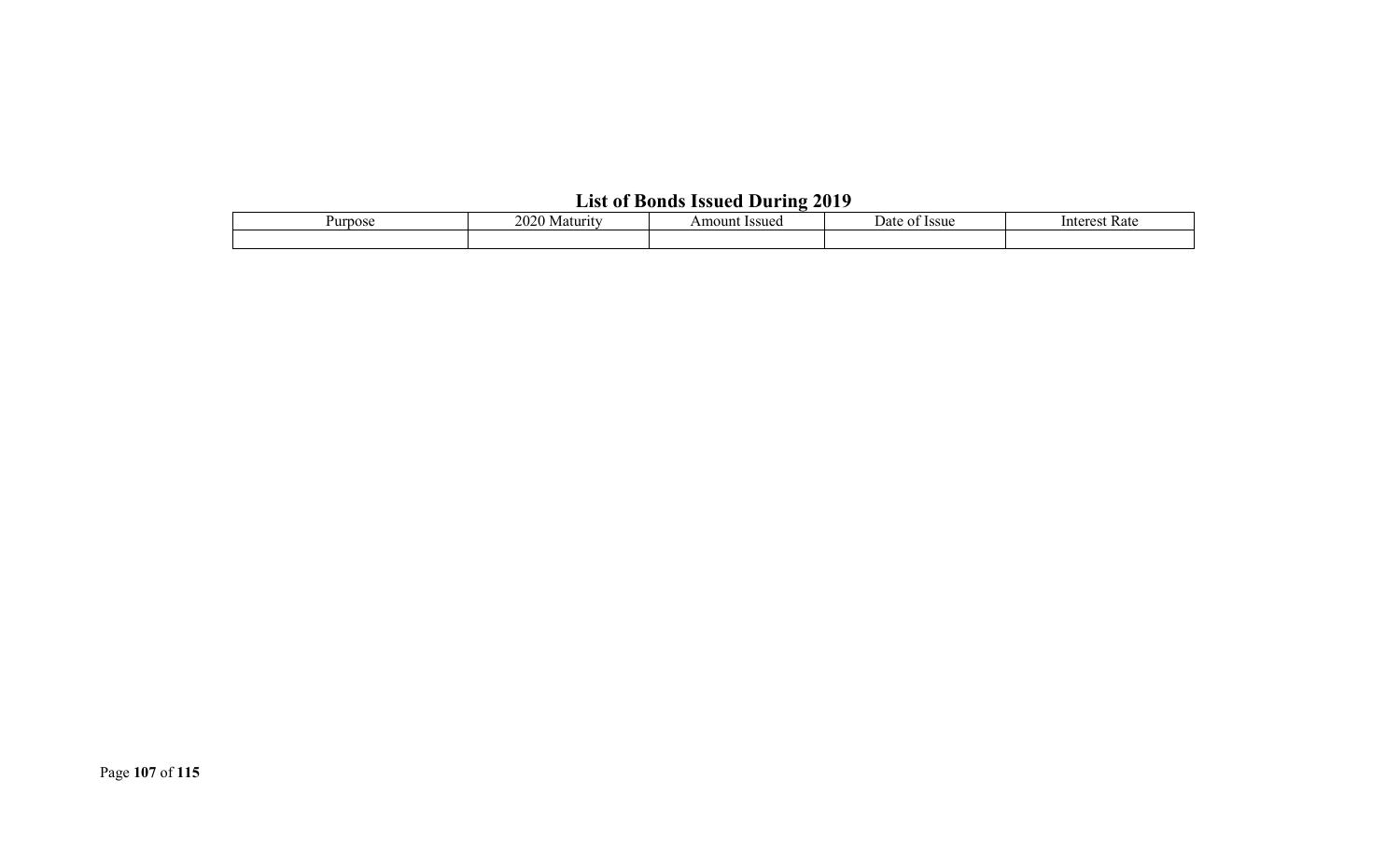### **Schedule of Loans Issued and Outstanding and 2020 Debt Service for Loans** Water UTILITY LOAN

| Loan                                                         | Outstanding July<br>2018 | Issued | Paid         | Other<br>Description | Other Debit | Other Credit | Outstanding June<br>30, 2019 | Loan Maturities | Interest on Loans |
|--------------------------------------------------------------|--------------------------|--------|--------------|----------------------|-------------|--------------|------------------------------|-----------------|-------------------|
| Due to State of New Jersey -<br>Environmental Infrastructure |                          |        |              |                      |             |              |                              |                 |                   |
| Trust Loans Payable                                          | 17,633,904.65            |        | 3,759,781.20 |                      |             |              | 13,874,123.45                | 3,813,213.24    | 342,602.50        |

## **Interest on Loans – Water Utility Budget**

|                                                     | 342,602.50 |            |
|-----------------------------------------------------|------------|------------|
| 2020 Interest on Loans (*Items)                     |            |            |
| Less: Interest Accrued to 6/30/2019 (Trial Balance) | 142,751.06 |            |
| Subtotal                                            | 199,851.44 |            |
| Add: Interest to be Accrued as of 6/30/2020         | 98,697.93  |            |
| Required Appropriation 2020                         |            | 298,549.37 |

## **List of Loans Issued During 2019**

| Purpose | 20201<br>Haturity<br>$\triangle$ U $\triangle$ V | Amount<br>Issuec | <i>ssue</i><br>Jafe | 'nt<br>катє |
|---------|--------------------------------------------------|------------------|---------------------|-------------|
|         |                                                  |                  |                     |             |
|         |                                                  |                  |                     |             |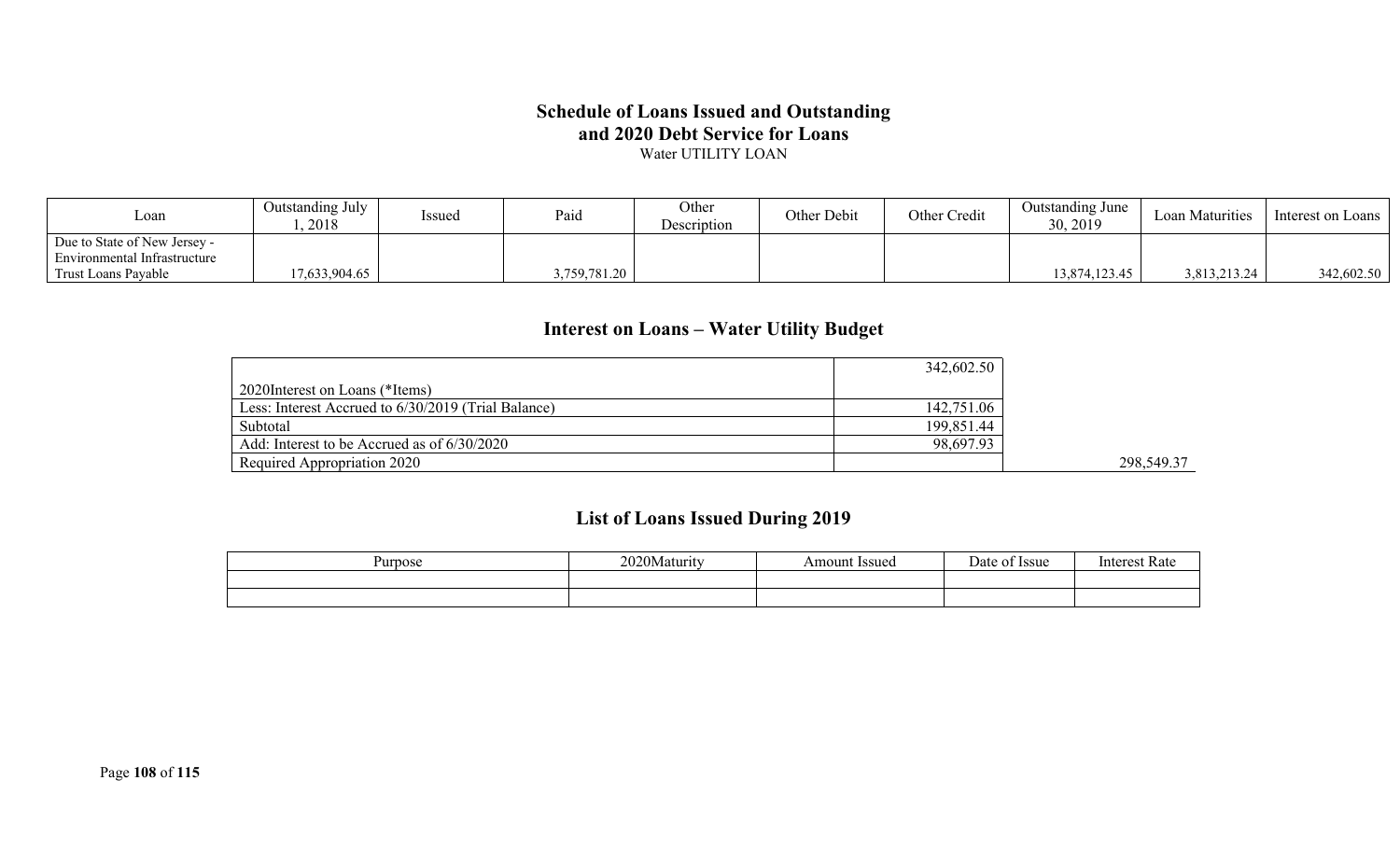## **Debt Service Schedule for Utility Notes (Other than Utility Assessment Notes)**

|                               | Original Amount | Original Date of           | Amount of Note               | Date of<br>Rate of |          | 2020 Budget Requirement |              | Date Interest |
|-------------------------------|-----------------|----------------------------|------------------------------|--------------------|----------|-------------------------|--------------|---------------|
| Title or Purpose of the Issue | Issued          | <i><u><b>Issue</b></u></i> | Outstanding June<br>30, 2019 | Maturity           | Interest | For Principal           | For Interest | Computed to   |
|                               |                 |                            |                              |                    |          |                         |              |               |
|                               |                 |                            |                              |                    |          |                         |              |               |

Important: If there is more than one utility in the municipality, identify each note.

All notes with an original date of issue of or prior require one legal payable installment to be budgeted if it is contemplated that such notes will be renewed in 2020 or written intent of permanent financing submitted.

\*\* If interest on note is financed by ordinance, designate same, otherwise an amount must be included in this column.

| INTERST ON NOTES – Water UTILITY BUDGET             |  |
|-----------------------------------------------------|--|
| 2020 Interest on Notes                              |  |
| Less: Interest Accrued to 6/30/2019 (Trial Balance) |  |
| Subtotal                                            |  |
| Add: Interest to be Accrued as of 6/30/2020         |  |
| Required Appropriation - 2020                       |  |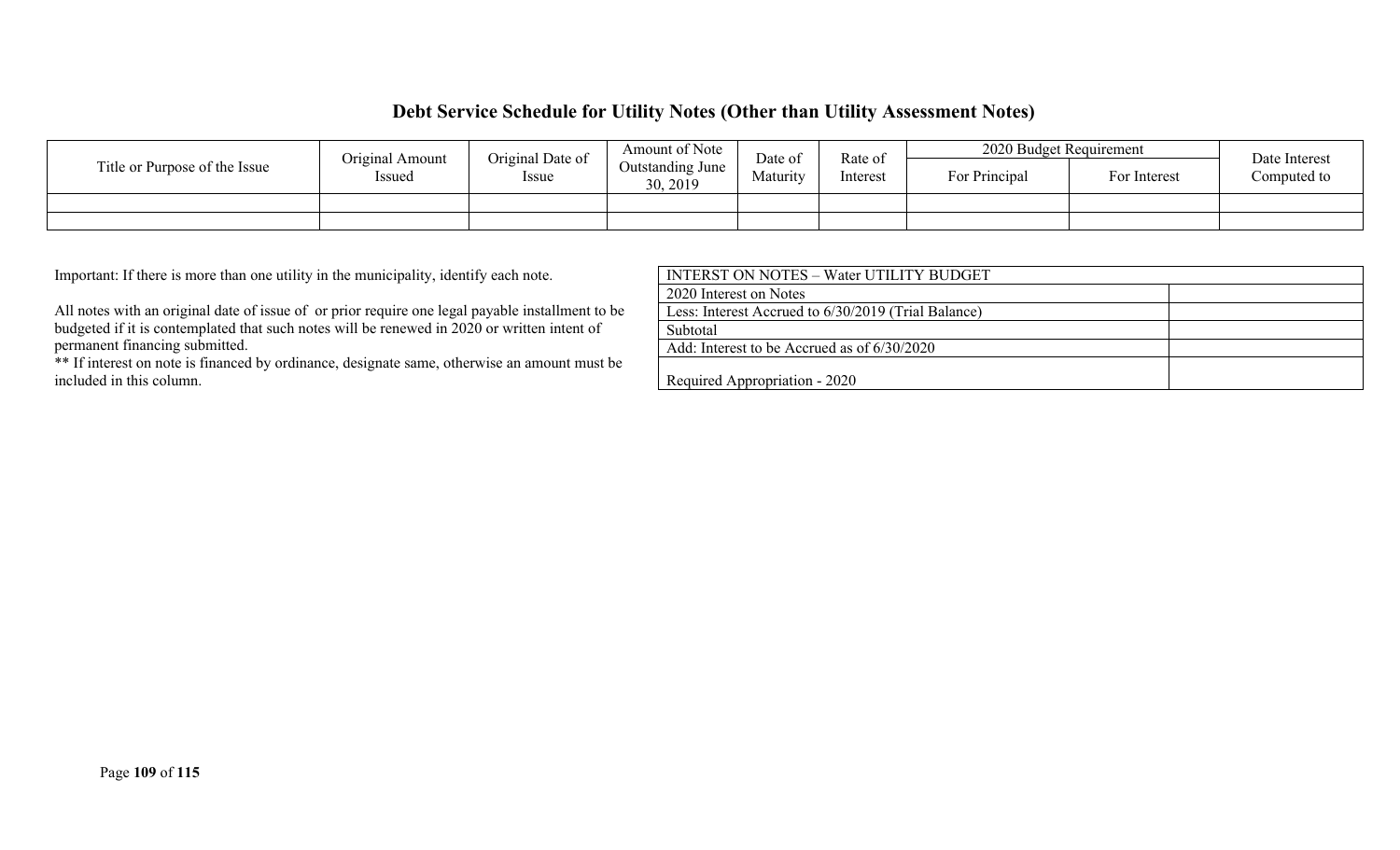## **Debt Service Schedule for Utility Assessment Notes**

|                           | Original Amount | Original Date of | Amount of Note               |          | Rate of<br>Interest | Date of | 2020 Budget Requirement |              | Interest Computed |
|---------------------------|-----------------|------------------|------------------------------|----------|---------------------|---------|-------------------------|--------------|-------------------|
| Title or Purpose of Issue | Issued          | Issue            | Outstanding June<br>30, 2019 | Maturity |                     |         | For Principal           | For Interest | to (Insert Date)  |
|                           |                 |                  |                              |          |                     |         |                         |              |                   |
|                           |                 |                  |                              |          |                     |         |                         |              |                   |

Important: If there is more than one utility in the municipality, identify each note.

Utility Assessment Notes with an original date of issue of June 30, or prior require one legally payable installment to be budgeted in the 2020 Dedicated Utility Assessment Budget if it is contemplated that such notes will be renewed in 2020 or written intent of permanent financing submitted with statement.

\*\* Interest on Utility Assessment Notes must be included in the Utility Budget appropriation "Interest on Notes".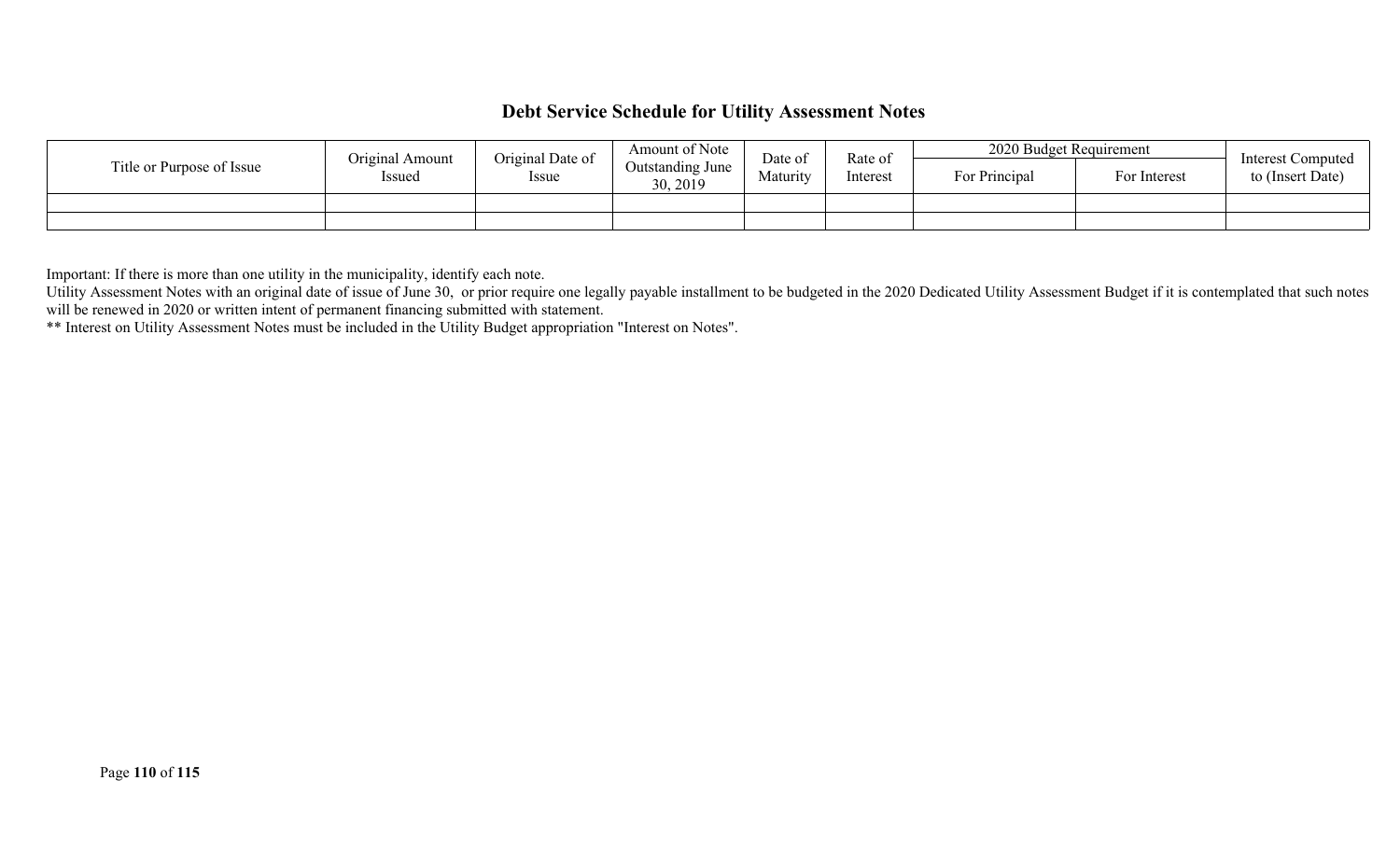## **Schedule of Capital Lease Program Obligations**

|                                              | Amount of Obligation      | 2020 Budget Requirement |                   |  |
|----------------------------------------------|---------------------------|-------------------------|-------------------|--|
| Purpose                                      | Outstanding June 30, 2019 | For Principal           | For Interest/Fees |  |
| Leases approved by LFB after July 1, 2007    |                           |                         |                   |  |
|                                              |                           |                         |                   |  |
| Subtotal                                     |                           |                         |                   |  |
| Leases approved by LFB prior to July 1, 2007 |                           |                         |                   |  |
|                                              |                           |                         |                   |  |
|                                              |                           |                         |                   |  |
| Subtotal                                     |                           |                         |                   |  |
| Total                                        |                           |                         |                   |  |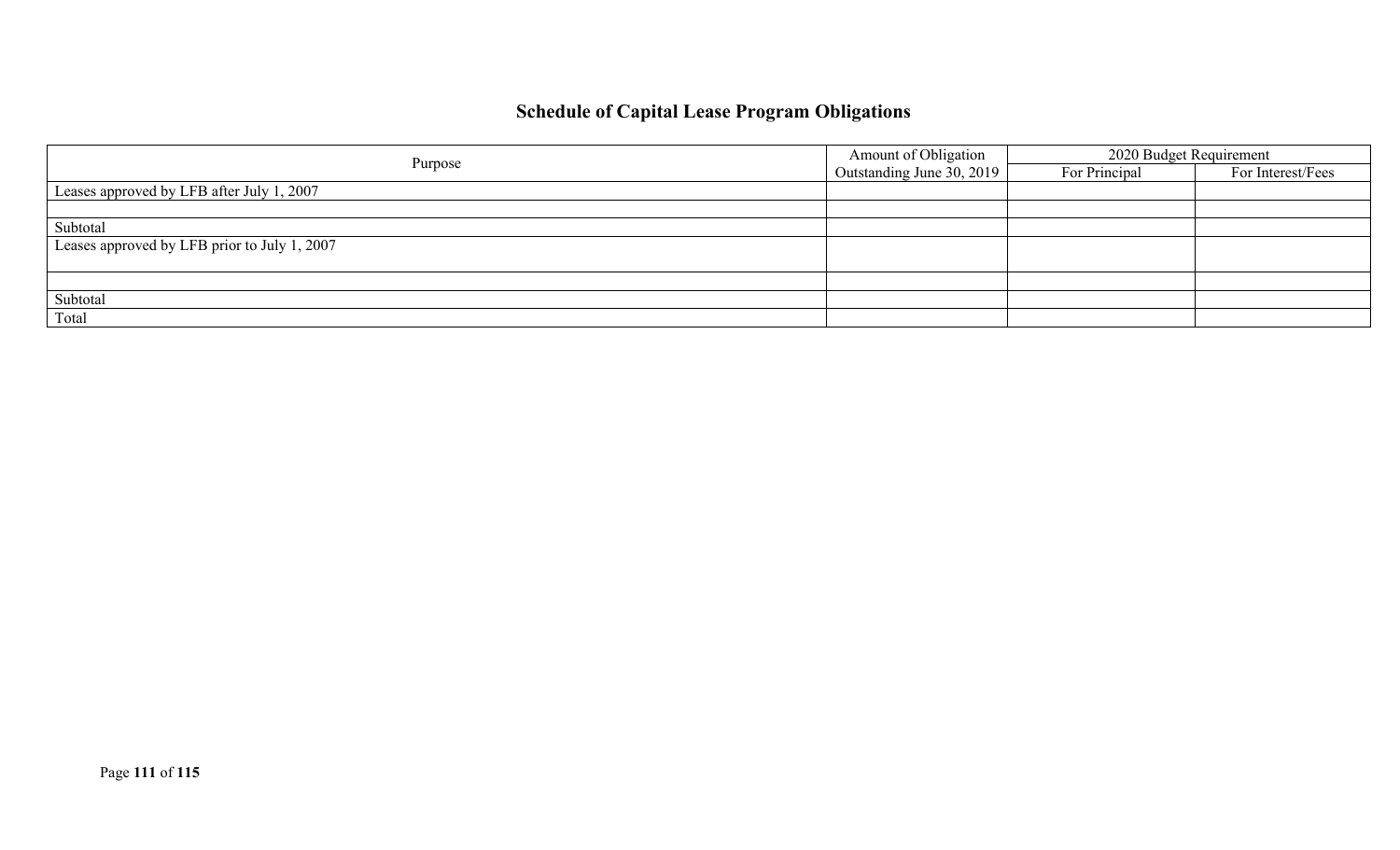# **Schedule of Improvement Authorizations (Utility Capital Fund)**

| <b>IMPROVEMENTS</b>              |            | Balance - July 1, 2018 |                     | Refunds, Transfers |          |                | Balance June 30, 2019 |              |
|----------------------------------|------------|------------------------|---------------------|--------------------|----------|----------------|-----------------------|--------------|
| Specify each authorization by    |            |                        | 2019 Authorizations | and Encumbrances   | Expended | Authorizations |                       |              |
| purpose. Do not merely designate | Funded     | Unfunded               |                     |                    |          | Canceled       | Funded                | Unfunded     |
| by a code number                 |            |                        |                     |                    |          |                |                       |              |
| Rehabilitation and Repair of     |            |                        |                     |                    |          |                |                       |              |
| Drinking Water Facilities and    |            |                        |                     |                    |          |                |                       |              |
| <b>Water Tanks</b>               | 257,973.04 | 1,835,000.00           |                     |                    |          |                | 257,973.04            | 1,835,000.00 |
| Various Improvements to Three    |            |                        |                     |                    |          |                |                       |              |
| Water Storage Tanks              | 538,948.22 | 998,612.00             |                     |                    |          |                | 538,948.22            | 998,612.00   |
| Total                            | 796,921.26 | 2,833,612.00           |                     |                    |          |                | 796,921.26            | 2,833,612.00 |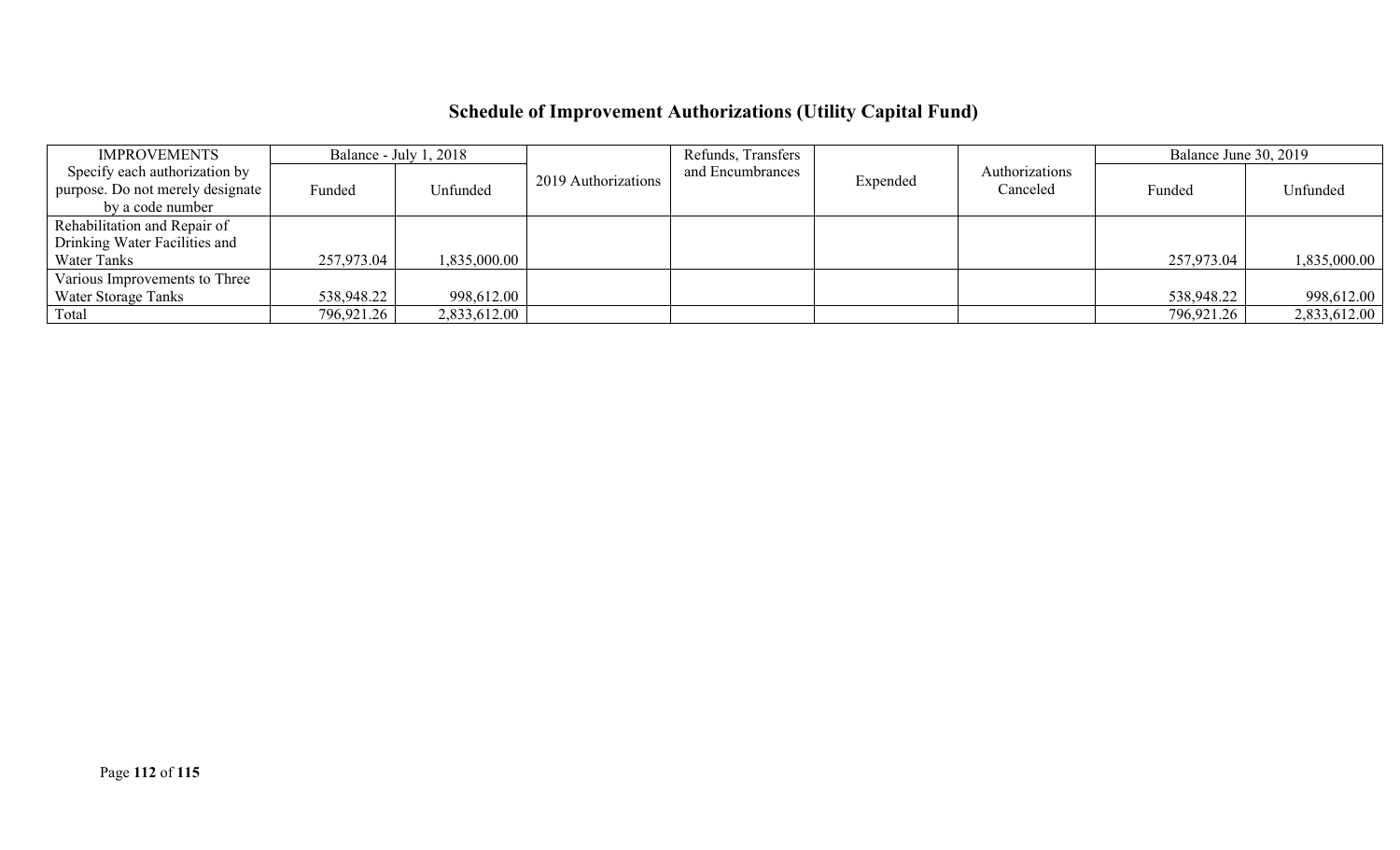# **Water Utility Capital Surplus**

SCHEDULE OF CAPITAL IMPROVEMENT FUND

|                                                                                   | Debit      | Credit     |
|-----------------------------------------------------------------------------------|------------|------------|
| Balance January 1, CY (Credit)                                                    |            | 393,985.06 |
| Appropriated to Finance Improvement Authorizations (Debit)                        |            |            |
| Received from CY Budget Appropriation * (Credit)                                  |            |            |
| Improvement Authorizations Canceled (financed in whole by the Capital Improvement |            |            |
| Fund) (Credit)                                                                    |            |            |
| Balance June 30, 2019                                                             | 393,985.06 |            |
|                                                                                   | 393,985.06 | 393,985.06 |

#### **Water Utility Capital Surplus** SCHEDULE OF DOWN PAYMENTS ON IMPROVEMENTS

|                                                            | <b>Debit</b> | Credit |
|------------------------------------------------------------|--------------|--------|
| Balance January 1, CY (Credit)                             |              | 0.00   |
| Received from CY Budget Appropriation (Credit)             |              |        |
| Received from CY Emergency Appropriation * (Credit)        |              |        |
| Appropriated to Finance Improvement Authorizations (Debit) |              |        |
| Balance June 30, 2019                                      |              |        |
|                                                            |              |        |

\*The full amount of the 2019 appropriation should be transferred to this account unless the balance of the appropriation is permitted to lapse.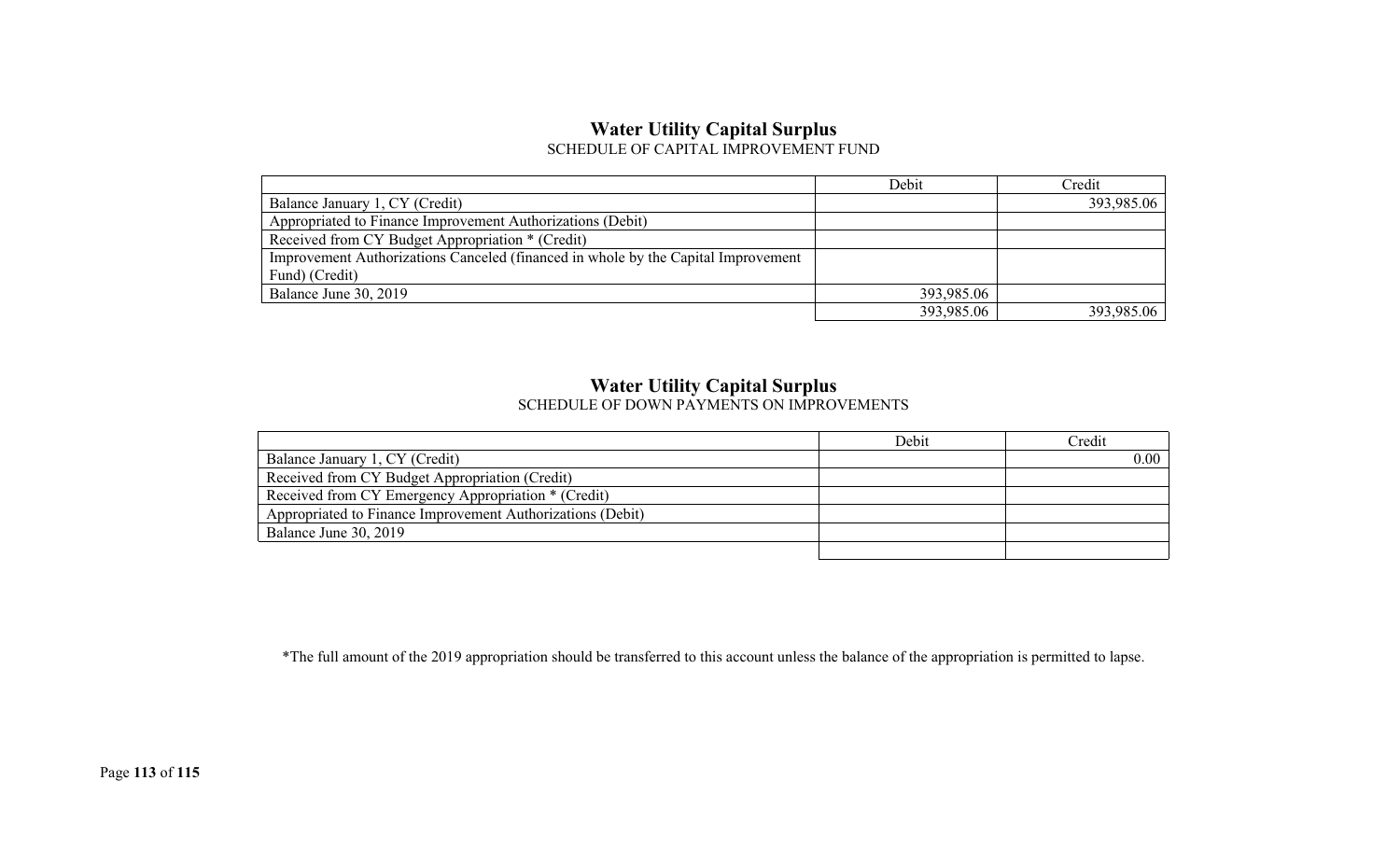#### **Utility Fund** CAPITAL IMPROVEMENTS AUTHORIZED IN 2019 AND DOWN PAYMENTS (N.J.S. 40A:2-11) UTILITIES ONLY

| Purpose | <b>Amount Appropriated</b> | <b>Total Obligations</b><br>Authorized | Down Payment<br>Provided by<br>Ordinance | Amount of Down<br>Payment in Budget of<br>2019 or Prior Years |
|---------|----------------------------|----------------------------------------|------------------------------------------|---------------------------------------------------------------|
|         |                            |                                        |                                          |                                                               |
|         |                            |                                        |                                          |                                                               |

#### **Water Utility Capital Fund Statement of Capital Surplus** YEAR 2019

|                                                            | Debit | Credit |
|------------------------------------------------------------|-------|--------|
| Appropriated to Finance Improvement Authorizations (Debit) |       |        |
| Miscellaneous (Credit)                                     |       |        |
| Appropriated to CY Budget Revenue (Debit)                  |       |        |
| Funded Improvement Authorizations Canceled (Credit)        |       |        |
| Premium on Sale of Bonds (Credit)                          |       |        |
| Balance January 1, CY (Credit)                             |       | 0.00   |
| Balance June 30, 2019                                      |       |        |
|                                                            |       |        |